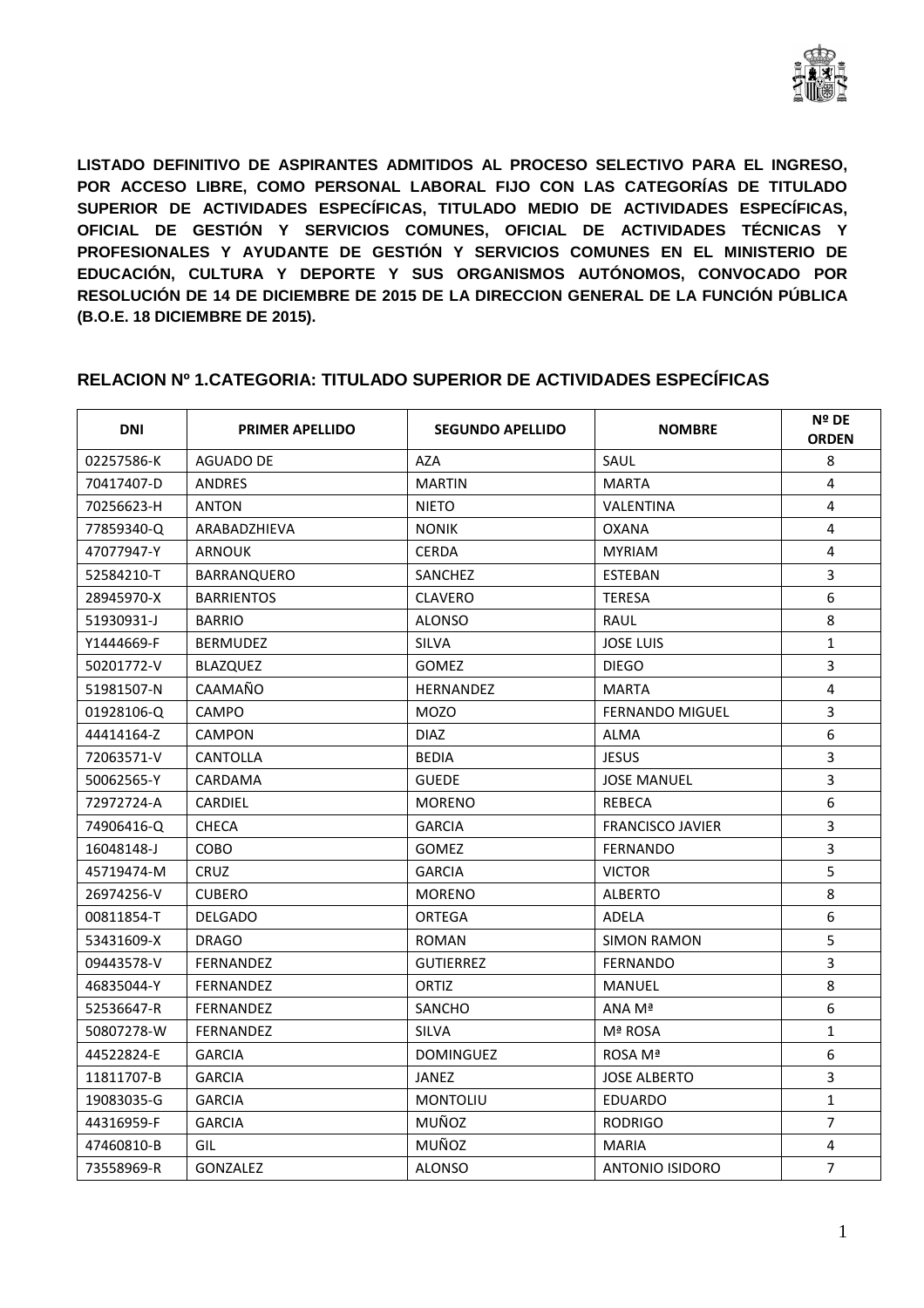

| <b>DNI</b> | <b>PRIMER APELLIDO</b> | <b>SEGUNDO APELLIDO</b> | <b>NOMBRE</b>           | Nº DE<br><b>ORDEN</b> |
|------------|------------------------|-------------------------|-------------------------|-----------------------|
| 13981127-W | <b>GONZALEZ</b>        | <b>DIAZ</b>             | Mª ESTHER               | 6                     |
| 75121602-Z | GRAU                   | <b>PERALES</b>          | <b>RAMON Mª</b>         | 8                     |
| 72487364-N | <b>GURRUCHAGA</b>      | <b>HERNANDEZ</b>        | GAIZKA                  | 3                     |
| 16586119-Z | <b>ITURRIAGA</b>       | <b>NAVARIDAS</b>        | ABEL                    | 8                     |
| 13162323-K | <b>IZQUIERDO</b>       | ALVARADO                | LUIS.                   | $\overline{3}$        |
| 03122406-H | LIZAN                  | <b>SEPULVEDA</b>        | <b>MARIO NICOLAS</b>    | 5                     |
| 30649193-Z | LLARENA                | CARBALLO                | PEDRO                   | 5                     |
| 33513403-B | LOPEZ                  | <b>DIAZ</b>             | Mª PILAR                | $\mathbf{1}$          |
| 28782038-E | <b>LOPEZ</b>           | <b>GARCIA</b>           | ADELA Mª                | 6                     |
| 05280075-B | <b>LOPEZ</b>           | <b>IZQUIERDO</b>        | DIANA ROSA              | 6                     |
| 53552424-Y | <b>LOPEZ</b>           | <b>OVIES</b>            | <b>EDUARDO</b>          | 3                     |
| 50469234-N | MANZANERO              | <b>SUAREZ</b>           | <b>EMILIO</b>           | 5                     |
| 53495142-V | MARINA                 | <b>BREYSSE</b>          | MANUEL                  | $\mathbf{1}$          |
| 50759034-N | <b>MARTIN</b>          | CARRILLO                | <b>AINHOA</b>           | 6                     |
| 50173461-L | <b>MARTIN</b>          | <b>GANADO</b>           | <b>CELIA</b>            | 6                     |
| 50459972-L | <b>MARTINEZ</b>        | FERNANDEZ               | ELENA                   | $\mathbf{1}$          |
| 29170403-D | <b>MARTINEZ</b>        | LLARENA                 | <b>FERNANDO</b>         | $\overline{7}$        |
| 51789269-P | MEHRAVARAN             | <b>GOLSEFIDI</b>        | <b>NEGAR</b>            | 4                     |
| 74909054-D | <b>MIRANDA</b>         | FERNANDEZ               | ROSA Mª                 | 6                     |
| 06630411-V | MUÑOZ                  | <b>TORRES</b>           | CAROLINA                | 3                     |
| 02642275-N | <b>NAVARRO</b>         | <b>GARCIA</b>           | <b>BEGOÑA</b>           | $\overline{4}$        |
| 13770591-P | <b>OBESO</b>           | <b>VILLAVERDE</b>       | <b>Mª MONTSERRAT</b>    | 6                     |
| 44861897-Y | ORTIZ                  | <b>BALLESTEROS</b>      | LAURA                   | 4                     |
| 09041512-M | PABLO                  | GONZALEZ                | ALVARO DE               | $\overline{7}$        |
| 24374726-Q | PALMI                  | <b>ALCOBER</b>          | INMACULADA              | 6                     |
| 47354016-Y | <b>PEREZ</b>           | LONGUEIRA               | <b>NATALIA</b>          | 6                     |
| 07226458-L | <b>POLO</b>            | <b>PRIETO</b>           | ALMUDENE                | 4                     |
| 29133530-M | POLO                   | <b>SAVICENTE</b>        | <b>CESAR</b>            | 3                     |
| 50817244-D | <b>PRIOR</b>           | SANCHEZ                 | PEDRO JOSE              | $\overline{3}$        |
| 43189335-G | RODRIGUEZ              | <b>MARTIN</b>           | <b>MARGARITA</b>        | 6                     |
| 33509957-S | RODRIGUEZ              | <b>RIVERO</b>           | <b>ANGEL EUGENIO</b>    | 3                     |
| 53217246-F | <b>ROMERO</b>          | <b>MARTINEZ</b>         | <b>CARMEN PAULA</b>     | 6                     |
| 31736228-T | <b>RUBIO</b>           | <b>JIMENEZ</b>          | Mª ANGELES              | 8                     |
| 48382440-P | <b>SAN ANTONIO</b>     | <b>GIMENEZ</b>          | <b>JOSE</b>             | 5                     |
| 30545307-L | SANTIAGO               | <b>HERAS</b>            | <b>FRANCISCO JAVIER</b> | 5                     |
| 28745669-Q | <b>SERNA</b>           | <b>GALLEGO</b>          | AMANDA                  | 6                     |
| 18949955-W | SOLSONA                | VILLALBA                | <b>VICTOR MANUEL</b>    | $\mathbf{1}$          |
| 09147489-K | <b>STUDYONOV</b>       | <b>STUDYONOV</b>        | <b>MYKHAYLO</b>         | 8                     |
| 09247193-C | STUDYONOVA             | <b>GROSHEVA</b>         | <b>TETYANA</b>          | 8                     |
| 13768401-A | <b>TEJA</b>            | FERNANDEZ               | <b>FEDERICO</b>         | 3                     |
| 35566507-C | VALADO                 | <b>MONTERO</b>          | <b>MIRIAM</b>           | $\overline{4}$        |
| 33321982-L | VARELA                 | GONZALEZ                | AMAI                    | $\overline{2}$        |
| X1278046-M | VASSALO                | NEVES LOURENÇO          | Mª ANA                  | 4                     |
| 06543619-G | VAZQUEZ                | MENDEZ                  | <b>ANA ISABEL</b>       | $\overline{2}$        |
| 07492587-S | <b>VILLORIA</b>        | <b>MORILLO</b>          | <b>MARIO</b>            | $7^{\circ}$           |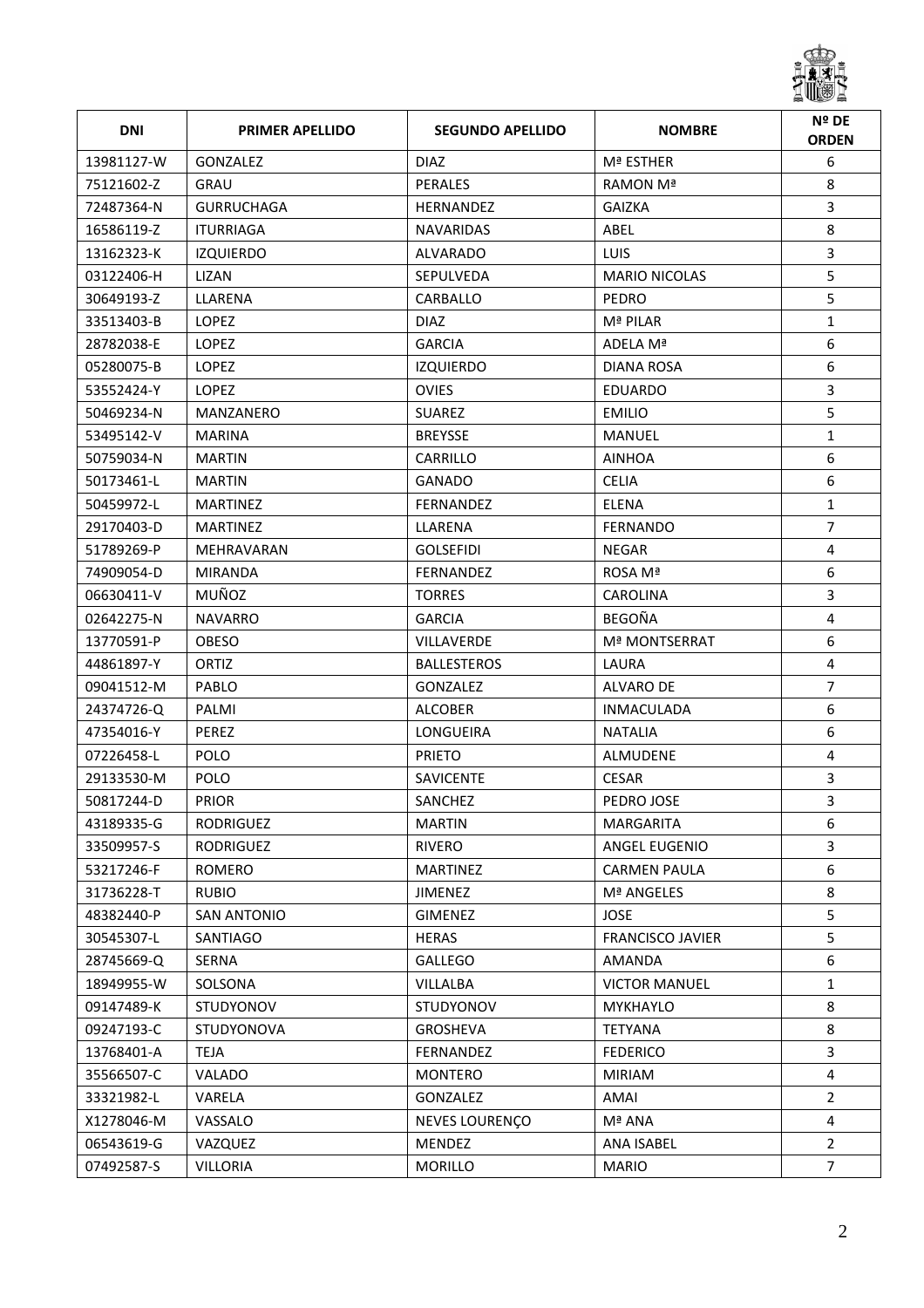

| DNI        | <b>PRIMER APELLIDO</b> | <b>SEGUNDO APELLIDO</b> | <b>NOMBRE</b>           | Nº DE<br><b>ORDEN</b> |
|------------|------------------------|-------------------------|-------------------------|-----------------------|
| 53690298-H | <b>ZORRILLA</b>        | <b>RODRIGUEZ</b>        | <b>FRANCISCO JAVIER</b> |                       |

## **RELACION Nº 2.CATEGORIA: TITULADO MEDIO DE ACTIVIDADES ESPECÍFICAS**

| <b>DNI</b> | <b>PRIMER APELLIDO</b> | <b>SEGUNDO APELLIDO</b> | <b>NOMBRE</b>            | Nº DE<br><b>ORDEN</b>   |
|------------|------------------------|-------------------------|--------------------------|-------------------------|
| 14305334-R | ABRIL                  | PEREZ                   | <b>CRISTINA MARIA</b>    | $\overline{2}$          |
| 71958115-Q | <b>ALCALDE</b>         | <b>RODRIGUEZ</b>        | SONIA                    | $\overline{2}$          |
| 30992232-P | ALCANTARA              | <b>LUQUE</b>            | <b>LOURDES</b>           | $\overline{2}$          |
| 30987442-W | ALCANTARA              | LUQUE                   | M. ROSARIO               | $\mathbf{1}$            |
| 71285269-N | <b>ALONSO</b>          | CALVO                   | RAQUEL                   | 4                       |
| 71436014-S | ALONSO                 | <b>MURCIEGO</b>         | SARA                     | $\overline{3}$          |
| 71668338-Q | <b>ALVAREZ</b>         | <b>ARECES</b>           | <b>VIOLETA</b>           | 4                       |
| 52478949-X | ALVAREZ                | <b>HARRIS</b>           | SARA ELENA               | $\overline{2}$          |
| 10204674-B | ALVAREZ                | <b>PRIETO</b>           | SANDRA                   | $\overline{2}$          |
| 52506947-V | ALVARO                 | GOMEZ                   | <b>GEMMA MARIA</b>       | $\overline{3}$          |
| 71954834-R | <b>ANTOLIN</b>         | <b>TORRES</b>           | VANESSA                  | $\overline{2}$          |
| 51132078-L | ARGÜESO                | <b>ETAYO</b>            | <b>MARTA</b>             | $\overline{3}$          |
| 03843325-W | <b>ATALAYA</b>         | ROMERO                  | <b>MARIA ALMUDENA</b>    | $\overline{2}$          |
| 47074102-W | AZNAR                  | <b>RODRIGUEZ</b>        | <b>JUAN IGNACIO</b>      | $\overline{2}$          |
| 48657109-B | <b>AZORIN</b>          | <b>VICENTE</b>          | <b>BEATRIZ</b>           | $\mathbf{1}$            |
| 05287583-K | <b>BARREDA</b>         | MANSO                   | <b>MARIA PILAR DE LA</b> | 3                       |
| 07501732-Y | <b>BARTOLOME</b>       | <b>ANTO</b>             | <b>CRISTINA</b>          | 4                       |
| 53596544-N | <b>BEJARANO</b>        | <b>NAVAJAS</b>          | <b>FRANCISCO GABRIEL</b> | 3                       |
| 18172238-F | <b>BELLOC</b>          | <b>DIESTE</b>           | ANA MARIA                | 3                       |
| 46858074-J | <b>BERMEJA</b>         | GIGORRO                 | <b>IGNACIO</b>           | $\overline{\mathbf{4}}$ |
| 11894430-A | <b>BERMUDEZ</b>        | SANCHEZ                 | <b>MINERVA</b>           | 3                       |
| 44472745-Z | <b>BLANCO</b>          | <b>PEREZ</b>            | <b>MARIA</b>             | $\overline{2}$          |
| 71451875-Y | <b>BODERO</b>          | VIDAL                   | <b>ERNESTO</b>           | $\overline{2}$          |
| 03836047-S | <b>BONACHE</b>         | GUTIERREZ               | <b>MIGUEL ANGEL</b>      | 3                       |
| 71093876-W | <b>BRAVO</b>           | SANCHEZ                 | <b>ROCIO</b>             | $\overline{2}$          |
| 77136992-Y | <b>BUENDIA</b>         | <b>CRUZ</b>             | <b>FRANCISCO JOSE</b>    | $\overline{2}$          |
| 70886568-Q | <b>BUENO</b>           | <b>GARCIA</b>           | <b>MARIA SOLEDAD</b>     | $\mathbf{1}$            |
| 05206604-W | CABELLO                | <b>BRIONES</b>          | <b>CRISTINA</b>          | 3                       |
| 51083882-P | CABELLO                | HERRANZ                 | <b>MARIA</b>             | 2                       |
| 05308004-H | CABRERA                | PEREZ                   | <b>MARIA VICTORIA</b>    | $\mathbf{1}$            |
| 50755835-X | <b>CACERES</b>         | <b>GARCIA</b>           | <b>SILVIA</b>            | $\mathbf{1}$            |
| 71291532-L | <b>CACHO</b>           | <b>RUIZ</b>             | <b>PATRICIA</b>          | $\overline{2}$          |
| 53000441-T | CAMPA                  | TUDELA                  | <b>MARIA PAZ</b>         | $\mathbf{1}$            |
| 04587408-N | CANO                   | <b>MORENO</b>           | <b>BEATRIZ</b>           | 4                       |
| 80119679-B | CANTERO                | SANZ                    | <b>BEGOÑA</b>            | $\mathbf{1}$            |
| 23266939-R | <b>CAPARROS</b>        | <b>MARTINEZ</b>         | AGUEDA MARIA             | $\overline{2}$          |
| 73008767-M | <b>CARCAS</b>          | <b>MULLOR</b>           | RAQUEL LAURA             | 4                       |
| 28993656-V | CARDONA                | <b>CRUAÑES</b>          | <b>MARIA VICTORIA</b>    | 3                       |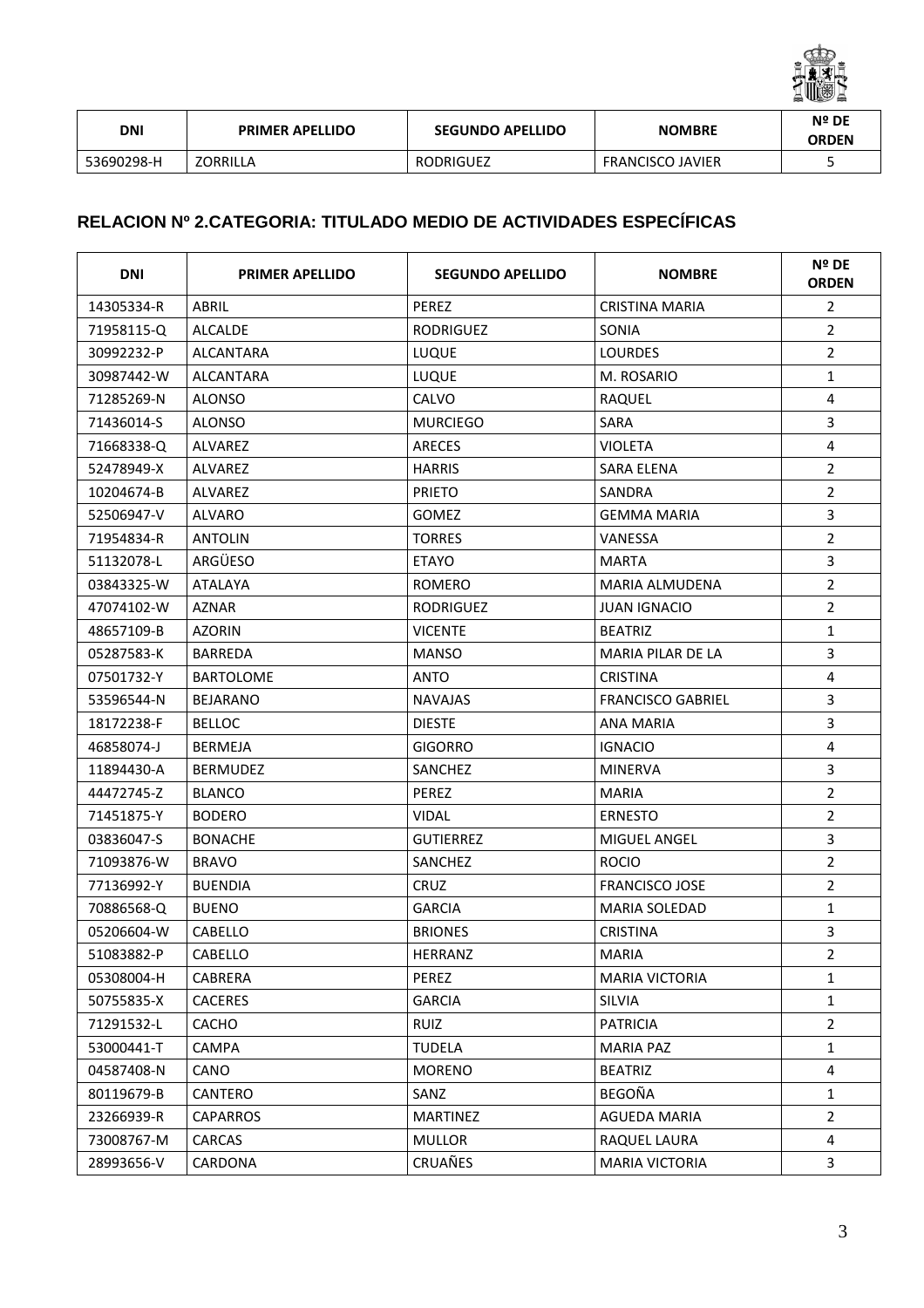

| <b>DNI</b> | <b>PRIMER APELLIDO</b> | <b>SEGUNDO APELLIDO</b> | <b>NOMBRE</b>            | Nº DE<br><b>ORDEN</b> |
|------------|------------------------|-------------------------|--------------------------|-----------------------|
| 07224155-Q | CARRASCO               | <b>DAMIAN</b>           | SYLVIA                   | 3                     |
| 02641337-V | <b>CASILLAS</b>        | <b>MORENO</b>           | <b>MARIA ESTHER</b>      | $\overline{2}$        |
| 07872456-Q | <b>CASTILLO</b>        | <b>PARDO DE VERA</b>    | ANA MARIA DEL            | 3                     |
| 71444769-F | <b>CASTRO</b>          | <b>FERNANDEZ</b>        | <b>VERONICA</b>          | 3                     |
| 09349417-D | <b>CASTRO</b>          | <b>GONZALEZ</b>         | <b>MARIA CRISTINA DE</b> | 4                     |
| 71015421-T | <b>CEPEDA</b>          | PEREZ                   | <b>ISABEL</b>            | $\mathbf{1}$          |
| 50981566-L | <b>CERRO</b>           | <b>MARTIN</b>           | PEDRO DEL                | $\mathbf{1}$          |
| 75269162-Y | <b>CESPEDES</b>        | <b>LOPEZ</b>            | ROSA MARIA               | 3                     |
| 51080059-A | COLAO                  | <b>MARQUEZ</b>          | <b>PATRICIA</b>          | 4                     |
| 51122478-X | <b>CONCEJERO</b>       | <b>GOMEZ DE SALAZAR</b> | <b>BELEN</b>             | $\overline{2}$        |
| 44496210-L | <b>COSTA</b>           | MUÑOZ                   | <b>SARA</b>              | 4                     |
| 24244082-N | <b>CUESTA</b>          | <b>MORALES</b>          | CARLOS                   | 4                     |
| 53392744-S | <b>DELGADO</b>         | <b>BRILLAS</b>          | <b>MARTA</b>             | 3                     |
| 52273629-B | <b>DELGADO</b>         | <b>GONZALEZ</b>         | <b>JESUS</b>             | 3                     |
| 32670635-R | <b>DIAZ</b>            | SANJURJO                | <b>CRISTINA</b>          | $\overline{3}$        |
| 71432180-E | <b>DIEZ</b>            | ALEGRE                  | <b>MARIA ISABEL</b>      | $\overline{2}$        |
| 71679349-X | <b>DIEZ</b>            | <b>VALDES</b>           | <b>SILVIA</b>            | $\overline{2}$        |
| 05074336-Q | <b>EJEDA</b>           | <b>MEDINA</b>           | SUSANA                   | $\mathbf{1}$          |
| 46993731-Q | <b>ENRIQUE</b>         | <b>SITGES</b>           | <b>CARLA</b>             | 3                     |
| 72732644-C | <b>ERCILLA</b>         | ORBAÑANOS               | <b>PAULA</b>             | 3                     |
| 71169600-X | <b>ESCUDERO</b>        | <b>DIEZ</b>             | PEDRO MIGUEL             | 3                     |
| 51102673-P | <b>ESPEJO</b>          | LARA                    | <b>LAURA ESTHER</b>      | $\overline{2}$        |
| 44841678-G | <b>ESPIÑO</b>          | <b>LOPEZ</b>            | LUCIA                    | 3                     |
| 48559591-J | <b>ESQUIVA</b>         | <b>FERRANDEZ</b>        | <b>FRANCISCO</b>         | $\mathbf{1}$          |
| 71262263-Y | <b>ESTEBAN</b>         | <b>VEGA</b>             | RAQUEL                   | 3                     |
| 52546882-R | <b>EXPOSITO</b>        | <b>HERMOSILLA</b>       | <b>MANUELA</b>           | $\mathbf{1}$          |
| 53500864-N | <b>FELGUERA</b>        | <b>MARTIN</b>           | <b>PATRICIA</b>          | $\overline{2}$        |
| 48364880-C | FERNANDEZ              | <b>ALVAREZ</b>          | <b>NURIA</b>             | 4                     |
| 32894038-J | FERNANDEZ              | <b>BESSONE</b>          | LAURA ANDREA             | 2                     |
| 71878105-T | FERNANDEZ              | <b>GARCIA</b>           | LUISA FERNANDA           | 3                     |
| 50195122-Z | FERNANDEZ              | <b>HERNANDEZ</b>        | <b>ASCENSION</b>         | 3                     |
| 73013169-Z | FERNANDEZ              | SARASA                  | LUCIA                    | 3                     |
| 50196223-B | <b>FERRETE</b>         | MARCHAMALO              | <b>ROCIO</b>             | $\overline{4}$        |
| 53021161-C | FORCADA                | SANCHEZ                 | <b>VERONICA</b>          | $\overline{2}$        |
| 03463077-J | <b>FRUTOS</b>          | SANZ                    | MARIA CONCEPCION DE      | 3                     |
| 05384448-X | <b>FUENTES</b>         | AYUSO                   | <b>MARIA LUISA</b>       | $\overline{2}$        |
| 07229816-L | <b>FUENTES</b>         | GONZALEZ                | <b>NURIA</b>             | 3                     |
| 50460623-A | <b>FUNCHAL</b>         | <b>BARATAS</b>          | <b>MARIA LUISA</b>       | $\overline{2}$        |
| 47302461-V | GALLARDO               | VARGAS                  | ELENA                    | 4                     |
| 13727414-W | GALLO                  | HORMAECHEA              | <b>MARIA ANGELA</b>      | $\mathbf{3}$          |
| 09043534-A | GARABALLU              | SANCHEZ                 | <b>FATIMA</b>            | 3                     |
| 09433062-A | <b>GARCIA</b>          | ALONSO                  | <b>BEATRIZ</b>           | 3                     |
| 76255536-W | <b>GARCIA</b>          | CARMONA                 | MARIA                    | $\mathbf{1}$          |
| 33527769-W | <b>GARCIA</b>          | CASADO                  | ELENA                    | 3                     |
| 04226548-E | <b>GARCIA</b>          | LUMBRERAS               | PABLO                    | $\mathbf{3}$          |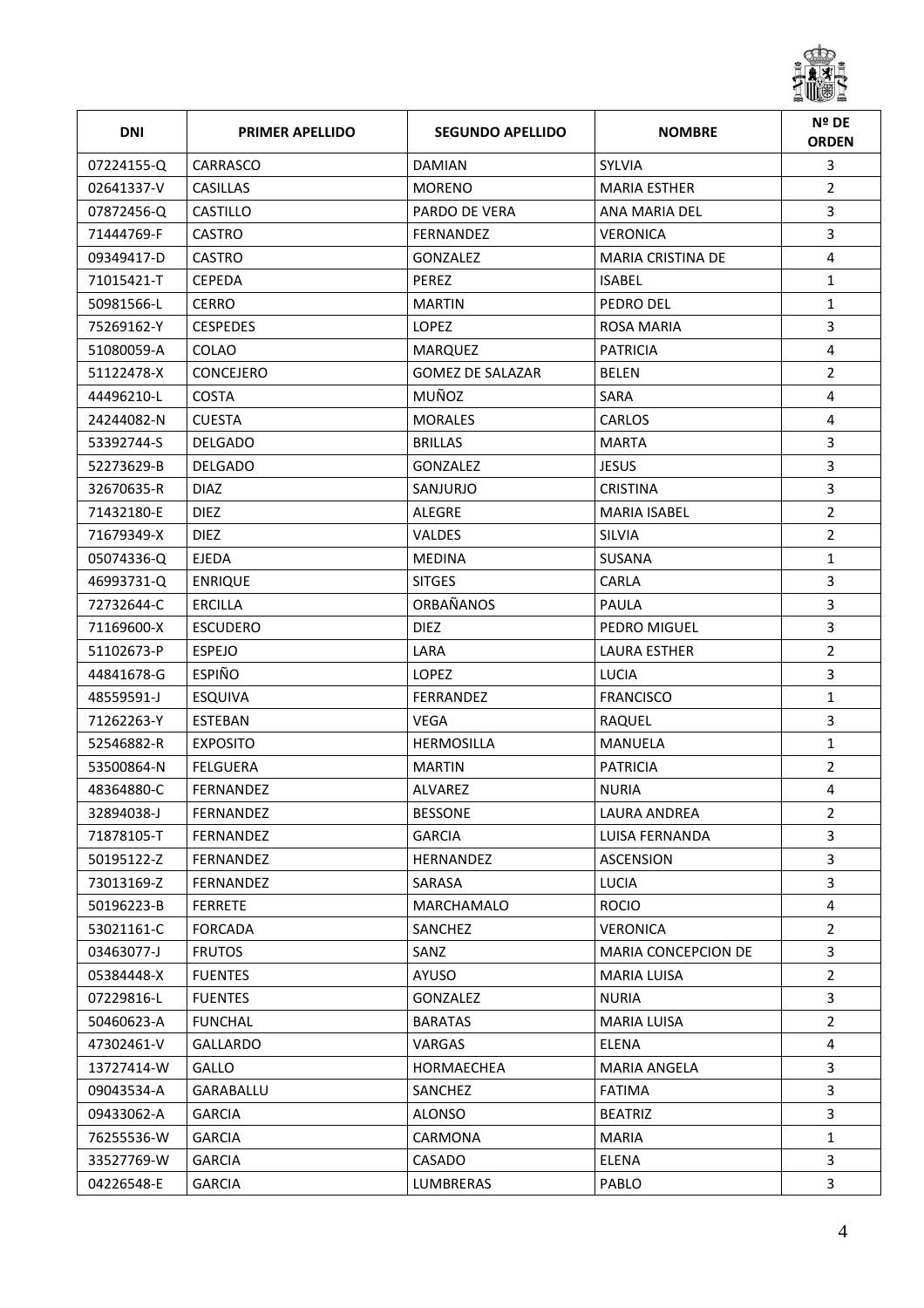

| <b>DNI</b> | <b>PRIMER APELLIDO</b> | <b>SEGUNDO APELLIDO</b> | <b>NOMBRE</b>           | Nº DE<br><b>ORDEN</b> |
|------------|------------------------|-------------------------|-------------------------|-----------------------|
| 44915633-Z | <b>GARCIA</b>          | <b>MARTINEZ</b>         | <b>IRENE</b>            | $\overline{2}$        |
| 70262051-H | <b>GARCIA</b>          | PABLO                   | <b>MARTA</b>            | $\overline{2}$        |
| 04846665-J | <b>GARCIA</b>          | <b>PERDIGUERO</b>       | LAURA                   | 4                     |
| 71949374-S | <b>GARCIA</b>          | PEREZ                   | ALEXANDRA               | 4                     |
| 07250387-M | <b>GARCIA</b>          | <b>SANTOS</b>           | <b>INMACULADA</b>       | $\overline{2}$        |
| 70250663-S | <b>GARCIA DE LA</b>    | <b>CALLE</b>            | REBECA                  | $\mathbf{1}$          |
| Y3490489-T | <b>GHIGO</b>           |                         | TEA                     | 3                     |
| 04169615-Z | <b>GIL</b>             | <b>ADRADOS</b>          | <b>INMACULADA</b>       | $\overline{3}$        |
| 01183253-H | GIL.                   | <b>MACARRON</b>         | <b>RITA</b>             | 3                     |
| 44816028-E | <b>GOMEZ</b>           | <b>GARCIA</b>           | <b>MARIA</b>            | $\overline{4}$        |
| 79318332-G | <b>GONZALEZ</b>        | AÑON                    | <b>ASUNCION MARIEN</b>  | 4                     |
| 52883159-H | GONZALEZ               | CARMONA                 | <b>NOELIA</b>           | $\mathbf{1}$          |
| 00689495-R | <b>GONZALEZ</b>        | <b>ESPADA</b>           | <b>EULALIA</b>          | 4                     |
| 71897383-G | <b>GONZALEZ</b>        | <b>GONZALEZ</b>         | <b>TAMARA</b>           | $\mathbf{1}$          |
| 47089038-B | <b>GONZALEZ</b>        | <b>JIMENEZ</b>          | <b>MARIA ANGELES</b>    | $\overline{2}$        |
| 50899548-L | <b>GONZALEZ</b>        | <b>JUSTE</b>            | <b>CARLOS</b>           | 3                     |
| 12411106-D | <b>GONZALEZ</b>        | <b>OBESO</b>            | <b>ANA</b>              | 3                     |
| 50733704-M | <b>GONZALEZ</b>        | <b>SAN JUAN</b>         | <b>CESAR</b>            | $\mathbf{1}$          |
| 51097614-D | GONZALEZ-CONDE         | <b>SANTIAGO</b>         | <b>ISABEL</b>           | 3                     |
| 47027101-J | GONZALEZ-GRANDA        | <b>GUTIERREZ</b>        | <b>VIRGINIA</b>         | $\overline{2}$        |
| 50097777-M | GONZALO                | <b>ALCONADA</b>         | YOLANDA                 | 3                     |
| 78963831-R | GOZALO                 | <b>VELASCO</b>          | ANA                     | 4                     |
| 16801180-W | <b>GUERRERO</b>        | ESCRIBANO               | <b>MARIA DEL RIVERO</b> | 3                     |
| 34775436-B | <b>GUERRERO</b>        | <b>FERNANDEZ</b>        | ANA BELEN               | $\overline{2}$        |
| 23290098-E | <b>GUERRERO</b>        | <b>GARCIA</b>           | ALBA                    | 3                     |
| 52525414-S | <b>GUERRERO</b>        | <b>LOPEZ</b>            | <b>CRISTINA</b>         | 3                     |
| X7115470-Y | <b>GUIMAREY</b>        | <b>MINAYA</b>           | ELISABETH GUADALUPE     | $\mathbf{1}$          |
| 50872509-M | <b>GUIRADO</b>         | <b>RUANO</b>            | <b>MARIA JESUS</b>      | 3                     |
| 05446082-G | <b>GUTIERREZ</b>       | <b>PEREZ</b>            | FERNANDO                | 2                     |
| 51073526-W | HERNANDEZ              | <b>BENEDICTO</b>        | LAURA                   | $\overline{2}$        |
| 50878582-Y | HERNANDEZ              | <b>MARINO</b>           | <b>BARBARA</b>          | 3                     |
| 47281620-Z | HERNANDEZ              | <b>RIOJA</b>            | <b>BEATRIZ</b>          | $\overline{2}$        |
| 53617218-D | <b>HORCAJO</b>         | MAYORGA                 | LAURA                   | $\mathbf{1}$          |
| 50767426-D | <b>HUESO</b>           | <b>ESCUDERO</b>         | ALEJANDRO               | $\overline{2}$        |
| 07244098-H | <b>IGLESIAS</b>        | <b>HERRAIZ</b>          | <b>ELENA</b>            | $\mathbf{1}$          |
| 45312761-R | <b>IGLESIAS</b>        | ORTEGA                  | <b>ROCIO</b>            | $\overline{2}$        |
| 44726531-H | <b>JIMENEZ</b>         | <b>BETANCORT</b>        | <b>SARAY CECILIA</b>    | $\mathbf{1}$          |
| 07224020-L | <b>JIMENEZ</b>         | <b>JIMENEZ</b>          | <b>MARIA ISABEL</b>     | $\mathbf{1}$          |
| 15501782-N | <b>JIMENEZ</b>         | <b>OTERO</b>            | <b>MARTA</b>            | $\mathbf{1}$          |
| 50466105-B | <b>JIMENEZ</b>         | VALVERDE                | LAURA                   | 4                     |
| 04596967-A | JULIAN                 | RABADAN                 | <b>JUAN JOSE DE</b>     | 3                     |
| X2223897-G | <b>KROUSTALLIS</b>     |                         | <b>STEFANOS</b>         | $\mathbf{3}$          |
| 02275853-A | LAZARO                 | <b>NAVAS</b>            | <b>IRENE</b>            | $\overline{2}$        |
| 50807761-W | LEAL                   | PEREZ-CHAO              | <b>JOAQUINA</b>         | 3                     |
| 43426164-W | LOPEZ                  | <b>DIEZ</b>             | <b>ALBERTO</b>          | $\overline{2}$        |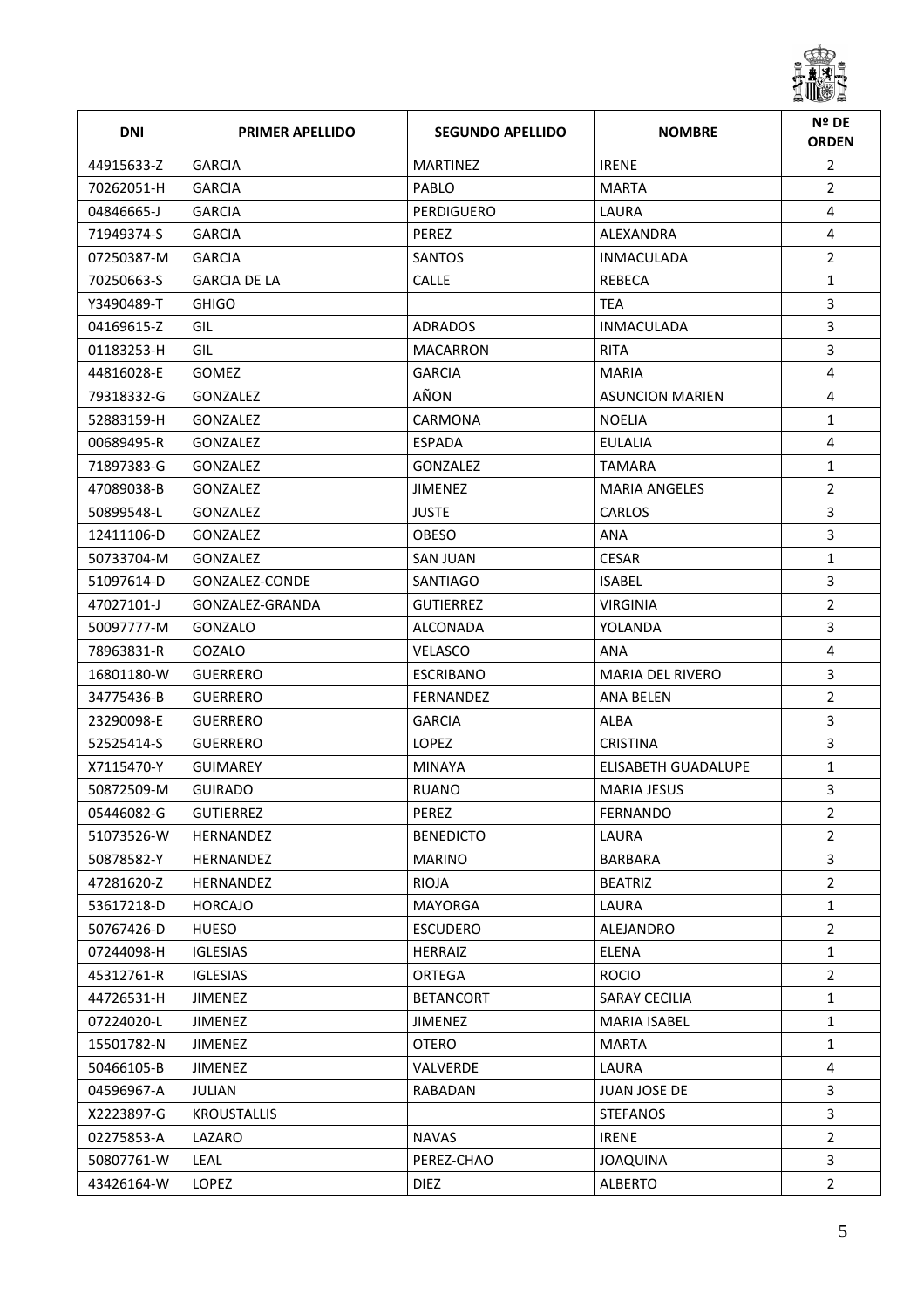

| <b>DNI</b> | <b>PRIMER APELLIDO</b> | <b>SEGUNDO APELLIDO</b> | <b>NOMBRE</b>         | Nº DE<br><b>ORDEN</b> |
|------------|------------------------|-------------------------|-----------------------|-----------------------|
| 51382486-A | <b>LOPEZ</b>           | FERNANDEZ               | YOLANDA               | 4                     |
| 51947323-Y | <b>LOPEZ</b>           | <b>GARCIA</b>           | <b>ALICIA</b>         | 3                     |
| 03114534-N | <b>LOPEZ</b>           | <b>MORANCHEL</b>        | <b>IGNACIO</b>        | $\overline{2}$        |
| 51410502-M | <b>LOPEZ</b>           | SERRANO                 | SONIA                 | $\mathbf{1}$          |
| 48503244-Q | LOPEZ                  | <b>VIDAL</b>            | <b>MARIA DEL MAR</b>  | 3                     |
| 08932912-B | LOZANO                 | <b>ROJO</b>             | SUSANA MARIA          | 3                     |
| 50202107-F | <b>LUMBRERAS</b>       | <b>JARA</b>             | <b>VIOLETA</b>        | $\mathbf{1}$          |
| 05204556-R | LUNA                   | RAMIREZ                 | SONIA                 | $\mathbf{1}$          |
| 50558947-W | LUNA DEL               | <b>VALLE</b>            | <b>DAVID</b>          | 1                     |
| 32633865-Q | <b>MADRAZO</b>         | <b>RIVAS</b>            | MARIA ESMERALDA       | $\overline{4}$        |
| 70812551-J | MAÑOSO                 | SANCHEZ                 | <b>SARA</b>           | 3                     |
| 73088767-B | <b>MARCO</b>           | <b>HORNO</b>            | <b>ANA MARIA</b>      | 3                     |
| 02609486-K | <b>MARCOS</b>          | <b>DEL BRIO</b>         | <b>MARIA TERESA</b>   | 3                     |
| 51143225-B | <b>MARQUERIE</b>       | SANCHEZ                 | JULIA                 | $\overline{4}$        |
| 05406722-C | <b>MARTIN</b>          | ARREDONDO               | <b>MARIA PALOMA</b>   | 3                     |
| 29495511-N | <b>MARTIN</b>          | CASTELLANO              | ESTRELLA              | 3                     |
| 03879787-D | <b>MARTIN</b>          | MANCHEÑO                | ANA ISABEL            | $\overline{2}$        |
| 47292388-H | <b>MARTIN</b>          | <b>MARTINEZ</b>         | <b>ELENA</b>          | 4                     |
| 18035176-W | <b>MARTIN</b>          | <b>MARTINEZ</b>         | <b>ESTER</b>          | $\mathbf{1}$          |
| 70933851-B | <b>MARTIN</b>          | <b>RECIO</b>            | <b>SHEILA</b>         | $\overline{2}$        |
| 02229512-F | <b>MARTIN</b>          | <b>RIPOLL</b>           | <b>FATIMA</b>         | 3                     |
| 00418736-K | <b>MARTINEZ</b>        | <b>ESTRADA</b>          | <b>MARIA ANGELES</b>  | 4                     |
| 71169489-Z | <b>MARTINEZ</b>        | <b>GARCIA</b>           | LAURA                 | 3                     |
| 50545986-J | <b>MARTINEZ</b>        | <b>MARTINEZ</b>         | ANGELA                | $\mathbf{1}$          |
| 50844100-R | <b>MARTINEZ</b>        | <b>PRADES</b>           | YOLANDA               | 3                     |
| 48573064-P | <b>MARTINEZ</b>        | RIERA                   | <b>TATIANA MARIA</b>  | 3                     |
| 05689663-P | <b>MARTIN-NIETO</b>    | <b>RIOS</b>             | OLIVIA                | $\overline{2}$        |
| 70893699-V | <b>MATEOS</b>          | <b>MARTIN</b>           | <b>MARIO</b>          | 3                     |
| Y1774785-G | MEDDA                  |                         | GIULIANA              | 3                     |
| 44904734-V | <b>MENDEZ</b>          | VILLAFAÑE               | <b>MARIA</b>          | 4                     |
| 53415678-H | <b>MIEDES</b>          | FERNANDEZ               | <b>MARIA LUZ</b>      | $\overline{2}$        |
| 02911847-R | <b>MIGUEL</b>          | ROMERO                  | <b>SERGIO</b>         | $\overline{2}$        |
| 00836969-E | <b>MIRALLES</b>        | <b>HEREDERO</b>         | <b>ANA MARIA</b>      | 4                     |
| 02523636-F | <b>MONTILLA</b>        | <b>GARCIA</b>           | <b>MARIA JOSE</b>     | 3                     |
| 04630975-V | <b>MONTON</b>          | SANZ                    | ELENA                 | 3                     |
| 47287665-X | <b>MONTORO</b>         | CHAVARRIAS              | <b>MARIA</b>          | $\mathbf{1}$          |
| 51684250-F | MORA                   | <b>RUEDAS</b>           | <b>MARIA ELENA</b>    | 4                     |
| 02902806-E | <b>MORAN</b>           | ARRIBAS                 | <b>SERGIO</b>         | $\overline{2}$        |
| 53504576-K | <b>MORENO</b>          | <b>INFANTE</b>          | <b>MARTA</b>          | $\mathbf{1}$          |
| 09453972-Y | <b>MORENO</b>          | MUÑOZ                   | <b>FERNANDO</b>       | $\mathbf{1}$          |
| 44431304-L | MOSQUERA               | <b>GARCIA</b>           | BEGOÑA                | $\overline{3}$        |
| 03141377-Z | MUÑOZ                  | CARRALAFUENTE           | CARMEN                | $\overline{2}$        |
| 53011871-E | MUÑOZ-REPISO           | <b>RUBIO</b>            | <b>LETICIA</b>        | $\overline{2}$        |
| 53619682-N | NIEKERK                | RUEDA                   | SARA                  | $\overline{2}$        |
| 75137988-R | O'DONNELL              | GARCIAL                 | <b>MARIA VICTORIA</b> | $\overline{4}$        |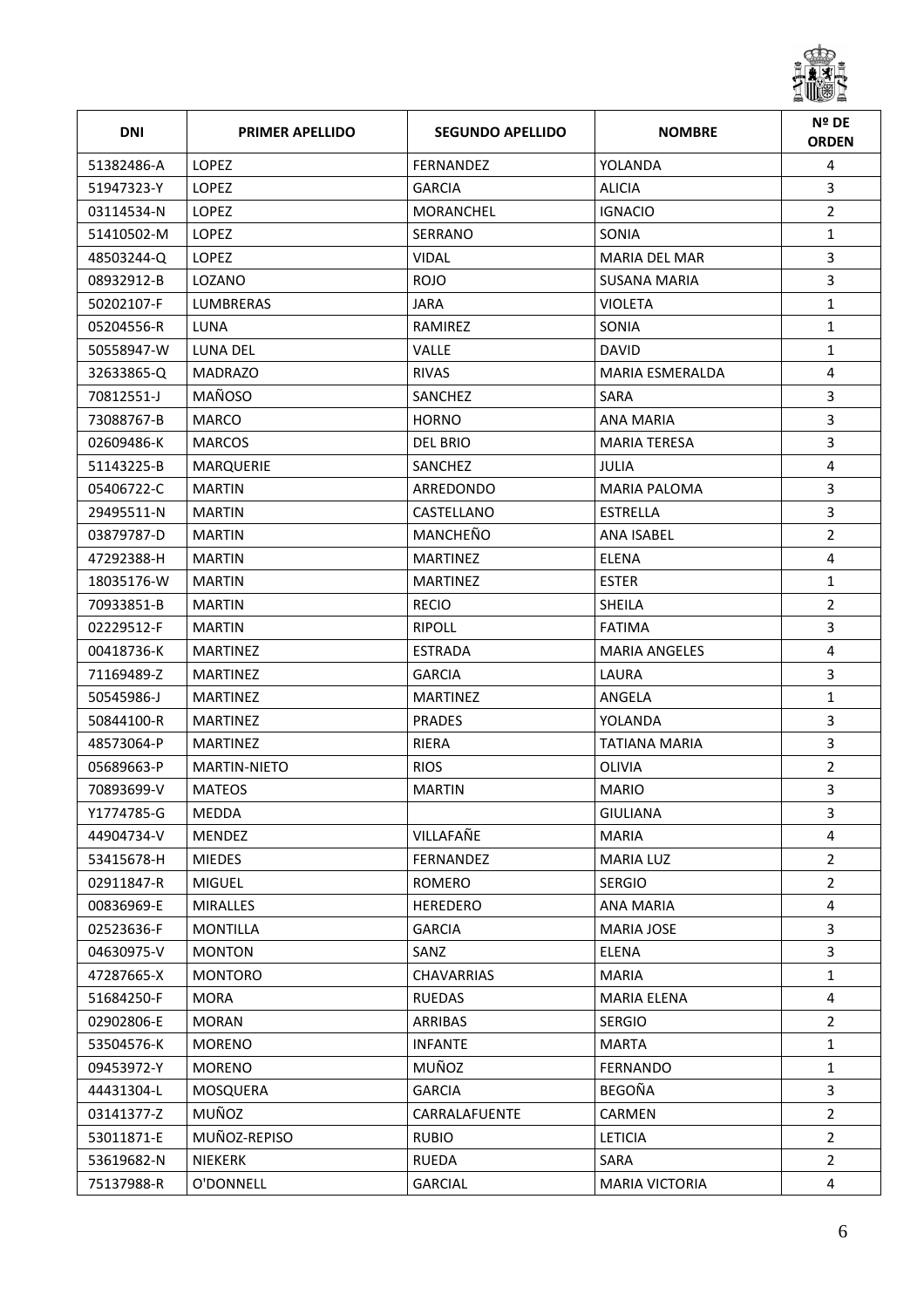

| <b>DNI</b> | <b>PRIMER APELLIDO</b> | <b>SEGUNDO APELLIDO</b>    | <b>NOMBRE</b>              | Nº DE<br><b>ORDEN</b> |
|------------|------------------------|----------------------------|----------------------------|-----------------------|
| 00831747-K | OLAGUIBEL              | ECHEVARRIA-TORRES          | <b>MARIA CONSOLACION</b>   | 3                     |
| 71181936-H | <b>OLMO</b>            | <b>CABRERO</b>             | LUCIA DEL                  | 3                     |
| 02915678-Z | <b>ORTEGA</b>          | <b>CRIADO</b>              | <b>CAROLINA</b>            | 3                     |
| 44904990-C | ORTEGA                 | LADRON DE CEGAMA           | <b>MARIA PIA</b>           | $\mathbf{1}$          |
| 03103366-B | <b>PAJARES</b>         | <b>GUTIERREZ</b>           | ALEJANDRO                  | 3                     |
| 50885899-D | <b>PALACIO</b>         | <b>ESTEVEZ</b>             | ANA                        | 3                     |
| 75262755-Q | <b>PARRA</b>           | PEREZ                      | <b>ISABEL MARIA</b>        | $\overline{2}$        |
| 70818928-L | PASCUAL                | SANZ                       | <b>JAIME</b>               | 3                     |
| 20853483-G | <b>PASTOR</b>          | ALBELDA                    | <b>MARIA DEL CARMEN</b>    | 3                     |
| 02538212-R | PEÑALVER               | <b>HERNANDEZ</b>           | <b>MARIA DE LAS NIEVES</b> | 3                     |
| 51084945-J | PEREZ                  | <b>EMA</b>                 | NATALIA                    | 3                     |
| 20212058-A | PEREZ                  | <b>GUTIERREZ</b>           | <b>JOSE IGNACIO</b>        | $\overline{2}$        |
| 18437522-D | PEREZ                  | <b>NARCISO</b>             | PILAR                      | 3                     |
| 50739143-0 | PEREZ                  | SERRANO                    | <b>MONICA</b>              | $\mathbf 1$           |
| 71676350-R | <b>PEREZ</b>           | VARELA                     | <b>ANA</b>                 | 3                     |
| 04168632-C | PERIBAÑEZ              | <b>GOMEZ</b>               | <b>JAVIER</b>              | 3                     |
| 75796984-R | <b>PICAZO</b>          | <b>NAVARRO</b>             | <b>RUBEN</b>               | $\overline{2}$        |
| 08821329-R | <b>PILO</b>            | <b>TEJERO</b>              | PFDRO ANGFL                | 4                     |
| 73087373-C | <b>PITARCH</b>         | <b>MORE</b>                | <b>ANTONIO</b>             | 3                     |
| 06269372-D | PLAZA                  | ARIAS                      | <b>BEATRIZ</b>             | $\mathbf{1}$          |
| 50963748-A | PLAZA                  | SANTIAGO                   | <b>ROSA</b>                | 4                     |
| 47159393-D | <b>POZO</b>            | <b>FERNANDEZ</b>           | <b>CINTIA</b>              | 3                     |
| 50737780-X | <b>PRIETO</b>          | <b>MARTIN</b>              | LIDIA                      | 3                     |
| 48452540-G | <b>PUCHE</b>           | <b>MARTINEZ</b>            | PEDRO ANTONIO              | $\mathbf{1}$          |
| 06266919-V | <b>QUINTANILLA</b>     | SANCHEZ-MANJAVACAS         | FERNANDO                   | $\overline{2}$        |
| 52011434-Q | RANZ                   | <b>MARTIN</b>              | LOURDES AMPARO             | $\mathbf{1}$          |
| 70249489-Z | <b>REINOSO</b>         | <b>BLAZQUEZ</b>            | <b>SHEILA</b>              | 3                     |
| 50712468-K | RETANA                 | <b>GARRIDO</b>             | <b>MARIA CRISTINA</b>      | 3                     |
| 03919418-B | <b>REYES</b>           | <b>FELIX</b>               | PATRICIA DE LOS            | 3                     |
| 76875988-Y | <b>RIVAS</b>           | <b>TORNES</b>              | <b>REGINA</b>              | 3                     |
| 00814713-F | <b>RIVERA</b>          | <b>VALDIVIA</b>            | <b>ASUNCION</b>            | 3                     |
| 43554688-W | <b>RODRIGUEZ</b>       | <b>GOMEZ</b>               | <b>MIRIAM</b>              | 3                     |
| 70061956-T | RODRIGUEZ              | <b>GONZALEZ DE CANALES</b> | ELENA                      | 4                     |
| 51110982-Z | <b>RODRIGUEZ</b>       | <b>GONZALEZ DE CANALES</b> | <b>FRANCISCO JAVIER</b>    | $\mathbf{1}$          |
| 01935475-W | RODRIGUEZ              | <b>MORENAS</b>             | <b>CELIA PATRICIA</b>      | 3                     |
| 50230265-J | RODRIGUEZ              | <b>RODRIGUEZ</b>           | MEDINA-AZAHARA             | 3                     |
| 72076319-T | <b>RODRIGUEZ</b>       | SANCHEZ                    | <b>SERGIO</b>              | $\overline{2}$        |
| 05288081-J | <b>ROMERO</b>          | SOTOCA                     | <b>MARTA</b>               | $\mathbf{1}$          |
| 05271250-H | <b>RUIZ</b>            | <b>CENAMOR</b>             | RODOLFO JAVIER             | $\overline{2}$        |
| 05312899-Z | <b>RUIZ</b>            | <b>ESCRIVA</b>             | LAURA                      | 1                     |
| 50185090-X | <b>RUIZ DE INFANTE</b> | ABELLA                     | <b>MONICA</b>              | 3                     |
| 04845965-A | <b>RUIZ DE TORRES</b>  | <b>MOUSTAKA</b>            | <b>IONNA</b>               | 4                     |
| 03924865-F | <b>RUIZ DEL</b>        | <b>CASTILLO</b>            | <b>AURORA</b>              | $\mathbf{1}$          |
| 16613389-Y | SAENZ                  | SAENZ                      | ALEXANDRA                  | $\mathbf{1}$          |
| 16592443-J | SAENZ                  | VERGARA                    | <b>MARTA</b>               | $\mathbf{3}$          |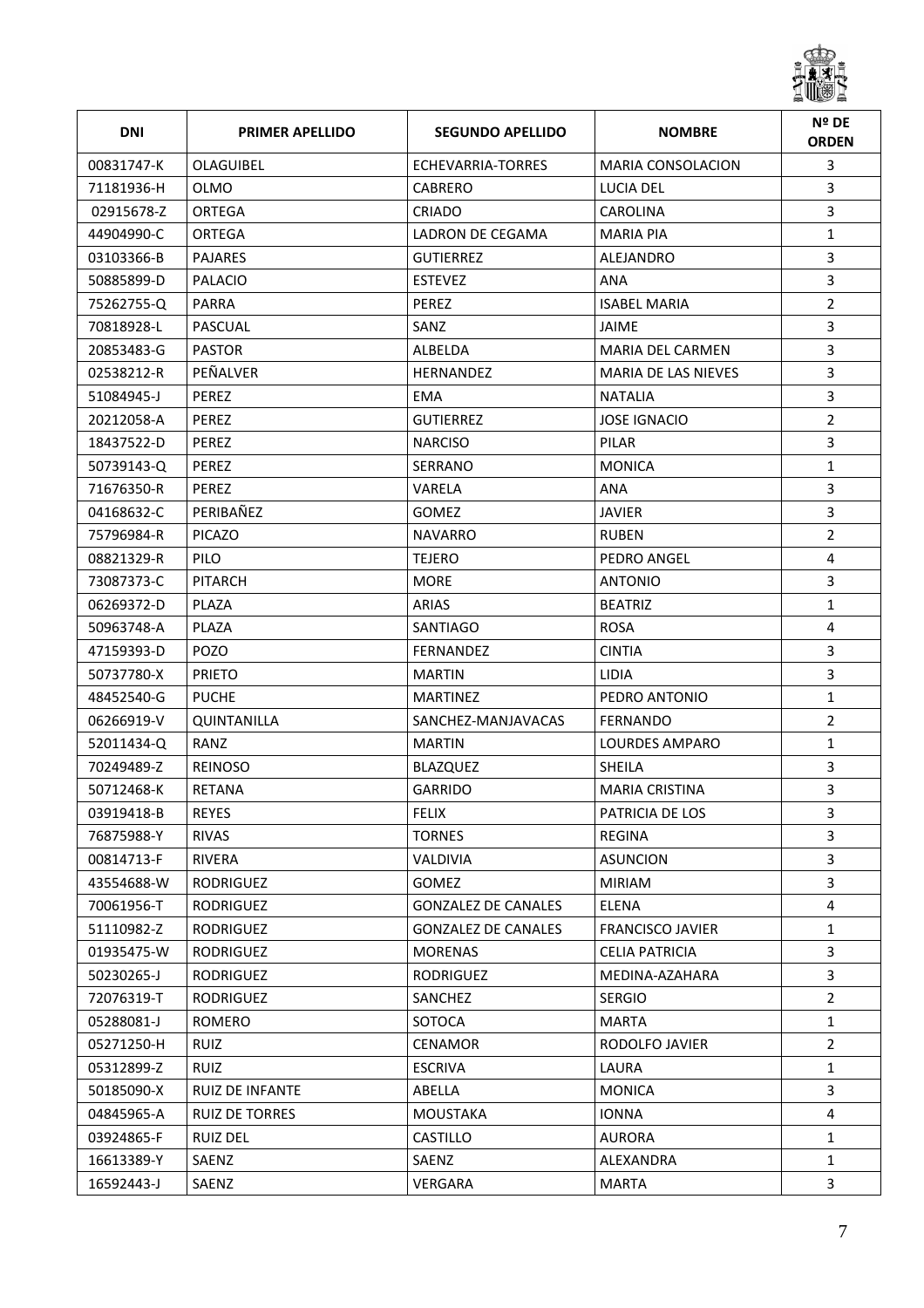

| <b>DNI</b> | <b>PRIMER APELLIDO</b> | <b>SEGUNDO APELLIDO</b> | <b>NOMBRE</b>          | Nº DE<br><b>ORDEN</b> |
|------------|------------------------|-------------------------|------------------------|-----------------------|
| 32032595-N | SANCHEZ                | <b>ACEVEDO</b>          | <b>CRISTIANE</b>       | 4                     |
| 44906429-X | SANCHEZ                | <b>ALONSO</b>           | ANGEL                  | 3                     |
| 72723587-W | SANCHEZ                | ARAUJO                  | <b>MONICA</b>          | 3                     |
| 06561932-D | SANCHEZ                | <b>GONZALEZ</b>         | PALOMA                 | 4                     |
| 52882074-Z | SANCHEZ                | <b>LOPEZ</b>            | <b>GABRIEL</b>         | 1                     |
| 05918762-B | SANCHEZ                | <b>MELLADO</b>          | <b>BEATRIZ</b>         | $\mathbf{1}$          |
| 05437485-D | SANCHEZ                | <b>RECIO</b>            | <b>IRENE</b>           | 1                     |
| 50978754-J | SANCHEZ                | <b>RODRIGUEZ</b>        | <b>GLORIA CAROLINA</b> | 3                     |
| 02277282-Y | <b>SANCHEZ DEL</b>     | POZO                    | <b>ROCIO</b>           | 3                     |
| 70239593-P | SANZ                   | <b>MERINO</b>           | RAUL                   | $\overline{2}$        |
| 71149805-H | SANZ DE                | <b>VICENTE</b>          | <b>BEATRIZ</b>         | $\overline{2}$        |
| 02548530-S | SANZ-BUSTILLO          | <b>AGUIRRE</b>          | <b>BEATRIZ</b>         | $\overline{2}$        |
| 47303350-D | SERRANO                | <b>GALIANO</b>          | <b>SARA</b>            | $\overline{2}$        |
| 11965694-J | <b>SILVA</b>           | GONZALEZ                | <b>FRANCISCO JOSE</b>  | 3                     |
| 50753360-L | <b>SIMON</b>           | <b>LORENZO</b>          | RAQUEL                 | $\mathbf{1}$          |
| 02614290-H | <b>SOLIS</b>           | <b>PARRA</b>            | ANGELES                | 3                     |
| 33517224-Z | <b>SOMOLINOS</b>       | <b>HERRERO</b>          | PALOMA                 | 3                     |
| 71662304-P | <b>SUAREZ</b>          | <b>GONZALEZ</b>         | <b>VICTOR</b>          | 3                     |
| 26754464-J | <b>TEJADO</b>          | <b>MECO</b>             | <b>BEATRIZ</b>         | 3                     |
| 72182994-R | <b>TORRALBO</b>        | <b>RUIZ</b>             | PABLO                  | $\overline{2}$        |
| 70057674-L | <b>TORRES</b>          | <b>GARCIA</b>           | <b>MARIA FATIMA</b>    | $\overline{2}$        |
| 17452867-F | <b>UCEDA</b>           | GIL                     | <b>PATRICIA</b>        | 4                     |
| 01182501-W | URIARTE                | <b>PDRO</b>             | <b>VIRGINIA</b>        | 3                     |
| 25428533-D | VAL                    | <b>MOLINA</b>           | <b>MARIA PILAR DEL</b> | 4                     |
| 51359766-F | VALERO                 | NUÑO                    | LAURA VERONICA         | 4                     |
| 48590524-B | VALERO                 | <b>REDONDO</b>          | MARIA                  | 3                     |
| 42629814-L | <b>VALLE</b>           | FERNANDEZ               | <b>TERESA DE JESUS</b> | 4                     |
| 02913975-X | <b>VALTIERRA</b>       | LACALLE                 | <b>HELENA</b>          | 3                     |
| 12402568-W | VALVERDE               | LARROSA                 | CONSUELO               | 3                     |
| 70248717-R | VALVERDE               | <b>NOBEL</b>            | <b>NURIA</b>           | $\overline{2}$        |
| 46849600-A | VAZQUEZ                | ARCO                    | RAQUEL                 | 4                     |
| 70256646-H | VEGAS                  | <b>GARCIA</b>           | <b>JORGE</b>           | $\overline{2}$        |
| 53013710-K | <b>VELASCO</b>         | POZA                    | <b>CRISTINA</b>        | $\mathbf{1}$          |
| 73392202-F | VILLARROYA             | LLORACH                 | <b>HILARIO</b>         | $\overline{2}$        |
| 01932410-L | <b>WILLKE</b>          | <b>LOBATO</b>           | ESTEFANIA              | $\overline{3}$        |
| 70350938-X | ZARZA                  | SANCHEZ                 | ANA ISABEL             | 3                     |
| 52862410-S | ZURDO                  | MENENDEZ                | <b>MARIA REGINA</b>    | $\mathbf{3}$          |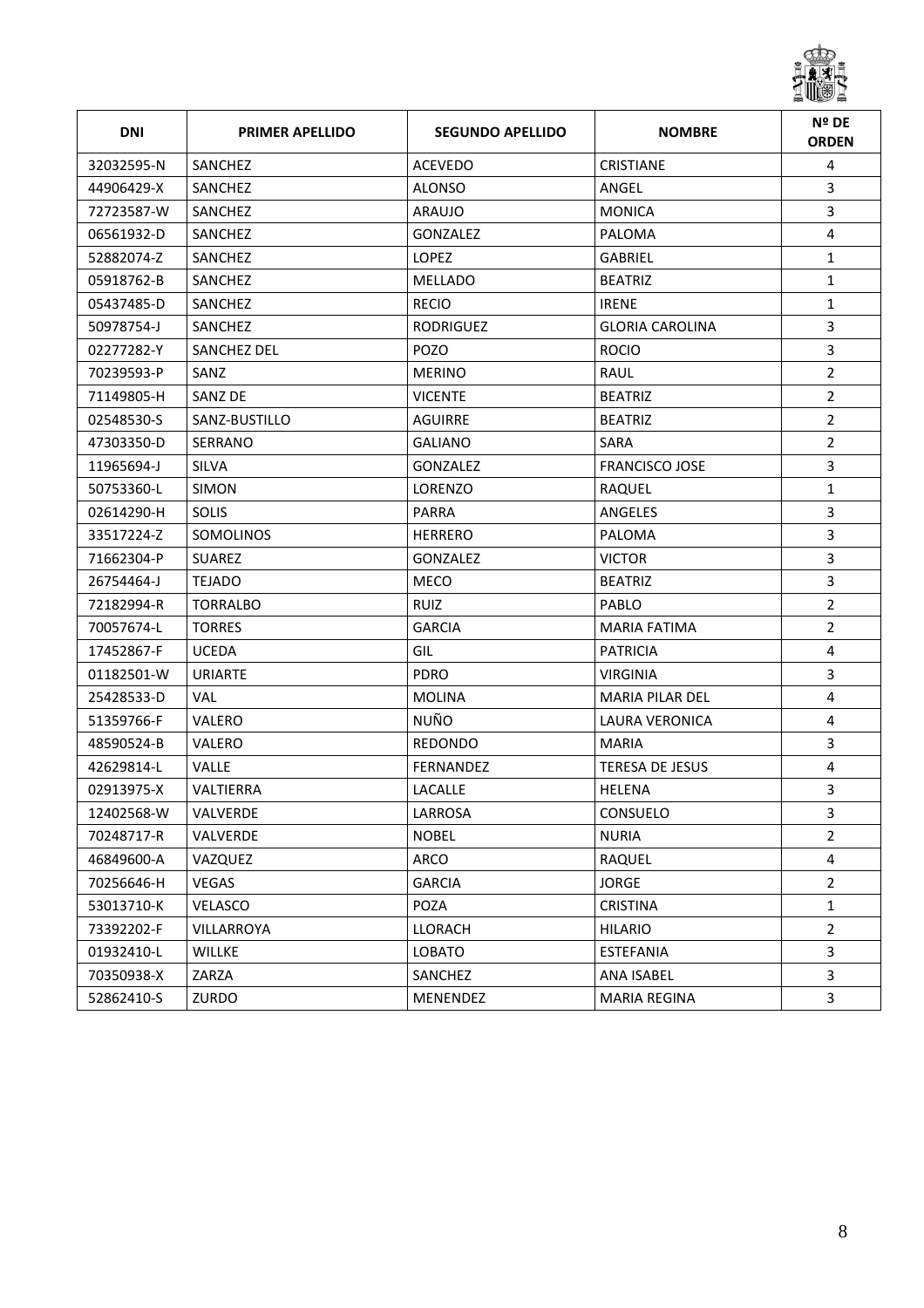

## **RELACION Nº 3. CATEGORIA: OFICIAL DE GESTIÓN Y SERVICIOS COMUNES**

| DNI        | <b>PRIMER APELLIDO</b> | <b>SEGUNDO APELLIDO</b>  | <b>NOMBRE</b>       | Nº DE<br><b>ORDEN</b> |
|------------|------------------------|--------------------------|---------------------|-----------------------|
| 07535356-G | ABAD                   | <b>CERDA</b>             | <b>ANGEL JAVIER</b> | 1                     |
| 51901490-N | ABAD                   | <b>CERDA</b>             | Mª CARMEN           | $\mathbf{1}$          |
| 29064004-P | ABAD                   | <b>MEDINA</b>            | EVA Mª              | $\mathbf{1}$          |
| 50164373-Q | ABELLAN                | <b>REQUENA</b>           | ROSA Mª             | $\mathbf{1}$          |
| 51448077-K | <b>ACEBES</b>          | <b>LOPEZ</b>             | <b>MARINA</b>       | $\mathbf{1}$          |
| 53460376-G | <b>ACEDO</b>           | <b>MARTIN</b>            | <b>VIRGINIA</b>     | $\mathbf{1}$          |
| 07017290-J | ACEDO                  | <b>MOLERO</b>            | LAURA               | $\mathbf{1}$          |
| 05888486-A | <b>ACERO</b>           | <b>GARCIA MINGUILLAN</b> | <b>ROSARIO</b>      | $\mathbf{1}$          |
| 52967044-E | <b>ACOSTA</b>          | <b>ESPINOSA</b>          | <b>ANGEL LUIS</b>   | $\mathbf{1}$          |
| 03918492-M | AGUADO                 | <b>JIMENEZ</b>           | SANDRA              | $\mathbf{1}$          |
| 47492811-L | <b>AGUADO</b>          | <b>SUAREZ</b>            | <b>NURIA</b>        | $\mathbf{1}$          |
| 23054333-F | AGÜERA                 | <b>CARRION</b>           | <b>PATRICIA</b>     | $\mathbf{1}$          |
| 50164251-D | <b>AGUILAR</b>         | <b>BERMUDEZ</b>          | Mª CARMEN           | $\mathbf{1}$          |
| 52083950-J | <b>AGUILAR</b>         | <b>DELGADO</b>           | Mª MAR              | $\mathbf{1}$          |
| 51942773-X | <b>AIRA</b>            | SANCHEZ                  | <b>DAVID</b>        | $\mathbf{1}$          |
| 05417749-F | AL-ABD AL-MOHSEN       | <b>LUCINI</b>            | EVA                 | $\mathbf{1}$          |
| 03103728-Q | ALARCON                | CASAL                    | <b>ISABEL</b>       | $\mathbf{1}$          |
| 11837132-K | ALBARDIAZ              | <b>CONDE</b>             | <b>MARIA</b>        | $\mathbf{1}$          |
| 51686014-T | <b>ALBARRAN</b>        | <b>GISMERA</b>           | <b>PURIFICACION</b> | $\mathbf{1}$          |
| 51339780-P | <b>ALCALDE</b>         | <b>MORENO</b>            | <b>DAVID</b>        | $\mathbf{1}$          |
| 34811722-A | <b>ALCANTARA</b>       | <b>PEYRES</b>            | Mª PILAR            | $\mathbf{1}$          |
| 50172242-L | ALDAMA                 | <b>GUILLEN</b>           | <b>RICARDO</b>      | 1                     |
| 04165790-F | <b>ALEGRIA</b>         | <b>ALCAIDE</b>           | <b>FLOR DE LIS</b>  | $\mathbf 1$           |
| 11792897-S | ALFARA                 | <b>ROQUE</b>             | <b>ANTONIO</b>      | 1                     |
| 15978028-C | <b>ALLENDE</b>         | GONZALEZ                 | <b>OBDULIA</b>      | 1                     |
| 11844867-M | <b>ALMENARA</b>        | <b>GARCIA</b>            | <b>ALICIA</b>       | $\mathbf 1$           |
| 51981378-K | <b>ALONSO</b>          | <b>GARCIA</b>            | <b>ANTONIO</b>      | $\mathbf{1}$          |
| 03884998-E | <b>ALONSO</b>          | <b>JIMENEZ</b>           | <b>GEMA</b>         | $\mathbf{1}$          |
| 08991754-L | ALONSO                 | <b>LOPEZ</b>             | <b>RUFINA</b>       | 1                     |
| 50081161-H | <b>ALONSO</b>          | <b>MARTINEZ</b>          | PALOMA              | $\mathbf{1}$          |
| 50203852-G | ALONSO                 | <b>MELCHOR</b>           | <b>ALICIA</b>       | $\mathbf{1}$          |
| 11938981-A | <b>ALONSO</b>          | TALEGON                  | M. EUGENIA          | $\mathbf{1}$          |
| 71507251-K | <b>ALONSO</b>          | <b>VUELTA</b>            | <b>NOELIA</b>       | $\mathbf{1}$          |
| 50875912-G | ALPERIN                | <b>BRAWN</b>             | <b>JOSE EDUARDO</b> | $\mathbf{1}$          |
| 50082784-P | ALVARADO               | RAINERO                  | YOLANDA             | 1                     |
| 71470482-Y | ALVAREZ                | GRANDE                   | <b>JAVIER</b>       | $\mathbf{1}$          |
| 11804044-F | ALVAREZ                | <b>GUTIERREZ</b>         | Mª LOURDES          | $\mathbf{1}$          |
| 11858638-E | ALVAREZ                | <b>LODEIRO</b>           | ANA                 | $\mathbf{1}$          |
| 01109814-H | ALVAREZ                | <b>MENDIOLA</b>          | Mª CARMEN           | $\mathbf{1}$          |
| 11075251-S | ALVAREZ DEL            | <b>CAMPO</b>             | <b>JUAN CARLOS</b>  | $\mathbf{1}$          |
| 05273040-Z | ALVARO DE              | <b>CRUZ</b>              | LIDIA               | $\mathbf{1}$          |
| 05358224-Y | AMADOR                 | <b>NARANJO</b>           | ASCENSION           | $\mathbf{1}$          |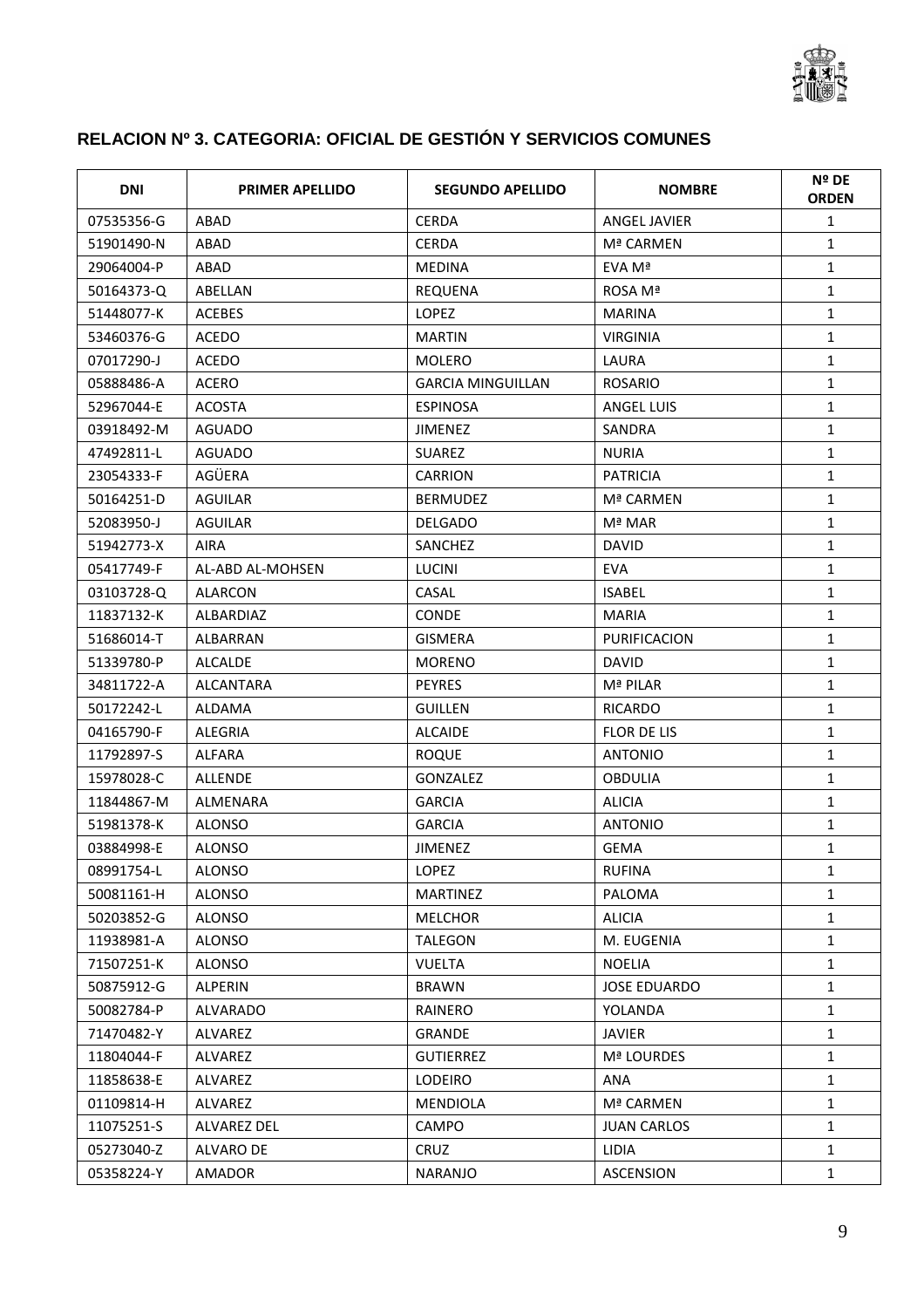

| <b>DNI</b> | <b>PRIMER APELLIDO</b> | <b>SEGUNDO APELLIDO</b> | <b>NOMBRE</b>         | Nº DE<br><b>ORDEN</b> |
|------------|------------------------|-------------------------|-----------------------|-----------------------|
| 09170840-G | <b>AMADOR</b>          | SANCHEZ                 | <b>FRANCISCA</b>      | $\mathbf{1}$          |
| 53622607-Q | AMAYA DE               | <b>HIDALGO</b>          | ANA Mª                | $\mathbf{1}$          |
| 52183366-T | AMO                    | PEÑALVER                | Mª CARMEN             | $\mathbf{1}$          |
| 09250442-A | AMO                    | <b>RODRIGUEZ</b>        | Mª ANGELES DEL        | $\mathbf{1}$          |
| 50434129-M | AMOR                   | <b>MOLINA</b>           | Mª LUISA              | $\mathbf{1}$          |
| 50873961-P | AMORES                 | SANTOS                  | Mª GUADALUPE          | $\mathbf{1}$          |
| 02099236-A | <b>ANDRES</b>          | <b>IZQUIERDO</b>        | <b>JOVITA</b>         | $\mathbf{1}$          |
| 47460985-W | <b>ANDRINO</b>         | <b>MOYA</b>             | A. ALBERTO            | $\mathbf{1}$          |
| 47471127-R | ANDRINO                | <b>MOYA</b>             | ALVARO                | $\mathbf{1}$          |
| 51418061-C | <b>ANTON</b>           | <b>MORIÑIGO</b>         | <b>JUAN ANTONIO</b>   | $\mathbf{1}$          |
| 05303397-B | <b>ANTONIO</b>         | <b>ALONSO</b>           | MANUEL                | $\mathbf{1}$          |
| 51616558-G | APARICIO               | <b>MARTIN</b>           | ROSA Mª               | $\mathbf{1}$          |
| 51891871-F | APARICIO               | ORTEGA                  | Mª AZUCENA            | $\mathbf{1}$          |
| 50952993-N | APARICIO               | ORTEGA                  | Mª PILAR              | $\mathbf{1}$          |
| 12414629-B | ARAGON                 | <b>CATALINA</b>         | <b>SERGIO ENRIQUE</b> | $\mathbf{1}$          |
| 31720769-C | ARAGONESES             | <b>GOMEZ</b>            | <b>GEMMA</b>          | $\mathbf{1}$          |
| 33534422-P | ARAUJO                 | <b>RODRIGUEZ</b>        | <b>JULIO</b>          | $\mathbf{1}$          |
| 53498786-G | <b>ARCOS</b>           | <b>MARTIN</b>           | <b>SANTIAGO</b>       | $\mathbf{1}$          |
| 09195696-C | ARDILA                 | <b>DOMINGUEZ</b>        | Mª EULALIA            | $\mathbf{1}$          |
| 01490003-V | ARENILLAS              | ALVAREZ                 | <b>JULIO MANUEL</b>   | $\mathbf{1}$          |
| 46850164-S | ARESTE                 | <b>MARTIN</b>           | <b>CRISTINA</b>       | $\mathbf{1}$          |
| 53014497-A | AREVALO                | <b>BLAZQUEZ</b>         | <b>DAVID</b>          | $\mathbf{1}$          |
| 53014495-R | AREVALO                | <b>BLAZQUEZ</b>         | MARIELA               | $\mathbf{1}$          |
| 48997638-W | AREVALO                | <b>GARCIA</b>           | <b>JORGE</b>          | $\mathbf{1}$          |
| 00792844-B | AREVALO                | <b>GUARDADO</b>         | Mª CARMEN             | $\mathbf{1}$          |
| 50298924-V | ARGÜESO                | <b>GOMEZ</b>            | <b>JOSE IGNACIO</b>   | 1                     |
| 11859003-L | ARMESTO                | <b>CACERES</b>          | <b>MYLENE</b>         | $\mathbf{1}$          |
| 09042357-E | ARNAL                  | SALAZAR                 | Mª LUISA              | $\mathbf{1}$          |
| 05201561-L | ARRIAGA                | RIAZA                   | ANA ROSA              | 1                     |
| 71182007-C | ARROYO                 | ALCOLADO                | <b>AIDA</b>           | 1                     |
| 31206430-F | ARROYO                 | PALMERO                 | <b>MILAGROS</b>       | $\mathbf{1}$          |
| 71139512-Y | ARROYO                 | <b>TORRES</b>           | <b>NOELIA</b>         | $\mathbf{1}$          |
| 05304038-P | <b>ASCURRA</b>         | GALLARDO                | FLORENCIA ETELVINA    | $\mathbf{1}$          |
| 07488143-X | ASENSIO                | SAMPEDRO                | ALVARO                | $\mathbf{1}$          |
| 47533923-F | ATALAYA                | <b>CORTES</b>           | ALEJANDRA             | $\mathbf{1}$          |
| 02285208-C | AVENDAÑO               | <b>BARBON</b>           | VANESA                | $\mathbf{1}$          |
| 11959632-T | <b>AVILA DE LA</b>     | <b>TORRE</b>            | <b>CARLOS</b>         | $\mathbf{1}$          |
| 50776853-Y | AZAÑON                 | <b>MOLINA PRADOS</b>    | LAURA                 | $\mathbf{1}$          |
| 50125699-M | AZCONAS                | FABREGAT                | <b>JORDI</b>          | $\mathbf{1}$          |
| 51393550-G | <b>AZNAR</b>           | <b>CUBILLO</b>          | <b>ROBERTO</b>        | $\mathbf{1}$          |
| 22945061-P | AZNAR                  | <b>GARCIA</b>           | <b>CONCEPCION</b>     | $\mathbf{1}$          |
| 00390794-R | <b>BAENA</b>           | <b>RUIZ</b>             | Mª CARMEN             | $\mathbf{1}$          |
| 06575878-V | BAENA                  | SAUCO                   | ALVARO                | $\mathbf{1}$          |
| 02619999-T | <b>BALAO</b>           | GONZALEZ                | <b>ELVIRA</b>         | $\mathbf{1}$          |
| 51657438-J | BALBOA                 | CABRERA                 | Mª JOSE               | $\mathbf{1}$          |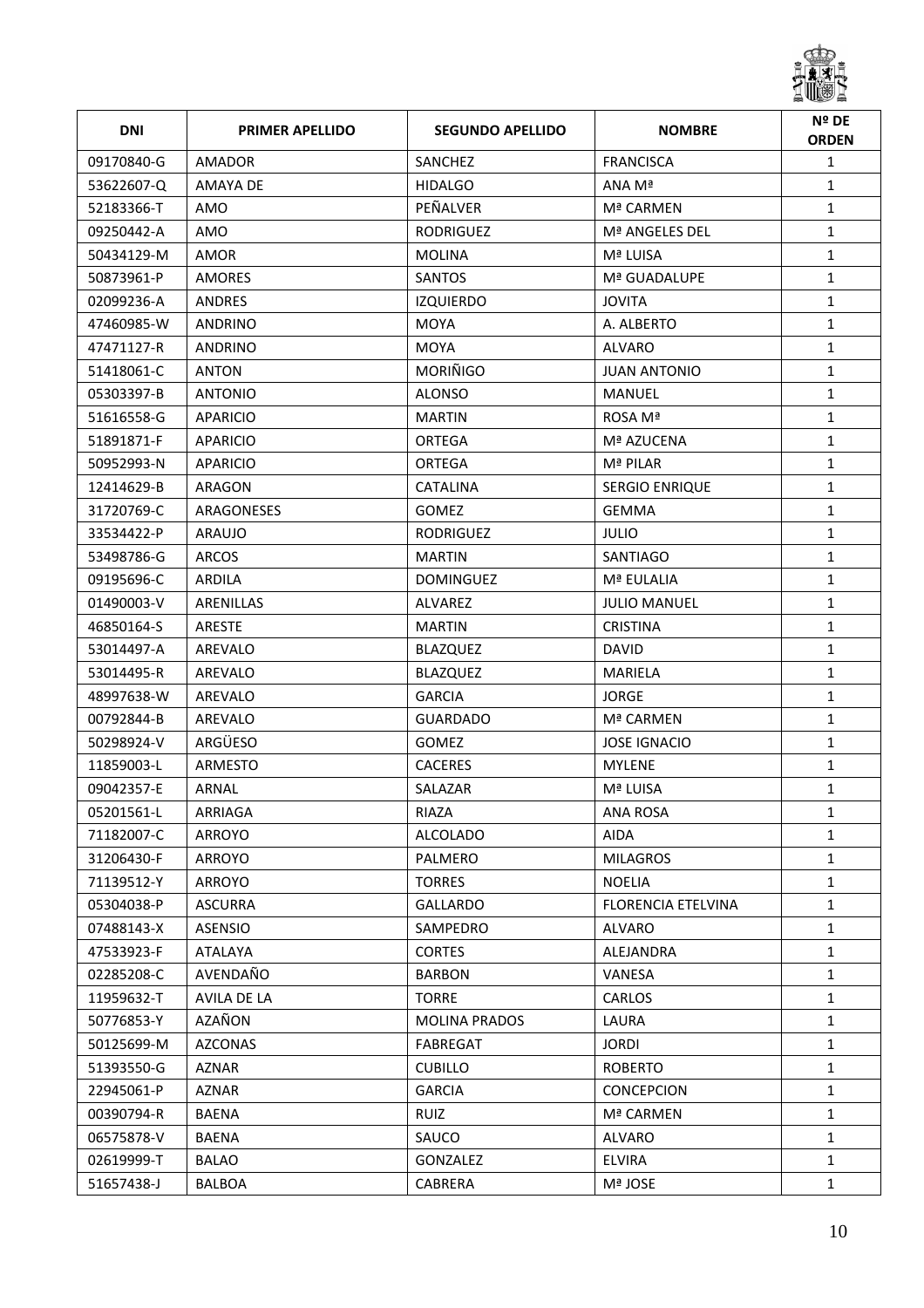

| <b>DNI</b> | <b>PRIMER APELLIDO</b> | <b>SEGUNDO APELLIDO</b> | <b>NOMBRE</b>         | Nº DE<br><b>ORDEN</b> |
|------------|------------------------|-------------------------|-----------------------|-----------------------|
| 48949379-C | <b>BALDALLO</b>        | <b>BORREGO</b>          | <b>JUAN</b>           | $\mathbf{1}$          |
| 32605255-H | <b>BALDASANO DEL</b>   | <b>VALLE</b>            | ROSA Mª               | $\mathbf{1}$          |
| 53763153-D | <b>BALLEN</b>          | <b>RINCON</b>           | <b>Mª FANNY</b>       | $\mathbf{1}$          |
| 09337806-J | <b>BARAJA</b>          | <b>PUERTAS</b>          | <b>BEATRIZ</b>        | $\mathbf{1}$          |
| 09333745-T | <b>BARAJA</b>          | <b>PUERTAS</b>          | JOSE Mª               | $\mathbf{1}$          |
| 47082883-C | BARBA                  | <b>RUIZ</b>             | <b>CONCEPCION</b>     | $\mathbf{1}$          |
| 07044285-Y | <b>BARBADO</b>         | PLAZA                   | ADELA                 | $\mathbf{1}$          |
| 77521442-B | BARBERAN               | <b>VITA</b>             | <b>RUBEN</b>          | $\mathbf{1}$          |
| 52996624-R | <b>BARBERO</b>         | ORTIZ DE ZARATE         | <b>XOCHITL</b>        | $\mathbf{1}$          |
| 03931359-S | BARBERO                | VALENTIN                | <b>JAVIER</b>         | $\mathbf{1}$          |
| 09334547-C | <b>BARCA</b>           | MATEO                   | JULIAN                | $\mathbf{1}$          |
| 11836502-N | <b>BARDAVIO</b>        | ATIENZA                 | Mª CRUZ               | $\mathbf{1}$          |
| 51423881-K | <b>BARDERA</b>         | <b>ESTEBAN</b>          | <b>CAROLINA</b>       | $\mathbf{1}$          |
| 09795697-C | <b>BARDON</b>          | <b>BARDON</b>           | <b>LUIS</b>           | $\mathbf{1}$          |
| 46921025-J | <b>BARNES</b>          | <b>PEREZ</b>            | <b>SUSANA</b>         | $\mathbf{1}$          |
| 06520425-V | <b>BARRERO</b>         | <b>FAMILIAR</b>         | <b>EMILIO</b>         | $\mathbf{1}$          |
| 51928215-B | <b>BARRIGUETE</b>      | GONZALEZ                | Mª ENCARNACION        | $\mathbf{1}$          |
| 00833102-L | <b>BARRIO</b>          | RODRIGUEZ               | <b>NURIA DEL</b>      | $\mathbf{1}$          |
| 06551804-R | <b>BARROSO</b>         | <b>NIETO</b>            | JUAN                  | $\mathbf{1}$          |
| 02547230-A | <b>BARTOLOME</b>       | CORRAL                  | <b>ANTONIO</b>        | $\mathbf{1}$          |
| 50116685-F | <b>BEAMUD</b>          | <b>MARTIN</b>           | <b>MARINA</b>         | $\mathbf{1}$          |
| 11829434-M | <b>BEAS</b>            | ALCALDE                 | <b>FRANCISCO</b>      | $\mathbf{1}$          |
| 50321687-X | <b>BEAS</b>            | ALCALDE                 | <b>TERESA</b>         | $\mathbf{1}$          |
| 09182058-K | <b>BECERRA</b>         | GONZALEZ                | <b>CECILIA</b>        | $\mathbf{1}$          |
| 50304339-G | BEDRIÑANA              | GASCON                  | Mª JOSE               | $\mathbf{1}$          |
| 50298796-G | BEDRIÑANA              | GASCON                  | PALOMA                | $\mathbf{1}$          |
| 50989913-V | <b>BEJARANO</b>        | <b>POZO</b>             | ALEJANDRO             | $\mathbf{1}$          |
| 03932429-G | <b>BELLINA</b>         | LUNA                    | <b>AURORA ORIELI</b>  | $\mathbf{1}$          |
| 02518340-R | <b>BERCIAL</b>         | <b>IGLESIAS</b>         | Mª PILAR              | 1                     |
| 72128684-V | <b>BERGES</b>          | IBAÑEZ                  | LAURA                 | $\mathbf{1}$          |
| 52999623-X | <b>BERLANAS</b>        | <b>GUERRA</b>           | <b>JAVIER RODRIGO</b> | $\mathbf{1}$          |
| 08029327-G | <b>BERMEJO</b>         | FERNANDEZ               | Mª TERESA             | $\mathbf{1}$          |
| 06571650-K | <b>BERMEJO</b>         | <b>GARRIDO</b>          | Mª CARMEN             | $\mathbf{1}$          |
| 09261217-Z | <b>BERMEJO</b>         | <b>GOMEZ</b>            | Mª CARMEN             | $\mathbf{1}$          |
| 46939288-Z | <b>BERMEJO</b>         | <b>MONGE</b>            | SONIA                 | $\mathbf{1}$          |
| 06275472-Z | <b>BETETA</b>          | <b>MAROTO</b>           | <b>JESUS</b>          | $\mathbf{1}$          |
| 53049512-N | <b>BLANCO</b>          | CARRALERO               | Mª EUGENIA            | 1                     |
| 25174244-P | <b>BLANCO</b>          | <b>DOMINGUEZ</b>        | MANUEL Mª             | $\mathbf{1}$          |
| 42934771-G | <b>BLANCO</b>          | <b>EXPOSITO</b>         | <b>TERESA</b>         | $\mathbf{1}$          |
| 50179967-Q | <b>BLANCO</b>          | <b>GARCIA</b>           | <b>FERNANDO</b>       | $\mathbf{1}$          |
| 51531700-Q | <b>BLANCO</b>          | PARDO                   | AMELIA                | $\mathbf{1}$          |
| 52083642-G | <b>BLANCO</b>          | RODRIGUEZ               | Mª CONSUELO           | $\mathbf{1}$          |
| 45687858-Z | <b>BLANCO</b>          | SASTRE                  | <b>MIRIAM</b>         | $\mathbf{1}$          |
| 09455241-X | <b>BLANCO</b>          | VAZ                     | <b>ALBERTO</b>        | $\mathbf{1}$          |
| 50813132-Z | <b>BLANCO</b>          | VELA                    | Mª YOLANDA            | $\mathbf{1}$          |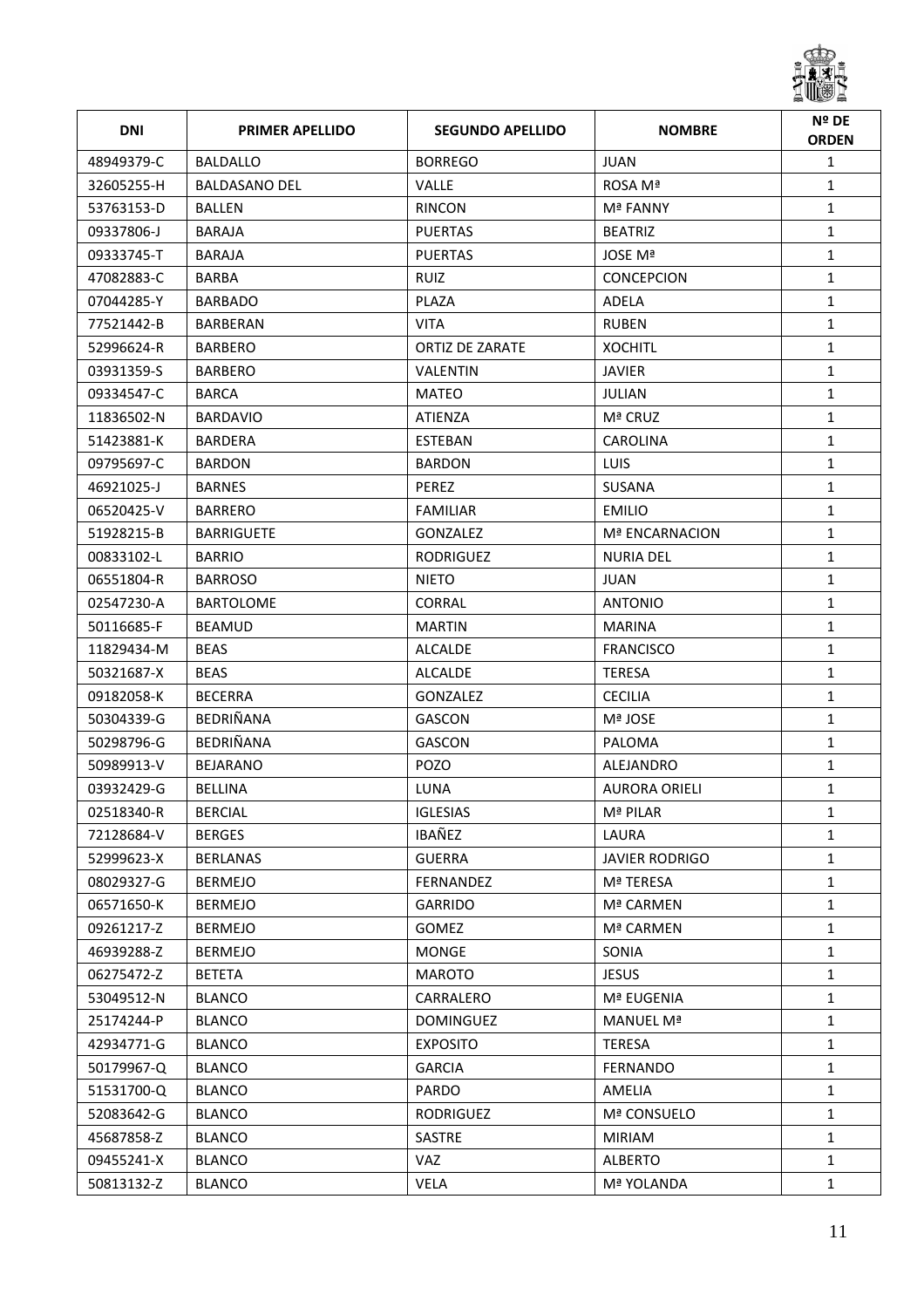

| <b>DNI</b> | <b>PRIMER APELLIDO</b> | <b>SEGUNDO APELLIDO</b> | <b>NOMBRE</b>           | Nº DE<br><b>ORDEN</b> |
|------------|------------------------|-------------------------|-------------------------|-----------------------|
| 70416870-R | <b>BLAZQUEZ</b>        | <b>MARTIN</b>           | Mª QUEMOLE              | $\mathbf{1}$          |
| 70798293-S | <b>BLAZQUEZ</b>        | <b>VEGAS</b>            | ANTONIO                 | $\mathbf{1}$          |
| 03832659-P | <b>BOLADO</b>          | <b>LOPEZ</b>            | <b>MONTSERRAT</b>       | $\mathbf{1}$          |
| 32658517-N | <b>BONOME</b>          | <b>GARCIA</b>           | ANTONIO JOSE            | $\mathbf{1}$          |
| 53132710-L | <b>BORREGUERO</b>      | QUESADA                 | <b>MARTA</b>            | $\mathbf{1}$          |
| 01916117-X | <b>BOTE</b>            | <b>MARTIN</b>           | ERNESTINA               | $\mathbf{1}$          |
| 02204754-C | <b>BOTE</b>            | <b>MARTIN</b>           | ROSA Mª                 | $\mathbf{1}$          |
| 03108286-C | <b>BOX</b>             | SANTIAGO                | Mª SOLEDAD              | $\mathbf{1}$          |
| 02097417-R | <b>BRICEÑO</b>         | SANCHEZ                 | <b>Mª MONTSERRAT</b>    | $\mathbf{1}$          |
| 00654274-Q | <b>BUEDO</b>           | <b>GONZALEZ</b>         | <b>FRANCISCO JAVIER</b> | $\mathbf{1}$          |
| 04582724-C | <b>BUENO</b>           | CANO                    | <b>ANGEL MANUEL</b>     | $\mathbf{1}$          |
| 11814839-S | <b>BUENO</b>           | <b>SIMON</b>            | <b>SILVIA</b>           | $\mathbf{1}$          |
| 47525507-D | <b>BUSTA</b>           | <b>FORCELLEDO</b>       | <b>SERGIO</b>           | 1                     |
| 33519690-L | <b>BUSTILLO</b>        | <b>VALVERDE</b>         | Mª ISABEL               | $\mathbf{1}$          |
| 50437995-F | <b>BUSTO</b>           | <b>TASCON</b>           | Mª SOLEDAD              | $\mathbf{1}$          |
| 36101191-T | CABALEIRO              | <b>PEREZ</b>            | <b>CASIANO</b>          | $\mathbf{1}$          |
| 09180311-E | CABALGANTE             | <b>REINA</b>            | <b>FRANCISCO MANUEL</b> | $\mathbf{1}$          |
| 01833215-T | CABALLERO              | <b>HERNANDEZ</b>        | <b>CARLOS ELADIO</b>    | $\mathbf{1}$          |
| 51624215-W | CABALLERO              | <b>PEREZ</b>            | ANA                     | $\mathbf{1}$          |
| 02244380-V | <b>CABANILLAS</b>      | <b>BRAVO</b>            | <b>ISABEL</b>           | $\mathbf{1}$          |
| 11816314-H | <b>CABAÑAS</b>         | <b>RODRIGO</b>          | PALOMA                  | $\mathbf{1}$          |
| 44858627-W | CABAÑERO               | <b>HIGUERA</b>          | Mª MAR                  | $\mathbf{1}$          |
| 05415687-S | <b>CABELLO</b>         | LOZANO                  | Mª AZUCENA              | $\mathbf{1}$          |
| 53755506-K | <b>CABELLO</b>         | <b>MANZANO</b>          | LUIS MANUEL             | $\mathbf{1}$          |
| 01822444-Q | <b>CABRERA</b>         | <b>RUIZ</b>             | <b>JUAN MANUEL</b>      | 1                     |
| 50087173-G | <b>CACERES</b>         | <b>RODRIGUEZ</b>        | <b>ALFONSO</b>          | $\mathbf{1}$          |
| 50456977-Z | <b>CACERES</b>         | <b>RODRIGUEZ</b>        | <b>GEMA</b>             | $\mathbf{1}$          |
| 51916498-R | CALERO                 | <b>CORDEIRO</b>         | <b>ROSA</b>             | $\mathbf{1}$          |
| 02545685-E | CALLABA                | <b>RODRIGO</b>          | Mª JESUS                | 1                     |
| 50216445-Q | <b>CALLE</b>           | MUÑOZ                   | JOSE DE LA              | $\mathbf{1}$          |
| 03447250-X | <b>CALLE</b>           | <b>PICAZO</b>           | JOSEFA DE LA            | 1                     |
| 51348073-K | CALLEJAS               | ANAYA                   | Mª DOLORES              | $\mathbf{1}$          |
| 01107900-J | <b>CALVILLO</b>        | SANCHEZ                 | <b>FRANCISCA</b>        | $\mathbf{1}$          |
| 02491654-H | CALVO                  | <b>GUIJARRO</b>         | Mª CARMEN               | $\mathbf{1}$          |
| 51668345-H | CALVO                  | <b>MARTIN</b>           | ANA ISABEL              | $\mathbf{1}$          |
| 34019780-C | CALVO                  | <b>RUZ</b>              | Mª SIERRA               | $\mathbf{1}$          |
| 13112576-T | CALVO                  | <b>TERRADILLOS</b>      | Mª CARMEN               | 1                     |
| 71114729-V | CALZADO                | <b>ALONSO</b>           | <b>ELVIRA</b>           | $\mathbf{1}$          |
| 53042477-S | CAMARERO               | <b>ALVARO</b>           | <b>LETICIA</b>          | $\mathbf{1}$          |
| 51077979-Q | CAMARERO               | PEÑA                    | <b>MARIA</b>            | 1                     |
| 50155774-L | <b>CAMIN</b>           | <b>CALLEJO</b>          | PILAR                   | 1                     |
| 05206401-Y | CAMINO                 | <b>ROIBAS</b>           | JAIME GUSTAVO           | $\mathbf{1}$          |
| 08977420-Z | CAMPELO                | <b>FUERTES</b>          | CARMEN                  | $\mathbf{1}$          |
| 50896872-B | <b>CAMPO</b>           | GONZALEZ                | <b>FRANCISCO JAVIER</b> | $\mathbf{1}$          |
| 05433887-E | CAMPOS                 | <b>IGLESIAS</b>         | JULIA                   | $\mathbf{1}$          |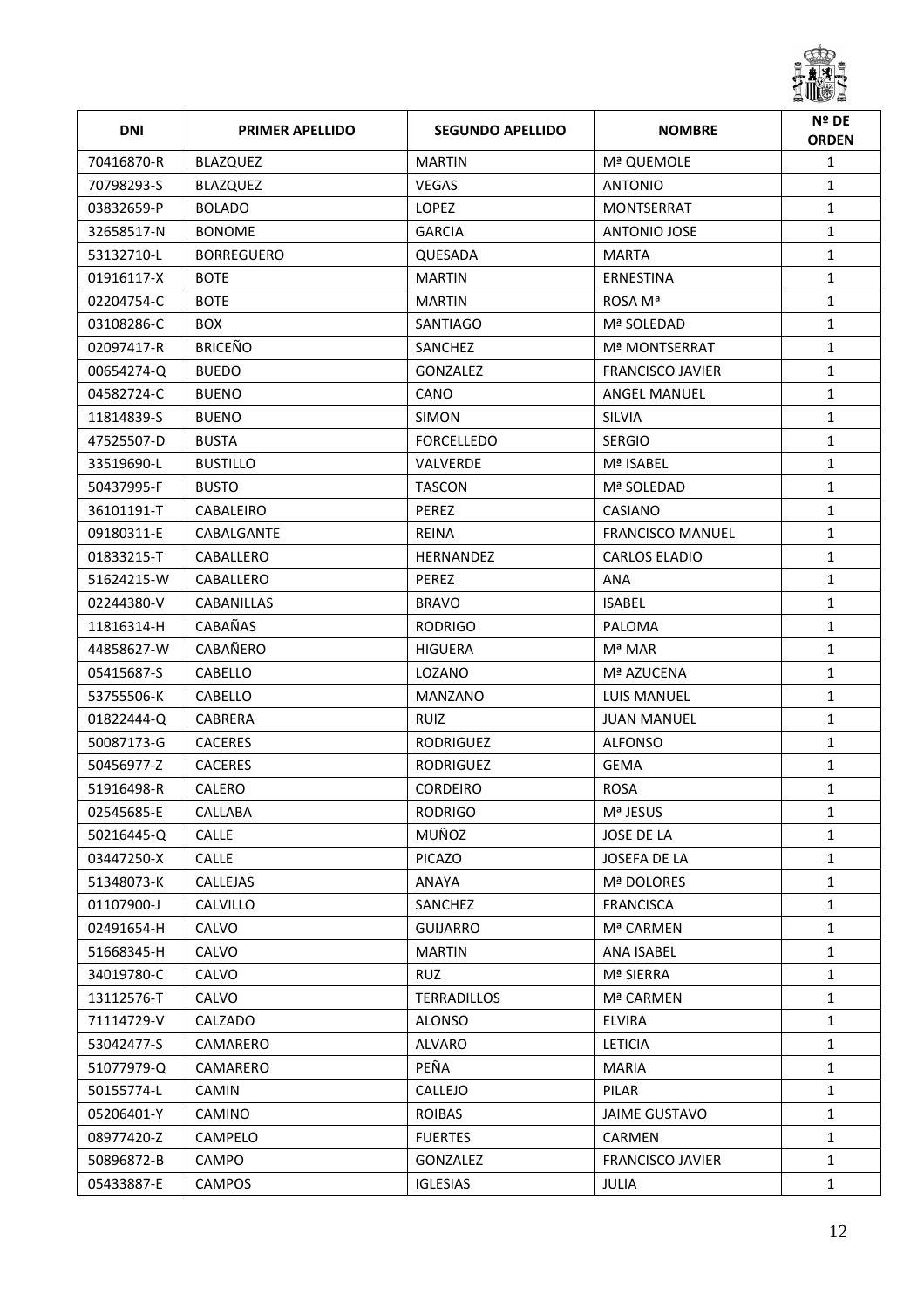

| <b>DNI</b> | <b>PRIMER APELLIDO</b> | <b>SEGUNDO APELLIDO</b> | <b>NOMBRE</b>           | Nº DE<br><b>ORDEN</b> |
|------------|------------------------|-------------------------|-------------------------|-----------------------|
| 50433113-R | <b>CAMPOS</b>          | <b>OYUELA</b>           | Mª ANGELES              | $\mathbf{1}$          |
| 05357335-Z | <b>CAMPOS</b>          | <b>ULLED</b>            | <b>FRANCISCO JAVIER</b> | $\mathbf{1}$          |
| 46908214-J | CANCELA                | FRAGA                   | <b>CRISTINA</b>         | $\mathbf{1}$          |
| 29008152-T | <b>CANDELA</b>         | <b>DIAZ</b>             | ANGELES                 | $\mathbf{1}$          |
| 07003148-Q | CANO                   | <b>BENITO</b>           | <b>JOSEFA</b>           | $\mathbf{1}$          |
| 52183800-C | CANO                   | <b>GARCIA</b>           | Mª TERESA               | $\mathbf{1}$          |
| 51422351-D | <b>CANOREA</b>         | <b>MARTINEZ</b>         | <b>CRISTINA</b>         | $\mathbf{1}$          |
| 50160068-N | CANSADO                | <b>DOMINGUEZ</b>        | Mª LUISA                | $\mathbf{1}$          |
| 50881520-T | CANSECO                | <b>DOMINGUEZ</b>        | <b>OLALLA TERESA</b>    | $\mathbf{1}$          |
| 53138074-R | CANTERO                | <b>CUERVA</b>           | Mª CAROLINA             | $\mathbf{1}$          |
| 50857498-J | CAÑADAS                | <b>GARCIA</b>           | <b>CRISTINA</b>         | $\mathbf{1}$          |
| 50094414-T | CAÑIL                  | <b>ESCOBOSA</b>         | <b>CRISTINA</b>         | $\mathbf{1}$          |
| 51155321-D | CAPELLAN               | CAMARENA                | <b>SANTA</b>            | $\mathbf{1}$          |
| 50672555-J | CARBAJO                | SANCHEZ                 | <b>GUADALUPE</b>        | $\mathbf{1}$          |
| 02608483-F | <b>CARDITO</b>         | <b>ROLLAN</b>           | LUZ Mª                  | $\mathbf{1}$          |
| 74907951-X | CARMONA                | MUÑOZ                   | Mª TERESA               | $\mathbf{1}$          |
| 01173011-B | CARPEÑO                | <b>CASIN</b>            | <b>PALOMA</b>           | $\mathbf{1}$          |
| 51916886-K | CARRALERO              | <b>MALDONADO</b>        | ANA BELEN               | $\mathbf{1}$          |
| 49024988-M | CARRASCO               | <b>LOPEZ</b>            | <b>NOELIA</b>           | $\mathbf{1}$          |
| 02221799-E | CARRASCOSA             | <b>PALACIOS</b>         | <b>ANTONIO</b>          | $\mathbf{1}$          |
| 01115530-F | CARRASCOSA             | <b>VELEZ</b>            | LUIS MANUEL             | $\mathbf{1}$          |
| 01944660-X | CARRERO                | <b>BLANCO</b>           | Mª TERESA               | $\mathbf{1}$          |
| 07481637-J | CARRERO                | <b>HARO</b>             | JUAN JOSE               | $\mathbf{1}$          |
| 49018740-J | CARRETERO              | GIL                     | <b>CRISTINA</b>         | $\mathbf{1}$          |
| 50121833-A | CARRILERO              | <b>COBAS</b>            | <b>CRISTINA</b>         | $\mathbf{1}$          |
| 50121832-W | CARRILERO              | <b>COBAS</b>            | <b>JOSE MIGUEL</b>      | $\mathbf{1}$          |
| 53532765-N | <b>CARUS</b>           | <b>MARTINEZ</b>         | <b>ADRIAN</b>           | $\mathbf{1}$          |
| 50168081-K | CARVAJAL               | <b>MORALES</b>          | AMPARO                  | $\mathbf{1}$          |
| 50835142-J | CASADO                 | GARCIA                  | <b>MERCEDES</b>         | 1                     |
| 50874008-D | CASADO                 | <b>GARCIA</b>           | <b>ROBERTO</b>          | $\mathbf{1}$          |
| 44900312-B | CASADO                 | <b>MARTIN</b>           | LAURA                   | $\mathbf{1}$          |
| 22952475-Q | <b>CASALS</b>          | <b>BUENO</b>            | MANUEL                  | $\mathbf{1}$          |
| 76267995-H | CASANA DE LA           | <b>RUBIA</b>            | Mª JESUS                | $\mathbf{1}$          |
| 09181902-A | CASANA DE LA           | <b>RUBIA</b>            | SILVIA Mª               | $\mathbf{1}$          |
| 52983742-E | CASANOVA               | <b>MORENO</b>           | <b>BEATRIZ</b>          | $\mathbf{1}$          |
| 70876938-T | CASANOVA               | SANCHEZ                 | <b>BEATRIZ</b>          | $\mathbf{1}$          |
| 52123058-K | CASANOVA               | <b>VELASCO</b>          | Mª CARMEN               | $\mathbf{1}$          |
| 11800669-J | CASERO                 | GONZALEZ                | <b>JAVIER</b>           | $\mathbf{1}$          |
| 05649913-D | <b>CASERO</b>          | <b>JARAMILLO</b>        | Mª PILAR                | $\mathbf{1}$          |
| 02519952-A | <b>CASERO DEL</b>      | ALAMO                   | <b>Mª PALOMA</b>        | $\mathbf{1}$          |
| 23006703-X | <b>CASES</b>           | HERNANDEZ               | <b>FRANCISCO</b>        | $\mathbf{1}$          |
| 53403216-E | CASILLAS               | CALVO                   | ANA BELEN               | $\mathbf{1}$          |
| 70258412-J | <b>CASTAN</b>          | <b>ETREROS</b>          | <b>ROBERTO</b>          | $\mathbf{1}$          |
| 51450212-V | CASTAÑO                | <b>FRANQUESA</b>        | LAURA                   | $\mathbf{1}$          |
| 46896837-K | CASTENDA               | PEON                    | AVELINA                 | $\mathbf{1}$          |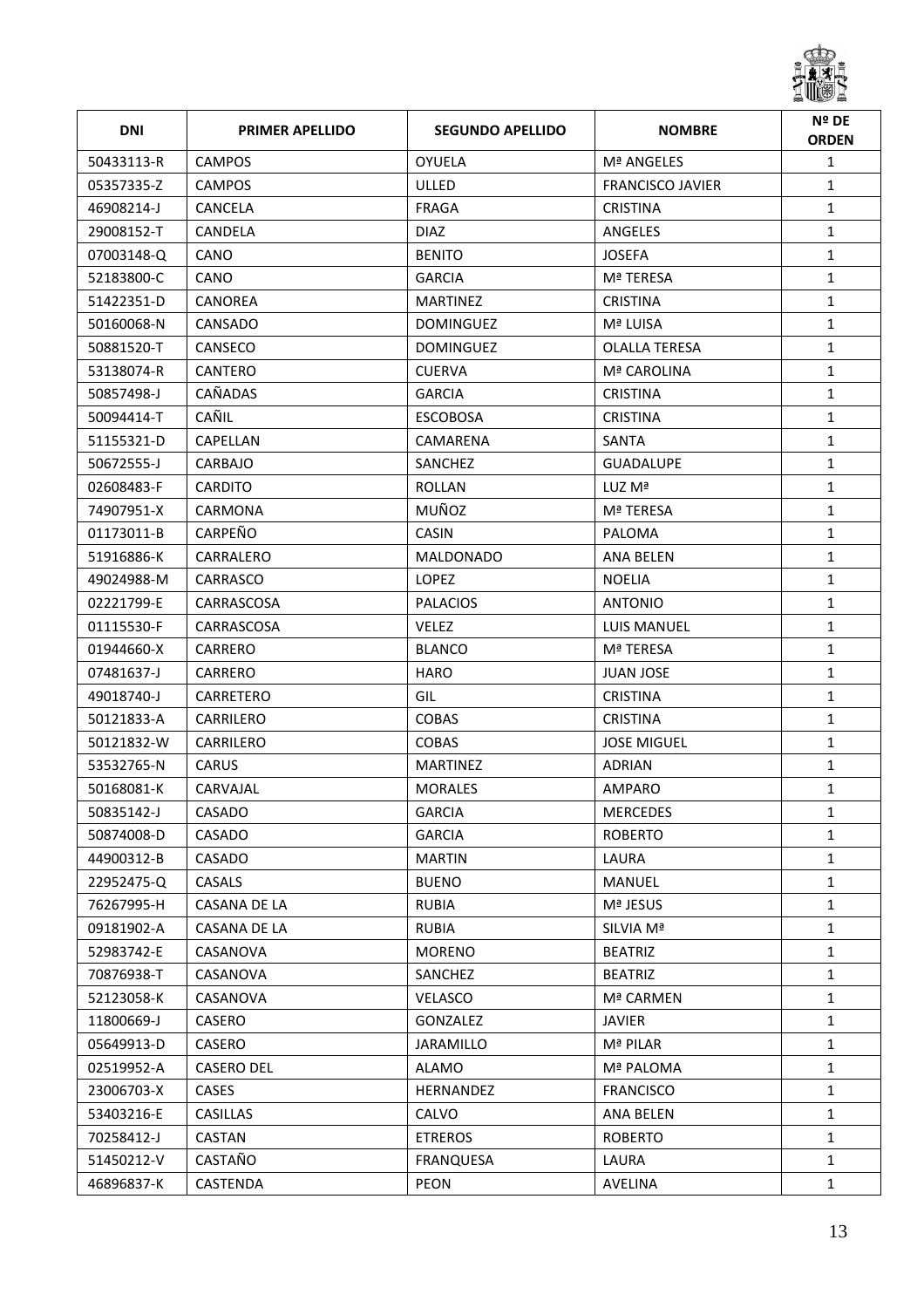

| <b>DNI</b> | <b>PRIMER APELLIDO</b> | <b>SEGUNDO APELLIDO</b> | <b>NOMBRE</b>       | Nº DE<br><b>ORDEN</b> |
|------------|------------------------|-------------------------|---------------------|-----------------------|
| 51536755-B | CASTIBLANCO            | <b>CARDOZO</b>          | YASMINA             | $\mathbf{1}$          |
| 02906557-R | <b>CASTILLO</b>        | CHAMIZO                 | <b>ANTONIO JOSE</b> | $\mathbf{1}$          |
| 02891824-B | <b>CASTILLO</b>        | <b>CHAMIZO</b>          | Mª FRANCISCA        | $\mathbf{1}$          |
| 02904871-V | <b>CASTILLO</b>        | CHAMIZO                 | YOLANDA             | $\mathbf{1}$          |
| 51675467-X | <b>CASTILLO</b>        | <b>GARCIA</b>           | <b>ELENA</b>        | $\mathbf{1}$          |
| 76721017-D | CASTILLO DE LA         | <b>PUENTE</b>           | <b>ANA ANTONIA</b>  | $\mathbf{1}$          |
| 71521276-Q | <b>CASTRO</b>          | <b>RODRIGUEZ</b>        | <b>NURIA</b>        | $\mathbf{1}$          |
| 50837291-T | CATALAN                | <b>GOMEZ</b>            | Mª SUSANA           | $\mathbf{1}$          |
| 48917182-T | CATALAN                | <b>LOPEZ</b>            | ESPERANZA           | $\mathbf{1}$          |
| 01094754-T | <b>CAYUELA</b>         | CARAVACA                | Mª JOSEFA           | $\mathbf{1}$          |
| 11799518-N | <b>CEBRIAN</b>         | <b>CASTILLEJO</b>       | <b>NATIVIDAD</b>    | $\mathbf{1}$          |
| 76262946-Y | <b>CEPEDA</b>          | LABRADOR                | <b>MARTA</b>        | $\mathbf{1}$          |
| 17865868-C | <b>CEPEDA</b>          | PALACIO                 | <b>Mª VICTORIA</b>  | $\mathbf{1}$          |
| 50081429-X | <b>CERRADA</b>         | <b>CERRADA</b>          | AZUCENA             | $\mathbf{1}$          |
| 09189118-C | <b>CERRATO</b>         | <b>GOMEZ</b>            | <b>JOSEFA</b>       | $\mathbf{1}$          |
| 11849515-F | <b>CERVANTES</b>       | CABALLERO               | <b>FRANCISCO</b>    | $\mathbf{1}$          |
| 00689735-B | <b>CEVA</b>            | <b>YEBRA</b>            | Mª TERESA           | $\mathbf{1}$          |
| 50087242-G | <b>CHACON</b>          | <b>MORENO</b>           | Mª JOSEFA           | $\mathbf{1}$          |
| 72881943-A | <b>CHARLE</b>          | SANZ                    | ANA Mª              | $\mathbf{1}$          |
| 07967036-C | <b>CHAVES</b>          | <b>DIAZ</b>             | <b>JOSE JAIME</b>   | $\mathbf{1}$          |
| 50745783-D | <b>CHECA</b>           | LUQUE                   | AMPARO              | $\mathbf{1}$          |
| 11836760-V | <b>CHICHON</b>         | <b>BRIZ</b>             | Mª TERESA           | $\mathbf{1}$          |
| 51081300-W | CHULIAN                | <b>MURILLO</b>          | VANESA              | $\mathbf{1}$          |
| 02850728-Q | <b>CILLAN</b>          | <b>CAPILLA</b>          | <b>CARMEN</b>       | $\mathbf{1}$          |
| 50031354-Y | <b>CIUDAD</b>          | <b>MORA</b>             | <b>BALBINA</b>      | $\mathbf{1}$          |
| 46746728-X | <b>CIUTAD</b>          | <b>MARTIN</b>           | <b>MIGUEL</b>       | $\mathbf{1}$          |
| 50297531-G | <b>CLAVERO</b>         | <b>MARTINEZ</b>         | ENCARNACION         | $\mathbf{1}$          |
| 26764225-E | <b>CLEMENTE</b>        | <b>RODENAS</b>          | <b>CRISTINA</b>     | $\mathbf{1}$          |
| 51635363-H | COBO                   | <b>BELTRAN</b>          | Mª LUISA            | 1                     |
| 28460127-L | COBO                   | <b>MIGENS</b>           | Mª JESUS            | $\mathbf{1}$          |
| 08994401-K | <b>COBREROS</b>        | RAMIREZ                 | ROSA Mª             | $\mathbf{1}$          |
| 50421293-A | <b>COELLO</b>          | FERNANDEZ               | ANDRES              | $\mathbf{1}$          |
| 75951177-W | <b>COLAS</b>           | MONTERO                 | CARMEN              | $\mathbf{1}$          |
| 50159350-F | COLLADO                | GIL                     | ROSA Mª             | $\mathbf{1}$          |
| 51481698-Q | COLMENAREJO            | CALERO                  | <b>ELVIRA</b>       | $\mathbf{1}$          |
| 51921830-C | <b>COLORADO</b>        | ARGIBAY                 | PALOMA              | $\mathbf{1}$          |
| 09021977-C | CONEJERO               | <b>HERNANDEZ</b>        | <b>ALBERTO</b>      | 1                     |
| 51944534-T | CONEJERO               | <b>MONTERO</b>          | <b>JUAN CARLOS</b>  | $\mathbf{1}$          |
| 09023147-V | <b>CONSUEGRA</b>       | <b>GANDULLO</b>         | ABRAHAM             | $\mathbf{1}$          |
| 13163749-K | <b>CONTRERAS</b>       | <b>ELVIRA</b>           | LARA                | $\mathbf{1}$          |
| 11832805-H | <b>CONTRERAS</b>       | <b>MARTIN</b>           | LUIS ENRIQUE        | $\mathbf{1}$          |
| 46931211-X | <b>CONTRERAS</b>       | <b>RONCERO</b>          | <b>JUAN CARLOS</b>  | $\mathbf{1}$          |
| 37734999-A | <b>CORBERO</b>         | <b>BUZZI</b>            | RAFAEL              | $\mathbf{1}$          |
| 46932596-S | CORCHADO               | VEGA                    | <b>BEATRIZ</b>      | $\mathbf{1}$          |
| 53500778-H | <b>CORDERO</b>         | CRUZ                    | IMELDA              | $\mathbf{1}$          |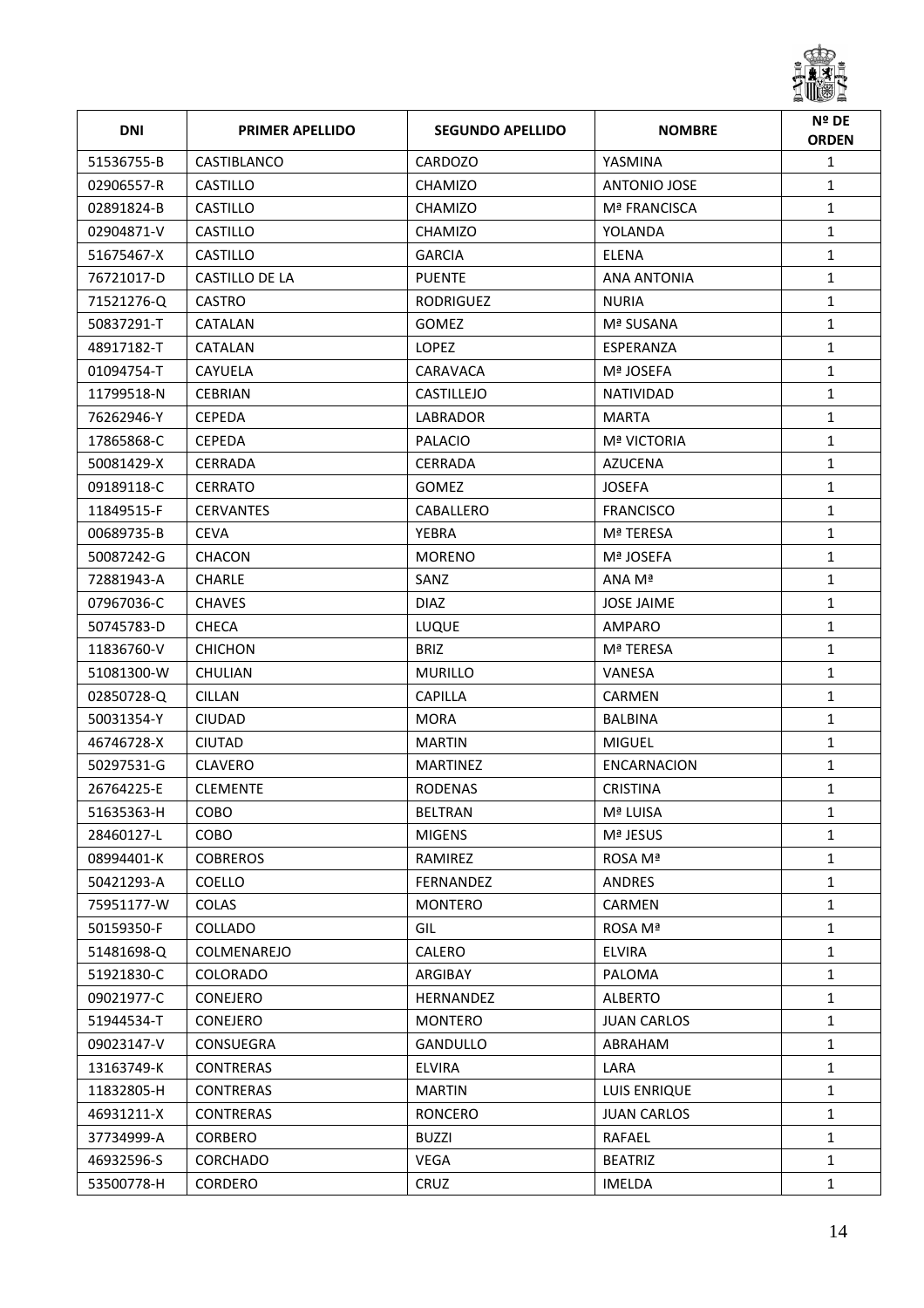

| <b>DNI</b> | <b>PRIMER APELLIDO</b> | <b>SEGUNDO APELLIDO</b> | <b>NOMBRE</b>           | Nº DE<br><b>ORDEN</b> |
|------------|------------------------|-------------------------|-------------------------|-----------------------|
| 51938383-J | CORDOBA                | CASTRO                  | <b>MONICA</b>           | $\mathbf{1}$          |
| 08858981-W | <b>CORDOBEZ</b>        | SANCHEZ                 | <b>PEDRO</b>            | $\mathbf{1}$          |
| 08835562-C | <b>CORDON</b>          | <b>GONZALEZ</b>         | Mª ISABEL               | $\mathbf{1}$          |
| 02222412-Z | <b>CORRALES</b>        | GARCIA-PARRADO          | SANTIAGO                | $\mathbf{1}$          |
| 08970136-K | <b>CORRALES</b>        | <b>MORENO</b>           | <b>ISABEL</b>           | $\mathbf{1}$          |
| 09041788-M | <b>CORREA</b>          | CALVO                   | <b>IVAN</b>             | $\mathbf{1}$          |
| 09041789-Y | <b>CORREAS</b>         | CALVO                   | <b>SERGIO</b>           | $\mathbf{1}$          |
| 12727833-R | <b>CORTES</b>          | <b>BAHILLO</b>          | <b>CARMEN</b>           | $\mathbf{1}$          |
| 51900773-P | <b>CORTES</b>          | GONZALEZ                | <b>MARGARITA</b>        | $\mathbf{1}$          |
| 03088386-S | <b>CORTIJO</b>         | <b>COBOS</b>            | JUAN Mª                 | $\mathbf{1}$          |
| 50126081-L | COS.                   | <b>MULA</b>             | <b>NURIA DE</b>         | $\mathbf{1}$          |
| 09329907-A | COSGAYA                | <b>ALONSO</b>           | <b>RUBEN</b>            | $\mathbf{1}$          |
| 51906322-Z | <b>COYA</b>            | PEREZ                   | <b>ELENA</b>            | $\mathbf{1}$          |
| 11840629-E | <b>CRESPO</b>          | <b>JUSDADO</b>          | ALEJANDRO               | $\mathbf{1}$          |
| 05398236-K | <b>CRESPO</b>          | <b>POVEDA</b>           | <b>FRANCISCO JAVIER</b> | $\mathbf{1}$          |
| 00807940-L | <b>CUADRADO</b>        | VALENTIN                | <b>GRACIA</b>           | $\mathbf{1}$          |
| 70063669-B | <b>CUARTERO</b>        | PLAZA                   | <b>DIEGO</b>            | $\mathbf{1}$          |
| 51987700-H | <b>CUARTERO</b>        | PLAZA                   | <b>MARIA</b>            | $\mathbf{1}$          |
| 09038251-X | <b>CUESTA</b>          | SALCEDA                 | <b>MARTA</b>            | $\mathbf{1}$          |
| 25166789-M | <b>CUEVAS</b>          | <b>BAUTISTA</b>         | <b>FERNANDO</b>         | $\mathbf{1}$          |
| 05416763-X | <b>CUEVAS</b>          | CAPELLAN                | YUDERKA                 | $\mathbf{1}$          |
| 50298222-M | <b>CUEZVA</b>          | <b>GUZMAN</b>           | <b>ROSA</b>             | $\mathbf{1}$          |
| 08838518-D | <b>CURZ</b>            | PEGUERO                 | <b>JOSE MANUEL</b>      | $\mathbf{1}$          |
| 22121456-X | <b>CUTILLAS DE</b>     | <b>FRIAS</b>            | <b>JOSE FRANCISCO</b>   | $\mathbf{1}$          |
| 50211983-Q | <b>DAPENA</b>          | ALBIACH                 | LAURA                   | $\mathbf{1}$          |
| 33517236-A | <b>DELGADO</b>         | ABAD                    | Mª CARMEN               | $\mathbf{1}$          |
| 33972204-P | <b>DELGADO</b>         | <b>ACOSTA</b>           | <b>CRISANTA</b>         | $\mathbf{1}$          |
| 02856788-G | <b>DELGADO</b>         | <b>ESTANGÜI</b>         | <b>AURORA CARMEN</b>    | $\mathbf{1}$          |
| 11813307-R | DELGADO                | LUNA                    | <b>JUAN CARLOS</b>      | 1                     |
| 02715377-C | <b>DIAZ</b>            | BRAÑAS                  | <b>VIRGINIA</b>         | $\mathbf{1}$          |
| 02526722-B | <b>DIAZ</b>            | <b>CHICOTE</b>          | Mª MERCEDES             | $\mathbf{1}$          |
| 06557769-D | <b>DIAZ</b>            | <b>DIAZ</b>             | Mª CONSOLACION          | $\mathbf{1}$          |
| 05353833-P | <b>DIAZ</b>            | <b>DIAZ</b>             | <b>MAURICIO</b>         | $\mathbf{1}$          |
| 09025458-M | <b>DIAZ</b>            | GAMERO                  | <b>JORGE JUAN</b>       | $\mathbf{1}$          |
| 02547305-D | <b>DIAZ</b>            | <b>GARCIA</b>           | <b>BEATRIZ</b>          | $\mathbf{1}$          |
| 53047950-Z | <b>DIAZ</b>            | <b>JAUREGUI</b>         | ROBERTO JESUS           | $\mathbf{1}$          |
| 02607715-K | <b>DIAZ</b>            | <b>JIMENEZ</b>          | <b>FRANCISCA</b>        | $\mathbf{1}$          |
| 51360758-X | <b>DIAZ</b>            | <b>LUCERO</b>           | <b>JORGE</b>            | $\mathbf{1}$          |
| 52060007-V | <b>DIAZ</b>            | MALDONADO               | <b>MARTA</b>            | $\mathbf{1}$          |
| 06582428-N | <b>DIAZ</b>            | <b>MARTIN</b>           | CAROLINA                | $\mathbf{1}$          |
| 01815245-Q | <b>DIAZ</b>            | <b>MARTIN</b>           | Mª ANGELES              | $\mathbf{1}$          |
| 02282534-Z | <b>DIAZ</b>            | <b>MARTIN</b>           | <b>MIKEL</b>            | $\mathbf{1}$          |
| 47031115-W | <b>DIAZ</b>            | <b>MORALES</b>          | ANA                     | $\mathbf{1}$          |
| 53042451-N | <b>DIAZ</b>            | <b>NAVARRO</b>          | OLIVIA                  | $\mathbf{1}$          |
| 32639170-P | <b>DIAZ</b>            | PAZ                     | <b>Mª VICTORIA</b>      | $\mathbf{1}$          |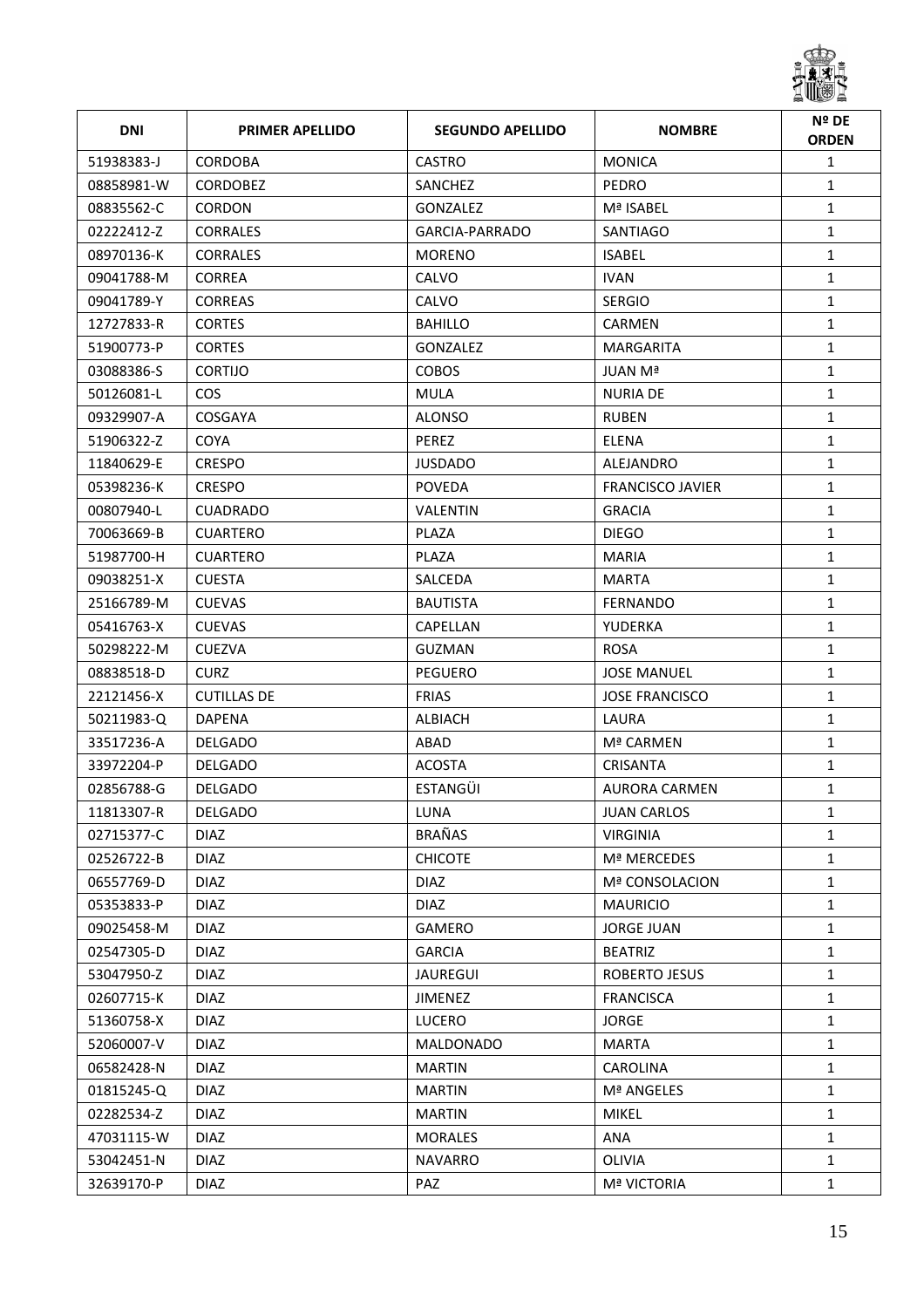

| <b>DNI</b> | <b>PRIMER APELLIDO</b> | <b>SEGUNDO APELLIDO</b> | <b>NOMBRE</b>           | Nº DE<br><b>ORDEN</b> |
|------------|------------------------|-------------------------|-------------------------|-----------------------|
| 02663032-T | DIAZ DE MERA           | SANZ                    | <b>LETICIA</b>          | $\mathbf{1}$          |
| 20250106-D | DIAZ-CORDOBES          | <b>MORENO</b>           | <b>ROBERTO</b>          | $\mathbf{1}$          |
| 05397875-M | <b>DIEGO</b>           | SANZ                    | Mª TERESA DE            | $\mathbf{1}$          |
| 12362961-R | <b>DIEZ</b>            | <b>FRAILE</b>           | <b>JUAN PEDRO</b>       | $\mathbf{1}$          |
| 02270211-L | <b>DIEZ</b>            | <b>GUIJARRO</b>         | <b>ELENA</b>            | $\mathbf{1}$          |
| 02270115-S | <b>DIEZ</b>            | <b>GUIJARRO</b>         | RAQUEL                  | $\mathbf{1}$          |
| 09009650-K | <b>DIEZ</b>            | <b>RONCERO</b>          | <b>CARMEN</b>           | $\mathbf{1}$          |
| 09310985-X | <b>DIEZ</b>            | <b>VALDIVIESO</b>       | Mª CARMEN               | $\mathbf{1}$          |
| 12241785-N | <b>DIEZ</b>            | VALDIVIESO              | Mª ENCARNACION S.       | $\mathbf{1}$          |
| 11935420-F | <b>DIOS</b>            | <b>TOMAS</b>            | Mª ESTHER DE            | $\mathbf{1}$          |
| 50160913-Y | <b>DOMINGO</b>         | <b>HERNANDO</b>         | <b>HENAR FELISA</b>     | $\mathbf{1}$          |
| 50971965-D | <b>DOMINGUEZ</b>       | <b>GALVEZ</b>           | <b>ARTURO</b>           | $\mathbf{1}$          |
| 51065359-T | <b>DOMINGUEZ</b>       | <b>ITEN</b>             | ALVARO                  | 1                     |
| 09180619-P | <b>DOMINGUEZ</b>       | LAZARO                  | Mª OLIVIA               | $\mathbf{1}$          |
| 11724241-Z | <b>DOMINGUEZ</b>       | <b>LOPEZ</b>            | Mª JESUS                | $\mathbf{1}$          |
| 05418718-X | <b>DOMINGUEZ</b>       | <b>LOPEZ</b>            | <b>Mª VICTORIA</b>      | $\mathbf{1}$          |
| 50429901-D | <b>DOMINGUEZ</b>       | <b>MARTIN</b>           | <b>ALBERTO</b>          | $\mathbf{1}$          |
| 03872676-M | <b>DOMINGUEZ</b>       | PINILLA                 | Mª SAGRARIO             | $\mathbf{1}$          |
| 02914395-L | <b>DOMINGUEZ</b>       | VEGA                    | <b>NOELIA</b>           | $\mathbf{1}$          |
| 00810140-B | <b>DONES</b>           | CARRERO                 | <b>FRANCISCO JAVIER</b> | $\mathbf{1}$          |
| 11806339-W | DONGIL                 | <b>MARTINEZ</b>         | Mª VICENTA              | $\mathbf{1}$          |
| 50157039-L | <b>DONOSO</b>          | <b>GOMEZ</b>            | <b>FRANCISCO JOSE</b>   | $\mathbf{1}$          |
| 52975751-N | <b>DORADO</b>          | <b>MAESTRE</b>          | JUAN MANUEL             | $\mathbf{1}$          |
| 08951819-N | <b>DORADO</b>          | MENDOZA                 | <b>DIEGO</b>            | $\mathbf{1}$          |
| 08973646-N | <b>DORADO</b>          | MENDOZA                 | Mª ROSARIO              | $\mathbf{1}$          |
| 50331057-L | <b>DOSAL</b>           | <b>CARABIAS</b>         | <b>MARINA</b>           | $\mathbf{1}$          |
| 03904820-H | <b>DUARTE</b>          | <b>CERVERA</b>          | Mª TERESA               | $\mathbf{1}$          |
| 09281563-M | <b>DUBLA</b>           | <b>MARTINEZ</b>         | ANA ISABEL              | $\mathbf{1}$          |
| 11843217-B | DUEÑAS                 | HERRUZO                 | Mª BELEN                | 1                     |
| 02710713-W | <b>DUJO</b>            | GONZALEZ                | <b>DANIEL DEL</b>       | $\mathbf{1}$          |
| 02674436-L | <b>DUJO</b>            | GONZALEZ                | <b>ESTHER DEL</b>       | $\mathbf{1}$          |
| 51650060-H | <b>DUQUE</b>           | <b>BUENADICHA</b>       | Mª ROCIO                | $\mathbf{1}$          |
| 51996001-Q | <b>DURAN</b>           | <b>PACHECO</b>          | Mª ESTHER               | $\mathbf{1}$          |
| 50307214-G | <b>ECHALECU</b>        | <b>GISBERT</b>          | <b>CONCEPCION</b>       | $\mathbf{1}$          |
| 02704310-Q | <b>ECHENE</b>          | RODRIGUEZ               | MONTSERRAT              | $\mathbf{1}$          |
| 22977464-G | EGEA                   | <b>VIVANCOS</b>         | PEDRO MARIANO           | $\mathbf{1}$          |
| 76965863-C | EIRAS                  | OLVEIRA                 | <b>ROBERTO</b>          | $\mathbf{1}$          |
| X7616521-W | ELEFTEROVA             | TELBISHKA               | <b>IVANKA</b>           | $\mathbf{1}$          |
| 08986590-F | <b>ELIPE</b>           | <b>DIAZ</b>             | Mª VAL                  | $\mathbf{1}$          |
| 11837955-Q | <b>ENCINAS</b>         | PULGAR                  | <b>OSCAR</b>            | $\mathbf{1}$          |
| 03081899-Z | <b>ESCALERA</b>        | <b>CONDE</b>            | <b>CARMEN ESTHER</b>    | $\mathbf{1}$          |
| 05396646-H | <b>ESCAMILLA</b>       | <b>GALINDO</b>          | <b>LEONOR</b>           | $\mathbf{1}$          |
| 06245787-E | <b>ESCUDERO</b>        | <b>GARCIA</b>           | ANA Mª                  | $\mathbf{1}$          |
| 50189791-L | <b>ESPADA</b>          | LOZANO                  | VICTORIA ANGELES        | $\mathbf{1}$          |
| 51671134-R | <b>ESPEJO</b>          | CHACON                  | <b>ANTONIA</b>          | $\mathbf{1}$          |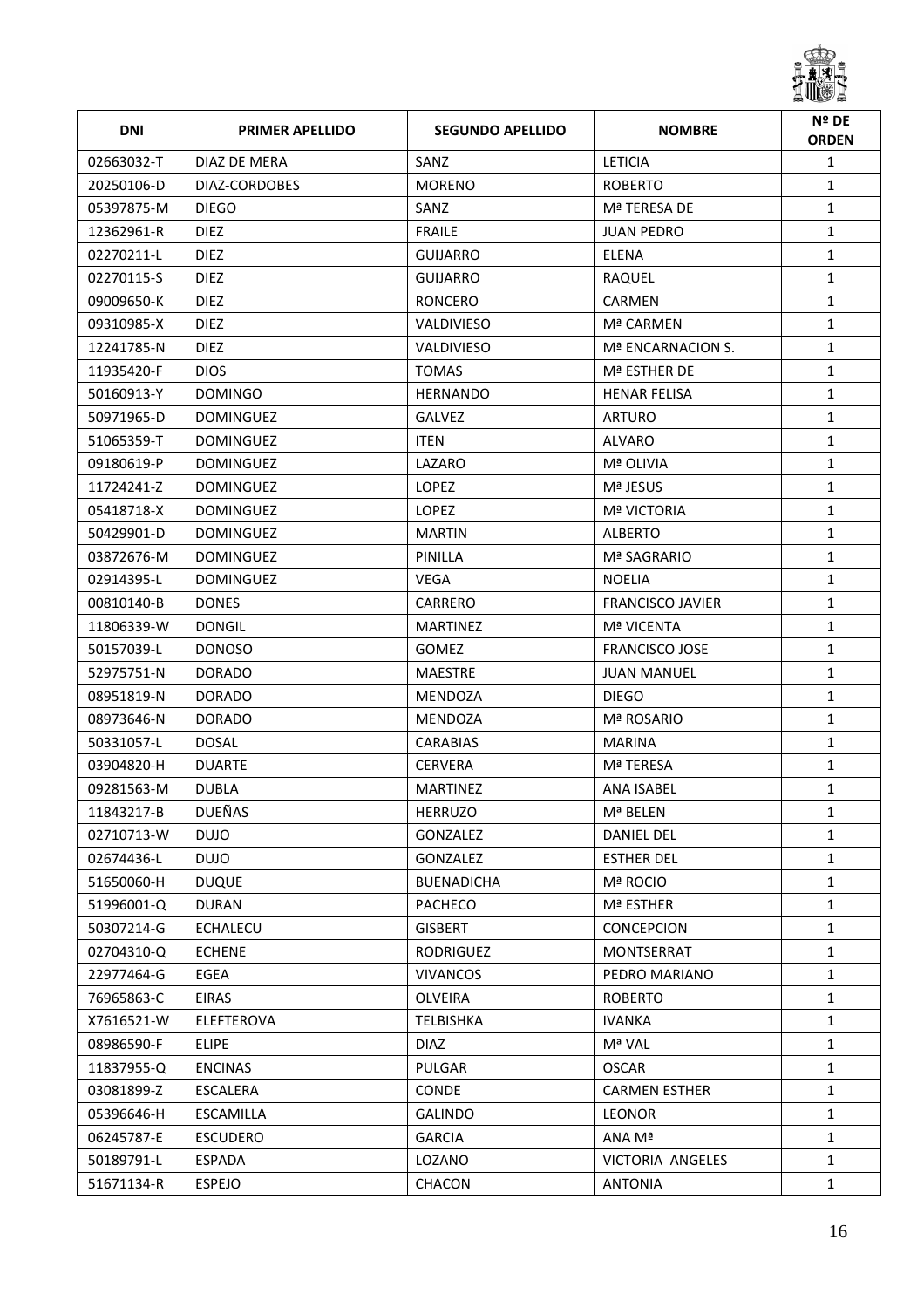

| <b>DNI</b> | <b>PRIMER APELLIDO</b> | <b>SEGUNDO APELLIDO</b> | <b>NOMBRE</b>            | Nº DE<br><b>ORDEN</b> |
|------------|------------------------|-------------------------|--------------------------|-----------------------|
| 02651027-R | <b>ESPEJO</b>          | <b>TORIJA</b>           | <b>ENRIQUE</b>           | $\mathbf{1}$          |
| 02671495-E | <b>ESPINO</b>          | <b>HERRERA</b>          | ANGEL                    | $\mathbf{1}$          |
| 04195765-J | <b>ESPIÑO</b>          | <b>MARTINEZ</b>         | <b>MARCELO</b>           | $\mathbf{1}$          |
| 50159726-S | <b>ESTANE</b>          | LOPEZ                   | Mª MAR                   | $\mathbf{1}$          |
| 01920454-T | <b>ESTEBAN</b>         | <b>DIAZ</b>             | <b>CONCEPCION</b>        | $\mathbf{1}$          |
| 09258003-C | <b>ESTEBAN</b>         | <b>IZQUIERDO</b>        | LUZDIVINA                | $\mathbf{1}$          |
| 00676703-C | <b>ESTEBAN</b>         | <b>NIETO</b>            | <b>JOSE CARLOS</b>       | $\mathbf{1}$          |
| 01896702-F | <b>ESTEBAN</b>         | <b>REDONDO</b>          | Mª SOLEDAD               | $\mathbf{1}$          |
| 50311855-E | <b>ESTEBAN</b>         | <b>REGULES</b>          | <b>SERGIO</b>            | $\mathbf{1}$          |
| 51085781-K | <b>EUSEBIO</b>         | <b>DIAZ</b>             | SUSANA                   | $\mathbf{1}$          |
| 00405557-K | <b>FEITO</b>           | <b>CALDAS</b>           | Mª PILAR                 | $\mathbf{1}$          |
| 51129852-R | <b>FELGUERA</b>        | SANTOS                  | <b>ALBERTO</b>           | $\mathbf{1}$          |
| 51129850-E | <b>FELGUERA</b>        | SANTOS                  | <b>OMAR JESUS</b>        | $\mathbf{1}$          |
| X9890763-G | <b>FERNANDES</b>       | <b>FERREIRA</b>         | <b>MARCOS VINICIUS</b>   | $\mathbf{1}$          |
| 50876431-V | <b>FERNANDEZ</b>       | <b>AGUADO</b>           | <b>PEDRO</b>             | $\mathbf{1}$          |
| 07224681-J | <b>FERNANDEZ</b>       | ALTABLE                 | RAFAEL                   | $\mathbf{1}$          |
| 07986538-H | <b>FERNANDEZ</b>       | <b>ALVAREZ</b>          | <b>VIRGINIA</b>          | $\mathbf{1}$          |
| 22964586-Y | <b>FERNANDEZ</b>       | <b>ANTOLINOS</b>        | <b>FRANCISCO AGUSTIN</b> | $\mathbf{1}$          |
| 53411487-J | <b>FERNANDEZ</b>       | BALDASANO               | <b>TOMAS</b>             | $\mathbf{1}$          |
| 05396708-B | <b>FERNANDEZ</b>       | <b>BARRADO</b>          | PILAR                    | $\mathbf{1}$          |
| 35314810-N | <b>FERNANDEZ</b>       | <b>BERMUDEZ</b>         | <b>ANTONIO</b>           | $\mathbf{1}$          |
| 48995736-D | <b>FERNANDEZ</b>       | <b>BLANCO</b>           | <b>JOSE MARIA</b>        | $\mathbf{1}$          |
| 52507026-G | FERNANDEZ              | BLAZQUEZ                | <b>SUSANA</b>            | $\mathbf{1}$          |
| 09186850-Y | <b>FERNANDEZ</b>       | CARRASCO                | <b>JUAN VICENTE</b>      | $\mathbf{1}$          |
| 05350609-G | <b>FERNANDEZ</b>       | <b>CIENFUEGOS</b>       | MANUELA                  | $\mathbf{1}$          |
| 53456355-P | FERNANDEZ              | <b>FALLEGO</b>          | <b>CARLOS ALBERTO</b>    | $\mathbf{1}$          |
| 53409323-B | <b>FERNANDEZ</b>       | <b>FERNANDEZ</b>        | MARA                     | 1                     |
| 36143442-T | FERNANDEZ              | FERNANDEZ               | SABELA                   | $\mathbf{1}$          |
| 12365632-G | FERNANDEZ              | <b>FUENTES</b>          | Mª TERESA                | 1                     |
| 00837512-J | FERNANDEZ              | <b>GARCIA</b>           | <b>JOSE ANTONIO</b>      | $\mathbf{1}$          |
| 02205202-P | FERNANDEZ              | <b>GARRIDO</b>          | CARMEN                   | $\mathbf{1}$          |
| 33244395-B | FERNANDEZ              | <b>GILINO</b>           | <b>Mª CONCEPCION</b>     | $\mathbf{1}$          |
| 07509623-P | FERNANDEZ              | <b>GONZALEZ</b>         | Mª RAQUEL                | $\mathbf{1}$          |
| 13941170-L | FERNANDEZ              | LLERA                   | SONIA                    | $\mathbf{1}$          |
| 50423267-E | <b>FERNANDEZ</b>       | <b>LUMERAS</b>          | ANA Mª                   | $\mathbf{1}$          |
| 09032189-C | FERNANDEZ              | <b>MACHICADO</b>        | Mª SOLEDAD               | $\mathbf{1}$          |
| 50429332-S | FERNANDEZ              | <b>MARTINEZ</b>         | <b>Mª CONCEPCION</b>     | $\mathbf{1}$          |
| 12776434-A | FERNANDEZ              | <b>MARTINEZ</b>         | <b>MARIA</b>             | $\mathbf{1}$          |
| 08932150-P | FERNANDEZ              | MENENDEZ                | Mª LETICIA               | $\mathbf{1}$          |
| 04139790-C | FERNANDEZ              | <b>MORO</b>             | Mª TERESA                | $\mathbf{1}$          |
| 03886933-W | FERNANDEZ              | <b>OLMOS</b>            | ANA                      | $\mathbf{1}$          |
| 16286476-S | FERNANDEZ              | PARDO                   | <b>ANTONIO</b>           | $\mathbf{1}$          |
| 13140973-S | FERNANDEZ              | <b>PENCHE</b>           | <b>JOSE FERNANDO</b>     | $\mathbf{1}$          |
| 02625799-G | FERNANDEZ              | QUESADA                 | Mª MAR                   | $\mathbf{1}$          |
| 02625800-M | FERNANDEZ              | QUESADA                 | <b>MARCO ANTONIO</b>     | $\mathbf{1}$          |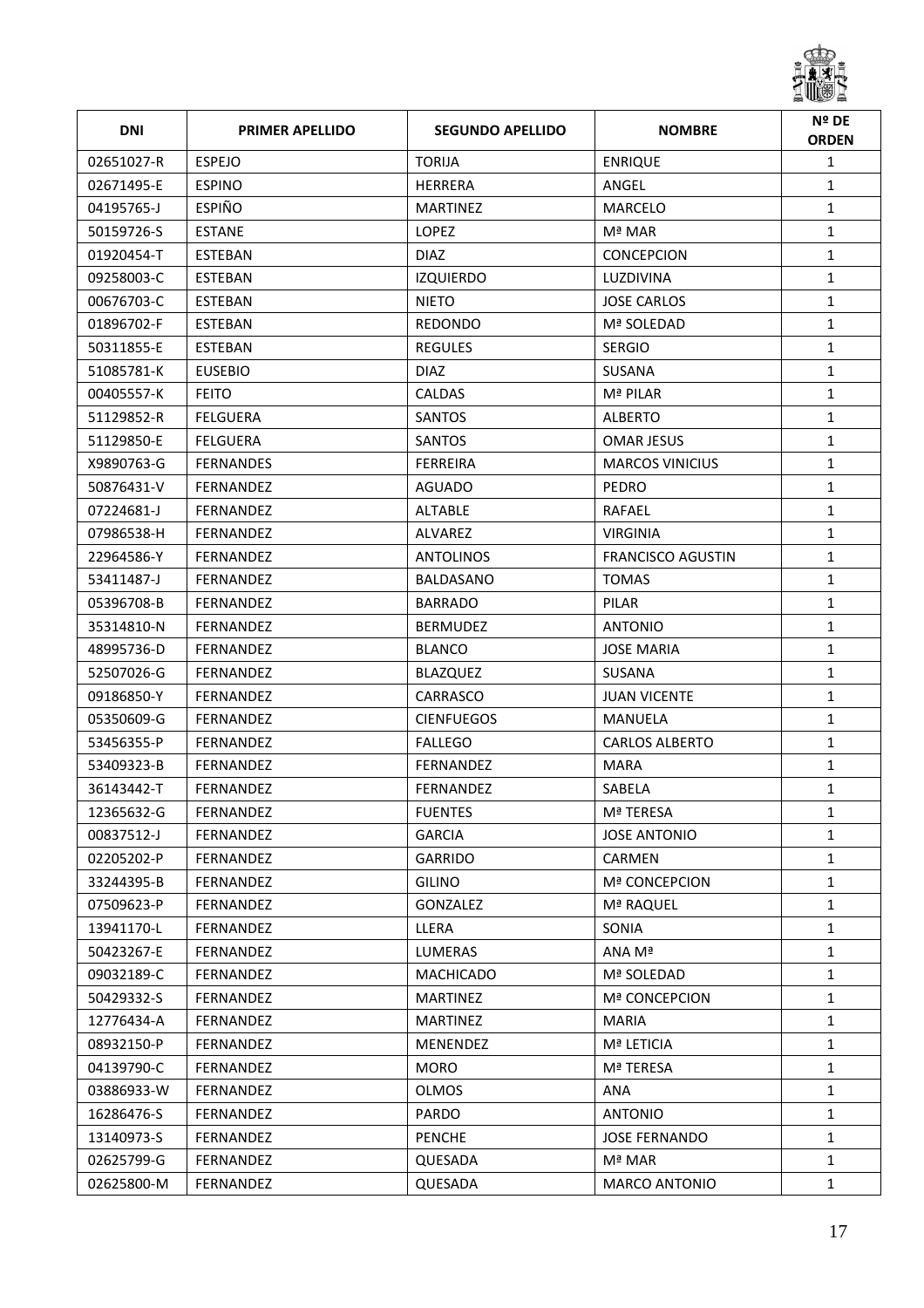

| <b>DNI</b> | <b>PRIMER APELLIDO</b>  | <b>SEGUNDO APELLIDO</b> | <b>NOMBRE</b>        | Nº DE<br><b>ORDEN</b> |
|------------|-------------------------|-------------------------|----------------------|-----------------------|
| 16803690-M | <b>FERNANDEZ</b>        | <b>REOYO</b>            | <b>VICTOR MANUEL</b> | $\mathbf{1}$          |
| 51914154-A | FERNANDEZ               | <b>RICO</b>             | <b>JOSE ANTONIO</b>  | $\mathbf{1}$          |
| 51689040-J | <b>FERNANDEZ</b>        | <b>RIVERA</b>           | <b>JOSE GREGORIO</b> | $\mathbf{1}$          |
| 51668399-A | <b>FERNANDEZ</b>        | <b>RIVERA</b>           | Mª JOSE              | $\mathbf{1}$          |
| 30620831-B | <b>FERNANDEZ</b>        | <b>RODRIGUEZ</b>        | AMAYA                | $\mathbf{1}$          |
| 51404824-P | FERNANDEZ               | SAENZ DE BURUAGA        | <b>ELVIRA</b>        | $\mathbf{1}$          |
| 49020485-X | <b>FERNANDEZ</b>        | SERRANO                 | ERICA                | $\mathbf{1}$          |
| 00789420-Z | <b>FERNANDEZ</b>        | <b>TRIVEZ</b>           | <b>JUAN MANUEL</b>   | $\mathbf{1}$          |
| 08037034-Y | <b>FERNANDEZ</b>        | <b>VEGA</b>             | SUSANA               | $\mathbf{1}$          |
| 09353261-N | FERNANDEZ               | <b>VILORIO</b>          | <b>BASILISA</b>      | $\mathbf{1}$          |
| 50323984-F | FERNANDEZ CANO          | <b>RIVAS</b>            | PALOMA               | $\mathbf{1}$          |
| 51982787-G | <b>FERNANDEZ MARCOS</b> | <b>DONATE</b>           | <b>SERGIO</b>        | $\mathbf{1}$          |
| 01807036-H | <b>FERNANDEZ MARCOS</b> | <b>MARTIN GIL</b>       | <b>HILARIO</b>       | $\mathbf{1}$          |
| 00680554-F | FERNANDEZ-CALVILLO      | SANCHEZ-VALDEPEÑAS      | Mª TERESA            | $\mathbf{1}$          |
| 32785286-M | <b>FERREÑO</b>          | GAREA                   | <b>NATALIA</b>       | $\mathbf{1}$          |
| 51486258-E | <b>FERRER</b>           | <b>VANTOUR</b>          | KALERIA              | $\mathbf{1}$          |
| 10205457-N | <b>FERRERO</b>          | APARICIO                | <b>MARTA</b>         | $\mathbf{1}$          |
| 71139561-D | <b>FERRERO</b>          | RIAÑO                   | <b>DAVID</b>         | $\mathbf{1}$          |
| 71993656-E | <b>FIGUEREDO</b>        | <b>RODRIGUEZ</b>        | <b>MARBELIS</b>      | $\mathbf{1}$          |
| 31836805-K | <b>FILLOL</b>           | <b>CUADRADO</b>         | MANUEL               | $\mathbf{1}$          |
| 07518498-M | <b>FIORITO</b>          | MARTINCONSUEGRA         | ESPERANZA            | $\mathbf{1}$          |
| 02898443-Y | <b>FISAC</b>            | PEREZ                   | Mª LUISA             | $\mathbf{1}$          |
| 28956479-P | <b>FLORES</b>           | SOTO                    | JOSE ANTONIO         | $\mathbf{1}$          |
| 02257000-X | <b>FLOREZ</b>           | RAMOS                   | SONIA                | $\mathbf{1}$          |
| 48838104-L | <b>FLOREZ</b>           | SERRANO                 | <b>JOHANA</b>        | $\mathbf{1}$          |
| 10812292-S | <b>FORCELLEDO</b>       | <b>BERNAL</b>           | Mª MAR               | $\mathbf{1}$          |
| 02511219-X | <b>FORTE</b>            | <b>TEJADA</b>           | Mª TERESA            | $\mathbf{1}$          |
| 47016783-E | <b>FORTUNA</b>          | SAEZ                    | <b>ALBERTO</b>       | $\mathbf{1}$          |
| 03937427-B | FRAGUAS                 | JIMENEZ                 | Mª CARMEN            | 1                     |
| 32662398-Y | <b>FREIJOMIL</b>        | BAÑOBRE                 | <b>JOAQUIN</b>       | $\mathbf{1}$          |
| 51421491-T | FRESNEDA                | <b>ESCRIBANO</b>        | SONIA                | $\mathbf{1}$          |
| 01923828-Q | <b>FRUTOS</b>           | GONZALEZ                | ANGELA DE            | $\mathbf{1}$          |
| 53414303-T | <b>FRUTOS</b>           | <b>MARTINEZ</b>         | <b>MARCOS</b>        | $\mathbf{1}$          |
| 03455986-Y | <b>FRUTOS</b>           | SANZ                    | Mª PILAR DE          | $\mathbf{1}$          |
| 05381143-V | <b>FRUTOS</b>           | <b>SERRANO</b>          | Mª MAR DE            | $\mathbf{1}$          |
| 00681095-L | <b>FRUTOS</b>           | SERRANO                 | Mª PALOMA DE         | $\mathbf{1}$          |
| 25484343-K | <b>FUEMBUENA</b>        | <b>LOSCERTALES</b>      | <b>EDUARDO ANGEL</b> | 1                     |
| 02889092-Q | <b>FUENTE</b>           | FARCIA-MORENO           | MONTSERRAT DE LA     | $\mathbf{1}$          |
| 50305281-A | <b>FUENTE DE</b>        | <b>CASTRO</b>           | SOLEDAD DE LA        | $\mathbf{1}$          |
| 05415759-H | <b>FUENTES</b>          | <b>BERGAZ</b>           | RAQUEL               | $\mathbf{1}$          |
| 51931591-Y | <b>FUENTES</b>          | <b>ESCABIAS</b>         | Mª DOLORES           | 1                     |
| 52345824-D | GABALDON                | ORTEGA                  | LAURA                | $\mathbf{1}$          |
| 50815448-F | GABALDON                | SEGOVIA                 | ANGELA               | $\mathbf{1}$          |
| 01811529-A | <b>GAGO</b>             | SALGUERO                | Mª PAZ               | $\mathbf{1}$          |
| 51937469-L | GAGO                    | <b>URDA</b>             | LAURA                | $\mathbf{1}$          |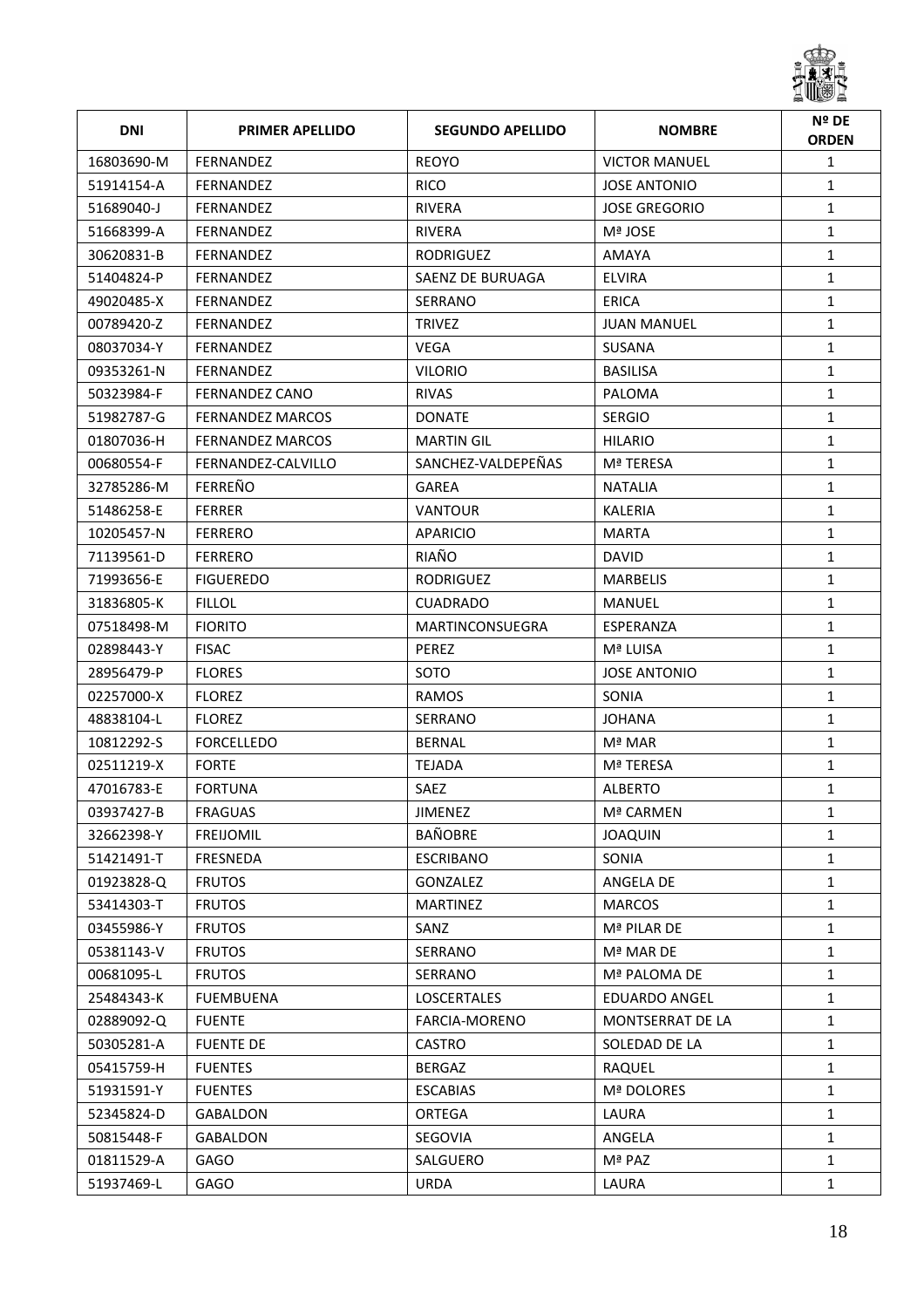

| <b>DNI</b> | <b>PRIMER APELLIDO</b> | <b>SEGUNDO APELLIDO</b> | <b>NOMBRE</b>        | Nº DE<br><b>ORDEN</b> |
|------------|------------------------|-------------------------|----------------------|-----------------------|
| 47465328-K | <b>GAITERO</b>         | <b>GONZALEZ</b>         | ALEJANDRO            | $\mathbf{1}$          |
| 28474816-B | GALAN                  | <b>CARMONA</b>          | Mª MAR               | $\mathbf{1}$          |
| 23013459-G | GALAN                  | <b>CARRION</b>          | ELVIRA PATRICIA      | $\mathbf{1}$          |
| 06967117-A | GALAN                  | GALAN                   | <b>INES</b>          | $\mathbf{1}$          |
| 51114907-Y | GALAN                  | GIL                     | <b>ROCIO</b>         | $\mathbf{1}$          |
| 11945718-R | GALAN                  | <b>MARTIN</b>           | NOELIA               | $\mathbf{1}$          |
| 03455806-X | <b>GALINDO</b>         | SANCHEZ                 | ANGELA               | $\mathbf{1}$          |
| 03446184-W | <b>GALINDO</b>         | SANCHEZ                 | <b>CORALINA</b>      | $\mathbf{1}$          |
| 05657089-D | <b>GALINDO DE LA</b>   | <b>GUIA</b>             | <b>JOSE GREGORIO</b> | $\mathbf{1}$          |
| 02505510-M | <b>GALLARDO</b>        | <b>RUIZ</b>             | M. VICTORIA          | $\mathbf{1}$          |
| 05887179-F | <b>GALLEGO</b>         | <b>GARCIA</b>           | <b>ANTONIA</b>       | $\mathbf{1}$          |
| 01898254-H | <b>GALLEGO</b>         | PEREZ                   | <b>OTILIA</b>        | $\mathbf{1}$          |
| 51866490-H | <b>GALLEGO</b>         | RIVAS                   | VALERIANA            | $\mathbf{1}$          |
| 02638940-N | <b>GALLEGO</b>         | RODRIGUEZ               | <b>ANA</b>           | $\mathbf{1}$          |
| 02620141-G | <b>GALLEGO</b>         | <b>RODRIGUEZ</b>        | <b>GLORIA</b>        | $\mathbf{1}$          |
| 02626393-T | <b>GALLEGO</b>         | <b>RODRIGUEZ</b>        | Mª ISABEL            | $\mathbf{1}$          |
| 50689452-M | <b>GALLEGO</b>         | SANCHO                  | <b>JESUS</b>         | $\mathbf{1}$          |
| 51676435-N | <b>GALVEZ</b>          | REDONDO                 | ALMUDENA             | $\mathbf{1}$          |
| 02293192-T | GAMBOA                 | PALENCIA                | SANDRA               | $\mathbf{1}$          |
| 70028053-E | <b>GAMERO</b>          | <b>GAMARRA</b>          | Mª ISABEL            | $\mathbf{1}$          |
| 45687096-B | <b>GANADO</b>          | LORENZO                 | GONZALO              | $\mathbf{1}$          |
| 50695534-S | <b>GARCIA</b>          | <b>AGUADO</b>           | Mª PILAR             | $\mathbf{1}$          |
| 50423493-H | <b>GARCIA</b>          | <b>ALONSO</b>           | Mª SOLEDAD           | $\mathbf{1}$          |
| 22936761-B | <b>GARCIA</b>          | ANDREU                  | <b>CARMEN CRUZ</b>   | $\mathbf{1}$          |
| 08038298-M | <b>GARCIA</b>          | <b>ANTON</b>            | Mª OLVIDO            | $\mathbf{1}$          |
| 02601141-W | <b>GARCIA</b>          | <b>BALBOA</b>           | <b>Mª CONCEPCION</b> | $\mathbf{1}$          |
| 50938694-L | <b>GARCIA</b>          | <b>BECERRA</b>          | PILAR                | $\mathbf{1}$          |
| 33512004-S | <b>GARCIA</b>          | <b>BERRENDERO</b>       | <b>PEDRO</b>         | $\mathbf{1}$          |
| 07240711-N | GARCIA                 | <b>BLANCO</b>           | Mª LUISA             | 1                     |
| 50161035-J | <b>GARCIA</b>          | <b>BUENO</b>            | <b>MARIANO</b>       | $\mathbf{1}$          |
| 51899203-Q | <b>GARCIA</b>          | CABALLERO               | <b>MARIA</b>         | $\mathbf{1}$          |
| 04184797-Q | <b>GARCIA</b>          | CALDERON                | Mª CARMEN            | $\mathbf{1}$          |
| 79305243-R | <b>GARCIA</b>          | CALDERON                | Mª FRANCISCA         | $\mathbf{1}$          |
| 50307593-S | <b>GARCIA</b>          | CARBOLLEDO              | <b>CESAR</b>         | $\mathbf{1}$          |
| 51083351-Y | <b>GARCIA</b>          | <b>CHIMENO</b>          | ROSA Mª              | $\mathbf{1}$          |
| 51387350-Z | <b>GARCIA</b>          | <b>CIFUENTES</b>        | <b>Mª VICTORIA</b>   | $\mathbf{1}$          |
| 48996814-Y | <b>GARCIA</b>          | COLLADO                 | ANGELA               | 1                     |
| 51996607-R | <b>GARCIA</b>          | <b>CORTES</b>           | LUIS MIGUEL          | $\mathbf{1}$          |
| 51996606-T | <b>GARCIA</b>          | <b>CORTES</b>           | SANDRA               | $\mathbf{1}$          |
| 51342665-H | <b>GARCIA</b>          | <b>DURAN</b>            | <b>ASCENSION</b>     | $\mathbf{1}$          |
| 51627921-M | <b>GARCIA</b>          | ENDERIZ                 | MIGUEL ANGEL         | $\mathbf{1}$          |
| 02917175-Q | <b>GARCIA</b>          | FERNANDEZ               | <b>CRISTINA</b>      | $\mathbf{1}$          |
| 02891391-S | <b>GARCIA</b>          | FERNANDEZ               | <b>ELENA</b>         | $\mathbf{1}$          |
| 51657968-Z | <b>GARCIA</b>          | <b>GARCIA</b>           | Mª CRUZ              | $\mathbf{1}$          |
| 51670383-D | <b>GARCIA</b>          | GENDARME                | RICARDO              | $\mathbf{1}$          |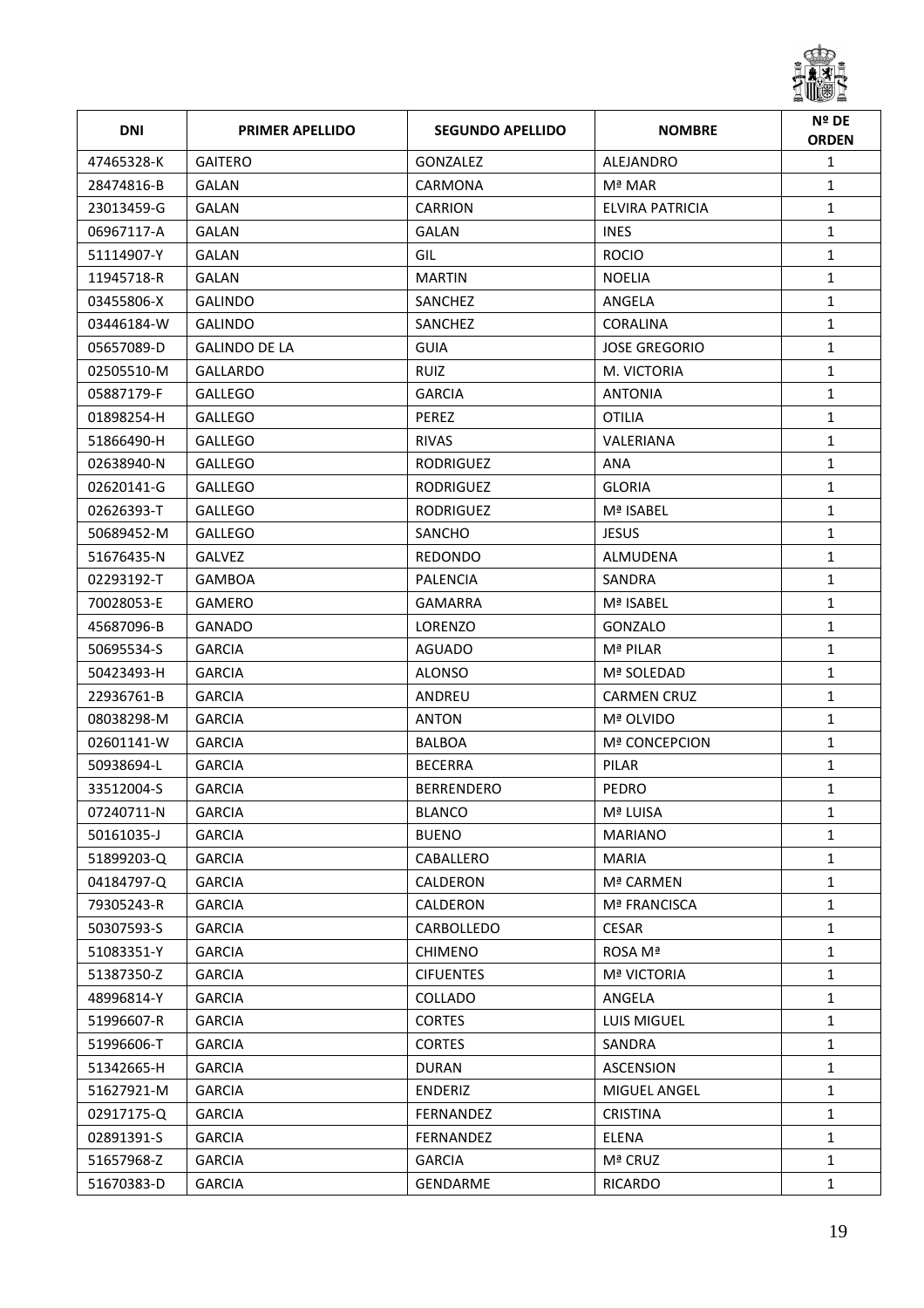

| <b>DNI</b> | <b>PRIMER APELLIDO</b> | <b>SEGUNDO APELLIDO</b> | <b>NOMBRE</b>       | Nº DE<br><b>ORDEN</b> |
|------------|------------------------|-------------------------|---------------------|-----------------------|
| 21802144-F | <b>GARCIA</b>          | GIL                     | <b>ASTOR</b>        | $\mathbf{1}$          |
| 09317321-K | <b>GARCIA</b>          | GOMEZ                   | CARLOS              | $\mathbf{1}$          |
| 04582378-L | <b>GARCIA</b>          | GOMEZ                   | <b>LUIS MIGUEL</b>  | $\mathbf{1}$          |
| 53539616-D | <b>GARCIA</b>          | <b>GOMEZ</b>            | <b>NAZARET</b>      | $\mathbf{1}$          |
| 78678471-W | <b>GARCIA</b>          | GONZALEZ                | <b>AGUSTIN IVAN</b> | $\mathbf{1}$          |
| 07986141-N | <b>GARCIA</b>          | GONZALEZ                | <b>MARIANO</b>      | $\mathbf{1}$          |
| 31672853-J | <b>GARCIA</b>          | GONZALEZ                | <b>MERCEDES</b>     | $\mathbf{1}$          |
| 50966106-S | <b>GARCIA</b>          | GONZALEZ                | <b>MONICA</b>       | $\mathbf{1}$          |
| 06559678-D | <b>GARCIA</b>          | GONZALEZ                | <b>NIEVES</b>       | $\mathbf{1}$          |
| 50200960-X | <b>GARCIA</b>          | GONZALEZ                | SOLEDAD             | $\mathbf{1}$          |
| 01912427-T | <b>GARCIA</b>          | GUADAÑO                 | <b>FELISA</b>       | $\mathbf{1}$          |
| 47025765-B | <b>GARCIA</b>          | <b>HERNANDEZ</b>        | ALEJANDRO           | $\mathbf{1}$          |
| 06557945-R | <b>GARCIA</b>          | <b>HERNANDEZ</b>        | <b>JOSE LUIS</b>    | $\mathbf{1}$          |
| 51627324-Y | <b>GARCIA</b>          | HERNANDEZ               | RAFAELA             | $\mathbf{1}$          |
| 20266947-Z | <b>GARCIA</b>          | <b>HERRERO</b>          | EVANGELINA          | $\mathbf{1}$          |
| 08944157-D | <b>GARCIA</b>          | <b>HERRERO</b>          | <b>SUSANA</b>       | $\mathbf{1}$          |
| 02849353-K | <b>GARCIA</b>          | <b>JIMENEZ</b>          | <b>CLARA</b>        | $\mathbf{1}$          |
| 46842713-Q | <b>GARCIA</b>          | <b>JIMENEZ</b>          | <b>OLGA</b>         | $\mathbf{1}$          |
| 06556496-R | <b>GARCIA</b>          | <b>MARTIN</b>           | <b>Mª ASUNCION</b>  | $\mathbf{1}$          |
| 11765929-A | <b>GARCIA</b>          | <b>MARTIN</b>           | Mª CARMEN           | $\mathbf{1}$          |
| 01813566-Q | <b>GARCIA</b>          | <b>MARTIN</b>           | Mª FE               | $\mathbf{1}$          |
| 11812324-F | <b>GARCIA</b>          | <b>MARTIN</b>           | Mª JOSE             | $\mathbf{1}$          |
| 51656318-C | <b>GARCIA</b>          | <b>MARTINEZ</b>         | EDUARDO             | $\mathbf{1}$          |
| 05359206-E | <b>GARCIA</b>          | <b>MIRAMON</b>          | <b>PALOMA</b>       | $\mathbf{1}$          |
| 08839140-X | <b>GARCIA</b>          | <b>MONTESINOS</b>       | <b>JUAN RAMON</b>   | $\mathbf{1}$          |
| 05201485-N | <b>GARCIA</b>          | <b>MONZON</b>           | ADELAIDA ARANTZAZU  | $\mathbf{1}$          |
| 02210361-S | <b>GARCIA</b>          | NORIEGA                 | <b>Mª LOURDES</b>   | $\mathbf{1}$          |
| 50191229-P | <b>GARCIA</b>          | <b>OLIVA</b>            | <b>SUSANA</b>       | $\mathbf{1}$          |
| 71423270-J | <b>GARCIA</b>          | PACHECO                 | ALEJANDRO MANUEL    | 1                     |
| 09033003-Y | <b>GARCIA</b>          | <b>PALACIOS</b>         | <b>DIANA</b>        | $\mathbf{1}$          |
| 06581467-V | <b>GARCIA</b>          | <b>PATO</b>             | RAQUEL              | $\mathbf{1}$          |
| 53261004-L | <b>GARCIA</b>          | PEREZ                   | LAURA               | $\mathbf{1}$          |
| 71424261-S | <b>GARCIA</b>          | PEREZ                   | <b>RUBEN</b>        | $\mathbf{1}$          |
| 11734603-A | <b>GARCIA</b>          | <b>PRIETO</b>           | <b>PAULINA</b>      | $\mathbf{1}$          |
| 51945652-Z | <b>GARCIA</b>          | RAMIREZ                 | <b>JOSE FELIX</b>   | $\mathbf{1}$          |
| 08944951-K | <b>GARCIA</b>          | <b>RICO</b>             | SUSANA              | $\mathbf{1}$          |
| 51635428-Z | <b>GARCIA</b>          | <b>RUBIO</b>            | Mª ESTHER           | $\mathbf{1}$          |
| 02900153-Z | <b>GARCIA</b>          | SAN JOSE                | <b>MARTA</b>        | $\mathbf{1}$          |
| 50091992-Q | <b>GARCIA</b>          | SANCHEZ                 | M. BEATRIZ          | $\mathbf{1}$          |
| 48401396-N | <b>GARCIA</b>          | SANCHEZ                 | Mª PILAR            | $\mathbf{1}$          |
| 09042390-D | <b>GARCIA</b>          | SANCHEZ                 | Mª PILAR            | $\mathbf{1}$          |
| 50801889-H | <b>GARCIA</b>          | SASTRE                  | <b>ANA SONIA</b>    | $\mathbf{1}$          |
| 50433715-M | <b>GARCIA</b>          | <b>TEJEDOR</b>          | <b>NIEVES</b>       | $\mathbf{1}$          |
| 51876809-X | <b>GARCIA</b>          | <b>TENORIO</b>          | PILAR LOURDES       | $\mathbf{1}$          |
| 51873889-B | <b>GARCIA</b>          | <b>TOLEDO</b>           | <b>CLARA</b>        | $\mathbf{1}$          |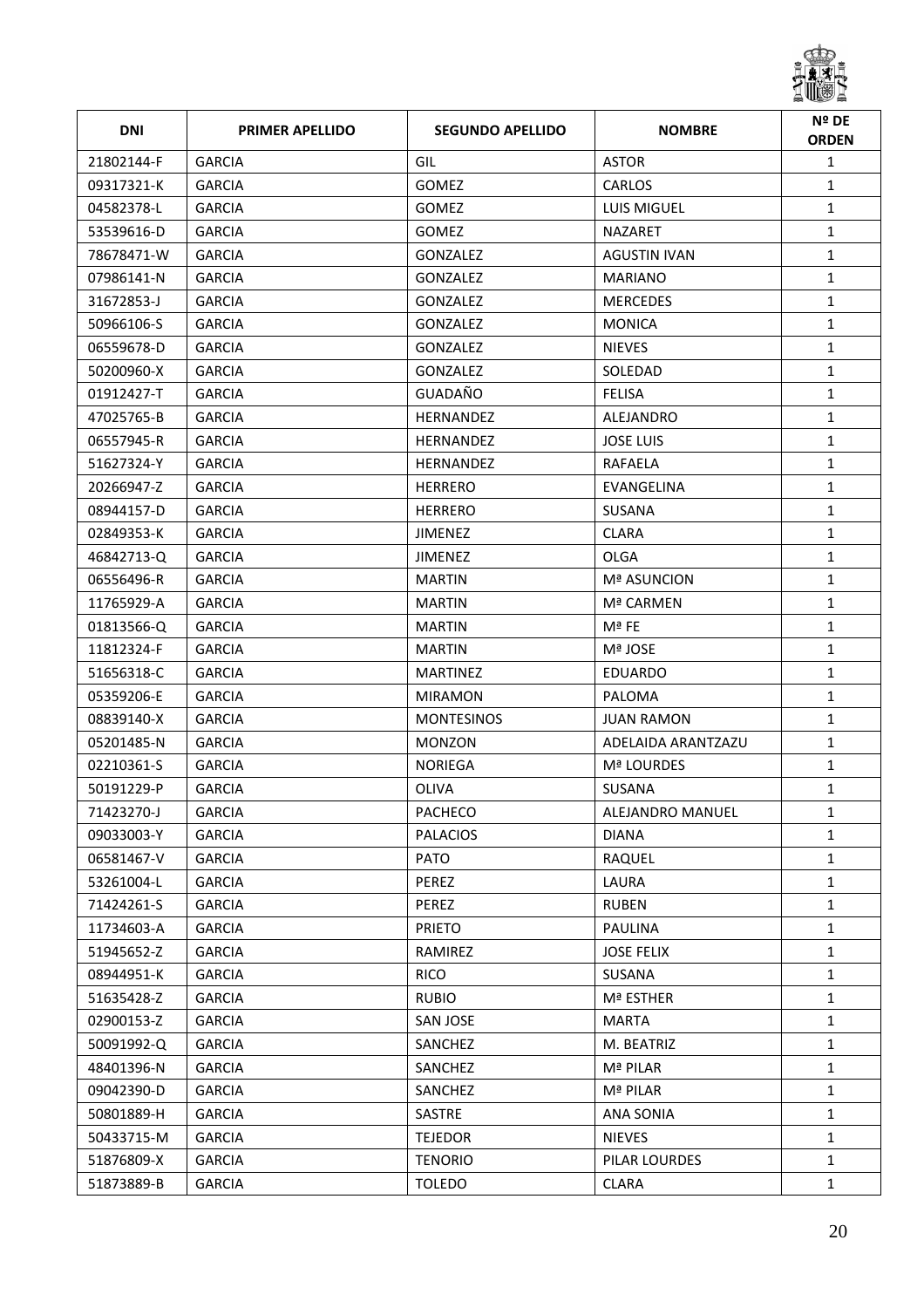

| <b>DNI</b> | <b>PRIMER APELLIDO</b>  | <b>SEGUNDO APELLIDO</b> | <b>NOMBRE</b>         | Nº DE<br><b>ORDEN</b> |
|------------|-------------------------|-------------------------|-----------------------|-----------------------|
| 5225740-W  | <b>GARCIA</b>           | <b>TOMEO</b>            | Mª ANGELES            | $\mathbf{1}$          |
| 50839608-V | <b>GARCIA</b>           | <b>VELAYOS</b>          | Mª BELEN              | $\mathbf{1}$          |
| 02650796-T | <b>GARCIA</b>           | <b>VERGES</b>           | <b>MONICA</b>         | $\mathbf{1}$          |
| 51977774-M | <b>GARCIA</b>           | ZAMORA                  | Mª ISABEL             | $\mathbf{1}$          |
| 50952785-B | <b>GARCIA ARANDA</b>    | GONZALEZ                | Mª JOSE               | $\mathbf{1}$          |
| 11804775-W | <b>GARCIA ARROBA</b>    | MANCHEÑO                | MANUELA               | $\mathbf{1}$          |
| 09264536-K | <b>GARCIA DE LA</b>     | <b>CAL</b>              | Mª BEGOÑA             | $\mathbf{1}$          |
| 05389717-N | <b>GARCIA DE LA</b>     | <b>IGLESIA</b>          | Mª MAR                | $\mathbf{1}$          |
| 50163813-P | <b>GARCIA DE LA</b>     | PARRA                   | SUSANA                | $\mathbf{1}$          |
| 51978977-N | <b>GARCIA DE LOMANA</b> | MOLINA                  | ANGELA                | $\mathbf{1}$          |
| 18446298-E | GARGALLO                | <b>GARCIA-DENCHE</b>    | <b>ISABEL</b>         | $\mathbf{1}$          |
| 75747723-Y | GARRASTAZUL             | ANTUNEZ                 | ARANZAZU              | $\mathbf{1}$          |
| 50155319-R | <b>GARRIDO</b>          | <b>CAMPOS</b>           | <b>JUAN ANTONIO</b>   | $\mathbf{1}$          |
| 08031683-E | <b>GARRIDO</b>          | LLAMAS                  | Mª MAR                | $\mathbf{1}$          |
| 02218515-G | <b>GARRIDO</b>          | PASCUAL                 | <b>Mª ANTONIA</b>     | $\mathbf{1}$          |
| 73566997-W | GASCO                   | <b>MARCO</b>            | LAURA                 | $\mathbf{1}$          |
| 47489236-D | GASCUEÑA                | <b>IZQUIERDO</b>        | <b>RUBEN</b>          | $\mathbf{1}$          |
| 71122114-L | <b>GENICIO</b>          | <b>LORENZO</b>          | SARA                  | $\mathbf{1}$          |
| 01171677-B | GIL                     | <b>CACERES</b>          | <b>VICTORIA</b>       | $\mathbf{1}$          |
| 05644851-F | GIL                     | <b>GARCIA</b>           | <b>MARIA</b>          | $\mathbf{1}$          |
| 01828150-H | GIL                     | GIL                     | Mª CARMEN             | $\mathbf{1}$          |
| 17690994-S | <b>GIMENO</b>           | LATORRE                 | Mª PILAR JUANA        | $\mathbf{1}$          |
| 47228646-D | <b>GINEPRO</b>          | <b>NICOLINI</b>         | <b>GLADYS BEATRIZ</b> | $\mathbf{1}$          |
| 51370194-Q | <b>GINES</b>            | <b>GARCIA</b>           | Mª DOLORES            | $\mathbf{1}$          |
| 05409416-T | <b>GINES</b>            | <b>GONZALEZ</b>         | <b>JUAN JOSE</b>      | $\mathbf{1}$          |
| 11843451-S | <b>GIRALDEZ</b>         | <b>MONTORO</b>          | ADELAIDA              | $\mathbf{1}$          |
| 72505026-X | <b>GIRON</b>            | MUÑOZ                   | <b>MITXEL</b>         | $\mathbf{1}$          |
| 53447049-V | GOAZ                    | <b>MORENO</b>           | <b>JUAN JOSE</b>      | $\mathbf{1}$          |
| 30473629-D | <b>GOMEZ</b>            | ARROYO                  | JOAQUINA              | 1                     |
| 02625371-J | <b>GOMEZ</b>            | <b>BAEZA</b>            | <b>JOSE IGNACIO</b>   | $\mathbf{1}$          |
| 02871035-Z | <b>GOMEZ</b>            | <b>BERNARDO</b>         | ANA ISABEL            | $\mathbf{1}$          |
| 50889350-X | <b>GOMEZ</b>            | CARRASCOSA              | DANIEL                | $\mathbf{1}$          |
| 09323705-B | <b>GOMEZ</b>            | <b>DELGADO</b>          | Mª PILAR              | $\mathbf{1}$          |
| 09180218-K | <b>GOMEZ</b>            | <b>GARCIA</b>           | <b>MANUEL JESUS</b>   | $\mathbf{1}$          |
| 50022553-Z | <b>GOMEZ</b>            | <b>GARCIMARTIN</b>      | Mª CARMEN             | $\mathbf{1}$          |
| 07215591-P | <b>GOMEZ</b>            | GONZALEZ                | <b>JOSEFA</b>         | $\mathbf{1}$          |
| 07867808-Z | <b>GOMEZ</b>            | GRANDE                  | <b>JUAN ANTONIO</b>   | $\mathbf{1}$          |
| 52372140-J | GOMEZ                   | <b>GUERRERO</b>         | <b>JESUS</b>          | $\mathbf{1}$          |
| 01179548-Q | <b>GOMEZ</b>            | <b>GUIL</b>             | <b>ESTRELLA</b>       | $\mathbf{1}$          |
| 33245857-R | <b>GOMEZ</b>            | <b>HERMIDA</b>          | <b>TERESA</b>         | $\mathbf{1}$          |
| 06545048-F | <b>GOMEZ</b>            | <b>JIMENEZ</b>          | Mª INMACULADA         | $\mathbf{1}$          |
| 51423571-X | GOMEZ                   | LINAZA                  | <b>MARIA</b>          | $\mathbf{1}$          |
| 52188589-W | <b>GOMEZ</b>            | LOPEZ                   | <b>EVA</b>            | $\mathbf{1}$          |
| 50188013-N | <b>GOMEZ</b>            | LOPEZ                   | Mª SUSANA             | $\mathbf{1}$          |
| 03417394-P | <b>GOMEZ</b>            | <b>MARTIN</b>           | Mª PILAR              | $\mathbf{1}$          |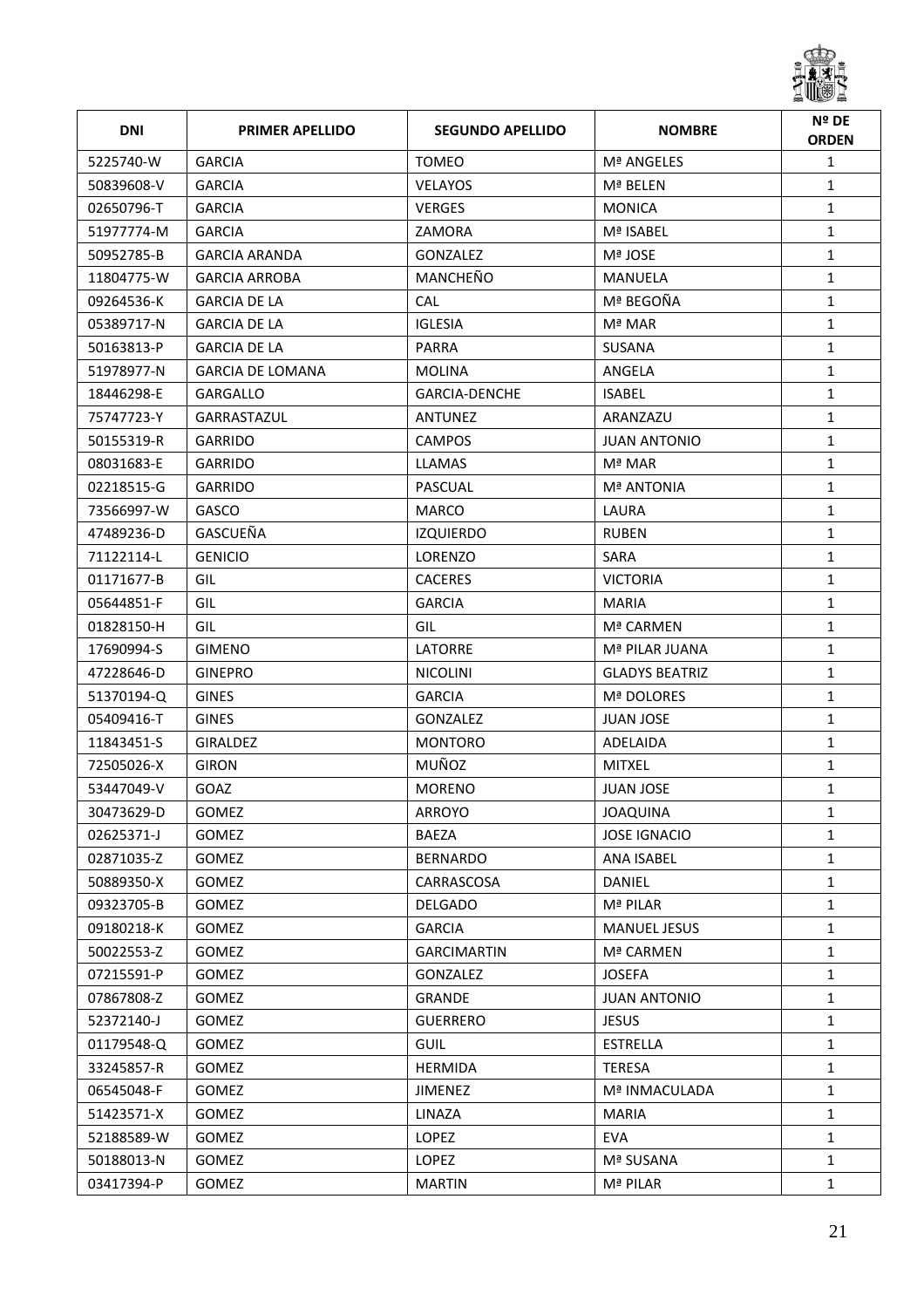

| <b>DNI</b> | <b>PRIMER APELLIDO</b> | <b>SEGUNDO APELLIDO</b> | <b>NOMBRE</b>           | Nº DE<br><b>ORDEN</b> |
|------------|------------------------|-------------------------|-------------------------|-----------------------|
| 72031638-F | <b>GOMEZ</b>           | <b>MEJICA</b>           | <b>MARTA</b>            | $\mathbf{1}$          |
| 00660380-G | <b>GOMEZ</b>           | <b>MONTES</b>           | Mª PILAR                | $\mathbf{1}$          |
| 51336603-M | <b>GOMEZ</b>           | <b>NAVAS</b>            | <b>JAVIER ANGEL</b>     | $\mathbf{1}$          |
| 00695854-N | <b>GOMEZ</b>           | <b>NICOLAS</b>          | <b>FRANCISCO</b>        | $\mathbf{1}$          |
| 50291968-F | <b>GOMEZ</b>           | <b>OCTAVIO</b>          | <b>ALICIA</b>           | $\mathbf{1}$          |
| 02195315-B | <b>GOMEZ</b>           | <b>OCTAVIO</b>          | CARMEN INMACULADA       | $\mathbf{1}$          |
| 08951957-N | <b>GOMEZ</b>           | <b>PARDO</b>            | Mª PAZ JOSEFINA         | $\mathbf{1}$          |
| 06275375-D | <b>GOMEZ</b>           | PEÑALVER                | SANTIAGO                | $\mathbf{1}$          |
| 51323750-D | <b>GOMEZ</b>           | SANCHEZ                 | LUISA                   | $\mathbf{1}$          |
| 00685832-H | <b>GOMEZ</b>           | SANCHEZ                 | Mª CARMEN               | $\mathbf{1}$          |
| 05228363-A | <b>GOMEZ</b>           | SANTIAGO                | ANA Mª                  | $\mathbf{1}$          |
| 03921686-W | <b>GOMEZ</b>           | <b>TOLDOS</b>           | <b>JESUS</b>            | $\mathbf{1}$          |
| 22985961-Z | <b>GOMEZ</b>           | VAZQUEZ                 | <b>PASCUAL MANUEL</b>   | $\mathbf{1}$          |
| 02651611-X | <b>GOMEZ</b>           | ZAMORA                  | PEDRO                   | $\mathbf{1}$          |
| 71554858-H | <b>GONZALEZ</b>        | <b>ALFAYATE</b>         | <b>EMILIO JOSE</b>      | $\mathbf{1}$          |
| 01808306-T | <b>GONZALEZ</b>        | ARROYO                  | Mª ESTHER               | $\mathbf{1}$          |
| 11807748-P | <b>GONZALEZ</b>        | BARRAGAN                | Mª CARMEN               | $\mathbf{1}$          |
| 51647845-B | <b>GONZALEZ</b>        | <b>BARRAS</b>           | <b>ELENA</b>            | $\mathbf{1}$          |
| 50447750-X | <b>GONZALEZ</b>        | <b>BAZUELO</b>          | EVA Mª                  | $\mathbf{1}$          |
| 53449078-E | <b>GONZALEZ</b>        | <b>CORRALES</b>         | <b>ENRIQUE</b>          | $\mathbf{1}$          |
| 53454933-N | <b>GONZALEZ</b>        | <b>CORROCHANO</b>       | LAURA Mª                | $\mathbf{1}$          |
| 09291621-N | GONZALEZ               | <b>CRESPO</b>           | Mª BELEN                | $\mathbf{1}$          |
| 04203961-K | <b>GONZALEZ</b>        | <b>DIAZ</b>             | <b>DAVID</b>            | $\mathbf{1}$          |
| 02090392-Z | <b>GONZALEZ</b>        | <b>FRAILE</b>           | <b>DELFIN</b>           | $\mathbf{1}$          |
| 00388092-J | <b>GONZALEZ</b>        | <b>GARCIA</b>           | Mª DOLORES              | 1                     |
| 50892486-H | <b>GONZALEZ</b>        | GARCIA-NOBLEJAS         | <b>NOEMI</b>            | $\mathbf{1}$          |
| 44908478-N | <b>GONZALEZ</b>        | <b>GONZALEZ</b>         | <b>MIRIAM</b>           | $\mathbf{1}$          |
| 05672571-N | GONZALEZ               | <b>LOPEZ</b>            | ANGEL                   | $\mathbf{1}$          |
| 06552468-K | GONZALEZ               | LORENZO                 | Mª TERESA               | 1                     |
| 05345218-H | GONZALEZ               | <b>MORON</b>            | Mª CARMEN               | $\mathbf{1}$          |
| 00386398K  | <b>GONZALEZ</b>        | ORTEGA                  | Mª CONCEPCION           | $\mathbf{1}$          |
| 09039356-B | GONZALEZ               | <b>PACHON</b>           | Mª DOLORES              | $\mathbf{1}$          |
| 51455718-A | GONZALEZ               | PANIAGUA                | <b>ANTONIO</b>          | $\mathbf{1}$          |
| 45681639-M | GONZALEZ               | PEREZ                   | <b>DAVID</b>            | $\mathbf{1}$          |
| 02216556-T | GONZALEZ               | <b>PULIDO</b>           | ELOY                    | $\mathbf{1}$          |
| 28796455-H | GONZALEZ               | RODRIGUEZ               | <b>ESTEFANIA</b>        | $\mathbf{1}$          |
| 52502174-M | GONZALEZ               | RODRIGUEZ               | Mª AGUSTINA             | 1                     |
| 25661240-W | GONZALEZ               | ROSADO                  | FERMIN DAMIAN           | $\mathbf{1}$          |
| 51689949-W | GONZALEZ               | SANCHEZ                 | <b>DAVID</b>            | $\mathbf{1}$          |
| 76122472-Q | GONZALEZ               | SANCHEZ                 | <b>FRANCISCO ELADIO</b> | 1                     |
| 76112501-G | <b>GONZALEZ</b>        | SANCHEZ                 | Mª DOLORES              | 1                     |
| 50111552-A | GONZALEZ               | SAYAVERA                | <b>MONICA</b>           | $\mathbf{1}$          |
| 51673416-Y | GONZALEZ               | SERRANO                 | <b>ANTONIA</b>          | $\mathbf{1}$          |
| 71030283-G | <b>GONZALEZ</b>        | <b>TOME</b>             | <b>OSCAR</b>            | $\mathbf{1}$          |
| 71030284-M | GONZALEZ               | TOME                    | <b>SERGIO</b>           | $\mathbf{1}$          |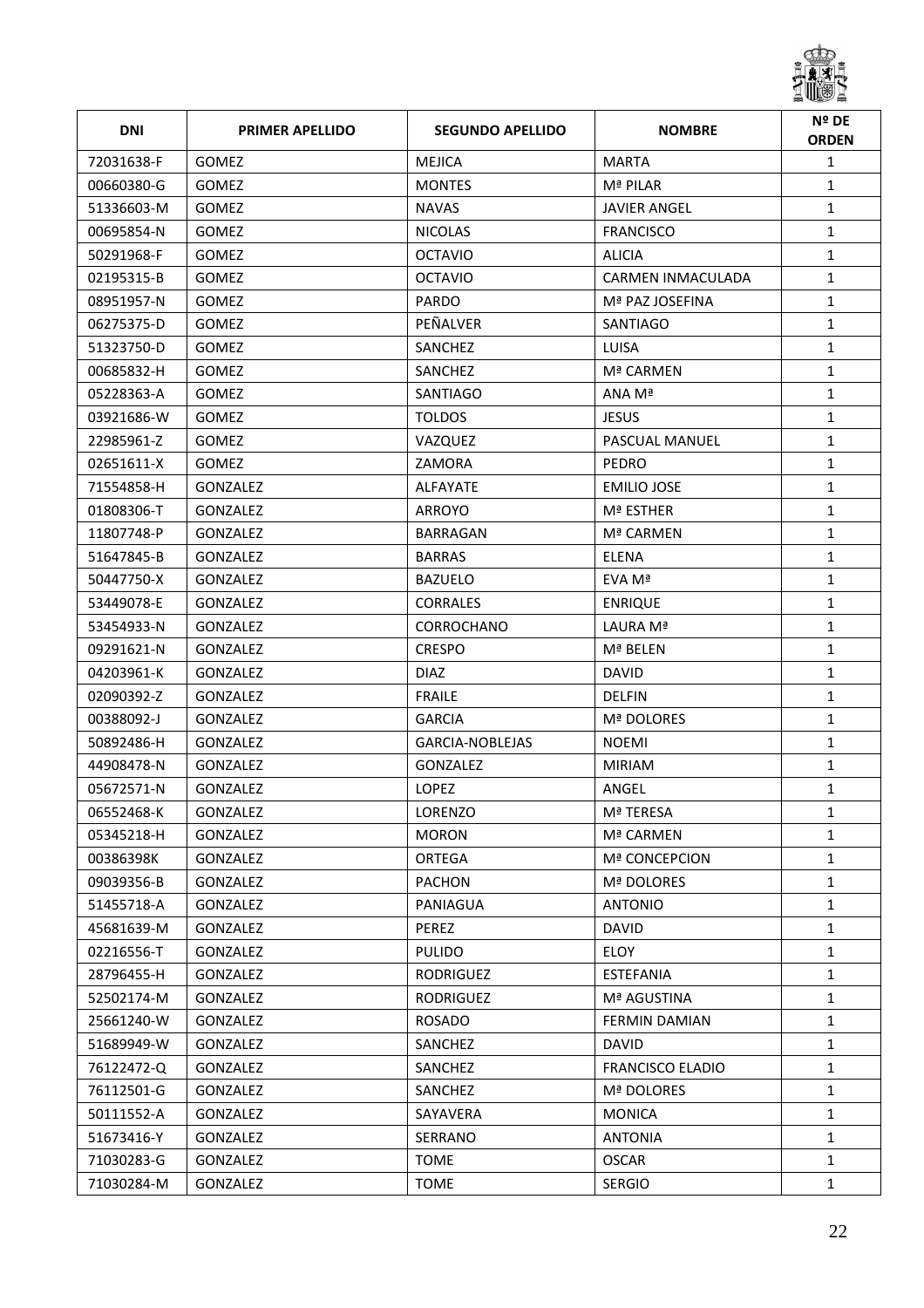

| <b>DNI</b> | <b>PRIMER APELLIDO</b> | <b>SEGUNDO APELLIDO</b> | <b>NOMBRE</b>           | Nº DE<br><b>ORDEN</b> |
|------------|------------------------|-------------------------|-------------------------|-----------------------|
| 09456616-M | GONZALEZ               | <b>TORRECILLA</b>       | <b>FERNANDO</b>         | $\mathbf{1}$          |
| 52375117-T | GONZALEZ               | VALDERRAMA              | <b>PATRICIA</b>         | $\mathbf{1}$          |
| 70870973-S | <b>GONZALEZ</b>        | <b>VALIENTE</b>         | SARA                    | $\mathbf{1}$          |
| 72053155-C | <b>GONZALEZ</b>        | VAZQUEZ                 | ANA                     | $\mathbf{1}$          |
| 72084644-E | GONZALEZ               | VAZQUEZ                 | <b>ISABEL</b>           | $\mathbf{1}$          |
| 50122543-T | GONZALEZ               | <b>VIZOSO</b>           | ALMUDENA                | $\mathbf{1}$          |
| 50175246-X | <b>GONZALEZ DE</b>     | <b>PRADO</b>            | Mª JOSE                 | $\mathbf{1}$          |
| 44673295-G | <b>GONZALEZ DE LA</b>  | <b>FUENTE</b>           | Mª CAROLINA             | $\mathbf{1}$          |
| 05418664-W | GONZALEZ-MARISCAL      | <b>CORTES-BRETON</b>    | <b>FEDERICO</b>         | $\mathbf{1}$          |
| 50193617-G | <b>GORDILLO</b>        | PEDROVIEJO              | <b>NURIA</b>            | $\mathbf{1}$          |
| 50822777-E | <b>GORGOJO</b>         | <b>RUBIO</b>            | <b>ESTEBAN</b>          | $\mathbf{1}$          |
| 44851070-N | <b>GORRIZ</b>          | PEREZ                   | Mª REYES                | $\mathbf{1}$          |
| 51389891-W | <b>GRANDE</b>          | <b>ESTEBAN</b>          | YOLANDA                 | $\mathbf{1}$          |
| 47026590-P | <b>GRANDE</b>          | <b>GIJON</b>            | GINESA Mª               | $\mathbf{1}$          |
| 70802320-V | <b>GRANDE</b>          | <b>TOME</b>             | SONSOLES                | $\mathbf{1}$          |
| 70054994-F | <b>GRECIANO</b>        | <b>NAVAS</b>            | <b>MARIA</b>            | $\mathbf{1}$          |
| 70035098-Y | <b>GUARDIA</b>         | <b>GOMEZ</b>            | ROSA Mª                 | $\mathbf{1}$          |
| 44085428-V | <b>GUARDIA</b>         | <b>LIMERES</b>          | Mª CRISTINA DE LA       | $\mathbf{1}$          |
| 05304823-B | <b>GUERRERO</b>        | <b>JEREZ</b>            | Mª ENCARNACION          | $\mathbf{1}$          |
| 50882382-B | <b>GUERRERO</b>        | <b>RODRIGUEZ</b>        | <b>LETICIA</b>          | $\mathbf{1}$          |
| 11961845-M | <b>GUIL</b>            | <b>FERNANDEZ</b>        | <b>CARMEN</b>           | $\mathbf{1}$          |
| 01173879-M | <b>GUILLEN</b>         | <b>BERGAZ</b>           | <b>CELIA</b>            | $\mathbf{1}$          |
| 01173877-A | <b>GUILLEN</b>         | <b>BERGAZ</b>           | <b>MERCEDES</b>         | $\mathbf{1}$          |
| 71455344-W | <b>GUTIERREZ</b>       | <b>ALVAREZ</b>          | JORGE                   | $\mathbf{1}$          |
| 50849908-J | <b>GUTIERREZ</b>       | ANDUJAR                 | <b>NATACHA</b>          | $\mathbf{1}$          |
| 50876277-R | <b>GUTIERREZ</b>       | <b>CASTRO</b>           | Mª DOLORES              | $\mathbf{1}$          |
| 02887661-B | <b>GUTIERREZ</b>       | <b>DIAZ</b>             | OLGA                    | $\mathbf{1}$          |
| 02869337-H | <b>GUTIERREZ</b>       | <b>GALLARDO</b>         | <b>CONCEPCION</b>       | $\mathbf{1}$          |
| 71413285-X | <b>GUTIERREZ</b>       | <b>GUTIERREZ</b>        | Mª BEGOÑA               | 1                     |
| 53042105-B | <b>GUTIERREZ</b>       | LOPEZ                   | <b>MONICA</b>           | $\mathbf{1}$          |
| 02662572-T | <b>GUTIERREZ</b>       | RAMOS                   | ELENA                   | $\mathbf{1}$          |
| 01912361-A | <b>GUTIERREZ</b>       | SANCHEZ                 | Mª ANGELES              | $\mathbf{1}$          |
| 13169308-Z | <b>GUTIERREZ</b>       | SANTAMARIA              | <b>OLGA</b>             | $\mathbf{1}$          |
| 78519644-J | <b>HENRIQUEZ</b>       | GONZALEZ                | <b>FRANCISCO JAVIER</b> | $\mathbf{1}$          |
| 50984062-P | <b>HERAS</b>           | DIAZ.                   | LOURDES DE LAS          | $\mathbf{1}$          |
| 77324546-H | <b>HERAS</b>           | <b>ESTEBANES</b>        | <b>ANTONIO JESUS</b>    | $\mathbf{1}$          |
| 51617913-W | HERAS                  | MIALDEA                 | <b>JUAN CARLOS</b>      | 1                     |
| 04576193-K | <b>HERAS</b>           | SERNA                   | <b>JUAN ANGEL</b>       | $\mathbf{1}$          |
| 11734631-P | <b>HERAS</b>           | <b>SUTIL</b>            | MANUEL DE LAS           | $\mathbf{1}$          |
| 53432899-N | <b>HEREDERO</b>        | LOPEZ                   | MONTSERRAT              | $\mathbf{1}$          |
| 47360147-L | <b>HEREDIA</b>         | COMESAÑA                | ALEJANDRO               | $\mathbf{1}$          |
| 28802581-A | HEREDIA                | SANCHEZ                 | <b>CRISTINA</b>         | $\mathbf{1}$          |
| 74943093-P | <b>HERNANDEZ</b>       | APARICIO                | <b>SIRA</b>             | $\mathbf{1}$          |
| 02518386-R | HERNANDEZ              | BELTRAN DE HEREDIA      | <b>ISAIAS</b>           | $\mathbf{1}$          |
| 02623006-V | HERNANDEZ              | <b>BLANCO</b>           | ANTONIO                 | $\mathbf{1}$          |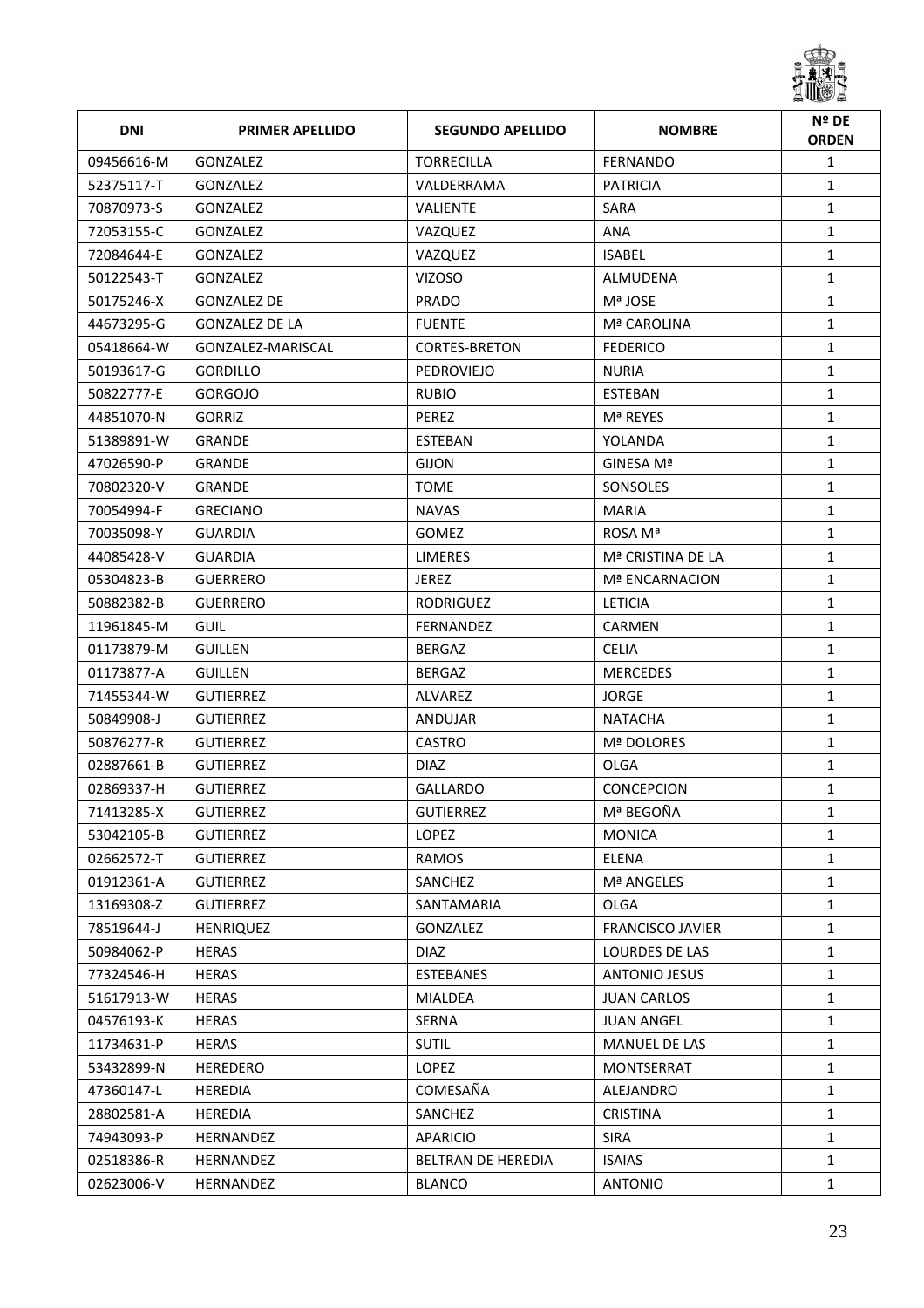

| <b>DNI</b> | <b>PRIMER APELLIDO</b> | <b>SEGUNDO APELLIDO</b> | <b>NOMBRE</b>        | Nº DE<br><b>ORDEN</b> |
|------------|------------------------|-------------------------|----------------------|-----------------------|
| 11790262-W | <b>HERNANDEZ</b>       | <b>BODAS</b>            | Mª TERESA            | $\mathbf{1}$          |
| 50418907-D | HERNANDEZ              | <b>BRAVO</b>            | Mª SOLEDAD           | $\mathbf{1}$          |
| 50048200-0 | <b>HERNANDEZ</b>       | <b>ENCINAR</b>          | Mª EUGENIA           | $\mathbf{1}$          |
| 09323814-M | HERNANDEZ              | <b>GONZALEZ</b>         | <b>JAVIER</b>        | $\mathbf{1}$          |
| 03139817-H | HERNANDEZ              | HERRANZ                 | <b>JUAN GREGORIO</b> | $\mathbf{1}$          |
| 09192231-M | HERNANDEZ              | JIMENEZ                 | ANA ISABEL           | $\mathbf{1}$          |
| 09192230-G | <b>HERNANDEZ</b>       | JIMENEZ                 | Mª VALLE             | $\mathbf{1}$          |
| 71151478-N | HERNANDEZ              | MEDINA                  | <b>JORGE</b>         | $\mathbf{1}$          |
| 09291059-W | HERNANDEZ              | PEREZ                   | <b>LUIS</b>          | $\mathbf{1}$          |
| 44404935-P | HERNANDEZ              | RODRIGUEZ               | <b>EMILIO</b>        | $\mathbf{1}$          |
| 50311420-R | <b>HERNANDEZ</b>       | <b>SMITH</b>            | ANA                  | $\mathbf{1}$          |
| 07858439-Y | <b>HERNANDEZ</b>       | <b>VERDEJO</b>          | <b>CARMEN</b>        | $\mathbf{1}$          |
| 50190985-V | <b>HERNANDO</b>        | <b>ALLENDE</b>          | EVA                  | $\mathbf{1}$          |
| 33520708-W | HERNANDO               | HERRANZ                 | Mª TERESA            | $\mathbf{1}$          |
| 47456270-W | HERNANSANZ             | <b>MOLINA</b>           | <b>CAROLINA</b>      | $\mathbf{1}$          |
| 01924629-N | HERRANZ                | <b>BARNES</b>           | DANIEL               | $\mathbf{1}$          |
| 50863586-Y | HERRANZ                | PLAZA                   | <b>MARTA</b>         | $\mathbf{1}$          |
| 70163510-D | HERRANZ                | SANTAMARIA              | ANA ISABEL           | $\mathbf{1}$          |
| 09182234-J | HERRERA                | <b>BARRERO</b>          | ANA                  | $\mathbf{1}$          |
| 02547037-V | <b>HERRERAS</b>        | ALBALADEJO              | Mª SOLEDAD           | $\mathbf{1}$          |
| 12735704-Y | HERRERO                | <b>CUESTA</b>           | ROSA Mª              | $\mathbf{1}$          |
| 51883151-G | <b>HERRERO</b>         | DELGADO                 | <b>Mª VIRTUDES</b>   | $\mathbf{1}$          |
| 50464985-H | <b>HERRERO</b>         | GUZMAN                  | <b>MARIA</b>         | $\mathbf{1}$          |
| 12721834-M | <b>HERRERO</b>         | <b>MARTIN</b>           | Mª JESUS             | $\mathbf{1}$          |
| 00685246-F | <b>HIDALGO</b>         | GARRIDO                 | MANUELA              | 1                     |
| 50204085-F | <b>HIERRO</b>          | CASADO                  | Mª ROSARIO DEL       | $\mathbf{1}$          |
| 02626578-R | <b>HIGUERAS</b>        | SANCHEZ                 | Mª BELEN             | $\mathbf{1}$          |
| 47541186-W | HOLGADO                | CAMARA                  | ANDREA               | $\mathbf{1}$          |
| 02873396-Y | <b>HOYOS</b>           | FERNANDEZ               | MARCOS DE            | 1                     |
| 02709280-H | <b>HOYOS</b>           | ZULUAGA                 | <b>GLORIA LUCIA</b>  | $\mathbf{1}$          |
| 02295759-Z | <b>HUMANES</b>         | ZAMBADE                 | <b>NOEMI</b>         | $\mathbf{1}$          |
| 02545173-Q | <b>IBARRA</b>          | <b>MARTINEZ</b>         | Mª MAR               | $\mathbf{1}$          |
| 02614591-C | <b>IBERNON</b>         | SANCHEZ                 | Mª LUZ               | $\mathbf{1}$          |
| 00273016-Y | <b>IGLESIAS</b>        | CATALAN                 | Mª CARMEN            | $\mathbf{1}$          |
| 02672621-K | <b>IGLESIAS</b>        | <b>DELGADO</b>          | <b>EDUARDO JESUS</b> | $\mathbf{1}$          |
| 02672622-E | <b>IGLESIAS</b>        | <b>DELGADO</b>          | <b>RITA</b>          | $\mathbf{1}$          |
| 02852305-Y | <b>IGLESIAS</b>        | <b>VALERA</b>           | Mª ISABEL            | 1                     |
| 50037284-W | <b>IRAZABAL</b>        | <b>AUSUCUA</b>          | CARMEN               | $\mathbf{1}$          |
| 02252240-B | <b>IRUELA</b>          | <b>DEVESA</b>           | PILAR                | $\mathbf{1}$          |
| 08041867-D | <b>ISIDRO</b>          | <b>DIAZ</b>             | DAVID DE             | $\mathbf{1}$          |
| 47461108-X | <b>IZQUIERDO</b>       | AMOR                    | <b>ENRIQUE JOSE</b>  | $\mathbf{1}$          |
| 53143775-K | <b>IZQUIERDO</b>       | <b>CLEMENTE</b>         | Mª ESPERANZA         | $\mathbf{1}$          |
| 50287185-P | JAREÑO                 | <b>RUBIO</b>            | Mª DEL PILAR         | $\mathbf{1}$          |
| 08824980-H | <b>JEREZ</b>           | <b>LINDE</b>            | <b>JOSE MANUEL</b>   | $\mathbf{1}$          |
| 16794329-M | JEREZ                  | SANCHEZ                 | Mª PILAR             | $\mathbf{1}$          |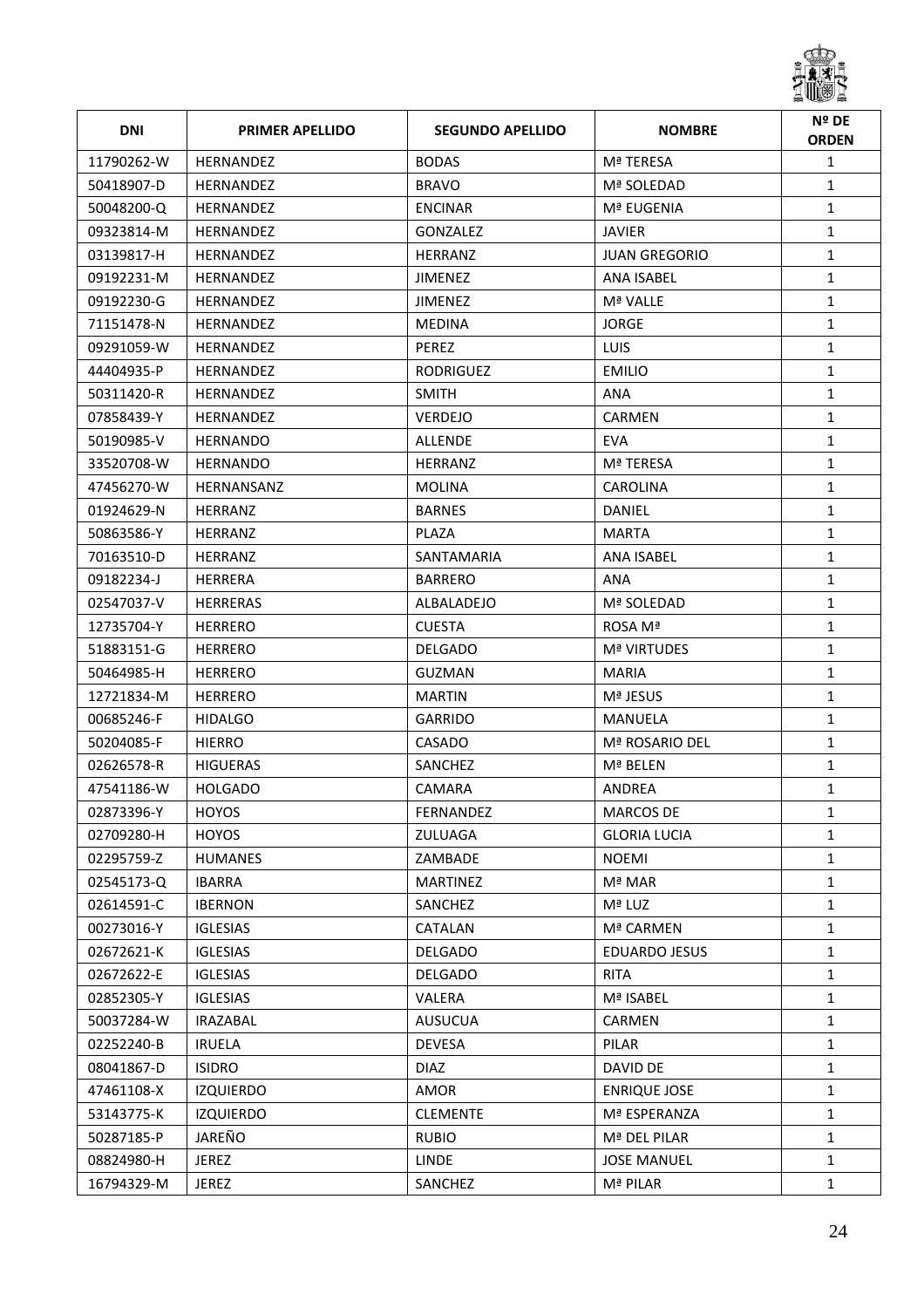

| <b>DNI</b> | <b>PRIMER APELLIDO</b> | <b>SEGUNDO APELLIDO</b> | <b>NOMBRE</b>          | Nº DE<br><b>ORDEN</b> |
|------------|------------------------|-------------------------|------------------------|-----------------------|
| 50430734-Z | <b>JIMENEZ</b>         | ARRIBAS                 | <b>JUAN PABLO</b>      | $\mathbf{1}$          |
| 53038840-N | JIMENEZ                | <b>CALVO</b>            | <b>SUSANA</b>          | $\mathbf{1}$          |
| 07874490-A | <b>JIMENEZ</b>         | <b>ELICES</b>           | MARGARITA              | $\mathbf{1}$          |
| 01819819-J | <b>JIMENEZ</b>         | <b>GOMEZ</b>            | CONSOLACION            | $\mathbf{1}$          |
| 46862021-G | JIMENEZ                | HERRERA                 | <b>Mª VANESSA</b>      | $\mathbf{1}$          |
| 24186046-M | JIMENEZ                | JIMENEZ                 | ANA Mª                 | $\mathbf{1}$          |
| 01833846-X | <b>JIMENEZ</b>         | <b>LOPEZ</b>            | <b>ANA</b>             | $\mathbf{1}$          |
| 50900154-G | <b>JIMENEZ</b>         | MALNERO                 | PAULA                  | $\mathbf{1}$          |
| 07495932-W | <b>JIMENEZ</b>         | <b>MARTIN</b>           | Mª JOSE                | $\mathbf{1}$          |
| 47524529-C | JIMENEZ                | ROLDAN                  | <b>ROBERTO</b>         | $\mathbf{1}$          |
| 50427152-C | <b>JIMENEZ</b>         | <b>RUIZ</b>             | <b>CARMEN CRISTINA</b> | $\mathbf{1}$          |
| 51945696-N | <b>JIMENEZ</b>         | SALINAS                 | <b>CRISTINA</b>        | $\mathbf{1}$          |
| 05367772-D | <b>JIMENEZ</b>         | SANCHEZ                 | Mª ISABEL              | $\mathbf{1}$          |
| 51936480-L | <b>JIMENEZ</b>         | SANCHEZ                 | Mª SOLEDAD             | $\mathbf{1}$          |
| 51987664-M | <b>JIMENEZ</b>         | <b>SANTALLA</b>         | COVADONGA              | $\mathbf{1}$          |
| 02272815-R | <b>JORGE</b>           | <b>RIQUELME</b>         | <b>VERONICA</b>        | $\mathbf{1}$          |
| 53408274-C | <b>JUARROS</b>         | <b>ESCRIBANO</b>        | <b>FERNANDO</b>        | $\mathbf{1}$          |
| 09270914-M | <b>JURJO DEL</b>       | AMO                     | Mª ISABEL              | $\mathbf{1}$          |
| 06938459-A | LABRADOR               | <b>CAMPOS</b>           | Mª LUZ                 | $\mathbf{1}$          |
| 16791163-J | LAFUENTE DEL           | AMO                     | <b>DELIA MERCEDES</b>  | $\mathbf{1}$          |
| 49011482-T | LANCHAS                | <b>RODRIGUEZ</b>        | ANGEL                  | $\mathbf{1}$          |
| 51233967-H | LARA                   | <b>GOMEZ</b>            | <b>MITZAIDA</b>        | $\mathbf{1}$          |
| 70066069-L | LARA                   | <b>MORAN</b>            | ABIGAIL                | $\mathbf{1}$          |
| 16781236-E | LARGO                  | <b>MARQUES</b>          | Mª ISABEL              | $\mathbf{1}$          |
| 05267704-Z | LASSO                  | SANCHEZ                 | PILAR                  | $\mathbf{1}$          |
| 48447634-C | LATORRE                | <b>MOLINA</b>           | <b>GUILLERMO</b>       | $\mathbf{1}$          |
| 05235118-L | LATORRE                | <b>TORRES</b>           | <b>FRANCISCO ASIS</b>  | $\mathbf{1}$          |
| 06195040-J | LAYOS                  | <b>ALTOZANO</b>         | Mª CARMEN              | $\mathbf{1}$          |
| 03878652-R | LAZARO                 | <b>ISABEL</b>           | GABRIEL                | 1                     |
| 51929213-C | <b>LEAL</b>            | <b>YUNTA</b>            | ROSA Mª                | $\mathbf{1}$          |
| 03453961-M | LEBRERO                | ARNANZ                  | Mª INMACULADA          | $\mathbf{1}$          |
| 51664237-G | LEDESMA                | CARDENAL                | PEDRO MANUEL           | $\mathbf{1}$          |
| 09184776-W | LEON                   | CASCON                  | Mª VALLE               | $\mathbf{1}$          |
| 34020949-Q | LEON                   | RAMIREZ                 | Mª ASUNCION            | $\mathbf{1}$          |
| 01114734-Q | LERIDA                 | <b>POVEDA</b>           | ROSALIA                | $\mathbf{1}$          |
| 70328632-Z | LEYVA                  | <b>TOLEDO</b>           | ANA Mª                 | $\mathbf{1}$          |
| 01926021-R | <b>LLORENTE</b>        | <b>GOMEZ</b>            | <b>ANA PILAR</b>       | 1                     |
| 11862767-B | <b>LLORENTE</b>        | PEREZ                   | <b>IGNACIO</b>         | $\mathbf{1}$          |
| 52080939-S | LOPEZ                  | ALVAREZ                 | <b>FRANCISCA</b>       | $\mathbf{1}$          |
| 51993227-W | LOPEZ                  | <b>ARAUJO</b>           | VANESA                 | $\mathbf{1}$          |
| 52099183-C | LOPEZ                  | <b>BARRASUS</b>         | <b>MARTA</b>           | $\mathbf{1}$          |
| 01095972-E | LOPEZ                  | <b>CEDRON</b>           | Mª CARMEN              | $\mathbf{1}$          |
| 29489647-J | LOPEZ                  | <b>CONTRERAS</b>        | RAFAEL                 | $\mathbf{1}$          |
| 00798189-C | LOPEZ                  | <b>DIAZ</b>             | <b>JOSE ANTONIO</b>    | $\mathbf{1}$          |
| 33530193-B | LOPEZ                  | <b>DORADO</b>           | Mª TERESA              | $\mathbf{1}$          |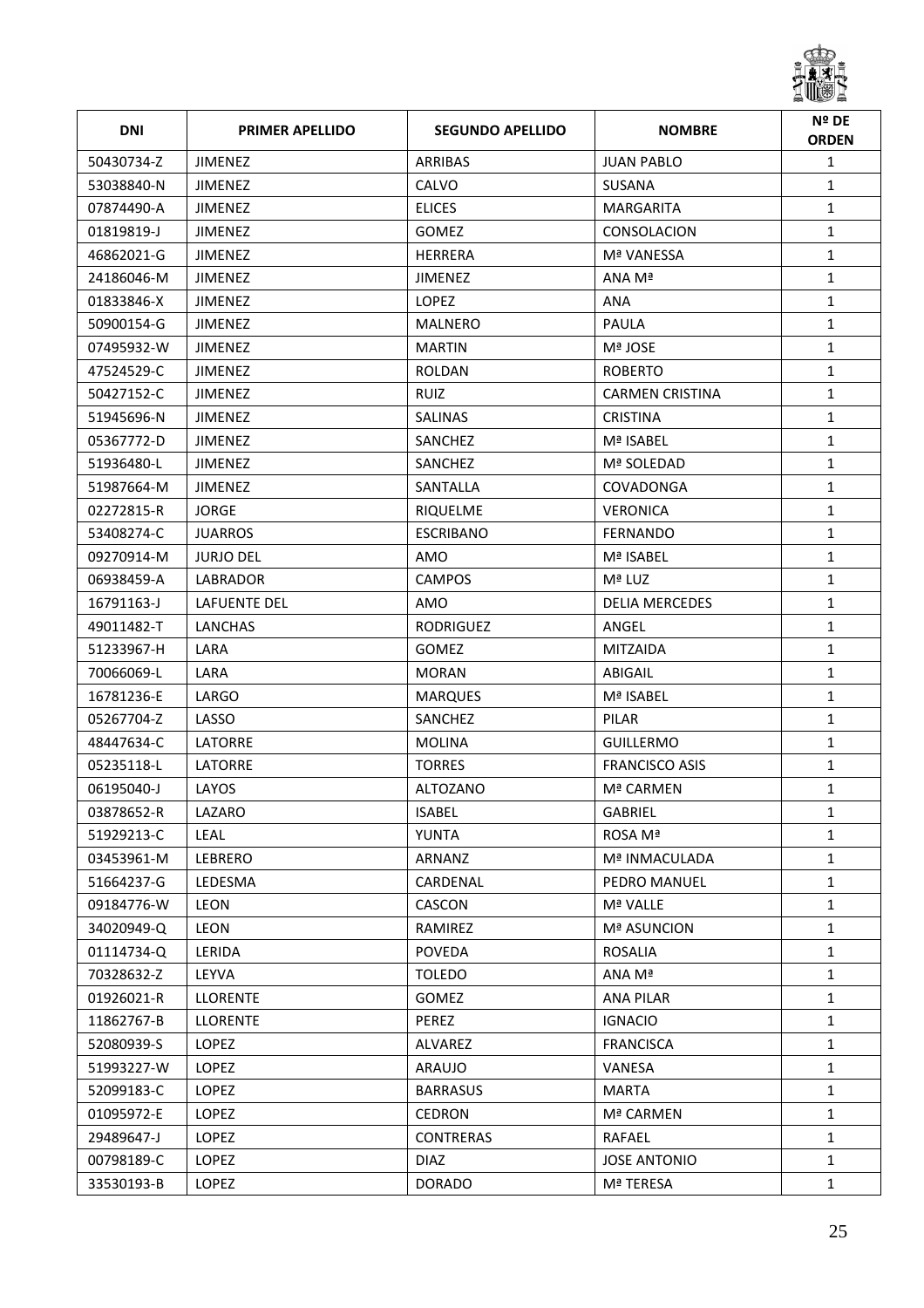

| <b>DNI</b> | <b>PRIMER APELLIDO</b> | <b>SEGUNDO APELLIDO</b>  | <b>NOMBRE</b>        | Nº DE<br><b>ORDEN</b> |
|------------|------------------------|--------------------------|----------------------|-----------------------|
| 53457682-R | <b>LOPEZ</b>           | ENTRAMBASAGUAS           | <b>CRISTIAN</b>      | $\mathbf{1}$          |
| 53132696-M | LOPEZ                  | ESCOBAR                  | OSCAR RAUL           | $\mathbf{1}$          |
| 47071789-N | <b>LOPEZ</b>           | FERNANDEZ                | ANGEL                | $\mathbf{1}$          |
| 05271503-H | LOPEZ                  | FERNANDEZ                | <b>ANTONIO</b>       | $\mathbf{1}$          |
| 02498439-H | LOPEZ                  | FERNANDEZ                | LUISA                | $\mathbf{1}$          |
| 10843184-H | LOPEZ                  | <b>FERNANDEZ</b>         | Mª JOSEFA            | $\mathbf{1}$          |
| 02493416-D | <b>LOPEZ</b>           | <b>FERNANDEZ</b>         | Mª SOLEDAD           | $\mathbf{1}$          |
| 03873631-V | LOPEZ                  | FERNANDEZ                | <b>MIRIAM</b>        | $\mathbf{1}$          |
| 50298103-R | LOPEZ                  | <b>FINEZ</b>             | <b>IRENE</b>         | $\mathbf{1}$          |
| 72249779-V | LOPEZ                  | <b>GARCIA</b>            | <b>FRANCISCA</b>     | $\mathbf{1}$          |
| 50101489-Z | LOPEZ                  | <b>GARCIA</b>            | <b>VIRGINIA</b>      | $\mathbf{1}$          |
| 00410906-B | LOPEZ                  | GIL                      | <b>CAROLINA</b>      | $\mathbf{1}$          |
| 11766835-N | LOPEZ                  | <b>GOMEZ</b>             | Mª TERESA            | $\mathbf{1}$          |
| 02855104-E | LOPEZ                  | <b>GOMEZ</b>             | PEDRO ANTONIO        | $\mathbf{1}$          |
| 51668226-Z | <b>LOPEZ</b>           | <b>GONZALEZ</b>          | ANA Mª               | $\mathbf{1}$          |
| 50053135-Y | LOPEZ                  | GONZALEZ                 | MAGDALENA            | $\mathbf{1}$          |
| 51665608-H | LOPEZ                  | GONZALEZ                 | <b>MARIA</b>         | $\mathbf{1}$          |
| 50823066-N | LOPEZ                  | <b>GROSS</b>             | <b>CHRISTIAN</b>     | $\mathbf{1}$          |
| 50080408-R | <b>LOPEZ</b>           | <b>HERRAEZ</b>           | <b>ANTONIO</b>       | $\mathbf{1}$          |
| 04220112-A | LOPEZ                  | <b>JIMENEZ</b>           | <b>EVA</b>           | $\mathbf{1}$          |
| 03466018-X | <b>LOPEZ</b>           | LAZARO                   | <b>HECTOR MANUEL</b> | $\mathbf{1}$          |
| 03809222-P | <b>LOPEZ</b>           | <b>MARTIN</b>            | Mª ELENA             | $\mathbf{1}$          |
| 11787157-W | <b>LOPEZ</b>           | <b>MARTINEZ</b>          | Mª MAR               | $\mathbf{1}$          |
| 02296143-F | <b>LOPEZ</b>           | MENDAÑA                  | ALBA                 | $\mathbf{1}$          |
| 00383980-H | <b>LOPEZ</b>           | <b>MENDOZA</b>           | <b>VISITACION</b>    | $\mathbf{1}$          |
| 51648905-J | <b>LOPEZ</b>           | <b>MINGUEZ</b>           | <b>CARMEN</b>        | $\mathbf{1}$          |
| 05434408-Z | <b>LOPEZ</b>           | <b>MORAIS</b>            | RAQUEL               | $\mathbf{1}$          |
| 50715130-S | LOPEZ                  | <b>MORENO DE REDROJO</b> | <b>JOSE RAMON</b>    | $\mathbf{1}$          |
| 24263118-G | <b>LOPEZ</b>           | NAVARRO                  | LUCIANO              | 1                     |
| 50036103-V | LOPEZ                  | <b>NAVARRO</b>           | <b>LUIS</b>          | $\mathbf{1}$          |
| 11840162-S | LOPEZ                  | <b>NOVILLO</b>           | <b>STELLA</b>        | $\mathbf{1}$          |
| 50432792-W | LOPEZ                  | <b>PERCHIN</b>           | <b>CRISTINA</b>      | $\mathbf{1}$          |
| 02842913-K | <b>LOPEZ</b>           | PERNIA                   | Mª CARMEN            | $\mathbf{1}$          |
| 48390512-F | LOPEZ                  | PESTAÑA                  | RODRIGO JOSE         | $\mathbf{1}$          |
| 20257849-R | <b>LOPEZ</b>           | <b>PRIETO</b>            | CANDIDA Mª           | $\mathbf{1}$          |
| 50189899-N | LOPEZ                  | RODRIGUEZ                | <b>ALFONSO</b>       | $\mathbf{1}$          |
| 47025001-Y | LOPEZ                  | <b>RUIZ</b>              | <b>CLARA</b>         | $\mathbf{1}$          |
| 02881868-Z | LOPEZ                  | RUIZ                     | EUGENIA ALMUDENA     | $\mathbf{1}$          |
| 51372889-C | LOPEZ                  | SANCHEZ                  | RAMONA ROSALIA       | $\mathbf{1}$          |
| 50961946-H | LOPEZ                  | UTRILLA                  | OLGA                 | $\mathbf{1}$          |
| 48226084-Y | LOPEZ                  | <b>VERDES-MONTENEGRO</b> | Mª SOLEDAD           | $\mathbf{1}$          |
| 04848953-R | LOPEZ                  | ZALOÑA                   | ALBA                 | $\mathbf{1}$          |
| 09154253-T | LOPEZ DE AYALA         | <b>MACIAS</b>            | Mª CARMEN            | $\mathbf{1}$          |
| 71265574-M | LOPEZ DE LA            | <b>HERA</b>              | <b>ALBERTO</b>       | $\mathbf{1}$          |
| 51687100-M | LOPEZ DE LERMA         | <b>BORRUE</b>            | <b>RUTH</b>          | $\mathbf{1}$          |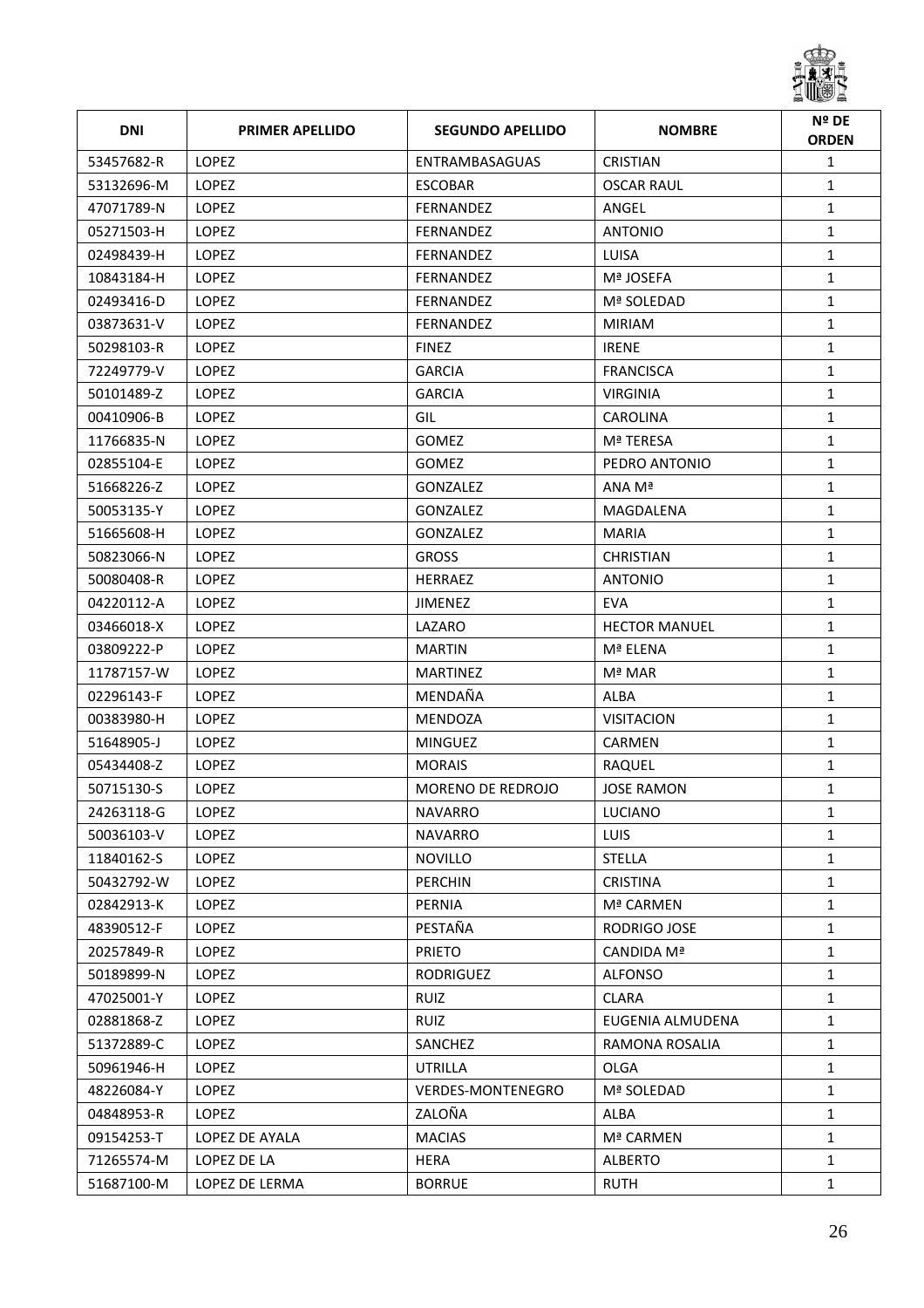

| <b>DNI</b> | <b>PRIMER APELLIDO</b> | <b>SEGUNDO APELLIDO</b> | <b>NOMBRE</b>       | Nº DE<br><b>ORDEN</b> |
|------------|------------------------|-------------------------|---------------------|-----------------------|
| 70738922-F | LOPEZ ORTEGA           | PERONA                  | PEDRO               | $\mathbf{1}$          |
| 75153960-B | LORCA                  | SOTO                    | <b>DAVID</b>        | $\mathbf{1}$          |
| 02622482-E | <b>LORENTE</b>         | GONZALEZ                | <b>MIRYAN</b>       | $\mathbf{1}$          |
| 05403738-A | LORENTE                | <b>LOPEZ</b>            | JOSEFINA            | $\mathbf{1}$          |
| 02215483-P | <b>LORENTE</b>         | PEREZ                   | <b>FILOMENA</b>     | $\mathbf{1}$          |
| 50728306-N | LORENZO                | CABRAL                  | ANTONIO CARLOS      | $\mathbf{1}$          |
| 00814178-R | <b>LORIENTE</b>        | <b>FERNANDEZ</b>        | Mª AMAPOLA          | $\mathbf{1}$          |
| 02647562-D | LORRIO                 | ALVARO                  | <b>MARIA</b>        | $\mathbf{1}$          |
| 08992618-D | LOSADA                 | CARRILLO                | SUSANA              | $\mathbf{1}$          |
| 50940741-L | LOVELLE                | <b>DIAZ</b>             | Mª ROSARIO          | $\mathbf{1}$          |
| 76108103-E | LOZANO                 | <b>CAMPOS</b>           | <b>MARTIN</b>       | $\mathbf{1}$          |
| 53144610-M | LOZANO                 | <b>FERNANDEZ</b>        | <b>JOSE LUIS</b>    | $\mathbf{1}$          |
| 09046441-N | LUCAS                  | <b>GARCIA</b>           | LAURA               | $\mathbf{1}$          |
| 74675939-E | LUCENA                 | <b>MEDINA</b>           | Mª AMOR             | $\mathbf{1}$          |
| 05316090-P | <b>LUIS</b>            | <b>MARIÑO</b>           | <b>SUSANA DE</b>    | $\mathbf{1}$          |
| 51686797-R | LUNA                   | <b>HORMIGO</b>          | <b>ROCIO</b>        | $\mathbf{1}$          |
| 05277229-V | LUNA                   | <b>MORENO</b>           | Mª TERESA           | $\mathbf{1}$          |
| 52373657-N | <b>LUPION</b>          | <b>RUBIO</b>            | <b>ELENA</b>        | $\mathbf{1}$          |
| 00412723-B | LUQUE                  | TALAVAN                 | MANUEL              | $\mathbf{1}$          |
| 02631394-X | MACEDA                 | <b>CONEJO</b>           | <b>MARTA ESTHER</b> | $\mathbf{1}$          |
| 01920381-L | MAGAN                  | <b>BAÑARES</b>          | <b>ROSARIO</b>      | $\mathbf{1}$          |
| 40847083-A | MAGAZ                  | <b>CASTRO</b>           | ANA BARBARA         | $\mathbf{1}$          |
| 11784692-K | MAGDALENO              | <b>PLATA</b>            | Mª CARMEN           | $\mathbf{1}$          |
| 03862580-Y | MAJANO                 | <b>DIAZ</b>             | Mª PILAR            | $\mathbf{1}$          |
| 51659286-K | <b>MALDONADO</b>       | <b>RIVERA</b>           | Mª DEL CARMEN       | $\mathbf{1}$          |
| 53422052-K | <b>MANCEBO</b>         | <b>LESMES</b>           | SANDRA              | $\mathbf{1}$          |
| 00381640-R | MANZANO                | APARICIO                | PILAR               | $\mathbf{1}$          |
| 05410442-Z | MAÑAS                  | <b>MARTINEZ</b>         | <b>LUCIA</b>        | $\mathbf{1}$          |
| 71031087-A | MARBAN                 | GARRIDO                 | ALBERTO             | 1                     |
| 24381881-H | MARCH                  | FERNANDEZ               | Mª ELENA            | $\mathbf{1}$          |
| 01927131-F | <b>MARCOS</b>          | ABRIL                   | PALOMA              | $\mathbf{1}$          |
| 07959585-K | <b>MARCOS</b>          | GONZALEZ                | Mª ISABEL           | $\mathbf{1}$          |
| 45846591-R | <b>MAREQUE</b>         | SALVADO                 | <b>PATRICIA</b>     | $\mathbf{1}$          |
| 02095052-M | <b>MARIN</b>           | CASTAÑO                 | <b>FRANCISCA</b>    | $\mathbf{1}$          |
| 50967951-C | <b>MARIN</b>           | <b>SIERRA</b>           | <b>JOSE ANTONIO</b> | $\mathbf{1}$          |
| 80072829-P | MAROTO                 | CALATAYUD               | <b>SOFIA</b>        | $\mathbf{1}$          |
| 00792297-Q | <b>MAROTO</b>          | <b>IGLESIAS</b>         | <b>CARMEN</b>       | $\mathbf{1}$          |
| 50323047-J | <b>MARQUES</b>         | PORTELA                 | SANTIAGO            | $\mathbf{1}$          |
| 52112262-N | <b>MARQUEZ</b>         | <b>VILLAR</b>           | Mª JESUS            | $\mathbf{1}$          |
| 00675204-Q | <b>MARTIN</b>          | ANDRES                  | Mª DOLORES          | $\mathbf{1}$          |
| 51460740-B | <b>MARTIN</b>          | APARICIO                | <b>AINHOA</b>       | $\mathbf{1}$          |
| 13156959-Q | <b>MARTIN</b>          | ARAGUZO                 | Mª DELIA            | $\mathbf{1}$          |
| 53043838-L | <b>MARTIN</b>          | ESTEBAN                 | Mª ISABEL           | $\mathbf{1}$          |
| 05254345-H | <b>MARTIN</b>          | FERNANDEZ               | SUSANA              | $\mathbf{1}$          |
| 50206960-F | <b>MARTIN</b>          | <b>FIDALGO</b>          | PATRICIA            | $\mathbf{1}$          |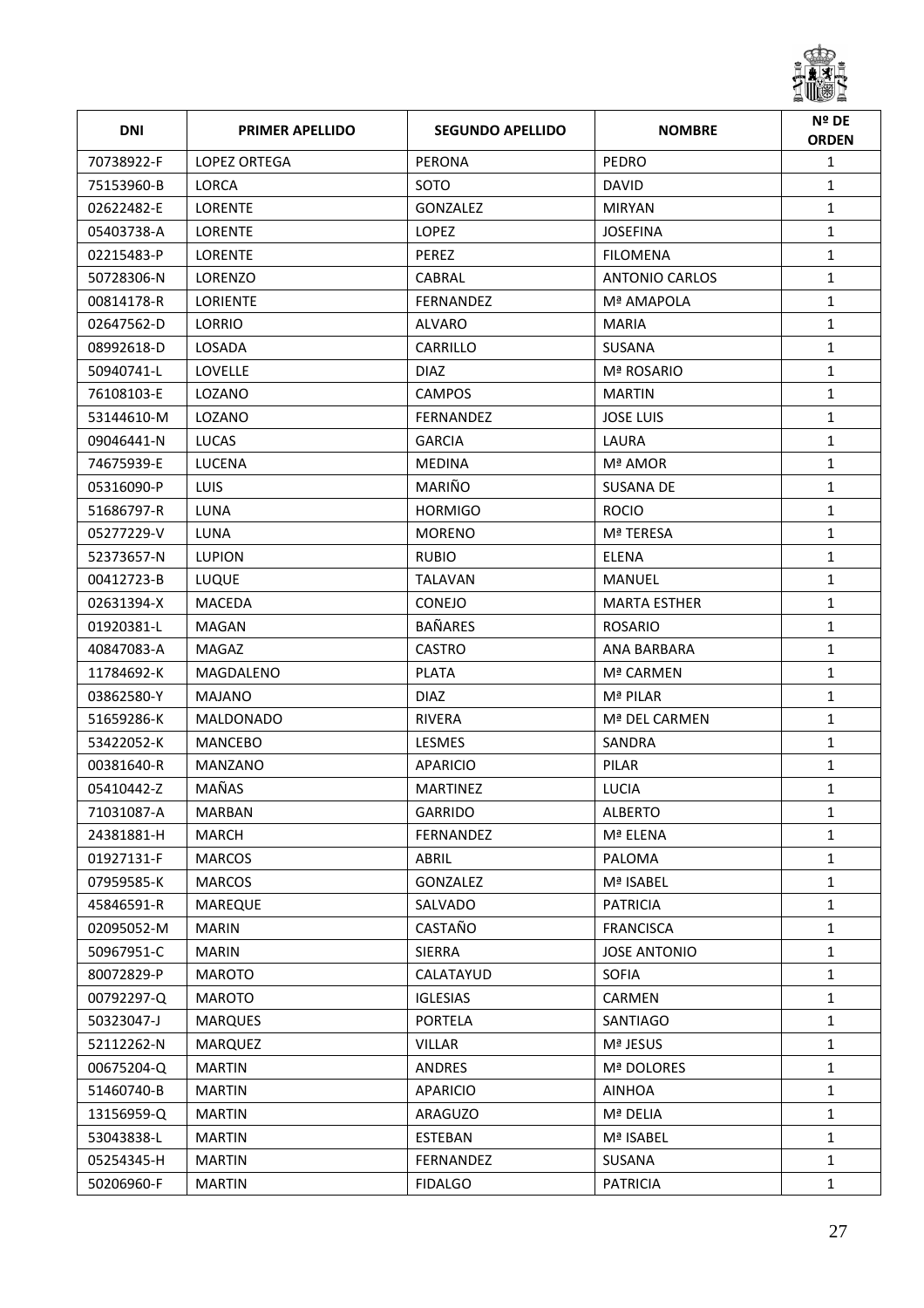

| <b>DNI</b> | <b>PRIMER APELLIDO</b> | <b>SEGUNDO APELLIDO</b> | <b>NOMBRE</b>       | Nº DE<br><b>ORDEN</b> |
|------------|------------------------|-------------------------|---------------------|-----------------------|
| 02888755-R | <b>MARTIN</b>          | <b>GARCIA</b>           | <b>JAVIER</b>       | $\mathbf{1}$          |
| 51893168-Q | <b>MARTIN</b>          | <b>GARCIA</b>           | Mª LUISA            | $\mathbf{1}$          |
| 50710963-B | <b>MARTIN</b>          | <b>HERNAN</b>           | <b>VICENTE</b>      | $\mathbf{1}$          |
| 50953944-C | <b>MARTIN</b>          | JARABA                  | <b>PATROCINIO</b>   | $\mathbf{1}$          |
| 01823291-N | <b>MARTIN</b>          | <b>MARTINEZ</b>         | Mª TERESA           | $\mathbf{1}$          |
| 03801083-B | <b>MARTIN</b>          | MARUGAL                 | Mª CARMEN           | $\mathbf{1}$          |
| 12340808-C | <b>MARTIN</b>          | MINGUEZ                 | <b>OLAYA</b>        | $\mathbf{1}$          |
| 51359633-N | <b>MARTIN</b>          | NAVARRO                 | Mª ALMUDENA         | $\mathbf{1}$          |
| 02703042-J | <b>MARTIN</b>          | ORTEGA                  | <b>MERCEDES</b>     | $\mathbf{1}$          |
| 01808210-L | <b>MARTIN</b>          | <b>RUIZ</b>             | ESPERANZA           | $\mathbf{1}$          |
| 24387282-Z | <b>MARTIN</b>          | <b>SAEZ</b>             | Mª PILAR            | $\mathbf{1}$          |
| 01088100-Q | <b>MARTIN</b>          | SAN SEGUNDO             | <b>MERCEDES</b>     | $\mathbf{1}$          |
| 70822432-G | <b>MARTIN</b>          | SANCHEZ                 | LAURA               | $\mathbf{1}$          |
| 03881847-E | <b>MARTIN</b>          | SEGUIDO                 | <b>MARTA</b>        | $\mathbf{1}$          |
| 49008564-A | <b>MARTIN</b>          | <b>TRIAS</b>            | <b>NAZARET</b>      | $\mathbf{1}$          |
| 70913717-W | <b>MARTIN</b>          | <b>VALLE</b>            | <b>TAIDE</b>        | $\mathbf{1}$          |
| 01085872-L | <b>MARTIN DE</b>       | <b>FRUTOS</b>           | <b>ASUNCION</b>     | $\mathbf{1}$          |
| 50034124-Q | <b>MARTIN DE</b>       | <b>NICOLAS</b>          | <b>ROSAURA</b>      | $\mathbf{1}$          |
| 29069184-J | <b>MARTINEZ</b>        | <b>ALONSO</b>           | <b>JUAN</b>         | $\mathbf{1}$          |
| 13075363-R | <b>MARTINEZ</b>        | <b>ALONSO</b>           | <b>LUIS</b>         | $\mathbf{1}$          |
| 22980906-L | <b>MARTINEZ</b>        | ARDIL                   | <b>ISABEL</b>       | $\mathbf{1}$          |
| 71016827-A | <b>MARTINEZ</b>        | <b>BECARES</b>          | SAMUEL              | $\mathbf{1}$          |
| 50311584-G | <b>MARTINEZ</b>        | <b>BENITO</b>           | VIOLETA CRISTINA    | $\mathbf{1}$          |
| 51358093-J | <b>MARTINEZ</b>        | <b>BURGOS</b>           | Mª JOSEFA           | $\mathbf{1}$          |
| 08965962-X | <b>MARTINEZ</b>        | CASADO                  | JUAN Mª             | $\mathbf{1}$          |
| 23011341-W | <b>MARTINEZ</b>        | <b>CLEMENTE</b>         | Mª DOLORES          | 1                     |
| 02702816-V | <b>MARTINEZ</b>        | <b>COSIN</b>            | PEDRO PABLO         | $\mathbf{1}$          |
| 06994605-Y | <b>MARTINEZ</b>        | <b>FERNANDEZ</b>        | SALVADOR            | $\mathbf{1}$          |
| 51112618-V | MARTINEZ               | GARCIA                  | JESUS               | 1                     |
| 50873421-C | <b>MARTINEZ</b>        | <b>GOMEZ</b>            | <b>JORGE</b>        | $\mathbf{1}$          |
| 04624321-X | <b>MARTINEZ</b>        | <b>GOMEZ</b>            | LORENA              | $\mathbf{1}$          |
| 51345478-W | <b>MARTINEZ</b>        | GONZALEZ                | LUIS JAVIER         | $\mathbf{1}$          |
| 51890269-S | <b>MARTINEZ</b>        | <b>HERVAS</b>           | CARIDAD ISABEL      | $\mathbf{1}$          |
| 70810429-R | <b>MARTINEZ</b>        | <b>JIMENEZ</b>          | <b>NURIA</b>        | $\mathbf{1}$          |
| 50040404-V | <b>MARTINEZ</b>        | <b>LINARES</b>          | <b>MERCEDES</b>     | $\mathbf{1}$          |
| 02602104-E | <b>MARTINEZ</b>        | <b>MARTIN</b>           | <b>MARIA ISABEL</b> | $\mathbf{1}$          |
| 53842099-L | MARTINEZ               | MARTINEZ                | PAULINO ESTEBAN     | $\mathbf{1}$          |
| 06251097-L | <b>MARTINEZ</b>        | <b>MATEO</b>            | <b>TERESA</b>       | $\mathbf{1}$          |
| 51650260-B | <b>MARTINEZ</b>        | <b>MORA</b>             | <b>JULIANA</b>      | $\mathbf{1}$          |
| 02226840-A | <b>MARTINEZ</b>        | <b>MOYA</b>             | ANA Mª              | $\mathbf{1}$          |
| 52096528-X | <b>MARTINEZ</b>        | PASCUAL                 | MIGUEL ANGEL        | $\mathbf{1}$          |
| 50954287-H | <b>MARTINEZ</b>        | PEREZ                   | Mª CARMEN           | $\mathbf{1}$          |
| 53137911-E | <b>MARTINEZ</b>        | <b>POYATOS</b>          | <b>ISABEL</b>       | $\mathbf{1}$          |
| 11062130-G | <b>MARTINEZ</b>        | <b>QUINTANA</b>         | Mª COVADONGA        | $\mathbf{1}$          |
| 47080446-K | <b>MARTINEZ</b>        | REQUENA                 | SONIA               | $\mathbf{1}$          |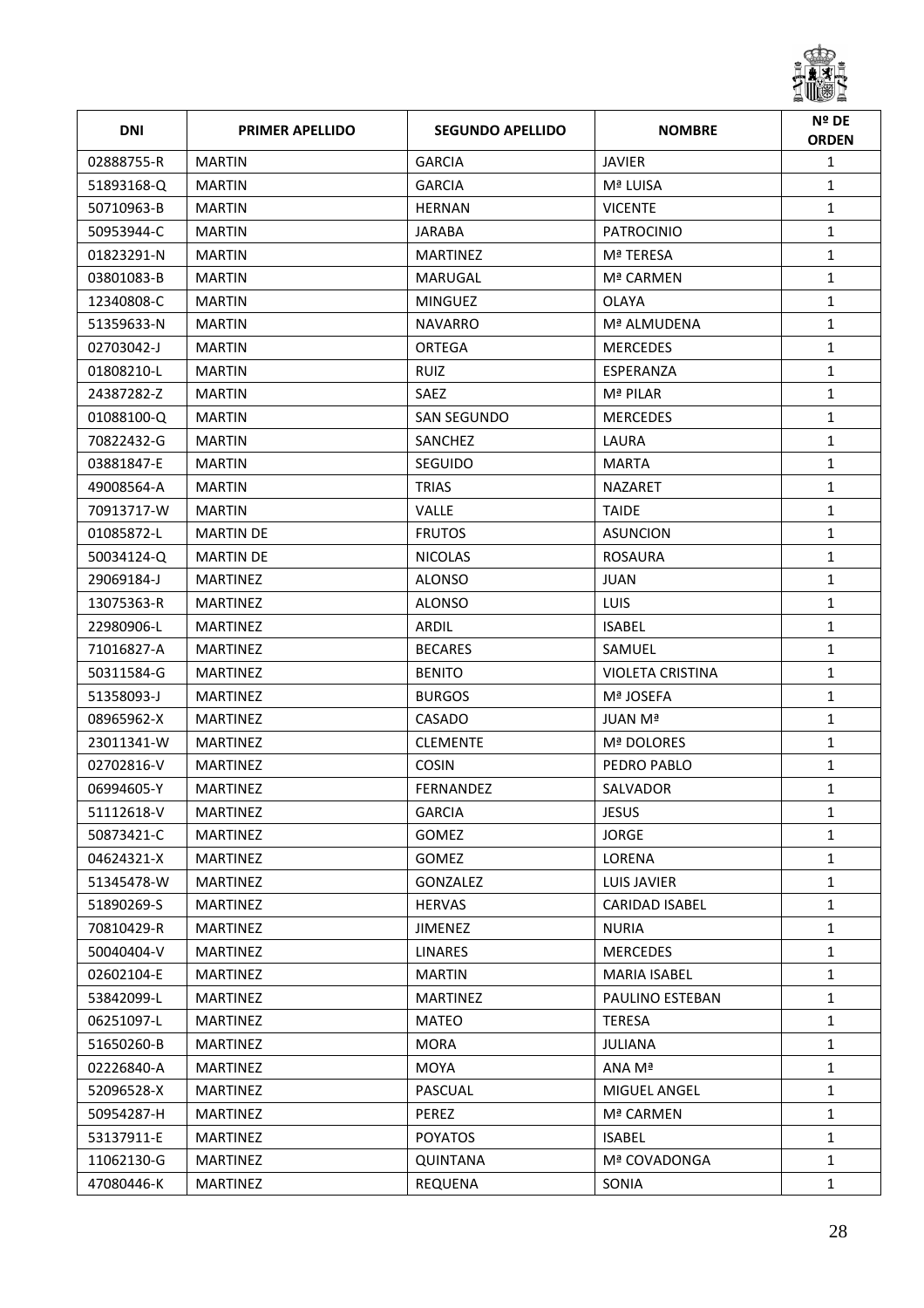

| <b>DNI</b> | <b>PRIMER APELLIDO</b> | <b>SEGUNDO APELLIDO</b> | <b>NOMBRE</b>          | Nº DE<br><b>ORDEN</b> |
|------------|------------------------|-------------------------|------------------------|-----------------------|
| 50721307-M | <b>MARTINEZ</b>        | <b>ROJAS</b>            | <b>GEMA</b>            | $\mathbf{1}$          |
| 50361094-H | MARTINEZ               | <b>ROJAS</b>            | <b>MAYELINE ESTHER</b> | $\mathbf{1}$          |
| 28726209-Z | <b>MARTINEZ</b>        | ROMERO DE LA OSA        | <b>MERCEDES</b>        | $\mathbf{1}$          |
| 02884631-V | <b>MARTINEZ</b>        | VAZQUEZ                 | <b>GLORIA</b>          | $\mathbf{1}$          |
| 01118273-J | <b>MARTOS</b>          | GONZALEZ                | Mª JOSE                | $\mathbf{1}$          |
| 45294421-S | <b>MARZOA</b>          | <b>BUMEDIEN</b>         | <b>Mª CONCEPCION</b>   | $\mathbf{1}$          |
| 50963757-N | MASCARELL              | MUÑOZ                   | <b>JORGE BERNARDO</b>  | $\mathbf{1}$          |
| 70895019-A | MATA                   | <b>ALONSO</b>           | <b>MIGUEL</b>          | $\mathbf{1}$          |
| 50951363-S | MATA                   | <b>GARCI</b>            | Mª PAZ                 | $\mathbf{1}$          |
| 52184866-M | <b>MATAMALA</b>        | <b>GALVAN</b>           | <b>GREGORIO</b>        | $\mathbf{1}$          |
| 02511644-K | MATELLANO              | <b>MARTIN</b>           | <b>REMEDIOS</b>        | $\mathbf{1}$          |
| 50165322-E | <b>MATEOS</b>          | CASTELLANOS             | PILAR                  | $\mathbf{1}$          |
| 51973558-K | <b>MATEOS</b>          | <b>JIMENO</b>           | ESMERALDA              | $\mathbf{1}$          |
| 50056246-N | <b>MATEOS</b>          | <b>MONTEJANO</b>        | Mª CRISTINA            | $\mathbf{1}$          |
| 05309869-C | <b>MATIAS</b>          | <b>ALONSO</b>           | LAURA                  | $\mathbf{1}$          |
| 51673293-K | <b>MAURO</b>           | <b>MELLE</b>            | EVA MIRIAM             | $\mathbf{1}$          |
| 25923021-C | MAYA                   | <b>CORTES</b>           | <b>DOLORES</b>         | $\mathbf{1}$          |
| 00654569-N | MAYA                   | <b>MARQUETI</b>         | Mª CARMEN              | $\mathbf{1}$          |
| 50695558-Q | MAYORAL                | <b>CORDERO</b>          | <b>ISABEL</b>          | $\mathbf{1}$          |
| 02208394-A | MAYORAL                | SANCHEZ                 | <b>FERNANDO</b>        | $\mathbf{1}$          |
| 51857850-A | MAZARRON               | SANCHEZ                 | <b>FRANCISCA</b>       | 1                     |
| 00673494-P | MEANA                  | <b>PEREZ</b>            | <b>Mª ANTONIA</b>      | $\mathbf{1}$          |
| 07233419-B | <b>MEDINA</b>          | ARIZA                   | <b>ANTONIO</b>         | $\mathbf{1}$          |
| 07233281-B | <b>MEDINA</b>          | ARIZA                   | Mª CARMEN              | $\mathbf{1}$          |
| 12702842-B | <b>MEDINA</b>          | <b>HERVAS</b>           | Mª NATIVIDAD           | $\mathbf{1}$          |
| 77334315-N | <b>MEDINA</b>          | <b>HIGUERAS</b>         | <b>MARCELINO</b>       | 1                     |
| 50118913-G | <b>MEDINA</b>          | <b>TOLEDANO</b>         | <b>MONICA</b>          | $\mathbf{1}$          |
| 05429758-x | <b>MEJIAS</b>          | LOGROSAN                | <b>JOSE LUIS</b>       | $\mathbf{1}$          |
| 51862153-M | MEJIAS                 | VALDIVIA                | <b>Mª MERCEDES</b>     | 1                     |
| 07017848-L | <b>MELCHOR</b>         | ZAMORANO                | <b>GEMA GALGANI</b>    | $\mathbf{1}$          |
| 07017849-C | <b>MELCHOR</b>         | ZAMORANO                | Mª LUISA               | $\mathbf{1}$          |
| 07543059-W | <b>MELLINAS</b>        | <b>TORTOSA</b>          | <b>Mª ANTONIA</b>      | $\mathbf{1}$          |
| 51863831-G | MENDEZ                 | <b>DELGADO</b>          | Mª ANGELES             | $\mathbf{1}$          |
| 02540730-N | MENDEZ                 | <b>MARIN</b>            | <b>ANTONIO</b>         | $\mathbf{1}$          |
| 48997538-V | MENDOZA                | <b>HURTADO</b>          | ALMUDENA               | $\mathbf{1}$          |
| 50753981-L | MENDOZA                | <b>LLANOS</b>           | <b>LILY ALICIA</b>     | $\mathbf{1}$          |
| 08818587-L | MENDOZA                | <b>MORENO</b>           | <b>JOSEFA</b>          | 1                     |
| 24417643-S | MENDOZA                | PEREZ                   | <b>CONCEPCION</b>      | $\mathbf{1}$          |
| 05253207-F | MENENDEZ               | CAMACHO                 | SONIA FERNANDA         | $\mathbf{1}$          |
| 51326802-W | <b>MENESES</b>         | LOPEZ                   | <b>Mª ANGELES</b>      | $\mathbf{1}$          |
| 51994139-V | <b>MERCADE</b>         | MUÑOZ                   | <b>JORGE</b>           | $\mathbf{1}$          |
| 50221137-Q | <b>MERIDA</b>          | LAZARO                  | <b>JAVIER</b>          | $\mathbf{1}$          |
| 52868431-X | <b>MERINO</b>          | CALVARRO                | SARA                   | $\mathbf{1}$          |
| 01101775-Y | <b>MERINO</b>          | CARRASCO                | Mª FUENSANTA           | $\mathbf{1}$          |
| 08993727-Z | <b>MERINO</b>          | <b>GRACIA</b>           | SILVIA Mª              | $\mathbf{1}$          |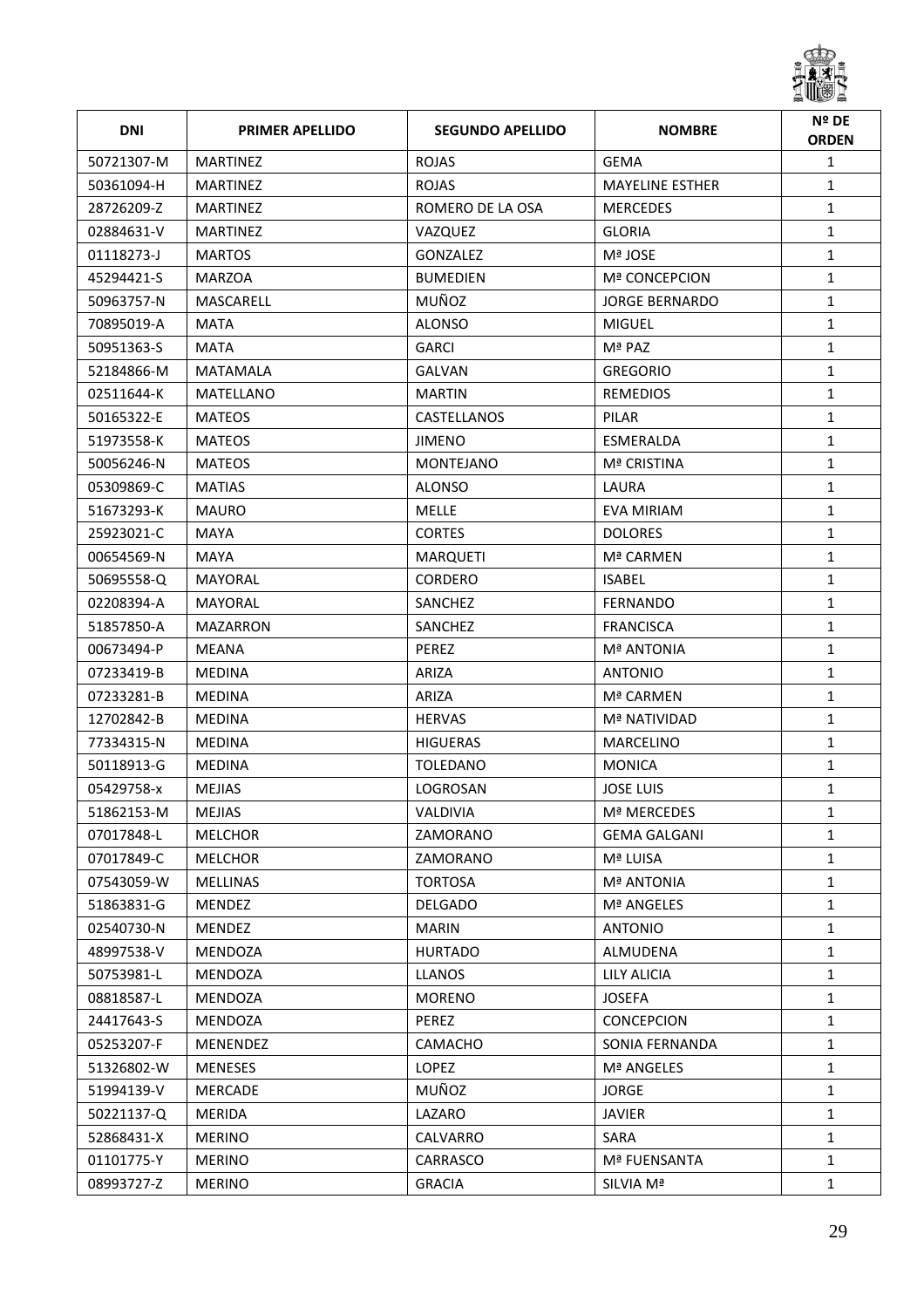

| <b>DNI</b> | <b>PRIMER APELLIDO</b> | <b>SEGUNDO APELLIDO</b> | <b>NOMBRE</b>           | Nº DE<br><b>ORDEN</b> |
|------------|------------------------|-------------------------|-------------------------|-----------------------|
| 50429599-Y | <b>MERINO</b>          | <b>MORENO</b>           | MIGUEL ANGEL            | $\mathbf{1}$          |
| 05309434-E | <b>MERINO</b>          | <b>SUBIRON</b>          | <b>GUILLERMO</b>        | $\mathbf{1}$          |
| 52346058-J | <b>MIGUEL</b>          | <b>GALEANO</b>          | SANTIAGO DE             | $\mathbf{1}$          |
| 11968321-H | <b>MIGUELEZ</b>        | <b>BECARES</b>          | <b>EMILIANO</b>         | $\mathbf{1}$          |
| 02235902-A | MIGUELEZ DE LA         | <b>TORRE</b>            | ANA ISABEL              | $\mathbf{1}$          |
| 33504618-N | MILLA                  | <b>MEGIAS</b>           | MIGUEL JAVIER           | $\mathbf{1}$          |
| 11857876-L | <b>MINGO</b>           | COLLADO                 | MIGUEL DE               | $\mathbf{1}$          |
| 01102711-E | MINGUELA               | <b>DUEÑAS</b>           | ELADIA Mª TERESA        | $\mathbf{1}$          |
| 52994453-S | MINGUEZ                | <b>ANTON</b>            | <b>VERONICA</b>         | $\mathbf{1}$          |
| 70827229-V | MINGUEZ                | <b>MARTIN</b>           | <b>JONATAN</b>          | $\mathbf{1}$          |
| 01112758-H | MIÑANA                 | <b>BUENO</b>            | <b>INMACULADA</b>       | $\mathbf{1}$          |
| 01098456-E | MIÑANA                 | <b>BUENO</b>            | PILAR                   | $\mathbf{1}$          |
| 02515351-W | <b>MIRA</b>            | <b>MONTORO</b>          | YOLANDA                 | $\mathbf{1}$          |
| 22973809-Y | <b>MIRETE</b>          | <b>MURCIA</b>           | Mª MAR                  | $\mathbf{1}$          |
| 50190971-A | <b>MOGOLLON</b>        | <b>NARANJO</b>          | ANA Mª                  | $\mathbf{1}$          |
| 51083565-J | <b>MOLERES</b>         | <b>BORRUEL</b>          | <b>FRANCISCO JAVIER</b> | $\mathbf{1}$          |
| 05165537-J | <b>MOLINA</b>          | ALCARAZ                 | Mª CARMEN               | $\mathbf{1}$          |
| 02608542-C | <b>MOLINA</b>          | <b>CRUZ</b>             | Mª MAR                  | $\mathbf{1}$          |
| 51650120-D | MOLINA                 | <b>FERNANDEZ</b>        | <b>JUSTO</b>            | $\mathbf{1}$          |
| 50094493-X | <b>MOLINA</b>          | <b>GARCIA</b>           | ANA LUISA               | 1                     |
| 70243079-K | MOLINERO               | <b>FRESNILLO</b>        | <b>FERNANDO</b>         | $\mathbf{1}$          |
| 11838610-G | <b>MOMPRADE</b>        | PASCUAL                 | LUCIA                   | $\mathbf{1}$          |
| 48534460-K | <b>MONCHO</b>          | ORTUÑO                  | <b>ANDRES</b>           | $\mathbf{1}$          |
| 33517332-F | MONDEDEU               | ALMANSA                 | YOLANDA                 | $\mathbf{1}$          |
| 51404194-E | <b>MONDEJAR</b>        | <b>SOLER</b>            | MONTSERRAT              | $\mathbf{1}$          |
| 50200058-M | <b>MONJE</b>           | SANCHO                  | <b>ANA BELEN</b>        | 1                     |
| 46652025-K | <b>MONTAGUT</b>        | <b>ROSELLO</b>          | <b>CARLES</b>           | $\mathbf{1}$          |
| 05259450-V | MONTAÑEZ               | CARRASCO                | Mª JOSE                 | $\mathbf{1}$          |
| 01899882-J | <b>MONTEJO</b>         | PREGIGUEIRO             | RAQUEL                  | 1                     |
| 09174869-P | <b>MONTERO</b>         | <b>ESPADA</b>           | EULALIA ANGELES         | 1                     |
| 50901008-F | <b>MONTERO</b>         | GONZALEZ                | <b>ALVARO</b>           | $\mathbf{1}$          |
| 70822591-W | <b>MONTERO</b>         | TRUJILLANO              | <b>ENRIQUE</b>          | $\mathbf{1}$          |
| 28952428-M | <b>MONTES</b>          | GONZALEZ                | <b>DAVID</b>            | $\mathbf{1}$          |
| 21466137-F | <b>MONTILLA</b>        | SANCHEZ                 | LUISA LEONCIA           | $\mathbf{1}$          |
| 51343327-J | <b>MONTORO</b>         | <b>SAIZ</b>             | <b>JOSE ANTONIO</b>     | $\mathbf{1}$          |
| 73257074-G | <b>MONZON</b>          | <b>ELHOMBRE</b>         | Mª ARANZAZU             | $\mathbf{1}$          |
| 50943668-W | <b>MORA</b>            | <b>ARAUJO</b>           | <b>CONCEPCION Mª</b>    | $\mathbf{1}$          |
| 50075837-F | <b>MORA</b>            | VILLANUEVA              | Mª DOLORES              | $\mathbf{1}$          |
| 50953700-Y | <b>MORAL</b>           | GONZALEZ                | Mª CARMEN               | $\mathbf{1}$          |
| 51920994-N | <b>MORAL</b>           | GONZALEZ                | <b>MANUEL</b>           | $\mathbf{1}$          |
| 52381655-Y | MORALEDA               | JIMENEZ                 | <b>DIEGO</b>            | $\mathbf{1}$          |
| 08875727-G | <b>MORALES</b>         | <b>MARTINEZ</b>         | PEDRO MANUEL            | $\mathbf{1}$          |
| 51371224-B | <b>MORALES</b>         | SANCHO                  | <b>VICENTE PEDRO</b>    | $\mathbf{1}$          |
| 51991470-Q | <b>MORALES</b>         | <b>SUAREZ</b>           | <b>RUBEN</b>            | $\mathbf{1}$          |
| 73994913-A | <b>MORAN</b>           | PAREDES                 | ANGEL                   | $\mathbf{1}$          |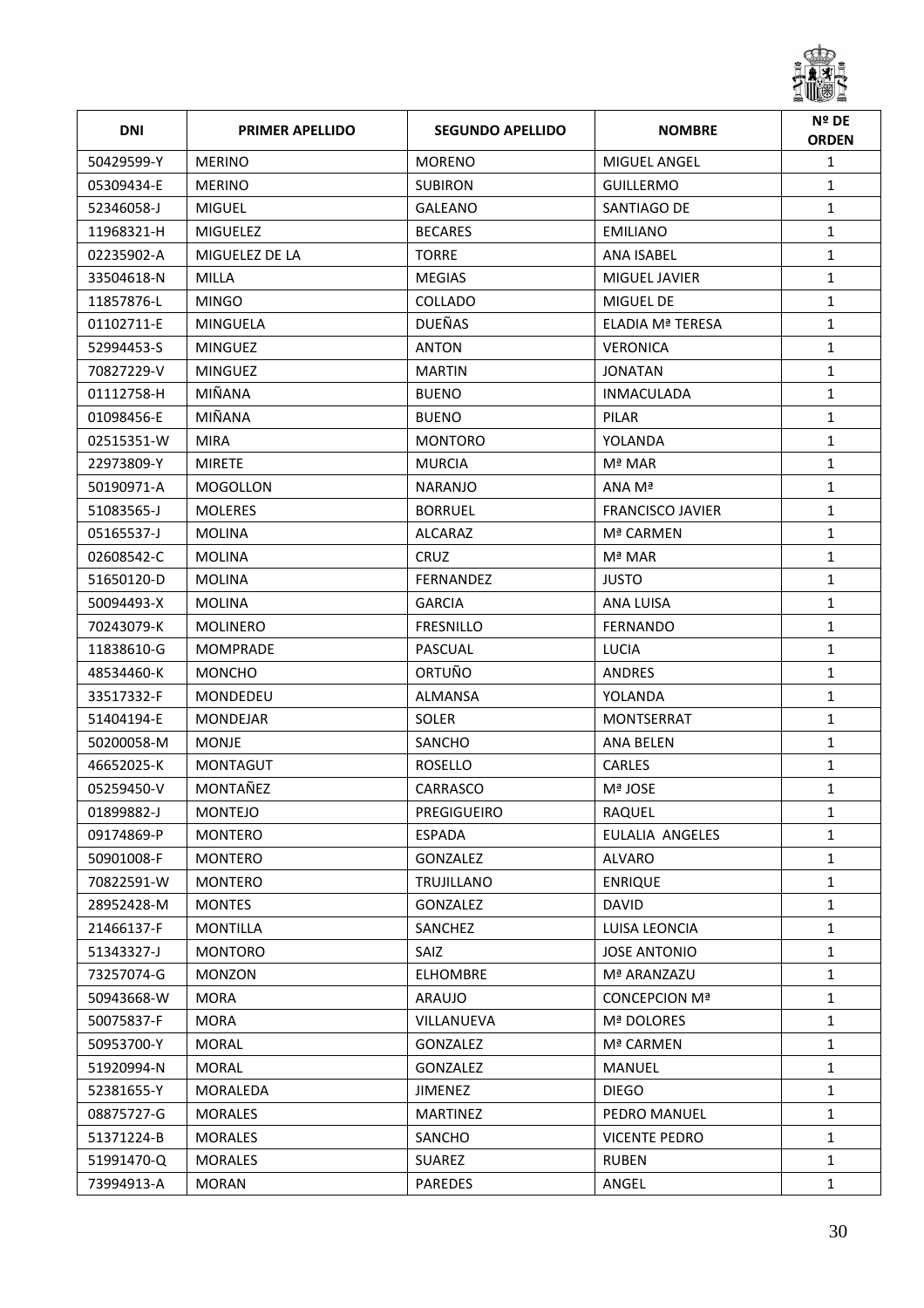

| <b>DNI</b> | <b>PRIMER APELLIDO</b> | <b>SEGUNDO APELLIDO</b> | <b>NOMBRE</b>          | Nº DE<br><b>ORDEN</b> |
|------------|------------------------|-------------------------|------------------------|-----------------------|
| 20808171-W | <b>MORANT</b>          | <b>SIFRE</b>            | <b>VICENTE</b>         | $\mathbf{1}$          |
| 52570767-N | MORENA                 | <b>FLOR</b>             | Mª LOURDES DE LA       | $\mathbf{1}$          |
| 08817539-Y | <b>MORENO</b>          | ANISA                   | ANGEL                  | $\mathbf{1}$          |
| 00271799-P | <b>MORENO</b>          | <b>CIUDAD</b>           | <b>DOLORES</b>         | $\mathbf{1}$          |
| 02232677-K | <b>MORENO</b>          | <b>GARCIA</b>           | <b>SILVIA</b>          | $\mathbf{1}$          |
| 11829722-K | <b>MORENO</b>          | GONZALEZ                | <b>ELENA BELEN</b>     | $\mathbf{1}$          |
| 52869031-N | <b>MORENO</b>          | <b>HERNANDEZ</b>        | ANA MARGARITA          | $\mathbf{1}$          |
| 76015694-G | <b>MORENO</b>          | <b>MATEOS</b>           | <b>CARMEN MIREYA</b>   | $\mathbf{1}$          |
| 50067063-L | <b>MORENO</b>          | <b>MORENO</b>           | Mª CRISTINA            | $\mathbf{1}$          |
| 11844502-P | <b>MORENO</b>          | RAMOS                   | <b>SERGIO</b>          | $\mathbf{1}$          |
| 03897340-J | <b>MORENO</b>          | <b>RODRIGUEZ</b>        | ALMUDENA               | $\mathbf{1}$          |
| 02222884-A | <b>MORENO</b>          | ROLDAN                  | Mª DOLORES             | $\mathbf{1}$          |
| 72889258-G | <b>MORENO</b>          | <b>TEJERO</b>           | <b>MARIA</b>           | $\mathbf{1}$          |
| 51388718-W | <b>MORENO</b>          | <b>VICENTE</b>          | MONTSERRAT             | $\mathbf{1}$          |
| 75701200-N | <b>MOYA</b>            | <b>DIAZ</b>             | <b>ANTONIA</b>         | $\mathbf{1}$          |
| 52377575-C | <b>MOYA</b>            | <b>MARTIN CARO</b>      | <b>FLORA</b>           | $\mathbf{1}$          |
| 52902839-X | <b>MOYA</b>            | <b>ROCA</b>             | <b>BEATRIZ</b>         | $\mathbf{1}$          |
| 00810279-N | <b>MOYA</b>            | SALAMANCA               | <b>MANUELA</b>         | $\mathbf{1}$          |
| 09258694-K | MOYANO                 | <b>OJEDA</b>            | ANA ISABEL             | $\mathbf{1}$          |
| 02217541-L | <b>MOYANO</b>          | <b>VEGA</b>             | <b>INES CATALINA</b>   | $\mathbf{1}$          |
| 51109614-A | <b>MOZO</b>            | COBO                    | DANIEL                 | $\mathbf{1}$          |
| 52090038-Y | <b>MULERO</b>          | <b>MORENO</b>           | Mª DE LA O             | $\mathbf{1}$          |
| 50059743-J | <b>MULERO</b>          | <b>MORENO</b>           | <b>ROCIO</b>           | $\mathbf{1}$          |
| 53419548-R | <b>MULERO</b>          | <b>MULERO</b>           | RAFAEL                 | $\mathbf{1}$          |
| 71215374-Z | MUÑOZ                  | ARROYO                  | <b>JUANA</b>           | $\mathbf{1}$          |
| 50196502-Z | MUÑOZ                  | <b>BAYON</b>            | <b>ROBERTO</b>         | $\mathbf{1}$          |
| 48962238-E | MUÑOZ                  | <b>CANO</b>             | DANIEL                 | $\mathbf{1}$          |
| 53451085-M | MUÑOZ                  | <b>CANTOS</b>           | <b>JOSE LUIS</b>       | $\mathbf{1}$          |
| 30794882-K | MUÑOZ                  | CASTRO                  | JAVIER                 | 1                     |
| 03114715-D | MUÑOZ                  | <b>DIAZ</b>             | <b>DAVID</b>           | $\mathbf{1}$          |
| 02857502-M | MUÑOZ                  | FERNANDEZ               | ANA Mª                 | $\mathbf{1}$          |
| 12419716-S | MUÑOZ                  | <b>JURJO</b>            | <b>ADRIAN</b>          | $\mathbf{1}$          |
| 29068440-M | MUÑOZ                  | LORENZO                 | Mª JOSEFA              | $\mathbf{1}$          |
| 24860038-M | MUÑOZ                  | <b>LUQUE</b>            | ANA Mª                 | $\mathbf{1}$          |
| 05288969-G | MUÑOZ                  | <b>MATAS</b>            | <b>LUCIA</b>           | $\mathbf{1}$          |
| 02530860-D | MUÑOZ                  | <b>MONTEJO</b>          | ANA Mª                 | $\mathbf{1}$          |
| 32855360-K | MUÑOZ                  | <b>MORENO</b>           | <b>JOSE</b>            | $\mathbf{1}$          |
| 02884936-T | MUÑOZ                  | <b>MORENO</b>           | ROSA Mª                | $\mathbf{1}$          |
| 02253415-J | MUÑOZ                  | VERGARA                 | RAQUEL                 | $\mathbf{1}$          |
| 05388658-B | MUÑOZ DE LA            | CALLE                   | <b>SERGIO FERNANDO</b> | $\mathbf{1}$          |
| 22989368-V | <b>MURCIA</b>          | <b>GARCIA</b>           | <b>ANA BELEN</b>       | $\mathbf{1}$          |
| 77110597-S | <b>MURCIA</b>          | <b>MESTRES</b>          | <b>NURIA</b>           | $\mathbf{1}$          |
| 49006144-K | <b>MURIAS</b>          | <b>RIVAS</b>            | <b>NIEVES</b>          | $\mathbf{1}$          |
| 50887593-R | <b>MURILLO</b>         | ARNAU                   | <b>JUAN</b>            | $\mathbf{1}$          |
| 50067370-G | <b>MURILLO</b>         | <b>GUILLEN</b>          | ALFONSO                | $\mathbf{1}$          |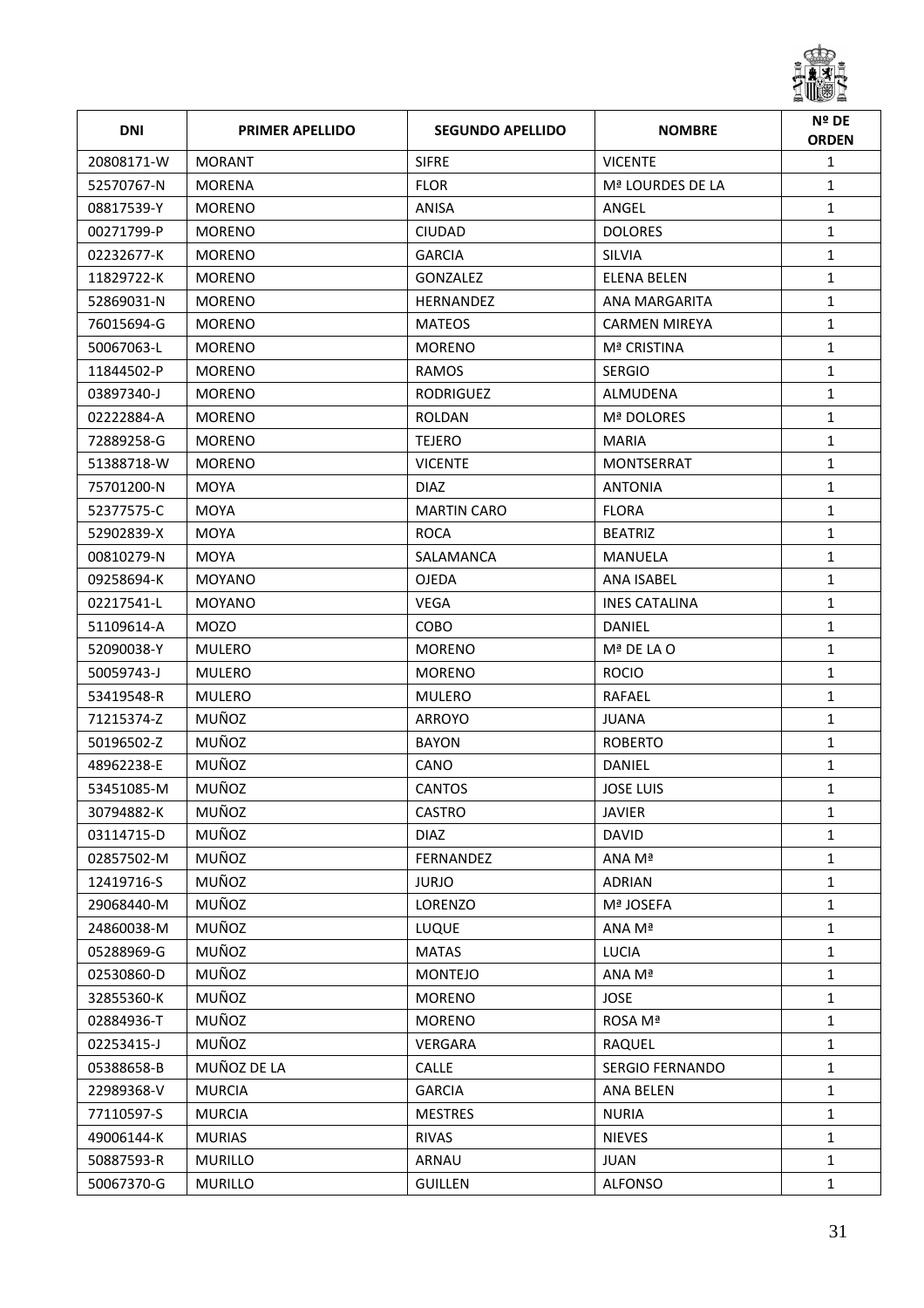

| <b>DNI</b> | <b>PRIMER APELLIDO</b> | <b>SEGUNDO APELLIDO</b> | <b>NOMBRE</b>         | Nº DE<br><b>ORDEN</b> |
|------------|------------------------|-------------------------|-----------------------|-----------------------|
| 28653364-X | <b>MURILLO</b>         | <b>MORENO</b>           | <b>JOSE MANUEL</b>    | $\mathbf{1}$          |
| 50050292-S | MURILLO                | <b>RUBIO</b>            | <b>ROSARIO</b>        | $\mathbf{1}$          |
| 09019068-D | <b>NARVAEZ</b>         | <b>DELGADO</b>          | SUSANA                | $\mathbf{1}$          |
| 50445396-W | <b>NAVARRO</b>         | <b>GARCIA</b>           | Mª MAR                | $\mathbf{1}$          |
| 51929721-E | NAVARRO                | MONTENEGRO              | <b>NURIA</b>          | $\mathbf{1}$          |
| 53171161-J | NAVARRO                | <b>ROSADO</b>           | GEMA Mª               | $\mathbf{1}$          |
| 47464649-D | <b>NAVARRO</b>         | SOTO                    | SARA                  | $\mathbf{1}$          |
| 05914698-H | <b>NAVARRO</b>         | <b>TORDESILLAS</b>      | <b>JESUS</b>          | $\mathbf{1}$          |
| 47488860-R | <b>NAVAS</b>           | CARBAJO                 | VANESSA               | $\mathbf{1}$          |
| 05222792-K | <b>NICOLAS</b>         | <b>GARCIA</b>           | M. MAGDALENA          | $\mathbf{1}$          |
| 05677697-D | <b>NIETO</b>           | <b>CARPIO</b>           | <b>CRISTINA</b>       | $\mathbf{1}$          |
| 50202360-F | <b>NIETO</b>           | JIMENEZ                 | <b>JAVIER</b>         | $\mathbf{1}$          |
| 02855832-Z | <b>NOYA</b>            | <b>LOPEZ</b>            | Mª OLGA               | $\mathbf{1}$          |
| 03870278-E | <b>NOZAL</b>           | FERNANDEZ               | <b>MARIA</b>          | $\mathbf{1}$          |
| 16784701-Z | NUÑO DE                | <b>TORO</b>             | <b>ENGRACIA</b>       | $\mathbf{1}$          |
| 51985888-T | <b>OCHOA</b>           | <b>GIRON</b>            | LORENA                | $\mathbf{1}$          |
| 09179205-C | <b>OLIVAS</b>          | AMARO                   | <b>MERCEDES</b>       | $\mathbf{1}$          |
| 76258748-V | <b>OLIVERA</b>         | SANCHEZ                 | LAURA                 | $\mathbf{1}$          |
| 08968983-H | OLMO                   | <b>BLAS</b>             | ROSA Mª               | $\mathbf{1}$          |
| 51893575-D | OLMO                   | GONZALEZ                | ADELA                 | $\mathbf{1}$          |
| 02224661-D | <b>OLMOS</b>           | <b>MARTINEZ</b>         | PALOMA                | $\mathbf{1}$          |
| 03455342-Y | <b>ORDEN</b>           | SANZ                    | ANA CRISTINA DE LA    | $\mathbf{1}$          |
| 02299487-Q | ORDOÑEZ                | <b>SALAS</b>            | ALBA                  | $\mathbf{1}$          |
| 01098003-Y | <b>OREJAS</b>          | <b>RODRIGUEZ</b>        | Mª PAZ                | $\mathbf{1}$          |
| 52902157-H | ORTEGA                 | <b>MARTINEZ</b>         | SONIA                 | $\mathbf{1}$          |
| 51998950-P | ORTEGA                 | <b>MONTES</b>           | DANIEL                | $\mathbf{1}$          |
| 47229135-S | ORTEGA                 | PANIAGUA                | LAURA                 | $\mathbf{1}$          |
| 16267972-A | ORTEGA                 | SANCHO                  | <b>BLANCA RAFAELA</b> | $\mathbf{1}$          |
| 52880451-B | ORTIZ                  | <b>BUESO</b>            | ROSARIO               | 1                     |
| 53494495-Z | ORTIZ                  | CASAS                   | <b>ARTURO</b>         | $\mathbf{1}$          |
| 01821292-Z | ORTIZ                  | <b>MARTINEZ</b>         | GONZALO               | $\mathbf{1}$          |
| 13792376-N | ORTIZ                  | <b>MIRO</b>             | PILAR                 | $\mathbf{1}$          |
| 52371096-G | ORTIZ                  | PEREZ                   | <b>ALBERTO</b>        | $\mathbf{1}$          |
| 03449220-W | <b>OTERO</b>           | <b>OTERO</b>            | Mª BELEN              | $\mathbf{1}$          |
| 70250365-Q | <b>OTERO</b>           | <b>PUERTO</b>           | <b>DAVID</b>          | $\mathbf{1}$          |
| 70255250-W | <b>OTERO</b>           | <b>PUERTO</b>           | LAURA                 | $\mathbf{1}$          |
| 52095393-W | PABLO                  | ARRANZ                  | DANIEL                | $\mathbf{1}$          |
| 50825735-J | PABLO                  | <b>GARCIA</b>           | <b>GREGORIO</b>       | $\mathbf{1}$          |
| 51367495-P | PABLO                  | PARRA                   | Mª LOURDES DE         | $\mathbf{1}$          |
| 01102801-C | <b>PABLOS</b>          | ROLDAN                  | <b>JUANA DE</b>       | $\mathbf{1}$          |
| Y1092627-A | <b>PACHECO</b>         | <b>BERRIO</b>           | <b>EDITH SABINA</b>   | $\mathbf{1}$          |
| 03454114-C | PAGANELLI              | <b>MARTIN</b>           | <b>GIAN PAOLO</b>     | $\mathbf{1}$          |
| 50458036-S | PAGE                   | ANTEQUERA               | <b>JESUS</b>          | $\mathbf{1}$          |
| 09179695-G | PAJARES                | PEDRO                   | <b>ROCIO</b>          | $\mathbf{1}$          |
| 52375405-N | PAJUELO                | GORJON                  | ZAIDA                 | $\mathbf{1}$          |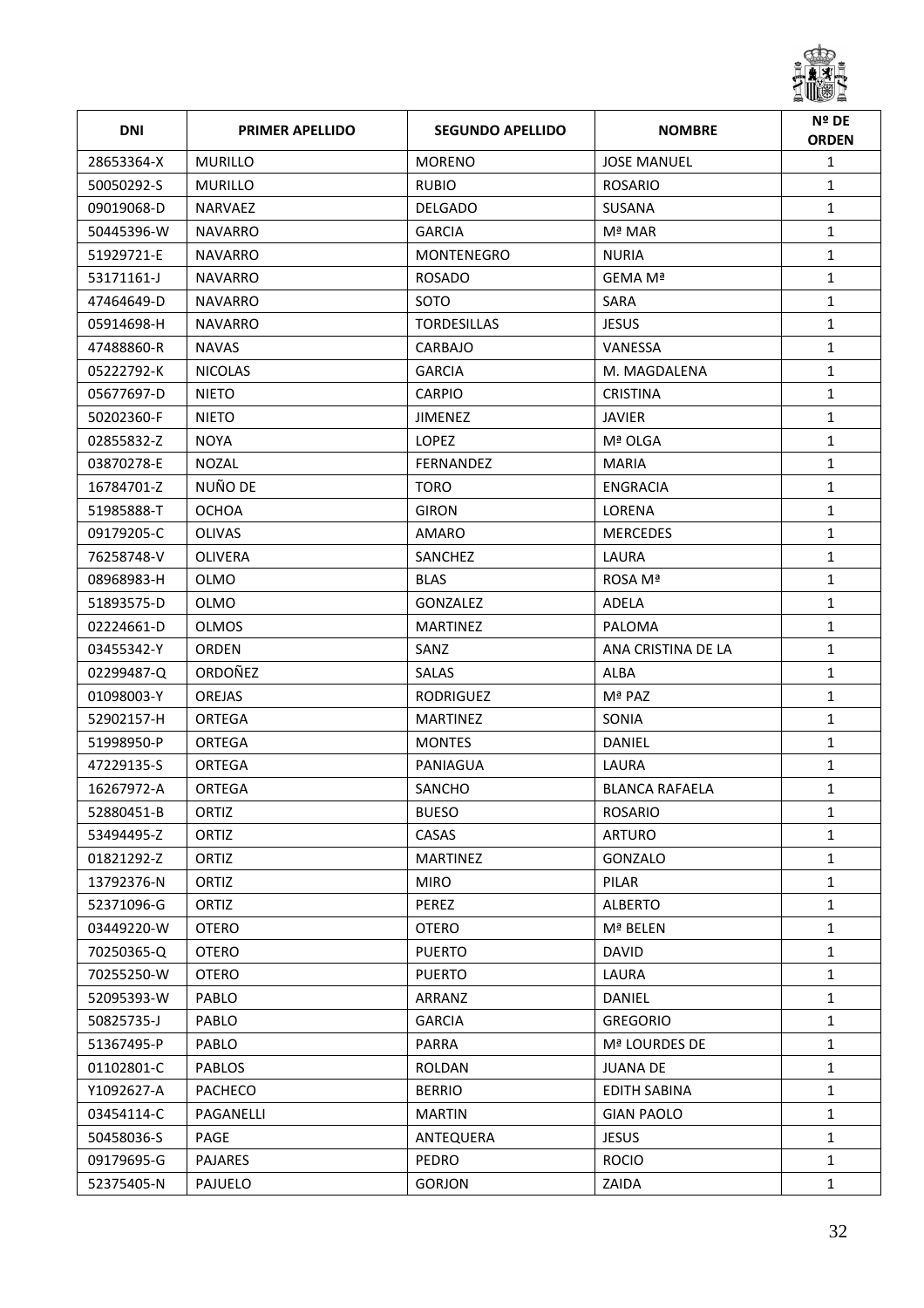

| <b>DNI</b> | <b>PRIMER APELLIDO</b> | <b>SEGUNDO APELLIDO</b> | <b>NOMBRE</b>        | Nº DE<br><b>ORDEN</b> |
|------------|------------------------|-------------------------|----------------------|-----------------------|
| 50688779-E | <b>PALENCIA</b>        | <b>SIERRA</b>           | Mª PILAR             | $\mathbf{1}$          |
| 78750210-S | PALMA                  | <b>TRUJILLO</b>         | ANA Mª               | $\mathbf{1}$          |
| 74908371-Q | <b>PALOMAS</b>         | <b>ESTUDILLO</b>        | MANUEL               | $\mathbf{1}$          |
| 50854739-Z | PAMPLIEGA              | <b>GARCIA</b>           | <b>JORGE</b>         | $\mathbf{1}$          |
| 07452225-H | PANIAGUA               | ALCON                   | Mª TERESA            | $\mathbf{1}$          |
| 76264034-J | PANTOJA                | <b>BLANCO</b>           | <b>FRANCISCO</b>     | $\mathbf{1}$          |
| 46877472-E | <b>PARDO</b>           | <b>PALACIOS</b>         | ANA Mª               | $\mathbf{1}$          |
| 00685539-R | PARDO DE               | AGUEDA                  | Mª ESTHER            | $\mathbf{1}$          |
| 11823028-Q | PARDO DE               | AGUEDA                  | <b>PATRICIA</b>      | $\mathbf{1}$          |
| 52098761-N | PARQUE                 | <b>BARRIENTOS</b>       | ROSARIO              | $\mathbf{1}$          |
| 46830946-W | PARRA                  | <b>GONZALEZ</b>         | REGINA               | $\mathbf{1}$          |
| 52475840-Y | PARRILLA               | CABALLERO               | <b>PABLO</b>         | $\mathbf{1}$          |
| 53715584-G | PARRILLA               | <b>MORENO</b>           | <b>MARINA</b>        | $\mathbf{1}$          |
| 50314650-B | PARRONDO               | <b>VICENTE</b>          | <b>MIGUEL ANGEL</b>  | $\mathbf{1}$          |
| 06533864-R | PASCUAL                | ESTEBAN                 | <b>ISABEL</b>        | $\mathbf{1}$          |
| 50825527-N | PASCUAL DEL            | <b>CASTILLO</b>         | JOSE Mª DE           | $\mathbf{1}$          |
| 03435888-X | PASTRANA               | <b>MANZANARES</b>       | <b>MATILDE IRENE</b> | $\mathbf{1}$          |
| 00394693-J | <b>PAZ</b>             | LARRIPA                 | <b>CAROLINA DE</b>   | $\mathbf{1}$          |
| 07799603-G | PAZ DE                 | PAZ.                    | PEDRO VALENTIN DE    | $\mathbf{1}$          |
| 51641071-E | PEDROSA                | <b>RODRIGUEZ</b>        | CARLOS S.            | $\mathbf{1}$          |
| 50452770-Q | <b>PEINADO</b>         | <b>HERRERO</b>          | <b>BEATRIZ</b>       | $\mathbf{1}$          |
| 12326506-R | PEINADOR               | <b>GONZALEZ</b>         | <b>NATALIA</b>       | $\mathbf{1}$          |
| 36960159-X | PEINADOR               | PEINADOR                | Mª PURIFICACION      | $\mathbf{1}$          |
| 47682886-E | PEINADOR               | <b>VACA</b>             | <b>IVAN</b>          | $\mathbf{1}$          |
| 51081153-Q | PELAEZ                 | <b>GARRIDO</b>          | SARA                 | $\mathbf{1}$          |
| 05344966-L | PELAEZ                 | <b>SUAREZ</b>           | Mª DOLORES           | $\mathbf{1}$          |
| 22942036-L | <b>PEMARTIN</b>        | <b>SIRVENT</b>          | <b>JULIA ELENA</b>   | $\mathbf{1}$          |
| 48159719-L | PEÑA                   | <b>GARRIDO</b>          | <b>Mª ANTONIA</b>    | $\mathbf{1}$          |
| 50049678-E | PEÑA                   | gijon                   | JULIA                | 1                     |
| 46881611-K | PEÑA                   | <b>MAGRO</b>            | SILVIA               | $\mathbf{1}$          |
| 08032805-D | PEÑA                   | <b>MARTINEZ</b>         | <b>GEMA</b>          | $\mathbf{1}$          |
| 03850302-X | PEÑA                   | <b>RODRIGO</b>          | <b>MARIANO</b>       | $\mathbf{1}$          |
| 76041794-E | PEÑA                   | <b>RODRIGUEZ</b>        | <b>NATALIA</b>       | $\mathbf{1}$          |
| 35032241-K | PEÑA                   | VAZQUEZ                 | PEDRO LUIS           | $\mathbf{1}$          |
| 46890912-F | PEÑAFIEL               | PELETEIRO               | <b>CARLOS</b>        | $\mathbf{1}$          |
| 46573596-E | PEÑALVER               | SANCHEZ                 | <b>ALBERTO</b>       | $\mathbf{1}$          |
| 09291310-T | PEÑAS DEL              | POZO                    | Mª BELEN             | $\mathbf{1}$          |
| 76964342-V | PEON                   | <b>ALONSO</b>           | <b>MIGUEL</b>        | $\mathbf{1}$          |
| 30625025-L | PERAL                  | <b>IGLESIAS</b>         | <b>VICTORIANO</b>    | $\mathbf{1}$          |
| 70351539-J | PEREA                  | HERNANDO                | <b>FELIPE</b>        | $\mathbf{1}$          |
| 47519590-A | PERERA                 | <b>MERINO</b>           | <b>NOELIA Mª</b>     | $\mathbf{1}$          |
| 47488694-L | PERERA                 | <b>MERINO</b>           | RAUL                 | $\mathbf{1}$          |
| 50950776-A | PEREZ                  | <b>ALONSO</b>           | <b>MARINA</b>        | $\mathbf{1}$          |
| 03889971-G | PEREZ                  | ARGES                   | <b>ALICIA</b>        | $\mathbf{1}$          |
| 07242071-S | PEREZ                  | <b>BABIANO</b>          | <b>BEATRIZ</b>       | $\mathbf{1}$          |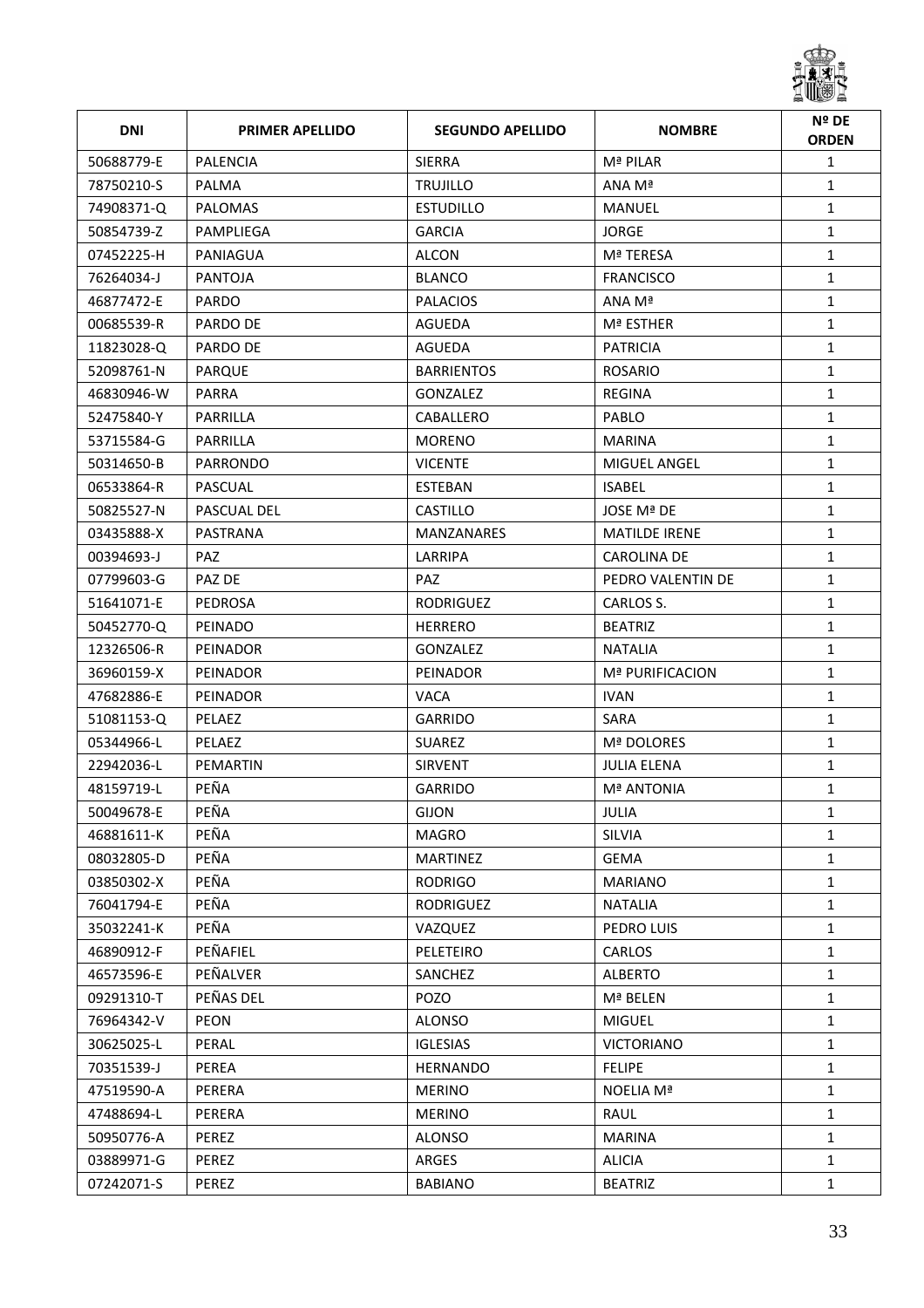

| <b>DNI</b> | <b>PRIMER APELLIDO</b> | <b>SEGUNDO APELLIDO</b> | <b>NOMBRE</b>           | Nº DE<br><b>ORDEN</b> |
|------------|------------------------|-------------------------|-------------------------|-----------------------|
| 00808721-H | PEREZ                  | <b>BOGALLO</b>          | <b>JOSEFA</b>           | $\mathbf{1}$          |
| 09299596-Y | PEREZ                  | CONCELLON               | <b>CARLOS ALBERTO</b>   | $\mathbf{1}$          |
| 09299595-M | <b>PEREZ</b>           | CONCELLON               | <b>FRANCISCO JAVIER</b> | $\mathbf{1}$          |
| 75155188-C | PEREZ                  | <b>CORDOBA</b>          | <b>GLORIA</b>           | $\mathbf{1}$          |
| 09404237-C | PEREZ                  | <b>CORONAS</b>          | <b>LUCIA</b>            | $\mathbf{1}$          |
| 24784391-M | PEREZ                  | <b>FERNANDEZ</b>        | Mª ANGELES              | $\mathbf{1}$          |
| 07000475-B | <b>PEREZ</b>           | <b>FERNANDEZ</b>        | <b>MARIA</b>            | $\mathbf{1}$          |
| 70049716-L | PEREZ                  | <b>FIGUEROA</b>         | <b>FERNANDO</b>         | $\mathbf{1}$          |
| 06983677-A | PEREZ                  | <b>GARCIA</b>           | <b>ISIDRA</b>           | $\mathbf{1}$          |
| 02236634-E | PEREZ                  | <b>GARCIA</b>           | Mª JESUS                | $\mathbf{1}$          |
| 03449470-E | PEREZ                  | GIL                     | PAULA                   | $\mathbf{1}$          |
| 76128012-J | PEREZ                  | LANCHO                  | <b>PATRICIA</b>         | $\mathbf{1}$          |
| 51679390-T | PEREZ                  | <b>LUENGO</b>           | YOLANDA                 | $\mathbf{1}$          |
| 50744631-F | PEREZ                  | <b>MARTINEZ</b>         | <b>SILVIA</b>           | $\mathbf{1}$          |
| 00686985-K | <b>PEREZ</b>           | <b>MONTOYA</b>          | <b>CARLOS</b>           | $\mathbf{1}$          |
| 80113487-W | PEREZ                  | MUÑOZ                   | <b>AURORA</b>           | $\mathbf{1}$          |
| 50076946-N | PEREZ                  | <b>NISTAL</b>           | PALOMA                  | $\mathbf{1}$          |
| 12392564-A | PEREZ                  | <b>PRIETO</b>           | M. ROSARIO              | $\mathbf{1}$          |
| 52347097-V | PEREZ                  | <b>SACRISTAN</b>        | ANA BELEN               | $\mathbf{1}$          |
| 02887017-B | PEREZ                  | SANCHEZ                 | <b>LUISA</b>            | $\mathbf{1}$          |
| 08918759-A | <b>PEREZ</b>           | <b>VALLE</b>            | LUIS GONZAGA            | $\mathbf{1}$          |
| 02545458-W | PEREZ                  | VARELA                  | Mª DOLORES              | $\mathbf{1}$          |
| 02545457-R | <b>PEREZ</b>           | VARELA                  | <b>OSCAR</b>            | $\mathbf{1}$          |
| 50890623-H | PEREZ                  | VARELA                  | YAGO                    | $\mathbf{1}$          |
| 09185116-C | <b>PEREZ</b>           | VINAGRE                 | <b>ANTONIA JOSE</b>     | $\mathbf{1}$          |
| 08033730-Z | PEREZ DE LANDAZABAL    | <b>GOMEZ</b>            | <b>OLGA</b>             | $\mathbf{1}$          |
| 48428548-R | PEREZ-HITA             | <b>MARTINEZ</b>         | <b>FRANCISCA</b>        | $\mathbf{1}$          |
| 00691680-R | PEREZ-SEOANE           | ORDUÑA                  | <b>MIGUEL</b>           | $\mathbf{1}$          |
| 01182020-G | PERNIL                 | <b>MEJIAS</b>           | ADRIAN                  | 1                     |
| 50818346-F | PERRIN                 | <b>TARRES</b>           | CARMEN                  | $\mathbf{1}$          |
| 09010176-H | PESCADOR DE            | <b>MIGUEL</b>           | ANA Mª                  | $\mathbf{1}$          |
| 50413407-Y | <b>PICAZO</b>          | CASADO                  | Mª LUISA                | $\mathbf{1}$          |
| 20013446-L | PILAR                  | ARNAIZ                  | <b>CARLOS DEL</b>       | $\mathbf{1}$          |
| 70815172-N | <b>PINDADO</b>         | <b>TAPIA</b>            | <b>MARTA</b>            | $\mathbf{1}$          |
| 70343504-M | <b>PINEDO</b>          | CAZORLA                 | Mª CARMEN               | $\mathbf{1}$          |
| 43254882-R | PINEÑO                 | <b>MORENO</b>           | <b>RAQUEL</b>           | $\mathbf{1}$          |
| 23039217-W | PIÑERO                 | <b>GARCIA</b>           | PABLO                   | $\mathbf{1}$          |
| 50159804-R | PIQUERAS               | FERNANDEZ               | Mª ISABEL               | $\mathbf{1}$          |
| 01818958-A | <b>PIQUERO</b>         | PEREZ                   | Mª ISABEL               | $\mathbf{1}$          |
| 50307318-Q | PITERA                 | <b>ROIG</b>             | <b>FRANCISCO</b>        | $\mathbf{1}$          |
| 21466286-H | <b>PLANELLES</b>       | ORDOÑEZ                 | CARLOS                  | $\mathbf{1}$          |
| 01816506-N | <b>POLO</b>            | <b>BARRA</b>            | Mª DOLORES              | $\mathbf{1}$          |
| 05446209-Q | <b>POLO</b>            | <b>CEVA</b>             | <b>MARTA</b>            | $\mathbf{1}$          |
| 50708086-D | <b>POLO</b>            | <b>MARTIN</b>           | CARLOS                  | $\mathbf{1}$          |
| 50309126-F | <b>PONCE</b>           | <b>MARTINEZ</b>         | LIDIA MARINA            | $\mathbf{1}$          |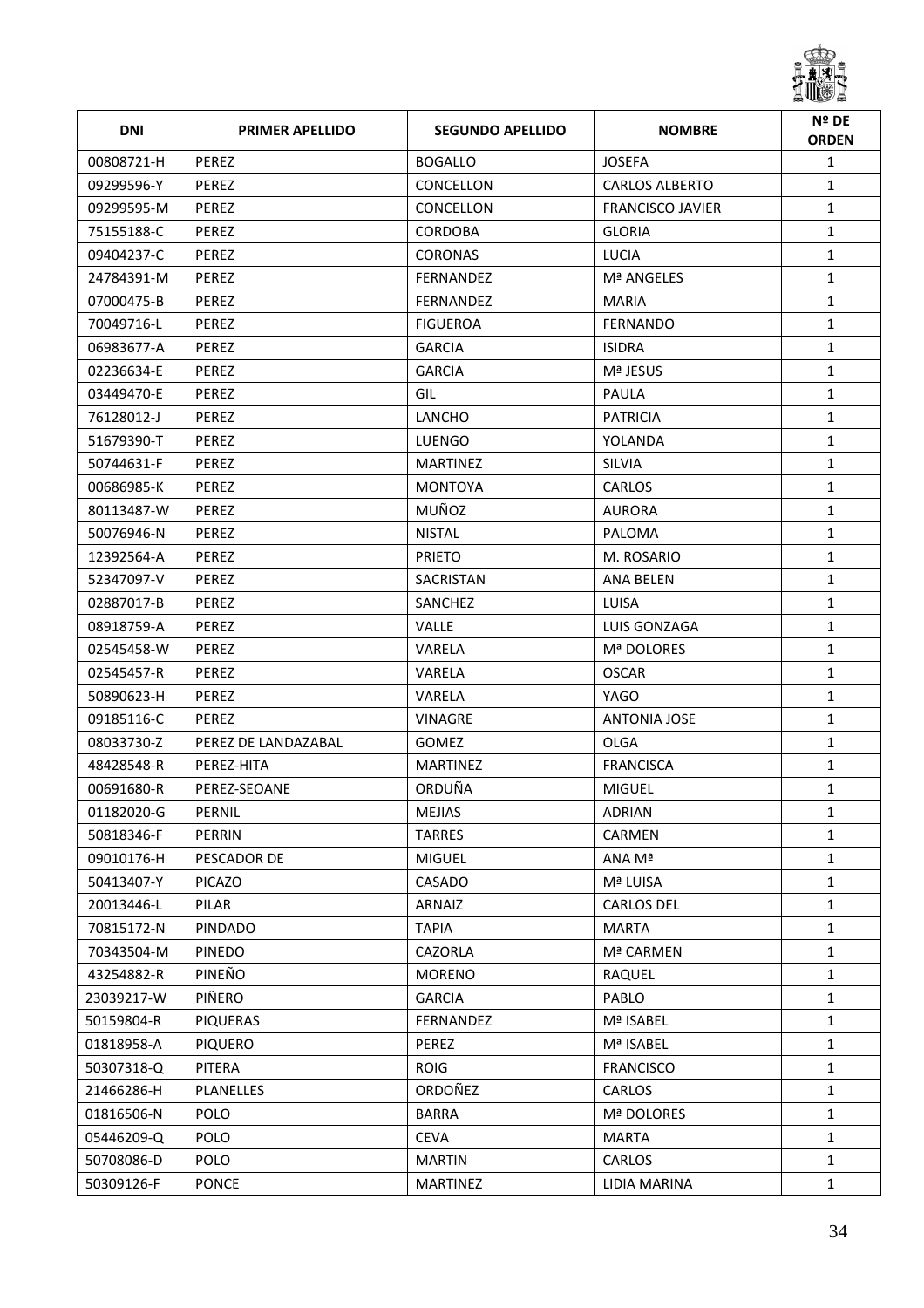

| <b>DNI</b> | <b>PRIMER APELLIDO</b>  | <b>SEGUNDO APELLIDO</b> | <b>NOMBRE</b>      | Nº DE<br><b>ORDEN</b> |
|------------|-------------------------|-------------------------|--------------------|-----------------------|
| 03873937-R | <b>PONCE</b>            | <b>NIETO</b>            | <b>ANA ISABEL</b>  | $\mathbf{1}$          |
| 47499899-T | <b>PONCINI</b>          | <b>IBERO</b>            | <b>ESTHER</b>      | $\mathbf{1}$          |
| 47499687-H | <b>PONCINI</b>          | <b>IBERO</b>            | MARTA              | $\mathbf{1}$          |
| 36522435-E | <b>PONS</b>             | <b>PRAT</b>             | SANDRA             | $\mathbf{1}$          |
| 51943606-S | <b>PORTERO</b>          | GONZALEZ                | DANIEL             | $\mathbf{1}$          |
| 11789177-K | PORTILLO                | PLATERO                 | ANGELES            | $\mathbf{1}$          |
| 02884664-G | <b>PORTO</b>            | <b>FUENTES</b>          | <b>ISABEL</b>      | $\mathbf{1}$          |
| 11827425-C | <b>POSADAS</b>          | <b>MORENO</b>           | <b>Mª MERCEDES</b> | $\mathbf{1}$          |
| 01093387-J | <b>POYATOS</b>          | SERNA                   | <b>HERMINIA</b>    | $\mathbf{1}$          |
| 52503044-R | <b>POZO</b>             | <b>MURILLO</b>          | LUISA              | $\mathbf{1}$          |
| 09009194-W | <b>PRADA</b>            | GALLARDO                | <b>ALICIA</b>      | $\mathbf{1}$          |
| 50122804-P | PRADA                   | RODRIGUEZ               | RAQUEL             | $\mathbf{1}$          |
| 50690366-E | <b>PRADA</b>            | <b>VELASCO</b>          | Mª PILAR           | $\mathbf{1}$          |
| 01110394-T | <b>PRADALES</b>         | <b>HINOJOSA</b>         | CARMEN             | $\mathbf{1}$          |
| 05692557-B | <b>PRADO</b>            | MUÑOZ                   | SORAYA             | $\mathbf{1}$          |
| 52973834-G | PRIETO DE LA            | <b>TORRE</b>            | <b>PABLO</b>       | $\mathbf{1}$          |
| 52892108-C | <b>PRIMO</b>            | <b>PORRAS</b>           | <b>ENRIQUE Mª</b>  | $\mathbf{1}$          |
| 50295536-X | <b>PUCH</b>             | ALVAREZ                 | <b>JESUS</b>       | $\mathbf{1}$          |
| 50292682-P | PUEBLA                  | <b>RUIZ</b>             | Mª ISABEL          | $\mathbf{1}$          |
| 72127330-C | <b>PUENTE</b>           | LLERA                   | OSCAR              | $\mathbf{1}$          |
| 13156200-Q | <b>PUENTE</b>           | <b>TOBALINA</b>         | SUSANA             | $\mathbf{1}$          |
| 08959932-Y | <b>PUERTAS</b>          | <b>GOMEZ</b>            | TRINIDAD           | $\mathbf{1}$          |
| 16799134-A | QUESADA                 | <b>HERNANDEZ</b>        | <b>ELENA</b>       | $\mathbf{1}$          |
| 40848052-Y | <b>QUESADA</b>          | PAREJO                  | Mª JESUS           | $\mathbf{1}$          |
| 32854032-G | QUEVEDO                 | ARIZA                   | Mª CARMEN          | $\mathbf{1}$          |
| 02645089-C | <b>QUINTIAN</b>         | LOMBRAÑA                | <b>GEMA</b>        | $\mathbf{1}$          |
| 53462119-E | RABADAN                 | <b>CHECA</b>            | <b>BEATRIZ</b>     | $\mathbf{1}$          |
| 71127294-R | RABANAL                 | <b>MALLO</b>            | <b>JESSICA</b>     | $\mathbf{1}$          |
| 76343791-Y | RAMA                    | ABUELO                  | OFELIA             | 1                     |
| 76253330-G | RAMIREZ                 | NUÑEZ                   | <b>MINERVA</b>     | $\mathbf{1}$          |
| 05211465-X | RAMIREZ DE CARTAGENA DE | GABRIEL                 | PALOMA             | $\mathbf{1}$          |
| 08031825-H | RAMIRO                  | POZUECO                 | LAURA              | $\mathbf{1}$          |
| 50033226-S | RAMIRO                  | <b>VERDUGO</b>          | <b>LUIS</b>        | $\mathbf{1}$          |
| 11939989-E | RAMON                   | LOPEZ                   | ANGELA             | $\mathbf{1}$          |
| 51384809-A | RAMOS                   | CABALLERO               | FCO. JAVIER        | $\mathbf{1}$          |
| 13724275-Z | <b>RAMOS</b>            | CAÑETE                  | <b>JULIA INES</b>  | $\mathbf{1}$          |
| 47292283-M | <b>RAMOS</b>            | <b>DELGADO</b>          | PEDRO JOSE         | $\mathbf{1}$          |
| 52970173-T | RAMOS                   | GARGANTILLA             | ANA Mª             | $\mathbf{1}$          |
| 00655584-S | RAMOS                   | <b>LLANOS</b>           | Mª TERESA          | $\mathbf{1}$          |
| 07972183-S | RAMOS                   | LUCAS                   | LAURA              | $\mathbf{1}$          |
| 05271143-A | RAMOS                   | <b>RICO</b>             | Mª SUSANA          | $\mathbf{1}$          |
| 50980020-Z | RANZ                    | <b>MARTIN</b>           | <b>NOELIA</b>      | $\mathbf{1}$          |
| 09199199-G | RASTROLLO               | <b>BLANCO</b>           | ANA ISABEL         | $\mathbf{1}$          |
| 01897856-B | RAYO                    | <b>ALBINO</b>           | Mª CRUZ            | $\mathbf{1}$          |
| 44910624-L | REAL                    | CARRETERO               | ALEJANDRA          | $\mathbf{1}$          |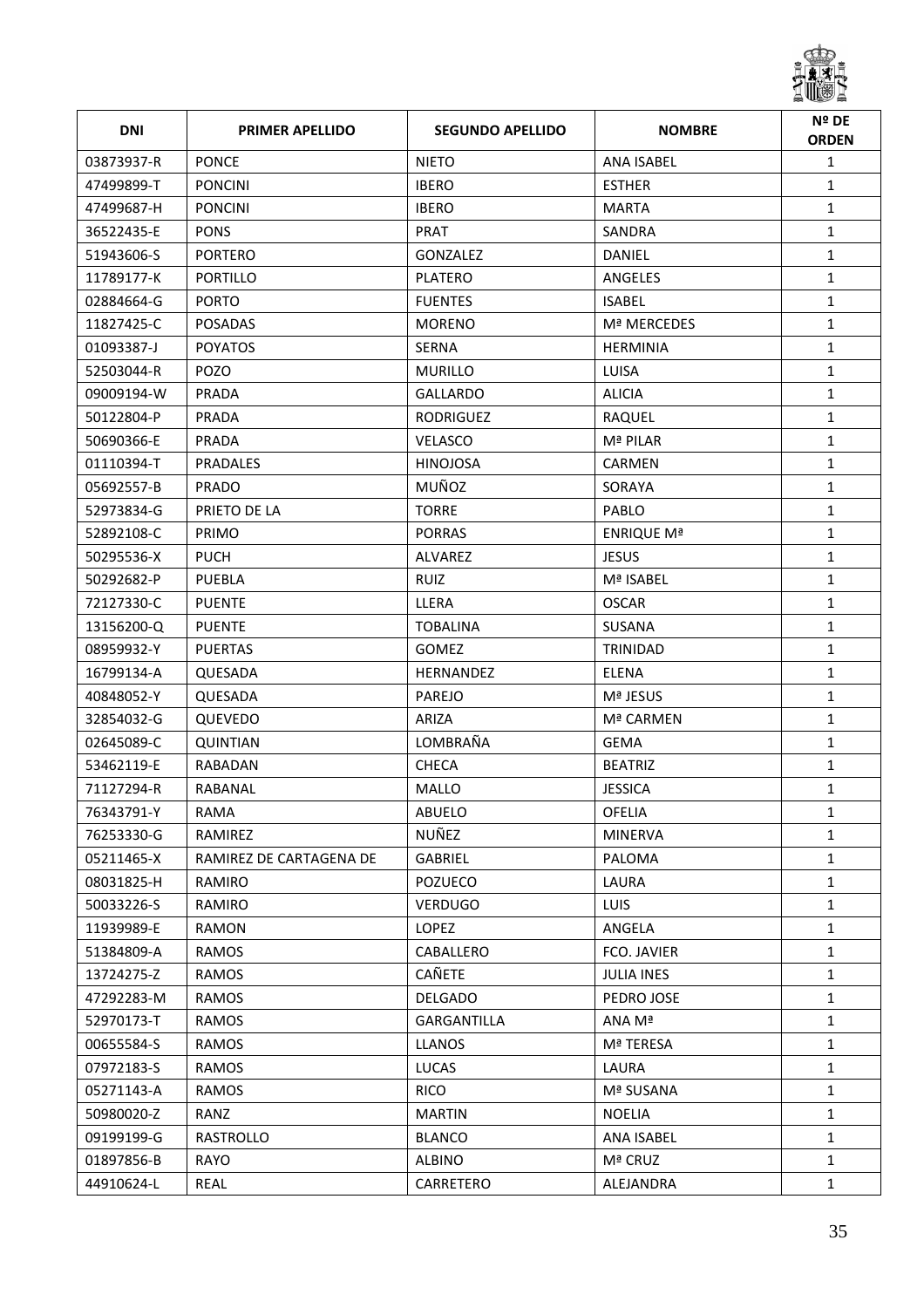

| <b>DNI</b> | <b>PRIMER APELLIDO</b> | <b>SEGUNDO APELLIDO</b> | <b>NOMBRE</b>          | Nº DE<br><b>ORDEN</b> |
|------------|------------------------|-------------------------|------------------------|-----------------------|
| 08768425-C | <b>REBOLLO</b>         | <b>GALAN</b>            | <b>ELVIRA</b>          | $\mathbf{1}$          |
| 47306235-L | REBOLLO                | <b>GUERRERO</b>         | RAFAEL                 | $\mathbf{1}$          |
| 50869723-W | <b>RECUERO</b>         | <b>IZQUIERDO</b>        | <b>BEATRIZ</b>         | $\mathbf{1}$          |
| 50251823-C | REDONDO                | CALVO                   | <b>ESTHER</b>          | $\mathbf{1}$          |
| 02291849-Z | <b>REDONDO</b>         | FERNANDEZ               | <b>SERGIO</b>          | $\mathbf{1}$          |
| 50944597-B | <b>REQUES</b>          | <b>DUEÑAS</b>           | Mª LUISA RAQUEL        | $\mathbf{1}$          |
| 51349152-L | <b>REY</b>             | <b>MARTINEZ</b>         | Mª LUISA               | $\mathbf{1}$          |
| 06209060-A | <b>REY</b>             | PAVON                   | <b>FRANCISCA</b>       | $\mathbf{1}$          |
| 02888950-N | <b>REYES</b>           | VALERO                  | Mª ISABEL              | $\mathbf{1}$          |
| 48559519-X | <b>RICARTE</b>         | <b>MATEO</b>            | <b>JOSE ANTONIO</b>    | $\mathbf{1}$          |
| 46773648-C | <b>RINCON</b>          | <b>GARCIA</b>           | <b>AITOR</b>           | $\mathbf{1}$          |
| 70042251-Y | <b>RINCON</b>          | <b>MORANTE</b>          | PEDRO FRANCISCO        | $\mathbf{1}$          |
| 05373208-V | <b>RINCONES</b>        | <b>RODRIGUEZ</b>        | <b>CARMEN</b>          | $\mathbf{1}$          |
| 51902056-A | <b>RIOS</b>            | <b>SEGURA</b>           | <b>Mª VICTORIA</b>     | $\mathbf{1}$          |
| 51894716-T | <b>RIVAS</b>           | <b>MARTINEZ</b>         | Mª LIDIA               | $\mathbf{1}$          |
| 51671833-X | <b>RIVAS</b>           | <b>PORRAS</b>           | <b>ANTONIO</b>         | $\mathbf{1}$          |
| 15250789-H | <b>RIVAS</b>           | <b>TORRES</b>           | <b>LIDIA</b>           | $\mathbf{1}$          |
| 46921872-D | <b>RIVERA</b>          | <b>MERINO</b>           | <b>RAQUEL</b>          | $\mathbf{1}$          |
| 71151451-P | <b>RIVERA</b>          | <b>RODRIGUEZ</b>        | <b>IGNACIO</b>         | $\mathbf{1}$          |
| 50091604-L | <b>RIVERA DE</b>       | ERRAZQUIN               | <b>MARTA AMPARO</b>    | $\mathbf{1}$          |
| 46886474-P | <b>ROBLES</b>          | <b>ANTON</b>            | <b>SELENE</b>          | $\mathbf{1}$          |
| 51992313-P | <b>ROBLES</b>          | PIÑERO                  | <b>GUILLERMO</b>       | $\mathbf{1}$          |
| 23030682-T | <b>ROBLES</b>          | <b>TOMAS</b>            | <b>ESTHER</b>          | $\mathbf{1}$          |
| 05168763-L | <b>ROCA</b>            | PEREZ                   | <b>DOLORES ROSARIO</b> | $\mathbf{1}$          |
| 32760183-H | <b>ROCHA</b>           | LAGE                    | <b>MIGUEL ANGEL</b>    | $\mathbf{1}$          |
| 46935222-L | <b>ROCHA</b>           | <b>TALAVERA</b>         | DIEGO DE LA            | $\mathbf{1}$          |
| 02854265-B | <b>RODRIGUEZ</b>       | BARREÑA                 | <b>ISABEL</b>          | $\mathbf{1}$          |
| 05690677-V | <b>RODRIGUEZ</b>       | <b>BARRILERO</b>        | <b>EMILIO JOSE</b>     | 1                     |
| 03821084-W | <b>RODRIGUEZ</b>       | <b>BRAOJOS</b>          | ANA ISABEL             | 1                     |
| 11810411-A | <b>RODRIGUEZ</b>       | <b>CANALES</b>          | ANGELES                | $\mathbf{1}$          |
| 50089133-D | <b>RODRIGUEZ</b>       | CANOVAS                 | <b>Mª ANTONIA</b>      | $\mathbf{1}$          |
| 12370446-B | RODRIGUEZ              | CASTAÑON                | JUANA Mª               | $\mathbf{1}$          |
| 71446360-B | RODRIGUEZ              | <b>CERNEIRA</b>         | <b>NESTOR</b>          | $\mathbf{1}$          |
| 71446359-X | RODRIGUEZ              | <b>CERNEIRA</b>         | <b>RUBEN</b>           | $\mathbf{1}$          |
| 09262842-Y | RODRIGUEZ              | <b>DIEZ</b>             | Mª SONSOLES            | $\mathbf{1}$          |
| 09162394-E | RODRIGUEZ              | <b>GAETE</b>            | NATIVIDAD              | $\mathbf{1}$          |
| 33981320-Q | RODRIGUEZ              | <b>GAHETE</b>           | Mª MAR                 | $\mathbf{1}$          |
| 52007230-K | RODRIGUEZ              | <b>GARCIA</b>           | <b>JAVIER</b>          | $\mathbf{1}$          |
| 51365102-F | RODRIGUEZ              | <b>GARCIA</b>           | PALOMA                 | $\mathbf{1}$          |
| 09016135-C | RODRIGUEZ              | GOMEZ                   | SONIA                  | $\mathbf{1}$          |
| 07844978-T | RODRIGUEZ              | <b>GUINALDO</b>         | <b>Mª ANTONIA</b>      | $\mathbf{1}$          |
| 47300117-L | RODRIGUEZ              | HERNANDEZ               | <b>ADRIAN</b>          | $\mathbf{1}$          |
| 53101041-K | RODRIGUEZ              | <b>IGLESIAS</b>         | Mª ISABEL              | $\mathbf{1}$          |
| 51975770-W | RODRIGUEZ              | LOPEZ                   | <b>JOSEFA</b>          | $\mathbf{1}$          |
| 05348407-X | RODRIGUEZ              | LOPEZ                   | Mª DOLORES             | $\mathbf{1}$          |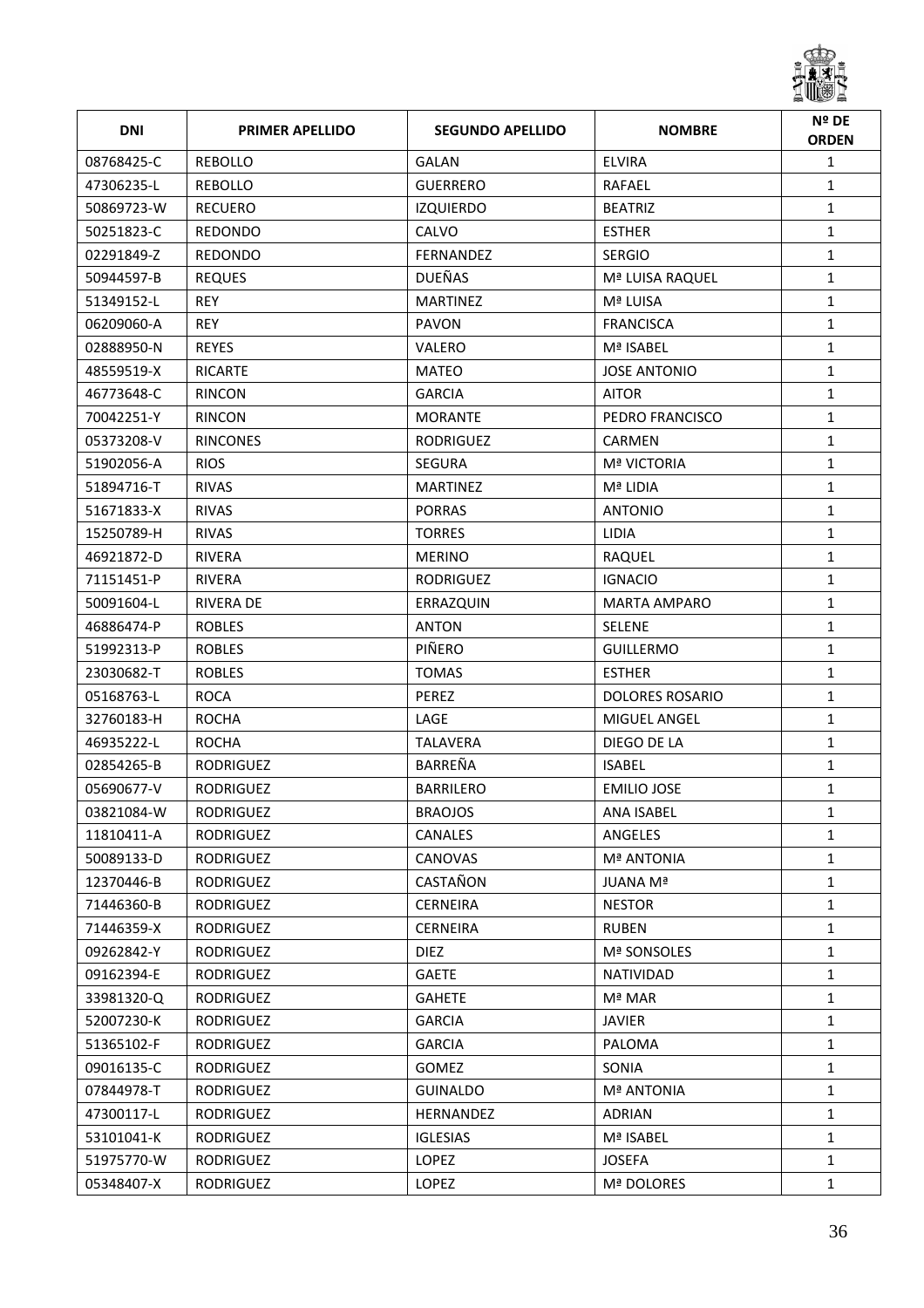

| <b>DNI</b> | <b>PRIMER APELLIDO</b> | <b>SEGUNDO APELLIDO</b> | <b>NOMBRE</b>           | Nº DE<br><b>ORDEN</b> |
|------------|------------------------|-------------------------|-------------------------|-----------------------|
| 11706895-X | <b>RODRIGUEZ</b>       | <b>MIGUELEZ</b>         | <b>JULIA</b>            | $\mathbf{1}$          |
| 07532081-H | RODRIGUEZ              | NUÑEZ                   | LUIS CARLOS             | $\mathbf{1}$          |
| 23038872-W | <b>RODRIGUEZ</b>       | <b>PEREZ</b>            | <b>CRISTINA</b>         | $\mathbf{1}$          |
| 43680619-P | <b>RODRIGUEZ</b>       | PEREZ                   | <b>GRACIA</b>           | $\mathbf{1}$          |
| 00820285-J | RODRIGUEZ              | REVENGA                 | Mª DEL CARMEN           | $\mathbf{1}$          |
| 51344261-G | RODRIGUEZ              | <b>RIOJA</b>            | Mª INMACULADA           | $\mathbf{1}$          |
| 05390512-W | <b>RODRIGUEZ</b>       | <b>RODRIGUEZ</b>        | <b>ROSA</b>             | $\mathbf{1}$          |
| 11771370-Q | <b>RODRIGUEZ</b>       | RUEDAS                  | Mª CARMEN               | $\mathbf{1}$          |
| 04172966-F | <b>RODRIGUEZ</b>       | SIERRA                  | <b>JOSE CARLOS</b>      | $\mathbf{1}$          |
| 11844184-N | <b>RODRIGUEZ</b>       | SOTO                    | <b>IGNACIO</b>          | $\mathbf{1}$          |
| 44319326-M | <b>RODRIGUEZ</b>       | <b>SUAREZ</b>           | ANA ROCIO               | $\mathbf{1}$          |
| 50059254-F | <b>RODRIGUEZ</b>       | <b>TREVIÑO</b>          | <b>ENRIQUE</b>          | $\mathbf{1}$          |
| 10044411-N | <b>RODRIGUEZ</b>       | VALLINAS                | ANGEL                   | $\mathbf{1}$          |
| 11817371-V | <b>RODRIGUEZ</b>       | <b>VARES</b>            | Mª BELEN                | $\mathbf{1}$          |
| 46937158-T | <b>RODRIGUEZ</b>       | VIÑAS                   | <b>BEATRIZ</b>          | $\mathbf{1}$          |
| 46937159-R | <b>RODRIGUEZ</b>       | VIÑAS                   | <b>GEMMA</b>            | $\mathbf{1}$          |
| 46937160-W | <b>RODRIGUEZ</b>       | VIÑAS                   | <b>HECTOR</b>           | $\mathbf{1}$          |
| 26226824-Q | <b>RODRIGUEZ</b>       | <b>YEBENES</b>          | ANA Mª                  | $\mathbf{1}$          |
| 50244438-H | <b>RODRIGUEZ</b>       | ZARATE                  | ANA                     | $\mathbf{1}$          |
| 05425895-B | RODRIGUEZ DE LA        | <b>TORRE</b>            | <b>MONICA</b>           | $\mathbf{1}$          |
| 75142337-A | <b>ROGER</b>           | SALGUERO                | Mª ISABEL               | $\mathbf{1}$          |
| 52187688-K | <b>ROJAS</b>           | <b>BUENDIA</b>          | <b>VICTOR JESUS</b>     | $\mathbf{1}$          |
| 08921155-f | <b>ROJAS</b>           | OCAÑA                   | <b>ROSARIO</b>          | $\mathbf{1}$          |
| 07511279-P | <b>ROJO</b>            | <b>PINTO</b>            | JOSE Mª                 | $\mathbf{1}$          |
| 44907603-B | <b>ROLLAN</b>          | <b>GALLEGO</b>          | GEMA                    | $\mathbf{1}$          |
| 11760047-D | <b>ROMAN</b>           | RENILLA                 | <b>VALENTINA</b>        | 1                     |
| 46869099-K | <b>ROMERO</b>          | <b>FERNANDEZ</b>        | ANGELES                 | $\mathbf{1}$          |
| 50053494-C | ROMERO                 | <b>MORENO</b>           | SOCORRO Mª              | $\mathbf{1}$          |
| 51929560-E | ROMERO                 | PASCUAL                 | ALICIA                  | 1                     |
| 50673473-B | ROMERO                 | <b>SALCINES</b>         | Mª PILAR                | $\mathbf{1}$          |
| 47516617-C | ROMERO                 | SANCHEZ                 | ANDREA                  | $\mathbf{1}$          |
| 09016091-E | <b>ROMO</b>            | <b>CABRERO</b>          | Mª ISABEL               | $\mathbf{1}$          |
| 07949727-F | <b>ROMO</b>            | PERERA                  | ANGEL JAVIER            | $\mathbf{1}$          |
| 09198000-R | <b>ROSCO</b>           | <b>BORREGUERO</b>       | Mª CARMEN               | $\mathbf{1}$          |
| 50871650-C | ROYAL                  | ARISTEGUI               | <b>MAYME EUGENIA</b>    | $\mathbf{1}$          |
| 50306510-J | ROZADILLAS             | SANTIÑO                 | <b>FRANCISCO JAVIER</b> | $\mathbf{1}$          |
| 51881797-F | ROZAS                  | RODRIGUEZ               | Mª ANGELES              | $\mathbf{1}$          |
| 00830340-V | <b>RUANO</b>           | <b>FRANCO</b>           | <b>HELENA</b>           | $\mathbf{1}$          |
| 50822203-T | <b>RUANO</b>           | <b>MATEOS</b>           | <b>VICENTE JOSE</b>     | $\mathbf{1}$          |
| 00655097-B | <b>RUANO</b>           | <b>RUANO</b>            | <b>ELENA</b>            | $\mathbf{1}$          |
| 08675664-H | <b>RUBIA</b>           | <b>MARTINEZ</b>         | Mª JESUS DE LA          | $\mathbf{1}$          |
| 11791457-R | <b>RUBIO</b>           | <b>GALLEGO</b>          | EDUARDO                 | $\mathbf{1}$          |
| 00381575-M | <b>RUBIO</b>           | <b>JACOME</b>           | Mª ROSA                 | $\mathbf{1}$          |
| 51684102-C | <b>RUBIO</b>           | <b>MAYOR</b>            | CARMEN                  | $\mathbf{1}$          |
| 15422426-Y | <b>RUBIO</b>           | MOLINA                  | <b>IRENE</b>            | $\mathbf{1}$          |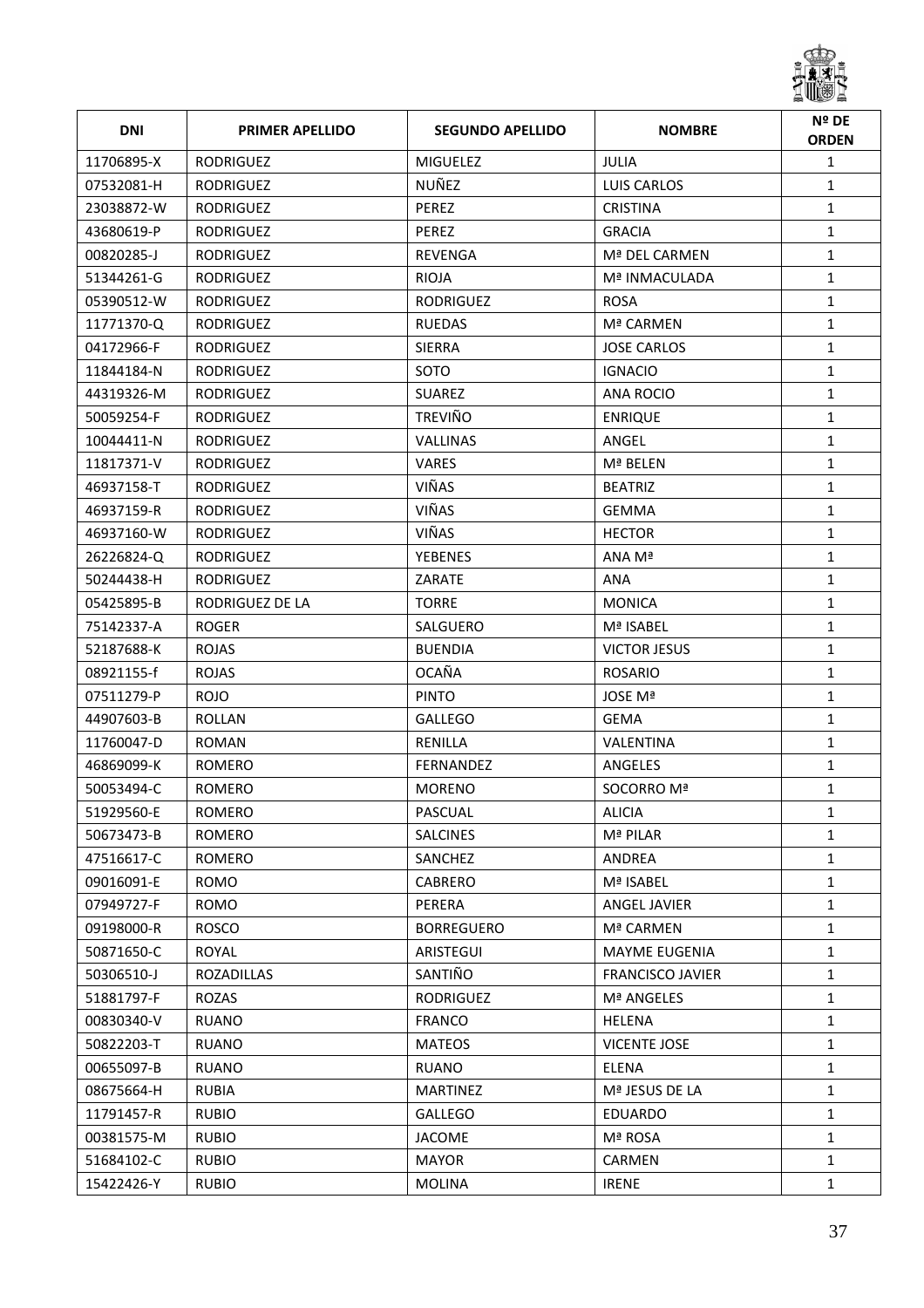

| <b>DNI</b> | <b>PRIMER APELLIDO</b> | <b>SEGUNDO APELLIDO</b> | <b>NOMBRE</b>        | Nº DE<br><b>ORDEN</b> |
|------------|------------------------|-------------------------|----------------------|-----------------------|
| 51879988-V | <b>RUBIO</b>           | ORTEGA                  | Mª AZUCENA           | $\mathbf{1}$          |
| 51637461-T | <b>RUEDA</b>           | CARAZO                  | <b>FRANCISCA</b>     | $\mathbf{1}$          |
| 50413534-Y | <b>RUEDA</b>           | <b>FUENTES</b>          | SANDRA               | $\mathbf{1}$          |
| 09065291-W | <b>RUIZ</b>            | <b>BALBOA</b>           | <b>MARCOS</b>        | $\mathbf{1}$          |
| 08788039-S | <b>RUIZ</b>            | CARDONA                 | Mª LUISA             | $\mathbf{1}$          |
| 08686885-S | <b>RUIZ</b>            | <b>GABARDINO</b>        | Mª JOSE              | $\mathbf{1}$          |
| 51656294-L | <b>RUIZ</b>            | <b>GARCIA</b>           | <b>ANDRES</b>        | $\mathbf{1}$          |
| 50892419-C | <b>RUIZ</b>            | <b>GUTIERREZ</b>        | <b>ALVARO</b>        | $\mathbf{1}$          |
| 50229382-G | <b>RUIZ</b>            | HERNANDEZ               | <b>SILVIA</b>        | $\mathbf{1}$          |
| 50229381-A | <b>RUIZ</b>            | HERNANDEZ               | <b>VERONICA</b>      | $\mathbf{1}$          |
| 51885441-V | <b>RUIZ</b>            | LEAL                    | PURIFICACION         | $\mathbf{1}$          |
| 06275993-Y | <b>RUIZ</b>            | <b>LOPEZ</b>            | <b>IVAN</b>          | $\mathbf{1}$          |
| 50862259-J | <b>RUIZ</b>            | <b>MARCOS</b>           | <b>LORENA</b>        | $\mathbf{1}$          |
| 00393655-X | <b>RUIZ</b>            | <b>MARTINEZ</b>         | <b>ASCENSION</b>     | $\mathbf{1}$          |
| 51630734-N | <b>RUIZ</b>            | <b>MARTINEZ</b>         | Mª CRUZ              | $\mathbf{1}$          |
| 03897182-Q | <b>RUIZ</b>            | MORENO-CID              | ELISA Mª             | $\mathbf{1}$          |
| 01180797-T | <b>RUIZ</b>            | <b>RODRIGUEZ</b>        | Mª JESUS             | $\mathbf{1}$          |
| 05274758-F | <b>RUIZ</b>            | ROMERO                  | Mª MERCEDES          | $\mathbf{1}$          |
| 05274757-Y | <b>RUIZ</b>            | ROMERO                  | SONIA                | $\mathbf{1}$          |
| 52871871-T | <b>RUIZ</b>            | <b>RUIZ</b>             | ARACNE               | $\mathbf{1}$          |
| 51455521-J | <b>RUIZ</b>            | RUIZ                    | DANIEL               | $\mathbf{1}$          |
| 06246952-Z | <b>RUIZ</b>            | <b>SACRISTAN</b>        | ANA BELEN            | $\mathbf{1}$          |
| 06223903-B | <b>RUIZ</b>            | SACRISTAN               | Mª SOL               | $\mathbf{1}$          |
| 09060797-Q | <b>RUIZ</b>            | SANCHO                  | Mª PILAR             | $\mathbf{1}$          |
| 50070227-D | <b>RUIZ</b>            | SANZ                    | <b>MAXIMO</b>        | $\mathbf{1}$          |
| 51134530-X | SAAVEDRA               | <b>CORRAL</b>           | <b>JUAN ANTONIO</b>  | $\mathbf{1}$          |
| 70041229-L | SAAVEDRA               | MAYA                    | <b>CARLOS</b>        | $\mathbf{1}$          |
| 51754935-J | SABANDO                | <b>MENDOZA</b>          | <b>JENNY LILIANA</b> | $\mathbf{1}$          |
| 33504504-J | SACRISTAN              | ROMERO                  | <b>FRANCISCO</b>     | 1                     |
| 70080012-R | SAEZ                   | <b>MERINO</b>           | <b>ANTONIO</b>       | $\mathbf{1}$          |
| 14309696-Q | SAEZ                   | <b>MERINO</b>           | DANIEL               | $\mathbf{1}$          |
| 01171763-M | SAINZ                  | <b>GARCIA</b>           | <b>GUILLERMO</b>     | $\mathbf{1}$          |
| 70426428-Z | <b>SAIZ</b>            | CALERO                  | <b>GUZMAN</b>        | $\mathbf{1}$          |
| 16261148-X | SAIZ                   | GONZALEZ                | <b>VICENTE</b>       | $\mathbf{1}$          |
| 43556443-D | <b>SAIZ</b>            | <b>MILLANA</b>          | CARMEN               | $\mathbf{1}$          |
| 04173257-E | SALAMANCA              | <b>LUCERO</b>           | Mª SOLEDAD           | $\mathbf{1}$          |
| 32623644-F | SALAS                  | ABELEDO                 | Mª JOSE              | $\mathbf{1}$          |
| 11804729-L | SALAS                  | ORDOÑEZ                 | <b>CONCEPCION</b>    | $\mathbf{1}$          |
| 11787376-Z | SALGADO                | RODRIGUEZ               | MARTA Mª             | $\mathbf{1}$          |
| 44776128-G | SALGUERO               | MUÑOZ                   | <b>JULIO</b>         | $\mathbf{1}$          |
| 50803427-S | SAN FRUTOS             | SANZ                    | ANA ISABEL           | $\mathbf{1}$          |
| 50747953-Q | <b>SAN MARTIN</b>      | <b>MORALES</b>          | AMPARO               | $\mathbf{1}$          |
| 50182956-S | SANAVIA                | LOPEZ                   | YOLANDA              | $\mathbf{1}$          |
| 03132011-D | SANCHEZ                | ALONSO                  | FERNANDO             | $\mathbf{1}$          |
| 09299864-K | SANCHEZ                | ALONSO                  | <b>JULIAN</b>        | $\mathbf{1}$          |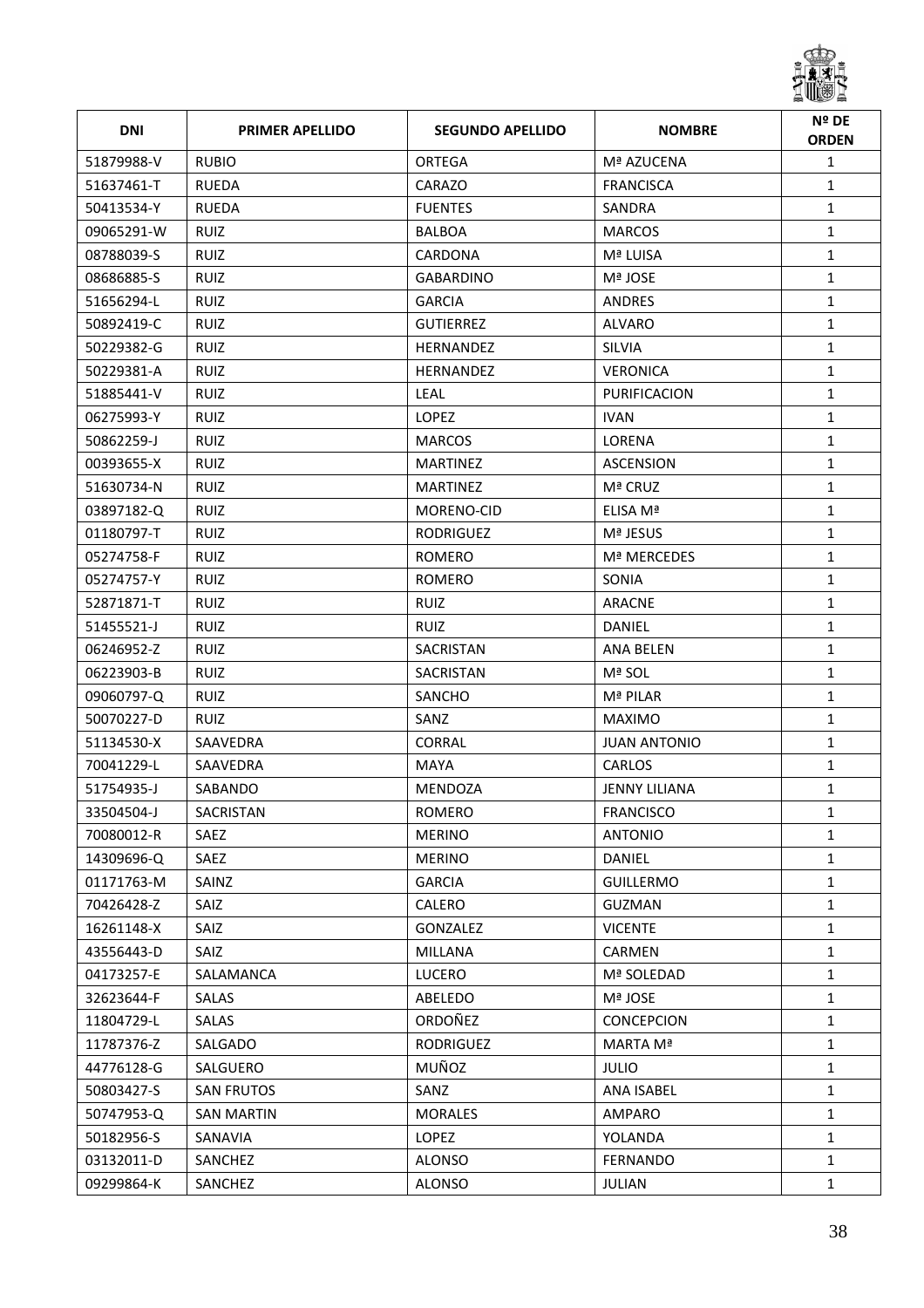

| <b>DNI</b> | <b>PRIMER APELLIDO</b> | <b>SEGUNDO APELLIDO</b> | <b>NOMBRE</b>       | Nº DE<br><b>ORDEN</b> |
|------------|------------------------|-------------------------|---------------------|-----------------------|
| 09348125-M | SANCHEZ                | <b>ANDRES</b>           | <b>CRISTINA</b>     | $\mathbf{1}$          |
| 09025160-Y | SANCHEZ                | ARENAS                  | ANA Mª              | $\mathbf{1}$          |
| 51995212-D | SANCHEZ                | <b>BARREDA</b>          | <b>SERGIO</b>       | $\mathbf{1}$          |
| 76087270-G | SANCHEZ                | <b>BELTRAN</b>          | GERMAN              | $\mathbf{1}$          |
| 01818683-G | SANCHEZ                | <b>BENEITEZ</b>         | <b>FELISA</b>       | $\mathbf{1}$          |
| 70812818-G | SANCHEZ                | <b>BLANCO</b>           | RAQUEL              | $\mathbf{1}$          |
| 75722062-J | SANCHEZ                | <b>BORREGO</b>          | Mª MAR              | $\mathbf{1}$          |
| 76021775-J | SANCHEZ                | CANO                    | MIGUEL ANGEL        | $\mathbf{1}$          |
| 53972952-W | SANCHEZ                | CARBAJAL                | ALEJANDRO           | $\mathbf{1}$          |
| 50985237-X | SANCHEZ                | <b>CORTES</b>           | JAIME               | $\mathbf{1}$          |
| 50699104-C | SANCHEZ                | <b>DIAZ</b>             | ENCARNACION         | $\mathbf{1}$          |
| 01921462-L | SANCHEZ                | <b>ESCORIAL</b>         | <b>JOSE MANUEL</b>  | $\mathbf{1}$          |
| 02518686-W | SANCHEZ                | <b>ESTEBAN</b>          | CARMEN              | $\mathbf{1}$          |
| 09192051-D | SANCHEZ                | <b>GARCIA</b>           | <b>EULALIA</b>      | $\mathbf{1}$          |
| 53107026-A | SANCHEZ                | <b>GARCIA</b>           | SANTIAGO            | $\mathbf{1}$          |
| 51080473-A | SANCHEZ                | <b>GONZALEZ</b>         | <b>IVAN</b>         | $\mathbf{1}$          |
| 06562353-Q | SANCHEZ                | <b>HERRAEZ</b>          | Mª TERESA           | $\mathbf{1}$          |
| 50462547-H | SANCHEZ                | LEYVA                   | Mª ROCIO            | $\mathbf{1}$          |
| 11820792-B | SANCHEZ                | <b>LOPEZ</b>            | Mª ESPERANZA        | $\mathbf{1}$          |
| 47037343-C | SANCHEZ                | <b>LOPEZ</b>            | <b>MIGUEL ANGEL</b> | $\mathbf{1}$          |
| 00830386-V | SANCHEZ                | LOPEZ TAPIA             | SILVIA PILAR        | $\mathbf{1}$          |
| 51646606-Z | SANCHEZ                | LORENZO                 | AMPARO              | $\mathbf{1}$          |
| 06574390-R | SANCHEZ                | <b>MARTIN</b>           | OSCAR JAVIER        | $\mathbf{1}$          |
| 52973185-E | SANCHEZ                | <b>MARTINEZ</b>         | <b>SILVIA</b>       | $\mathbf{1}$          |
| 11815832-L | SANCHEZ                | MUÑOZ                   | <b>GEMA ELOISA</b>  | $\mathbf{1}$          |
| 47499014-N | SANCHEZ                | ORTEGA                  | ANGELICO            | $\mathbf{1}$          |
| 03949548-B | SANCHEZ                | <b>POLO</b>             | <b>CARLOS</b>       | $\mathbf{1}$          |
| 53283524-E | SANCHEZ                | <b>PONCE</b>            | <b>IRENE</b>        | $\mathbf{1}$          |
| 05437486-X | SANCHEZ                | <b>RECIO</b>            | FERNANDO            | 1                     |
| 06553889-Q | SANCHEZ                | RELOVA                  | Mª JESUS            | $\mathbf{1}$          |
| 51354946-V | SANCHEZ                | <b>RODRIGUEZ</b>        | ROSA Mª             | $\mathbf{1}$          |
| 50109335-V | SANCHEZ                | RUIZ                    | <b>DAVID</b>        | $\mathbf{1}$          |
| 50093278-Z | SANCHEZ                | SANCCAYO                | <b>NURIA</b>        | $\mathbf{1}$          |
| 47311737-R | SANCHEZ                | VALSERA                 | <b>SERGIO</b>       | $\mathbf{1}$          |
| 09185873-H | SANCHEZ                | <b>VEGA</b>             | ANA ISABEL          | $\mathbf{1}$          |
| 51417139-H | SANCHEZ                | <b>VICENTE</b>          | <b>MARI SOL</b>     | $\mathbf{1}$          |
| 03917920-P | SANCHEZ DE LOS SILOS   | SANCHEZ                 | Mª ROSA             | 1                     |
| 00829623-J | SANCHEZ DEL PERAL      | LOPEZ                   | Mª CARMEN           | $\mathbf{1}$          |
| 47045099-W | SANCHEZ TOLEDO         | ALIAGAS                 | MILAGROS            | $\mathbf{1}$          |
| 03869747-C | SANCHEZ-ALARCOS        | SANCHEZ                 | <b>MANUEL JESUS</b> | $\mathbf{1}$          |
| 02241622-L | SANCHEZ-PASCUALA       | PACHECO                 | <b>JESUS</b>        | 1                     |
| 50219111-Z | SANJUAN                | SANCHEZ                 | <b>ROCIO</b>        | $\mathbf{1}$          |
| 00822417-Y | SANMIGUEL              | PASCUAL                 | SUSANA              | $\mathbf{1}$          |
| 05235562-A | SANTA URSULA           | <b>TOLOSA</b>           | <b>ROSARIO</b>      | $\mathbf{1}$          |
| 51375467-E | SANTAMARIA             | <b>GARCIA</b>           | Mª PILAR            | $\mathbf{1}$          |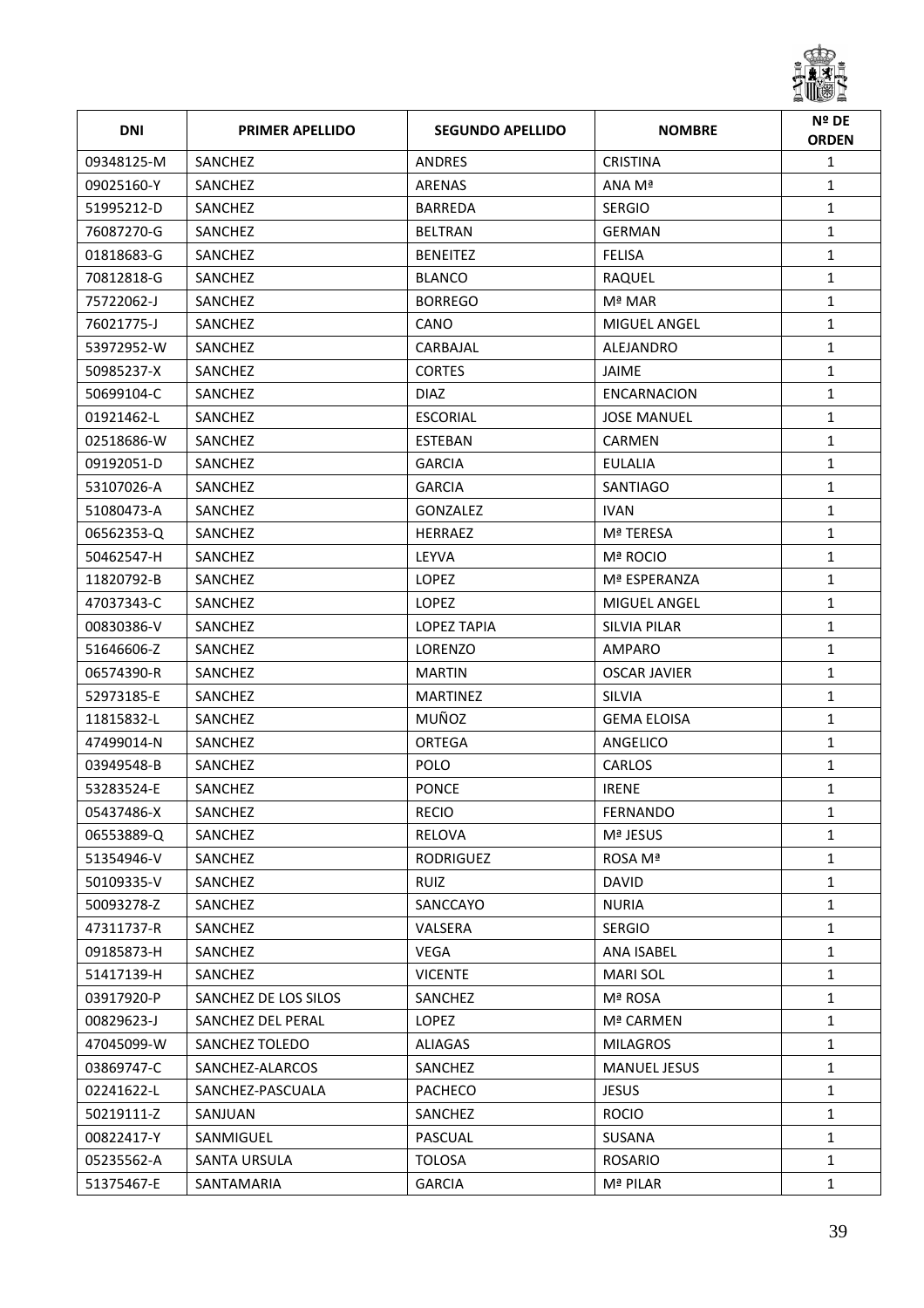

| <b>DNI</b> | <b>PRIMER APELLIDO</b> | <b>SEGUNDO APELLIDO</b> | <b>NOMBRE</b>           | Nº DE<br><b>ORDEN</b> |
|------------|------------------------|-------------------------|-------------------------|-----------------------|
| 50061989-M | SANTIAGO               | GARRIDO                 | Mª PILAR                | $\mathbf{1}$          |
| 02619488-H | SANTIAGO               | <b>LAPORTE</b>          | PEDRO DE                | $\mathbf{1}$          |
| 51916395-J | <b>SANTOS</b>          | CASTILLO                | <b>BEATRIZ</b>          | $\mathbf{1}$          |
| 50950407-W | <b>SANTOS</b>          | MALPARTIDA              | <b>MARIA</b>            | $\mathbf{1}$          |
| 12758745-R | SANTOS                 | <b>REY</b>              | FRANCISCO FERNANDO      | $\mathbf{1}$          |
| 50441081-B | SANTOS                 | RUIZ                    | Mª ROSARIO              | $\mathbf{1}$          |
| 05947061-C | SANZ                   | <b>CULEBRAS</b>         | EDUARDO                 | $\mathbf{1}$          |
| 51385184-X | SANZ                   | <b>DOMINGUEZ</b>        | <b>ROBERTO</b>          | $\mathbf{1}$          |
| 51546687-Y | SANZ                   | <b>ESTEBAN</b>          | ROSA Mª                 | $\mathbf{1}$          |
| 07233102-Q | SANZ                   | MARTINEZ                | PILAR                   | $\mathbf{1}$          |
| 46885588-L | SANZ                   | <b>MATEO</b>            | <b>BEATRIZ</b>          | $\mathbf{1}$          |
| 02207646-Z | SANZ                   | <b>OROZCO</b>           | Mª JOSE                 | $\mathbf{1}$          |
| 00820806-M | SAUGAR                 | <b>BLASCO</b>           | Mª LOURDES              | $\mathbf{1}$          |
| 02897743-L | SAUGAR                 | <b>MARTIN-FONTECHA</b>  | <b>ENRIQUE</b>          | $\mathbf{1}$          |
| 02880459-P | SAYAGO                 | <b>VACA</b>             | YOLANDA                 | $\mathbf{1}$          |
| 00809649-A | SEDANO                 | <b>BARRACHINA</b>       | <b>LUCIA</b>            | $\mathbf{1}$          |
| 51892955-X | SEGOVIA                | <b>SUAREZ</b>           | <b>GLORIA</b>           | $\mathbf{1}$          |
| 23311099-R | <b>SEGURA</b>          | <b>BENEDICTO</b>        | ANA                     | $\mathbf{1}$          |
| 23022122-L | <b>SEGURA</b>          | <b>BENEDICTO</b>        | <b>ANTONIO</b>          | $\mathbf{1}$          |
| 08847235-D | <b>SEPULVEDA</b>       | <b>MANGAS</b>           | <b>JOSEFA</b>           | $\mathbf{1}$          |
| 08842160-V | <b>SEPULVEDA</b>       | <b>MANGAS</b>           | <b>MARIA</b>            | $\mathbf{1}$          |
| 53449027-V | <b>SERAPIO</b>         | <b>MURIEL</b>           | <b>ELISABETH</b>        | $\mathbf{1}$          |
| 53449026-Q | <b>SERAPIO</b>         | MURIEL                  | <b>RUBEN</b>            | $\mathbf{1}$          |
| 11763776-N | SERRANO                | GONZALEZ                | Mª PAZ                  | $\mathbf{1}$          |
| 09193089-N | SERRANO                | LIBERAL                 | Mª GUADALUPE            | $\mathbf{1}$          |
| 47017612-T | SERRANO                | MIRALLES DE IMPERIAL    | <b>FRANCISCO JAVIER</b> | $\mathbf{1}$          |
| 47049460-Q | SERRANO                | <b>PORTILLO</b>         | <b>FRANCISCO</b>        | $\mathbf{1}$          |
| 05447050-Y | SERRANO                | <b>TUYA</b>             | <b>CRISTINA</b>         | $\mathbf{1}$          |
| 01830932-V | SEVILLA                | ALVAREZ                 | Mª LUZ                  | 1                     |
| 52472983-R | SEVILLANO              | RODRIGUEZ               | <b>JUAN CARLOS</b>      | $\mathbf{1}$          |
| 07877228-G | SEVILLANO              | SEVILLANO               | <b>ROBERT</b>           | $\mathbf{1}$          |
| 47035627-Y | SEVILLEJA              | FERNANDEZ               | SARA                    | $\mathbf{1}$          |
| 02656259-N | <b>SICILIA</b>         | <b>VELASCO</b>          | <b>ALFONSO</b>          | $\mathbf{1}$          |
| 00679387-J | SIERRA                 | <b>GOMEZ</b>            | Mª TERESA               | $\mathbf{1}$          |
| 09199168-L | <b>SIERRA</b>          | <b>MORA</b>             | <b>FELISA</b>           | $\mathbf{1}$          |
| 70235159-J | <b>SIGUERO</b>         | AGUEDA                  | CELSO                   | $\mathbf{1}$          |
| 01893368-P | <b>SIGUERO</b>         | <b>BURGOS</b>           | PURIFICACION            | $\mathbf{1}$          |
| 50180712-W | SIMARRO                | PEREZ                   | Mª TERESA               | $\mathbf{1}$          |
| 51376871-T | <b>SIMON</b>           | <b>GARCIA</b>           | GEMA Mª                 | $\mathbf{1}$          |
| 11837442-D | <b>SIMON</b>           | <b>GARCIA</b>           | <b>JAVIER</b>           | $\mathbf{1}$          |
| 33471706-J | SOLER                  | <b>LUCAS</b>            | <b>DAVID</b>            | $\mathbf{1}$          |
| 09185612-X | SOLIS                  | LOZANO                  | <b>EULALIA</b>          | $\mathbf{1}$          |
| 14243321-L | SOLLA                  | LAFORA                  | Mª CRISTINA             | $\mathbf{1}$          |
| 09341581-Q | SORDO                  | <b>MUCIENTES</b>        | OLGA MARIA              | $\mathbf{1}$          |
| 01931314-G | SORIA                  | ORTEGA                  | ESTER                   | $\mathbf{1}$          |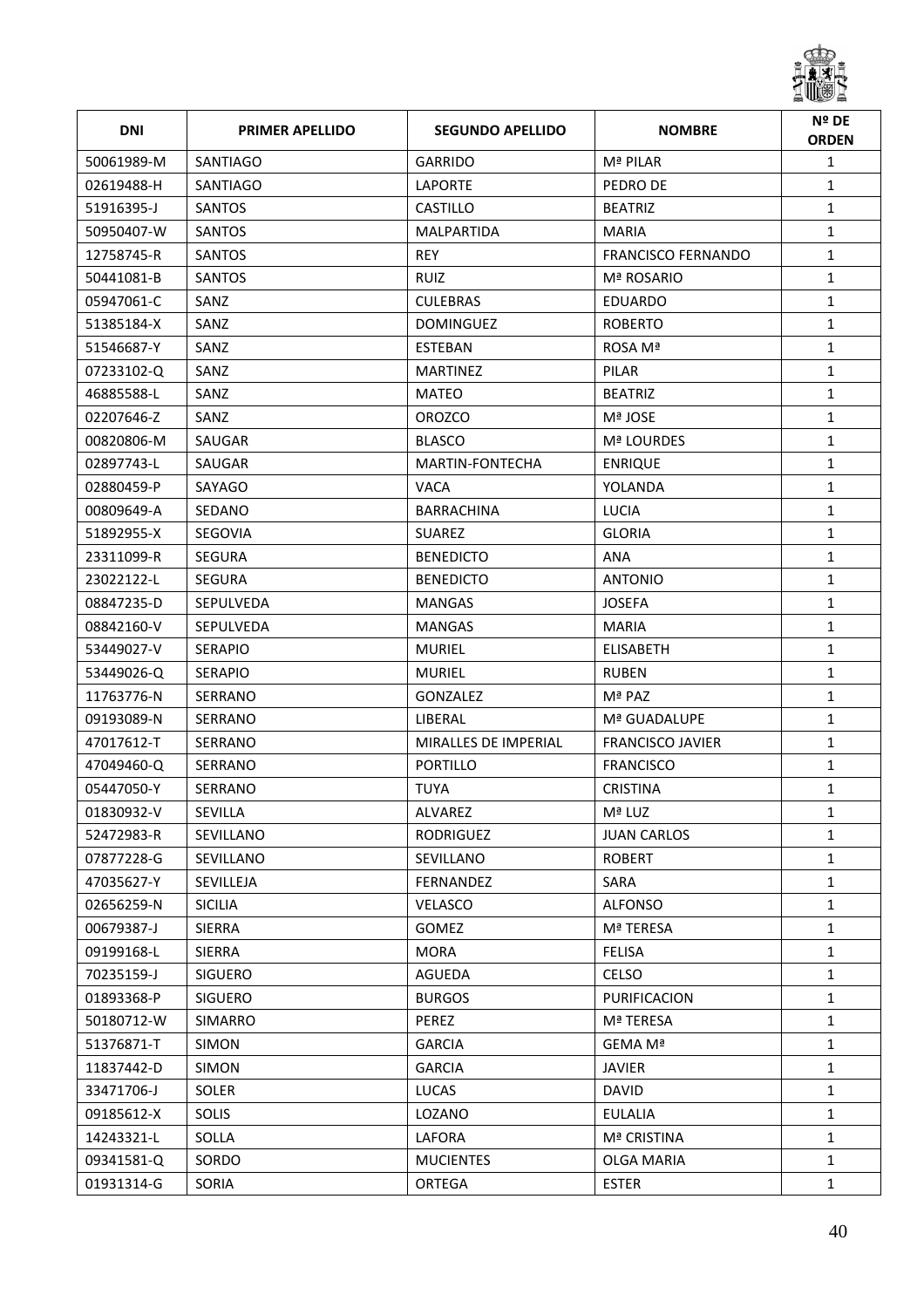

| <b>DNI</b> | <b>PRIMER APELLIDO</b>  | <b>SEGUNDO APELLIDO</b> | <b>NOMBRE</b>         | Nº DE<br><b>ORDEN</b> |
|------------|-------------------------|-------------------------|-----------------------|-----------------------|
| 02509279-W | SORIANO                 | <b>PEREZ</b>            | CARMEN                | $\mathbf{1}$          |
| 34265186-Q | SOTO                    | GONZALEZ                | <b>ROCIO</b>          | $\mathbf{1}$          |
| 10085722-S | SOTO                    | <b>MARIA</b>            | <b>JOSE LUIS</b>      | $\mathbf{1}$          |
| 50291935-C | SOTO                    | PEREZ                   | ANA                   | $\mathbf{1}$          |
| 50823405-Y | SOTO                    | PEREZ                   | <b>MACARENA</b>       | $\mathbf{1}$          |
| 00416479-H | SOTO DE                 | <b>PEDRO</b>            | Mª PILAR              | $\mathbf{1}$          |
| 03137495-L | SOTODOSOS               | <b>SAN CLEMENTE</b>     | ALBA                  | $\mathbf{1}$          |
| X2741273-H | <b>STANA</b>            |                         | <b>MARIA</b>          | $\mathbf{1}$          |
| X6852144-F | <b>STANCIU</b>          |                         | VALENTINA             | $\mathbf{1}$          |
| 50312461-F | <b>SUAREZ</b>           | SALAMANCA               | <b>DAVID</b>          | $\mathbf{1}$          |
| 51391199-E | <b>SUAREZ</b>           | SALGADO                 | <b>ANTONINA</b>       | $\mathbf{1}$          |
| 00682183-A | <b>SUAREZ DE TANGIL</b> | <b>CAPITAN</b>          | Mª PILAR              | $\mathbf{1}$          |
| 50453890-D | TABLERO                 | <b>CRESPO</b>           | ALMUDENA              | $\mathbf{1}$          |
| 50466036-B | <b>TABLERO</b>          | <b>CRESPO</b>           | YOLANDA               | $\mathbf{1}$          |
| 47300159-S | <b>TAMARA</b>           | MOLINA                  | <b>ALICIA</b>         | $\mathbf{1}$          |
| 50794881-W | <b>TEIJEIRO</b>         | GONZALO                 | ANGELES               | $\mathbf{1}$          |
| 79265374-Z | <b>TEJADA</b>           | <b>OLAYA</b>            | <b>ISABEL</b>         | $\mathbf{1}$          |
| 50432430-P | <b>TEJEDOR</b>          | <b>NAVARES</b>          | <b>GEMA</b>           | $\mathbf{1}$          |
| 06584519-X | <b>TERRON</b>           | GONZALEZ                | SOLEDAD               | $\mathbf{1}$          |
| 03824539-F | <b>TERRON</b>           | SANCHEZ                 | Mª NURIA              | $\mathbf{1}$          |
| 59267180-Z | THEMME                  | <b>MONDRAGON</b>        | JUDITH ALICIA         | $\mathbf{1}$          |
| 50767496-X | <b>TINAJERO</b>         | <b>REGUEIRO</b>         | <b>SILVIA</b>         | $\mathbf{1}$          |
| X4652331-Y | <b>TODOROVA</b>         |                         | POLINA PAVLOVA        | $\mathbf{1}$          |
| 08952082-E | TOLEDANO DE             | <b>LUCAS</b>            | Mª PILAR              | $\mathbf{1}$          |
| 11807634-D | <b>TOLEDO</b>           | <b>BERMUDEZ</b>         | <b>JUAN CARLOS</b>    | $\mathbf{1}$          |
| 12770144-S | <b>TOLIN</b>            | <b>IGLESIAS</b>         | Mª INES               | $\mathbf{1}$          |
| 25406154-D | <b>TOLOSA</b>           | GARRIDO                 | <b>CONCEPCION</b>     | $\mathbf{1}$          |
| 53475681-Z | <b>TOME</b>             | CALVILLO                | SARA                  | $\mathbf{1}$          |
| 11948031-Z | <b>TOME</b>             | CARBAJO                 | Mª LUISA              | 1                     |
| 03092894-S | <b>TORCAL</b>           | SANZ                    | Mª DOLORES            | $\mathbf{1}$          |
| 70061496-T | <b>TORDESILLAS</b>      | <b>GARCIA</b>           | <b>LETICIA</b>        | $\mathbf{1}$          |
| 05454780-P | <b>TORDESILLAS</b>      | <b>GARCIA</b>           | <b>VICTOR MANUEL</b>  | $\mathbf{1}$          |
| 04846955-G | <b>TORICES</b>          | LLAMAS                  | REBECA                | $\mathbf{1}$          |
| 47649684-D | <b>TORNERO</b>          | CARVAJAL                | <b>LORENZO MANUEL</b> | $\mathbf{1}$          |
| 09187420-R | <b>TORO</b>             | <b>MARTIN</b>           | <b>ATANASIO</b>       | $\mathbf{1}$          |
| 50814610-C | <b>TORRALBO</b>         | <b>ESTRADA</b>          | ELENA                 | $\mathbf{1}$          |
| 71552082-W | <b>TORRE</b>            | <b>JARDINO</b>          | ANGELA DE LA          | $\mathbf{1}$          |
| 33337881-W | <b>TORRE</b>            | RODRIGUEZ               | <b>JULIO</b>          | $\mathbf{1}$          |
| 00803883-X | <b>TORREGO</b>          | SAIZ                    | Mª VICENTA            | $\mathbf{1}$          |
| 47233589-F | <b>TORREJON</b>         | DA SILVA                | <b>JOSE</b>           | $\mathbf{1}$          |
| 14305995-H | <b>TORREJON</b>         | PEREZ                   | <b>LUIS</b>           | $\mathbf{1}$          |
| 51653574-J | <b>TORRES</b>           | RAMOS                   | AMALIA MAGDALENA      | $\mathbf{1}$          |
| 34775514-C | <b>TORTONDA</b>         | <b>BURGUILLOS</b>       | JOSE Mª               | $\mathbf{1}$          |
| 28964799-W | <b>TOVAR</b>            | <b>BONILLA</b>          | <b>NOEMI</b>          | $\mathbf{1}$          |
| 09152240-B | <b>TREJO</b>            | RODRIGUEZ               | ANGELA                | $\mathbf{1}$          |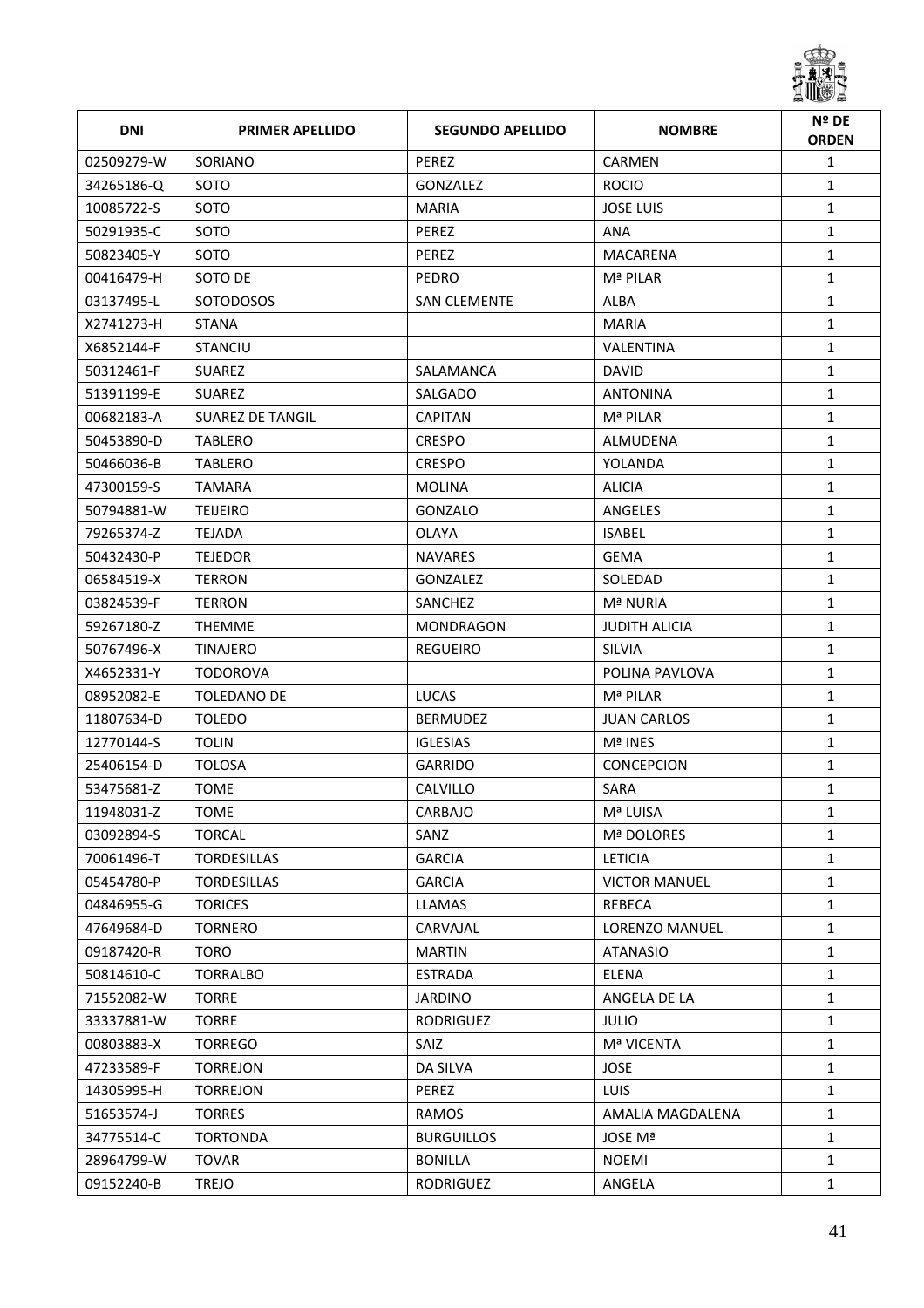

| <b>DNI</b> | <b>PRIMER APELLIDO</b> | <b>SEGUNDO APELLIDO</b> | <b>NOMBRE</b>          | Nº DE<br><b>ORDEN</b> |
|------------|------------------------|-------------------------|------------------------|-----------------------|
| 00680072-P | <b>TRIGO</b>           | <b>RODRIGUEZ</b>        | Mª CARMEN              | $\mathbf{1}$          |
| 50732526-T | <b>TRIGUERO</b>        | <b>PEREZ</b>            | YOLANDA                | $\mathbf{1}$          |
| 07218455-C | <b>TRONCOSO</b>        | <b>CABEZA</b>           | Mª LUISA               | $\mathbf{1}$          |
| 22949984-D | <b>TUDELA</b>          | ALCARAZ                 | JUANA                  | $\mathbf{1}$          |
| X9229409-S | TUDOSANU               |                         | LIDIA IONELA           | $\mathbf{1}$          |
| 04552178-H | TUREGANO               | <b>CORDENTE</b>         | Mª JOSE                | $\mathbf{1}$          |
| 51623945-P | TUYA                   | <b>BLANCO</b>           | CLARA Mª               | $\mathbf{1}$          |
| 22971020-T | <b>UBEDA</b>           | <b>MARTINEZ</b>         | <b>CONCEPCION</b>      | $\mathbf{1}$          |
| 03868274-L | UREÑA                  | <b>ROJAS</b>            | SARA                   | $\mathbf{1}$          |
| 53303050-K | <b>URES</b>            | <b>GARCIA</b>           | <b>ADRIAN</b>          | $\mathbf{1}$          |
| 51651642-J | URIETA                 | CALDERON                | ANA                    | $\mathbf{1}$          |
| 06552294-P | <b>VADILLO</b>         | <b>BARRERO</b>          | <b>MARGARITA MARIA</b> | $\mathbf{1}$          |
| 05241430-Y | VALDERRAMA             | <b>GOMEZ</b>            | <b>FELISA</b>          | $\mathbf{1}$          |
| 51093853-C | <b>VALENCIA</b>        | <b>CERDEÑO</b>          | <b>ELENA</b>           | $\mathbf{1}$          |
| 47099915-D | VALERA                 | <b>MADRONA</b>          | LAURA                  | $\mathbf{1}$          |
| 04620519-A | <b>VALERO</b>          | SAEZ                    | ELENA                  | $\mathbf{1}$          |
| 50755491-B | <b>VALIENTE</b>        | <b>TIMON</b>            | <b>SANTIAGO</b>        | $\mathbf{1}$          |
| 03902438-M | <b>VALLE</b>           | <b>CACERES</b>          | <b>JESUS DEL</b>       | $\mathbf{1}$          |
| 07961123-H | VALLE                  | SANCHEZ                 | Mª CARMEN              | $\mathbf{1}$          |
| 12326142-M | VALLEJO                | <b>DAVO</b>             | Mª TERESA              | $\mathbf{1}$          |
| 02619369-Z | VAQUERIZO              | SANCHO                  | Mª PALOMA              | $\mathbf{1}$          |
| 70803732-A | VAQUERO                | <b>PALACIOS</b>         | Mª PAZ                 | $\mathbf{1}$          |
| 35466632-B | VARELA                 | <b>DOS SANTOS</b>       | <b>ANDRES DANIEL</b>   | $\mathbf{1}$          |
| 09800403-B | VARGA                  | <b>PUENTE</b>           | FE DE LA               | $\mathbf{1}$          |
| 26220782-T | VAZQUEZ                | JIMENEZ                 | SAGRARIO               | $\mathbf{1}$          |
| 03459149-H | <b>VECINO</b>          | <b>CABRERO</b>          | Mª GEMA                | $\mathbf{1}$          |
| 07445105-M | <b>VELAD</b>           | <b>GARCIA</b>           | <b>ISABEL</b>          | $\mathbf{1}$          |
| 50334415-L | <b>VELARDE</b>         | MUÑOZ                   | ANA                    | $\mathbf{1}$          |
| 03866175-J | <b>VELASCO</b>         | <b>MORENO</b>           | LYDIA                  | 1                     |
| 52508381-W | VELASCO                | <b>RONCERO</b>          | MIGUEL ANGEL           | $\mathbf{1}$          |
| 05217751-V | VELAZQUEZ              | CORONADO                | Mª DOLORES             | $\mathbf{1}$          |
| 50685985-B | <b>VELEZ</b>           | <b>GARCIA</b>           | <b>Mª NIEVES</b>       | $\mathbf{1}$          |
| 03817276-N | <b>VENTAS</b>          | <b>BENITEZ</b>          | YOLANDA SAGRARIO       | $\mathbf{1}$          |
| 06562917-M | <b>VERDE</b>           | ORTEGA                  | CONSUELO               | $\mathbf{1}$          |
| 50085298-S | VEREDAS                | MUÑOZ                   | <b>BERTA</b>           | $\mathbf{1}$          |
| 50745574-F | <b>VICARIO</b>         | <b>MONTESERIN</b>       | Mª MILAGROS            | $\mathbf{1}$          |
| 11807074-R | <b>VICARIO</b>         | MONTESERIN              | ROSA Mª                | $\mathbf{1}$          |
| 11838532-H | <b>VICARIO</b>         | SAIZ                    | <b>CRISTINA</b>        | $\mathbf{1}$          |
| 11844437-N | <b>VICARIO</b>         | SAIZ                    | <b>JOSE LUIS</b>       | $\mathbf{1}$          |
| 01828494-V | <b>VICO</b>            | <b>RUBIO</b>            | <b>RODOLFO</b>         | $\mathbf{1}$          |
| 48516783-P | <b>VIGUERAS</b>        | PEREA                   | <b>SILVIA</b>          | $\mathbf{1}$          |
| 51095005-E | <b>VILCHES</b>         | <b>GARCIA</b>           | <b>VICTORIA</b>        | $\mathbf{1}$          |
| 50778897-A | <b>VILLA</b>           | <b>GARCIA</b>           | <b>DEVA</b>            | $\mathbf{1}$          |
| 53423641-T | <b>VILLA</b>           | <b>JIMENEZ</b>          | <b>BLANCA</b>          | $\mathbf{1}$          |
| 00833480-Y | VILLACORTA             | ROMERO                  | SUSANA                 | $\mathbf{1}$          |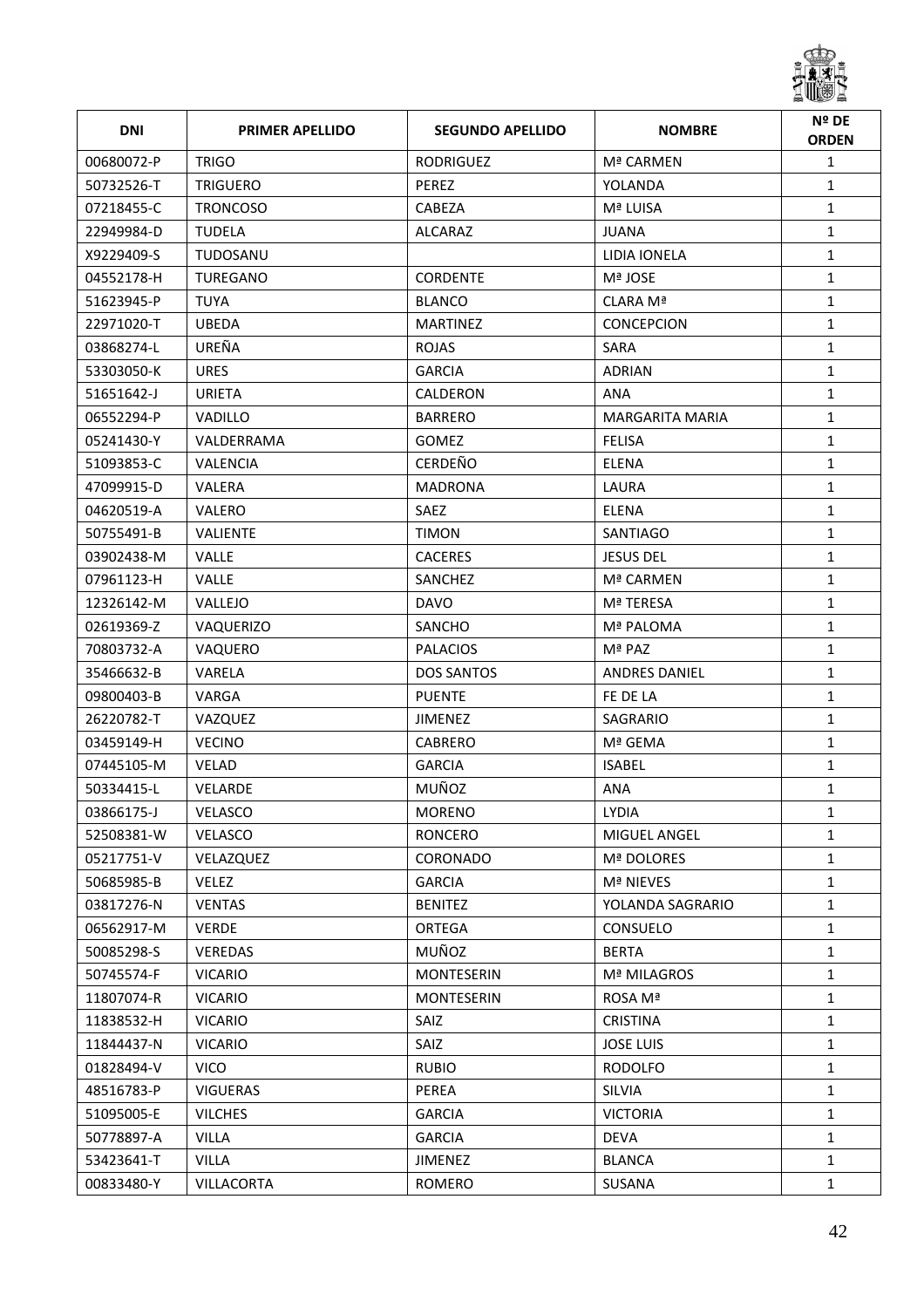

| <b>DNI</b> | <b>PRIMER APELLIDO</b> | <b>SEGUNDO APELLIDO</b> | <b>NOMBRE</b>        | Nº DE<br><b>ORDEN</b> |
|------------|------------------------|-------------------------|----------------------|-----------------------|
| 52186602-Q | <b>VILLALBA</b>        | <b>DIAZ</b>             | ANA Mª               | 1                     |
| 20549189-L | <b>VILLALON</b>        | <b>LANCHO</b>           | <b>JULIO</b>         | $\mathbf{1}$          |
| 50181961-D | <b>VILLAR</b>          | CABALLERO               | Mª MAR               | $\mathbf{1}$          |
| 71644906-K | <b>VILLAR</b>          | SORDO                   | Mª DOLORES           | $\mathbf{1}$          |
| 51094140-P | <b>VILLARES</b>        | <b>LOPEZ</b>            | <b>ISABEL</b>        | $\mathbf{1}$          |
| 09203572-F | <b>VILLARINO</b>       | CARRETERO               | Mª TERESA            | $\mathbf{1}$          |
| 51868448-K | VILLARRUBIA            | <b>RODRIGUEZ</b>        | <b>EMILIA</b>        | $\mathbf{1}$          |
| 51655268-M | VILLENA                | <b>MARTINEZ</b>         | <b>ANTONIO</b>       | $\mathbf{1}$          |
| 03898102-Q | <b>VISO</b>            | SANCHEZ                 | <b>CRISTINA DEL</b>  | $\mathbf{1}$          |
| 01809624-F | <b>VIVAS</b>           | <b>RASERON</b>          | <b>JOSE LUIS</b>     | $\mathbf{1}$          |
| 00417396-S | <b>WONG</b>            | SAAVEDRA                | <b>Mª CRISTINA</b>   | $\mathbf{1}$          |
| 50557643-D | YAGÜE                  | PEREZ                   | ALVARO               | $\mathbf{1}$          |
| 05897758-Y | <b>YEBENES</b>         | <b>MORALES</b>          | <b>JOSEFA</b>        | $\mathbf{1}$          |
| 50209721-P | <b>YEBRA</b>           | <b>CARDONA</b>          | <b>DANIEL</b>        | $\mathbf{1}$          |
| 51622829-L | <b>YERGA</b>           | <b>TOMILLO</b>          | <b>JOAQUIN</b>       | $\mathbf{1}$          |
| 08110459-S | <b>YUSTE</b>           | <b>PRIETO</b>           | <b>CESAR</b>         | $\mathbf{1}$          |
| 50428647-C | ZAFRA DE               | <b>GEA</b>              | Mª ISABEL            | $\mathbf{1}$          |
| 05310979-A | ZAMARRO                | <b>ATILANO</b>          | <b>MARIO</b>         | $\mathbf{1}$          |
| 02244797-C | ZAMBADE                | <b>GARCIA</b>           | Mª MAR               | $\mathbf{1}$          |
| 52341310-A | ZAMORA                 | GAIL                    | Mª ANGELES           | $\mathbf{1}$          |
| 07510300-H | ZAMORA                 | GAIL                    | <b>TERESA ALICIA</b> | $\mathbf{1}$          |
| 07534826-A | ZAMORA                 | <b>MORALES</b>          | <b>JAVIER</b>        | $\mathbf{1}$          |
| 51663650-S | ZAMORANO               | <b>BELIO</b>            | Mª PILAR             | $\mathbf{1}$          |
| 46732142-Y | ZANUY                  | <b>CATALA</b>           | <b>ADA</b>           | $\mathbf{1}$          |
| 08948352-H | <b>ZORRILLA</b>        | <b>PLATAS</b>           | <b>ESTHER</b>        | $\mathbf{1}$          |
| 51384674-Y | <b>ZURITA</b>          | <b>NEGRO</b>            | <b>CRISTINA</b>      | $\mathbf{1}$          |

#### **RELACION Nº 3. CATEGORIA: OFICIAL DE GESTIÓN Y SERVICIOS COMUNES**

#### **RESERVA PARA PERSONAS CON DISCAPACIDAD**

| <b>DNI</b> | <b>PRIMER APELLIDO</b> | <b>SEGUNDO APELLIDO</b> | <b>NOMBRE</b>         | Nº DE<br><b>ORDEN</b> |
|------------|------------------------|-------------------------|-----------------------|-----------------------|
| 09276258-J | ABRIL                  | <b>BAUSELA</b>          | <b>JOSE ANTONIO</b>   | 1                     |
| 50958291-C | ALMODOVAR              | <b>DELGADO</b>          | JOSE LUIS             |                       |
| 00688723-B | ALVAREZ                | SANZ                    | <b>Mª CRISTINA</b>    | 1                     |
| 00688724-N | ALVAREZ                | SANZ                    | Mª LUISA              | $\mathbf{1}$          |
| 11795134-K | ARBESU                 | <b>MORO</b>             | <b>ALICIA</b>         | 1                     |
| 11837591-C | ARROYO                 | <b>BLASCO</b>           | <b>LUCIA</b>          | 1                     |
| 52477671-C | <b>BACIGALUPE</b>      | <b>IDIONDO</b>          | <b>EIDER</b>          | 1                     |
| 52384532-P | <b>BADILLO</b>         | <b>MORCILLO</b>         | SOCORRO JULIAN        | 1                     |
| 04187940-P | <b>BAENA DE</b>        | <b>CASTRO</b>           | <b>FRANCISCO</b>      | 1                     |
| 44725814-Z | <b>BELLO</b>           | <b>MORENO</b>           | <b>IGNACIO MANUEL</b> | 1                     |
| 51921262-G | <b>BERMEJO</b>         | <b>CINTAS</b>           | PALOMA                | 1                     |
| 70503723-Y | <b>BRIEGA</b>          | <b>GARCIA</b>           | <b>SANTIAGO</b>       |                       |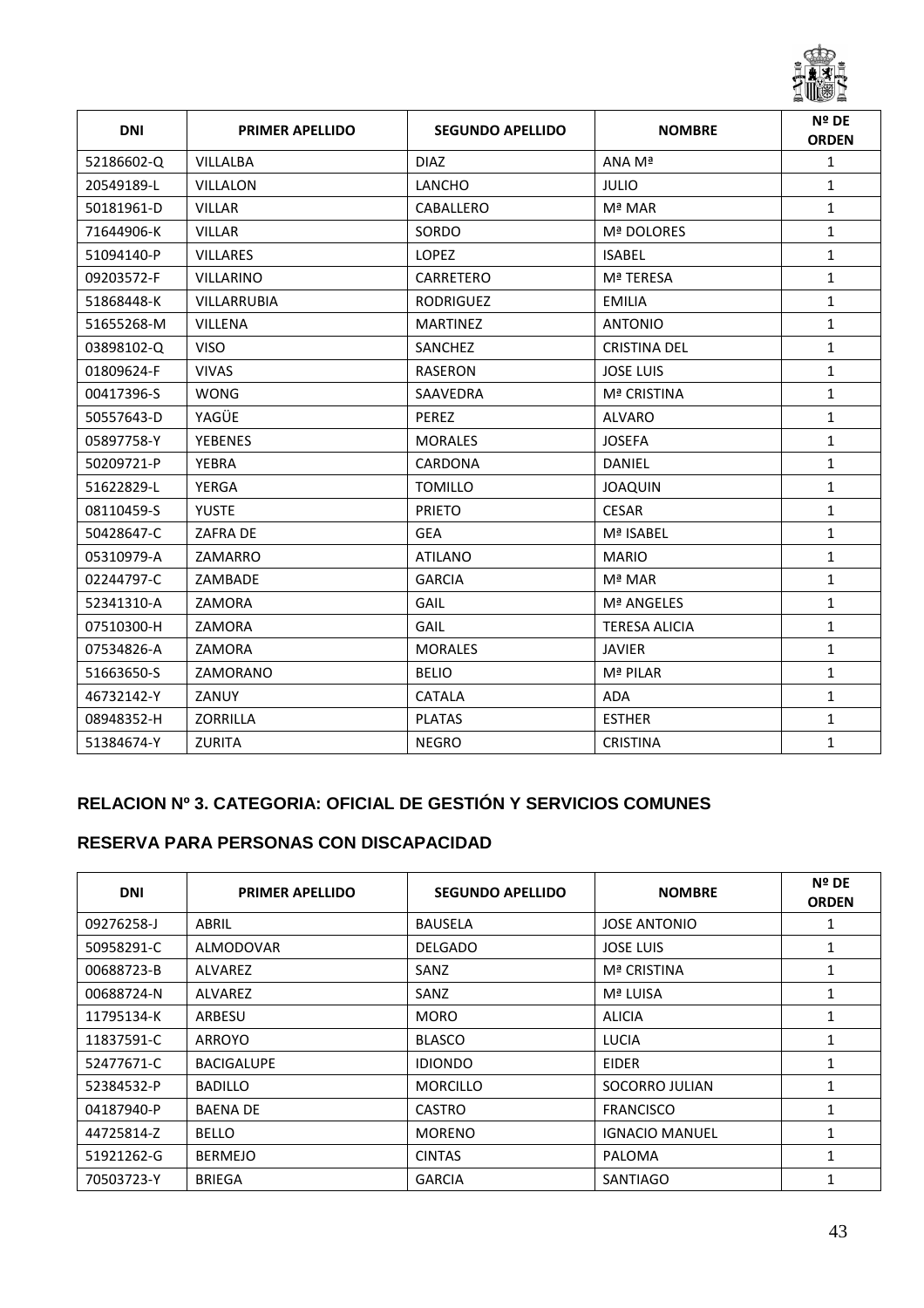

| <b>DNI</b> | <b>PRIMER APELLIDO</b>  | <b>SEGUNDO APELLIDO</b> | <b>NOMBRE</b>           | Nº DE<br><b>ORDEN</b> |
|------------|-------------------------|-------------------------|-------------------------|-----------------------|
| X0921120-Q | <b>BRUCKL</b>           |                         | ERWIN                   | $\mathbf{1}$          |
| 03107021-C | <b>BURCIO</b>           | <b>DUQUE</b>            | Mª GEMMA                | $\mathbf{1}$          |
| 02879011-D | <b>BURGO</b>            | <b>ARIAS</b>            | ANA Mª                  | $\mathbf{1}$          |
| 51679763-M | CANTERO                 | ARNAIZ                  | Mª JESUS                | $\mathbf{1}$          |
| 11848168-V | CARBALLAL               | MANZANAL                | MANUEL                  | $\mathbf{1}$          |
| 46886757-S | <b>CERCOS</b>           | SANCHEZ                 | <b>JULIO ALBERTO</b>    | $\mathbf{1}$          |
| 18411776-T | <b>CHAVARRIAS</b>       | <b>BOLOS</b>            | Mª DESAMPARADOS         | $\mathbf{1}$          |
| 17439690-D | <b>CHUECA</b>           | <b>MONTON</b>           | <b>ANA ROSARIO</b>      | $\mathbf{1}$          |
| 25306803-H | CID.                    | <b>MORENO</b>           | <b>Mª LOURDES</b>       | $\mathbf{1}$          |
| 00697822-W | <b>DIAZ</b>             | <b>GONZALEZ</b>         | <b>ALICIA</b>           | $\mathbf{1}$          |
| 12328965-E | <b>DOMINGO</b>          | <b>NAVAS</b>            | RAQUEL DEL BUSTAR       | $\mathbf{1}$          |
| 11811839-M | <b>DOMINGUEZ</b>        | <b>GOMEZ</b>            | Mª GRACIA               | $\mathbf{1}$          |
| 05229919-H | <b>DOMINGUEZ</b>        | <b>PEREZ</b>            | Mª CARMEN               | $\mathbf{1}$          |
| 11847811-M | <b>ENCINAS</b>          | PULGAR                  | <b>GERARDO</b>          | $\mathbf{1}$          |
| 44900993-W | <b>ESTEBAN</b>          | <b>PRADO</b>            | <b>FRANCISCO JAVIER</b> | $\mathbf{1}$          |
| 50801419-P | <b>FERNANDEZ DE</b>     | LUIS.                   | <b>JOSE EDUARDO</b>     | $\mathbf{1}$          |
| 05388789-G | <b>FISAC</b>            | JIMENEZ DE LOS GALANES  | <b>Mª CRUCES</b>        | $\mathbf{1}$          |
| 51365774-N | <b>GALINDO</b>          | <b>JUAN</b>             | LEONARDO                | $\mathbf{1}$          |
| 11808046-F | <b>GARCIA</b>           | ANDRES                  | <b>NURIA</b>            | $\mathbf{1}$          |
| 05217301-G | <b>GARCIA</b>           | <b>CILLERO</b>          | <b>ANDRES</b>           | $\mathbf{1}$          |
| 02869887-Q | <b>GARCIA</b>           | <b>GIJON</b>            | Mª JOSE                 | $\mathbf{1}$          |
| 12228252-A | <b>GARCIA</b>           | <b>VIGO</b>             | <b>ISABEL</b>           | $\mathbf{1}$          |
| 09347130-E | <b>GONZALEZ</b>         | ARRANZ                  | <b>FRANCISCO JAVIER</b> | $\mathbf{1}$          |
| 02614937-K | <b>GONZALEZ</b>         | CABALLERO               | Mª CARMEN               | $\mathbf{1}$          |
| 50042554-M | <b>GONZALEZ</b>         | FERNANDEZ               | JOSE LUIS               | $\mathbf{1}$          |
| 50050510-A | GONZALEZ                | <b>GOMEZ</b>            | <b>CARMEN LUISA</b>     | $\mathbf{1}$          |
| 47285545-Y | <b>GONZALEZ</b>         | <b>RODRIGUEZ</b>        | <b>MIGUEL</b>           | 1                     |
| 51685266-B | GONZALEZ                | <b>VEGA</b>             | <b>CARLOS</b>           | $\mathbf{1}$          |
| 50885084-E | <b>GUILLEN</b>          | GOMEZ                   | <b>RITA</b>             | 1                     |
| 50084153-C | HERNANDEZ               | <b>FIGUEIRA</b>         | GONZALO                 | 1                     |
| 08987116-G | HERNANDEZ               | <b>GARCIA</b>           | RAFAEL                  | $\mathbf{1}$          |
| 00798077-T | HERNANDEZ               | <b>MONTEMAYOR</b>       | PEDRO                   | $\mathbf{1}$          |
| 11697153-C | JAMBRINA                | <b>CORRAL</b>           | LUZ DIVINA              | $\mathbf{1}$          |
| 72881186-M | <b>JIMENO</b>           | <b>JIMENEZ</b>          | ANA                     | $\mathbf{1}$          |
| 00402767-Z | LOPEZ                   | LAZARO                  | <b>VICENTE</b>          | $\mathbf{1}$          |
| 04179788-K | LOPEZ                   | <b>MIGUEL</b>           | <b>JOSE MIGUEL</b>      | $\mathbf{1}$          |
| 22966655-M | <b>LOPEZ</b>            | <b>TRUQUE</b>           | <b>JOSE ALBERTO</b>     | $\mathbf{1}$          |
| 51360655-E | <b>LOPEZ TORRECILLA</b> | FERNANDEZ               | Mª ELENA                | $\mathbf{1}$          |
| 02648413-D | <b>LORENTE</b>          | GONZALEZ                | <b>MARTA INES</b>       | $\mathbf{1}$          |
| 08975160-P | LUCAS                   | SANTAMARIA              | Mª PILAR DE             | $\mathbf{1}$          |
| 50728737-Y | <b>MARCOS</b>           | <b>CRISTOBAL</b>        | <b>ISABEL</b>           | $\mathbf{1}$          |
| 53615132-Q | <b>MARDONES</b>         | <b>CONTRERAS</b>        | <b>BORJA</b>            | $\mathbf{1}$          |
| 12381240-H | <b>MARTIN</b>           | <b>BORDEL</b>           | Mª LOURDES              | $\mathbf{1}$          |
| 53037002-Z | MARTIN-SERRANO          | <b>MORA</b>             | ANTONIO JAIME           | $\mathbf{1}$          |
| 44509867-Z | MASIA                   | <b>CASARRUBIOS</b>      | <b>ESTHER</b>           | $\mathbf{1}$          |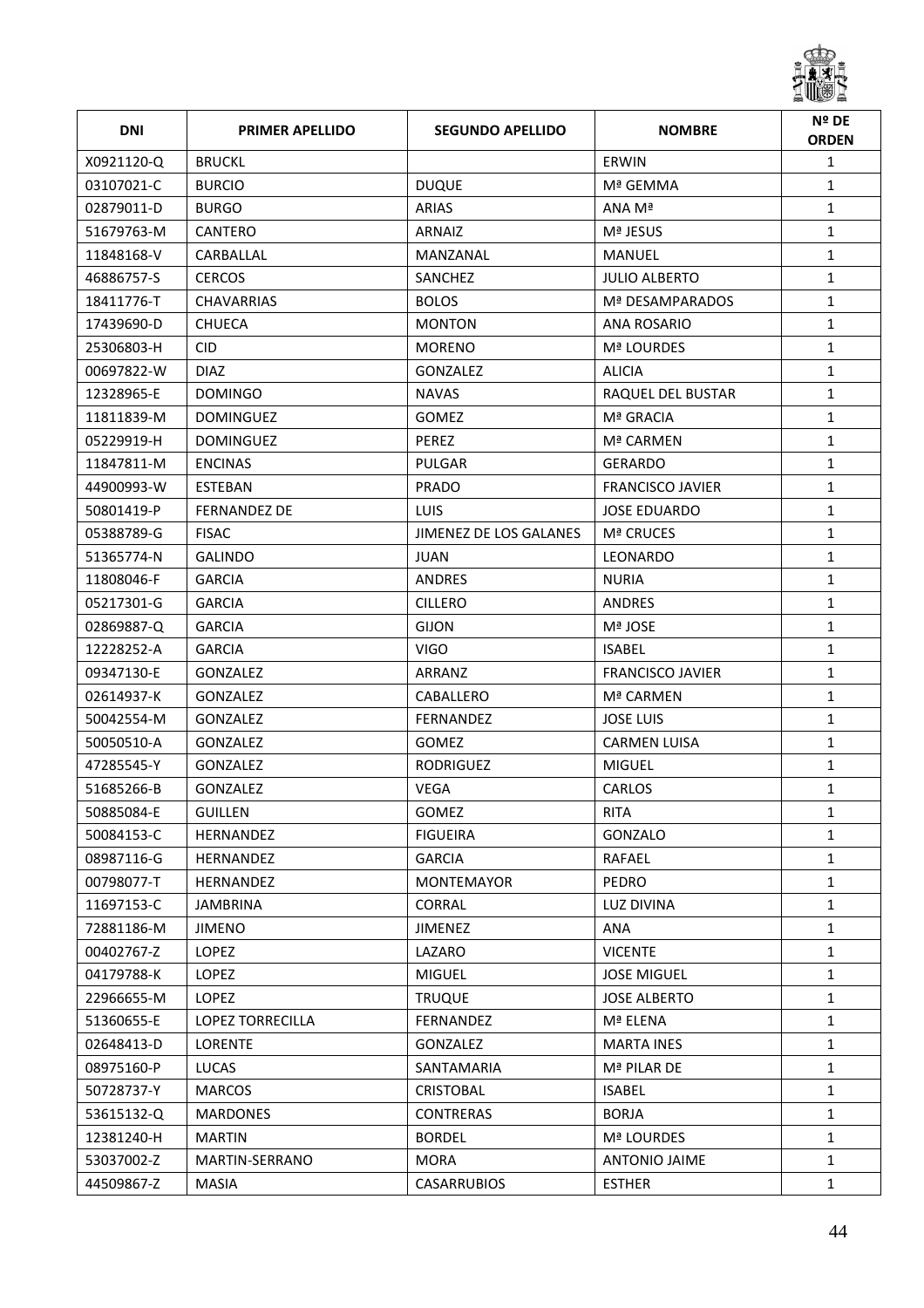

| <b>DNI</b> | <b>PRIMER APELLIDO</b> | <b>SEGUNDO APELLIDO</b> | <b>NOMBRE</b>          | Nº DE<br><b>ORDEN</b> |
|------------|------------------------|-------------------------|------------------------|-----------------------|
| 05229585-Y | <b>MATIAS</b>          | <b>GARCIA</b>           | <b>JOSE LUIS</b>       | $\mathbf{1}$          |
| 51651513-E | <b>MATUTE</b>          | PERAL                   | <b>BEGOÑA</b>          | $\mathbf{1}$          |
| 51884713-W | <b>MEDINA</b>          | <b>MEDINA</b>           | <b>ANTONIO</b>         | $\mathbf{1}$          |
| 02513455-S | <b>MOLDES</b>          | <b>GARCIA</b>           | Mª GLADIS              | $\mathbf{1}$          |
| 03080945-A | <b>MOLINERO</b>        | <b>MONTERO</b>          | <b>MERCEDES</b>        | $\mathbf{1}$          |
| 07231877-X | <b>MONTANER</b>        | <b>VIDAL</b>            | <b>ALFREDO</b>         | $\mathbf{1}$          |
| 45310340-H | <b>MORENO</b>          | RAMIREZ                 | <b>FRANCISCO BORJA</b> | $\mathbf{1}$          |
| 70737021-S | MUÑOZ                  | <b>ARROYO</b>           | <b>JOSEFA</b>          | $\mathbf{1}$          |
| 01086852-X | MUÑOZ                  | <b>CRUZ</b>             | <b>Mª CONCEPCION</b>   | $\mathbf{1}$          |
| 51897559-Z | MUÑOZ                  | <b>DOMINGUEZ</b>        | <b>CONCEPCION</b>      | $\mathbf{1}$          |
| 50076658-T | MUÑOZ                  | <b>GARCIA</b>           | <b>JUAN JOSE</b>       | $\mathbf{1}$          |
| 27502634-Q | <b>NAVARRO</b>         | <b>NAVARRO</b>          | <b>ANTONIO GABRIEL</b> | $\mathbf{1}$          |
| 70244750-J | <b>ORTEGA</b>          | <b>RUJAS</b>            | <b>JAVIER</b>          | $\mathbf{1}$          |
| 02086496-M | ORTIZ                  | LOPEZ                   | <b>JESUS EULOGIO</b>   | $\mathbf{1}$          |
| 51912218-E | ORTIZ                  | <b>REDONDO</b>          | NICOLAS ANTONIO        | $\mathbf{1}$          |
| 12719224-V | PANDO                  | <b>LLORENTE</b>         | LUIS ANGEL DE          | $\mathbf{1}$          |
| 00811514-M | <b>PICAZO</b>          | CASADO                  | <b>EDUARDO</b>         | $\mathbf{1}$          |
| 01102292-V | <b>PINTOR</b>          | MUÑOZ                   | <b>AZUCENA</b>         | $\mathbf{1}$          |
| 07228835-G | <b>PRIETO</b>          | <b>FERNANDEZ</b>        | ALVARO                 | $\mathbf{1}$          |
| 44853014-R | <b>REOLID</b>          | <b>DURAN</b>            | <b>DAVID MIGUEL</b>    | $\mathbf{1}$          |
| 05420713-G | <b>RODRIGUEZ</b>       | <b>HIDALGO</b>          | Mª PILAR               | $\mathbf{1}$          |
| 03077889-Y | <b>RODRIGUEZ</b>       | <b>NAVALPOTRO</b>       | <b>EUGENIA</b>         | $\mathbf{1}$          |
| 03462647-C | RODRIGUEZ DE           | <b>SANTOS</b>           | JOSE FRANCISCO         | $\mathbf{1}$          |
| 09321602-R | RODRIGUEZ DE           | <b>VEGA</b>             | <b>OSCAR</b>           | $\mathbf{1}$          |
| 47515396-H | <b>ROJAS</b>           | <b>DOMINGUEZ</b>        | AARON                  | $\mathbf{1}$          |
| 03090388-Q | <b>ROJO</b>            | <b>CABELLOS</b>         | <b>ROSARIO</b>         | $\mathbf{1}$          |
| 46890663-B | <b>RUBIO</b>           | <b>MORAN</b>            | <b>RUBEN</b>           | $\mathbf{1}$          |
| 08953347-E | RUIZ                   | CARRASCO                | Mª DEL PILAR           | $\mathbf{1}$          |
| 03855059-Y | <b>RUIZ</b>            | SANCHEZ                 | <b>JOSE LUCAS</b>      | 1                     |
| 04599156-F | SANCHEZ                | ALBENDEA                | <b>ADOLFO</b>          | $\mathbf{1}$          |
| 12773656-P | SANCHEZ                | REVUELTA                | <b>PATRICIA</b>        | $\mathbf{1}$          |
| 50453511-K | SAZ                    | <b>GARCIA</b>           | Mª PAZ DEL             | $\mathbf{1}$          |
| 50839460-F | SERRANO                | ARAMBURU                | Mª PAZ                 | $\mathbf{1}$          |
| 11825497-R | SIMON                  | <b>RIVERO</b>           | PALOMA                 | $\mathbf{1}$          |
| 01092926-N | SORIANO                | <b>BRAVO</b>            | Mª ISABEL              | $\mathbf{1}$          |
| 02535962-M | <b>SUAREZ</b>          | <b>MORENAS</b>          | <b>IGNACIO</b>         | $\mathbf{1}$          |
| 05239683-F | TAMARA                 | <b>JOSE MARIA</b>       | <b>JESUS</b>           | $\mathbf{1}$          |
| 12736656-S | <b>TEJIDO</b>          | ORTEGA                  | <b>JOSE</b>            | $\mathbf{1}$          |
| 51886030-P | TERCERO                | <b>COLLAR</b>           | <b>JOSE RAMON</b>      | $\mathbf{1}$          |
| 51925997-R | <b>TORRES</b>          | CACHERO                 | SUSANA                 | $\mathbf{1}$          |
| 50317334-G | VALLEJO                | RODRIGUEZ               | CRISTINA Mª            | $\mathbf{1}$          |
| 46903099-G | VARELA                 | <b>FERREIRO</b>         | <b>JOSE MANUEL</b>     | $\mathbf{1}$          |
| 16283793-T | VAZQUEZ                | AGUADO                  | ANSELMO                | $\mathbf{1}$          |
| 30983752-S | ZAPATA                 | PEREZ                   | PABLO                  | $\mathbf{1}$          |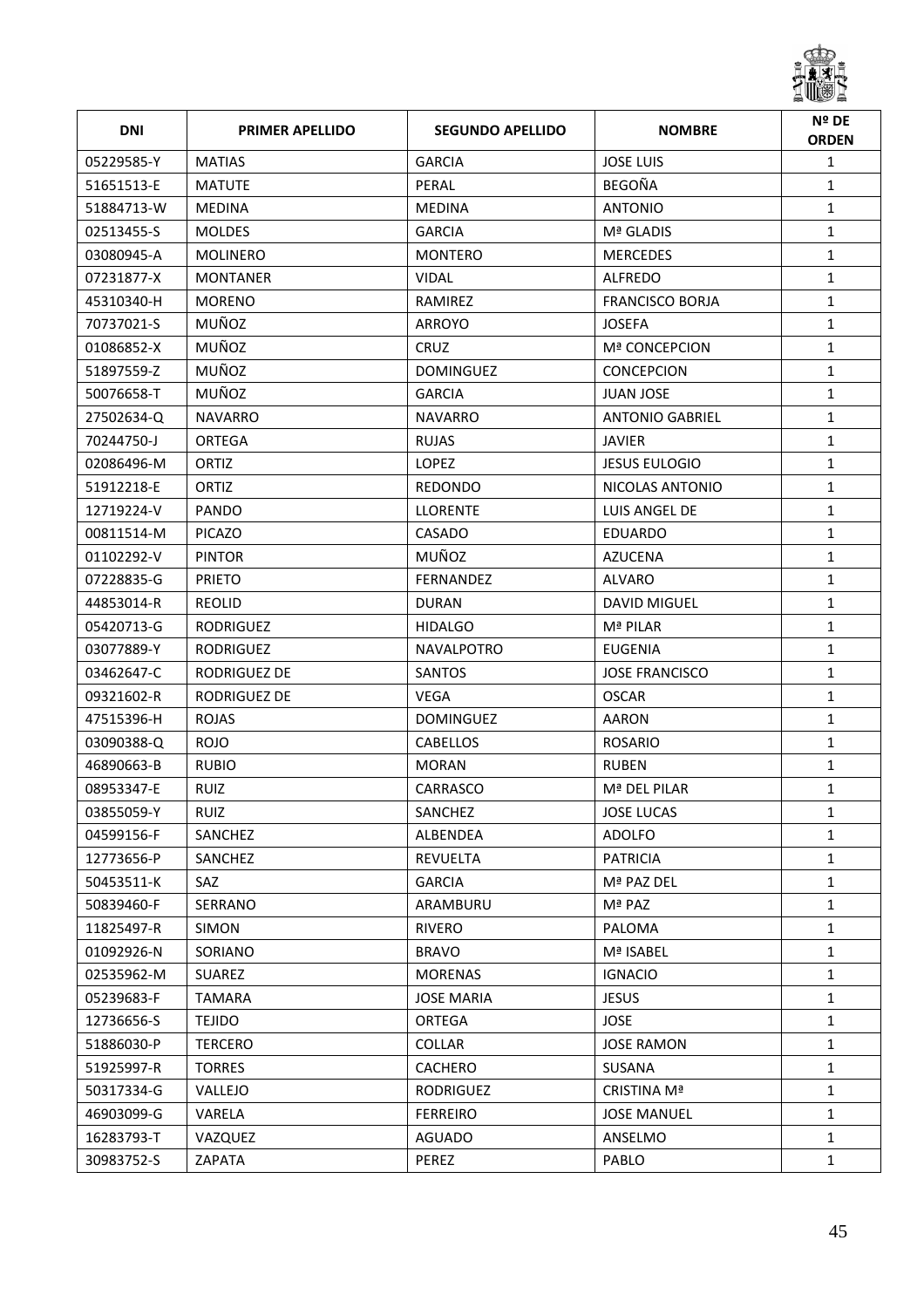

## **RELACION Nº 4. CATEGORIA: OFICIAL DE ACTIVIDADES TÉCNICAS Y PROFESIONALES**

| <b>DNI</b> | <b>PRIMER APELLIDO</b> | <b>SEGUNDO APELLIDO</b> | <b>NOMBRE</b>         | Nº DE<br><b>ORDEN</b> |
|------------|------------------------|-------------------------|-----------------------|-----------------------|
| 09028669-L | CANO                   | <b>FAMILIAR</b>         | <b>JESUS</b>          |                       |
| 28772808-S | <b>FERNANDEZ</b>       | <b>CONDE</b>            | GONZALO               |                       |
| 52908420-W | GAVILAN                | <b>MALDONADO</b>        | ALEJANDRO             |                       |
| 33990515-B | <b>RAMOS</b>           | <b>HIDALGO</b>          | <b>CALIXTO</b>        |                       |
| 50113894-E | SANCHEZ                | <b>CEREZO</b>           | <b>MARIO</b>          |                       |
| 09307673-X | SANZ                   | <b>PEREZ</b>            | <b>FRANCISCO LUIS</b> |                       |
| 00794461-H | ZARANTON               | <b>GARCIA</b>           | <b>ENRIQUE</b>        |                       |

## **RELACION Nº 5. CATEGORIA: AYUDANTE DE GESTIÓN Y SERVICIOS COMUNES**

| <b>DNI</b> | <b>PRIMER APELLIDO</b> | <b>SEGUNDO APELLIDO</b> | <b>NOMBRE</b>           | Nº DE<br><b>ORDEN</b> |
|------------|------------------------|-------------------------|-------------------------|-----------------------|
| 45305074-L | ABDERRAHAMAN           | <b>BUTIEB</b>           | <b>SIAM</b>             | $\mathbf{1}$          |
| 45298735-M | ABDERRAHAMAN           | <b>MOHAMED</b>          | <b>KAMELIA</b>          | $\mathbf{1}$          |
| 45297288-F | ABDERRAHMAN            | TEIEB                   | <b>FEDUA</b>            | $\mathbf{1}$          |
| 45061196-X | ABETI                  | CAPARROS                | <b>CELIA ESTHER</b>     | $\mathbf{1}$          |
| 45306981-V | <b>ACHOR</b>           | AL-LAL                  | <b>SIHAM</b>            | $\mathbf{1}$          |
| 03896507-P | AGUDO                  | GALAN                   | <b>SERGIO</b>           | $\mathbf{1}$          |
| Y0782070-S | AGUIB HANNA            | <b>MICHAEL</b>          | <b>ANTOINE</b>          | $\mathbf{1}$          |
| 45299987-S | AHMED                  | MOHAMED                 | SARA                    | $\mathbf{1}$          |
| 45282424-R | AHMED                  | MOHAND                  | ALI EL BAHRI            | $\mathbf{1}$          |
| 07992607-S | <b>ALAMO</b>           | <b>GARCIA</b>           | <b>ANA ISABEL</b>       | $\mathbf{1}$          |
| 45076595-E | ALI                    | <b>HASSAN</b>           | SAID                    | $\mathbf{1}$          |
| 05273449-D | <b>ALONSO</b>          | <b>SAN FAUSTINO</b>     | <b>MARIA DEL CARMEN</b> | $\mathbf{1}$          |
| 49138487-E | <b>ALONSO</b>          | <b>VILLAMOR</b>         | <b>SARA</b>             | $\mathbf{1}$          |
| 45093011-Q | <b>ALVAREZ</b>         | <b>RODRIGUEZ</b>        | <b>BELEN</b>            | $\mathbf{1}$          |
| 45301635-F | <b>AMAR</b>            | <b>MOHAMED</b>          | <b>IMAN</b>             | $\mathbf{1}$          |
| 25599300-R | <b>ANAYA</b>           | <b>GARCIA</b>           | <b>AZAHARA</b>          | $\mathbf{1}$          |
| 74938215-Y | <b>ANAYA</b>           | <b>SANCHEZ</b>          | <b>FRANCISCO JAVIER</b> | $\mathbf{1}$          |
| 45078215-D | <b>ANDRADES</b>        | <b>LOPEZ</b>            | <b>AURELIO</b>          | $\mathbf{1}$          |
| 45307217-T | <b>ANDUJAR</b>         | <b>JIMENEZ</b>          | <b>MARIA JESUS</b>      | $\mathbf{1}$          |
| 71556974-H | <b>ARIAS</b>           | MAGAZ                   | <b>ENRIQUE</b>          | $\mathbf{1}$          |
| 45311688-D | <b>ARRIBA DE LA</b>    | <b>ROSA</b>             | <b>BEATRIZ DE</b>       | $\mathbf{1}$          |
| 45282800-D | <b>ARROYO</b>          | <b>CONDE</b>            | <b>CONSUELO</b>         | $\mathbf{1}$          |
| 52365954-Z | <b>ASENSIO</b>         | SAMPEDRO                | <b>DIEGO</b>            | $\mathbf{1}$          |
| 15412166-G | <b>BAENA</b>           | <b>CALDERON</b>         | <b>JULIAN MELCHOR</b>   | $\mathbf{1}$          |
| 45308781-T | <b>BAROJA</b>          | <b>RUIZ</b>             | <b>EVA VIRGINIA</b>     | $\mathbf{1}$          |
| 45305922-Q | <b>BAROJA</b>          | <b>RUIZ</b>             | <b>MARIA MERCEDES</b>   | $\mathbf{1}$          |
| 50678280-B | <b>BARRACHINA</b>      | <b>REYES</b>            | MIGUEL ANGEL            | $\mathbf{1}$          |
| 51103957-G | <b>BARRERO</b>         | <b>ELIAS</b>            | <b>NIURKA</b>           | $\mathbf{1}$          |
| 09334901-Y | <b>BELLOSTA</b>        | VILLEGAS                | <b>JOSE ALBERTO</b>     | $\mathbf{1}$          |
| 09276495-C | <b>BELLOSTA</b>        | VILLEGAS                | <b>MONTSERRAT</b>       | $\mathbf{1}$          |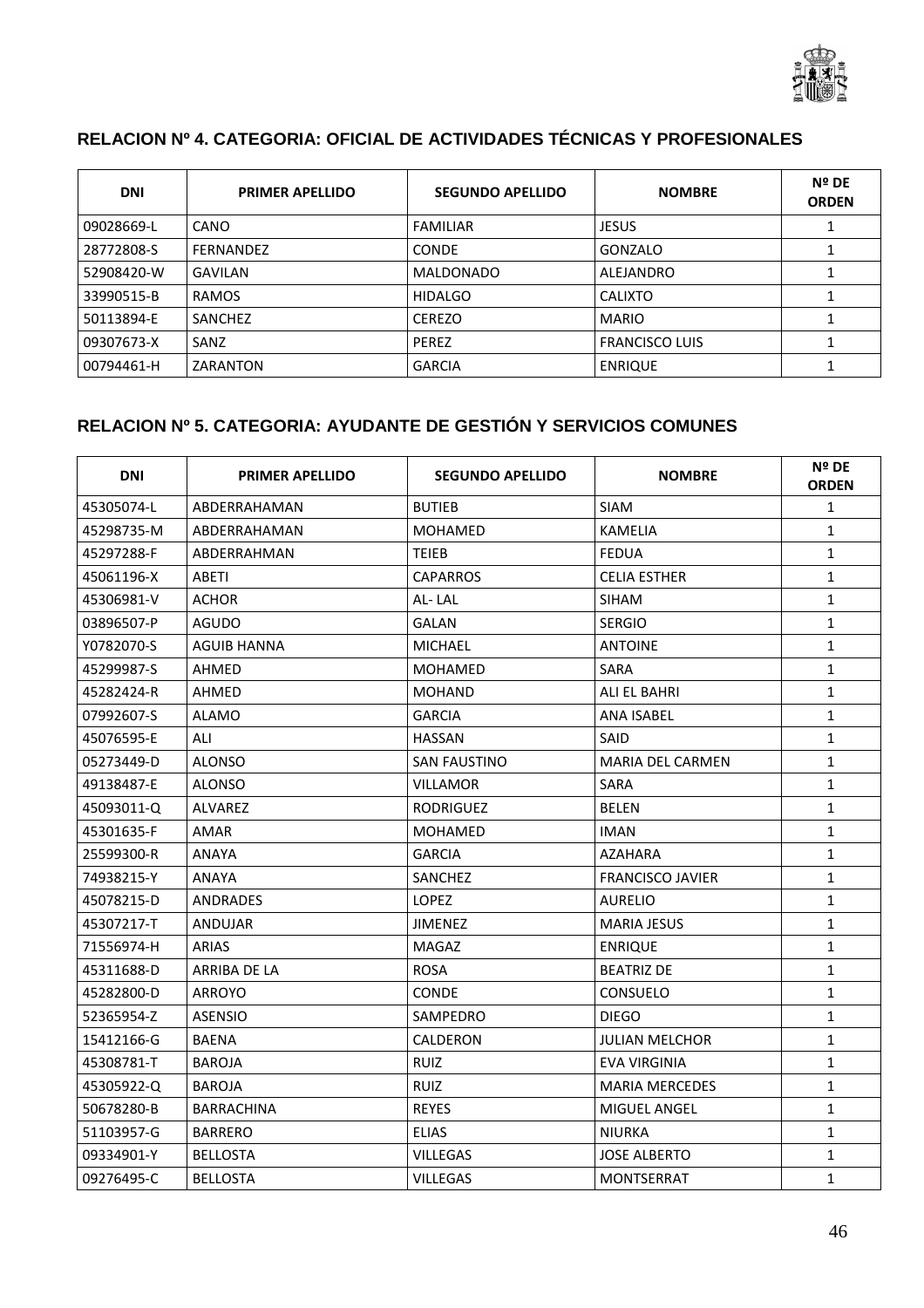

| <b>DNI</b> | <b>PRIMER APELLIDO</b> | <b>SEGUNDO APELLIDO</b> | <b>NOMBRE</b>           | Nº DE<br><b>ORDEN</b> |
|------------|------------------------|-------------------------|-------------------------|-----------------------|
| 26212500-K | <b>BELTRAN</b>         | <b>MAZA</b>             | <b>JUANA ANA</b>        | $\mathbf{1}$          |
| 76633884-T | <b>BELTRAN</b>         | <b>RUEDA</b>            | <b>JAVIER</b>           | $\mathbf{1}$          |
| 05324325-D | <b>BERNABE</b>         | <b>GONZALEZ</b>         | JORGE                   | $\mathbf{1}$          |
| 45070401-S | <b>BERNAL</b>          | <b>GORDILLO</b>         | PEDRO PABLO             | $\mathbf{1}$          |
| 13158828-E | <b>BLANCO</b>          | ALVAREZ                 | <b>EMILIO</b>           | $\mathbf{1}$          |
| 05269852-T | <b>BLANCO</b>          | <b>BERMUDEZ</b>         | <b>IGNACIO</b>          | $\mathbf{1}$          |
| 45073285-R | <b>BLANCO</b>          | <b>SUAREZ</b>           | FRANCISCA DE LOS REYES  | $\mathbf{1}$          |
| X7810989-M | <b>BOUHJAR</b>         |                         | AHMED                   | $\mathbf{1}$          |
| 04186418-G | <b>BRASERO</b>         | <b>BARREIRA</b>         | <b>ROSANA</b>           | $\mathbf{1}$          |
| 75747425-F | <b>BRENES</b>          | <b>MORENO</b>           | <b>DIEGO</b>            | $\mathbf{1}$          |
| 44367436-E | CABELLO                | ROMERO                  | JAIME                   | $\mathbf{1}$          |
| 09033480-T | <b>CALLEJA</b>         | <b>AGUILERA</b>         | DANIEL                  | $\mathbf{1}$          |
| 02638141-H | CALVO                  | ALBUIXECH               | <b>JAVIER</b>           | $\mathbf{1}$          |
| 45101006-F | CALVO                  | <b>BENITEZ</b>          | ALEJANDRO               | $\mathbf{1}$          |
| 45113892-J | CALVO                  | <b>BENITEZ</b>          | <b>ANA</b>              | $\mathbf{1}$          |
| 45082653-P | <b>CAMPOS</b>          | <b>TERRIZA</b>          | <b>INAMACULADA</b>      | $\mathbf{1}$          |
| 45100078-E | <b>CAMPOS</b>          | <b>TORO</b>             | ANA BELEN               | $\mathbf{1}$          |
| 26039262-L | <b>CAMPOS</b>          | VAZQUEZ                 | RAFAEL                  | $\mathbf{1}$          |
| 45111691-C | <b>CANAS</b>           | <b>HERNANDEZ</b>        | MARINA                  | $\mathbf{1}$          |
| 06265084-E | CANO                   | SANCHEZ                 | MARIA LUISA             | $\mathbf{1}$          |
| 16772638-D | CANSECO                | <b>CASILLAS</b>         | RAUL                    | $\mathbf{1}$          |
| 45289558-M | <b>CANTO</b>           | <b>MONTERO</b>          | <b>NURIA</b>            | $\mathbf{1}$          |
| 76658264-T | <b>CAPARROS</b>        | <b>LEON</b>             | <b>JAVIER</b>           | $\mathbf{1}$          |
| 34896680-E | CARBALLO               | <b>GARCIA</b>           | <b>FRANCISCO</b>        | $\mathbf{1}$          |
| 77417204-D | CARRAMAL               | <b>MEIS</b>             | <b>RUBEN</b>            | $\mathbf{1}$          |
| 05706908-X | CASTAÑO DE LA          | <b>FUENTE</b>           | <b>JUAN DIEGO</b>       | $\mathbf{1}$          |
| 45088072-E | <b>CASTILLO</b>        | ORELLANA                | <b>FRANCISCO JAVIER</b> | $\mathbf{1}$          |
| 45060956-T | CAZALLA                | <b>FRIAS</b>            | <b>MARIA</b>            | $\mathbf{1}$          |
| 45107395-W | CHAVEZ                 | <b>MACIAS</b>           | <b>ANTONIO</b>          | $\mathbf{1}$          |
| 01663262-V | <b>CHERIF</b>          | ELKADIRI                | ABDELILAH               | 1                     |
| 76577289-P | <b>COIRA</b>           | <b>MENDEZ</b>           | RAMON                   | $\mathbf{1}$          |
| 52880382-R | <b>CONDE</b>           | <b>MORENO</b>           | <b>FRANCISCA MARIA</b>  | 1                     |
| 75563241-F | <b>CORRAL</b>          | PALMA                   | YASMINA                 | $\mathbf{1}$          |
| 06241915-Z | <b>CORRALES</b>        | GARCIA-CALVILLO         | <b>MARIA PILAR</b>      | 1                     |
| 78892826-C | <b>CORREA</b>          | SALAZAR                 | <b>BORJA</b>            | $\mathbf{1}$          |
| 53251434-V | <b>COSTA</b>           | <b>RODRIGUEZ</b>        | <b>JUAN CARLOS</b>      | $\mathbf{1}$          |
| 49276613-X | COVELO                 | <b>MENESES</b>          | LIBERTAD SALOME         | $\mathbf{1}$          |
| 44485779-F | <b>CRESPO</b>          | FERNANDEZ               | PABLO                   | $\mathbf{1}$          |
| 45072261-N | <b>CUELLAR</b>         | <b>RIVAS</b>            | <b>ISABEL</b>           | $\mathbf{1}$          |
| 48979229-Q | DELGADO                | RODRIGUEZ               | PABLO                   | 1                     |
| 45308319-K | <b>DELGADO</b>         | SAAVEDRA                | CASANDRA                | $\mathbf{1}$          |
| 45308320-E | <b>DELGADO</b>         | SAAVEDRA                | <b>MARINA</b>           | $\mathbf{1}$          |
| 34018467-H | DELGADO                | VALVERDE                | <b>FRANCISCO</b>        | $\mathbf{1}$          |
| 52080401-Y | <b>DIAZ</b>            | <b>BERNAL</b>           | PILAR MARIA             | 1                     |
| 00832513-M | <b>DIAZ</b>            | CARO                    | <b>JAVIER</b>           | $\mathbf{1}$          |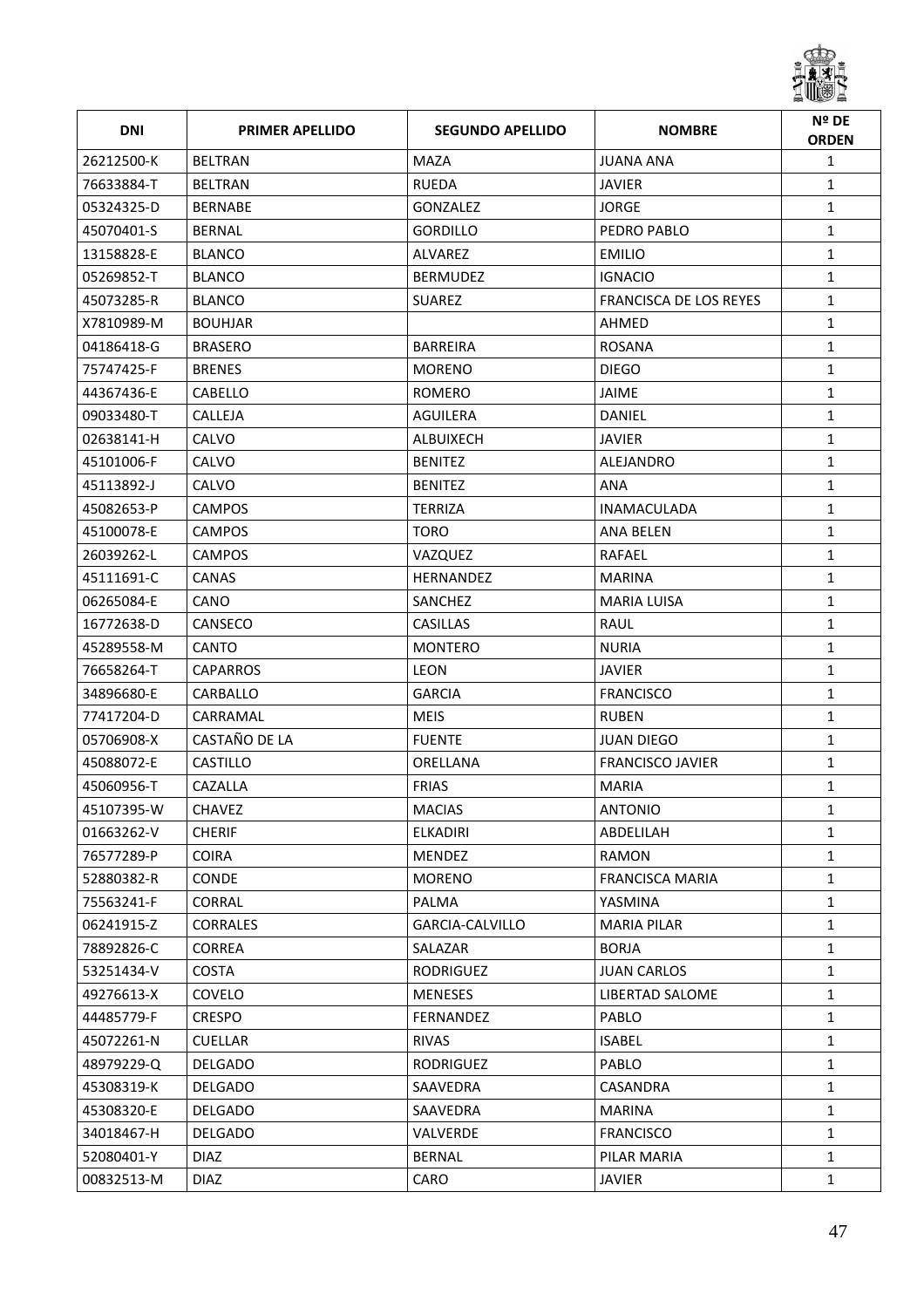

| <b>DNI</b> | <b>PRIMER APELLIDO</b> | <b>SEGUNDO APELLIDO</b> | <b>NOMBRE</b>           | Nº DE<br><b>ORDEN</b> |
|------------|------------------------|-------------------------|-------------------------|-----------------------|
| 45278247-X | <b>DIAZ</b>            | <b>CASTEJON</b>         | <b>ROSARIO</b>          | $\mathbf{1}$          |
| 74846314-J | <b>DIAZ</b>            | <b>GOMEZ</b>            | <b>FRANCISCO JAVIER</b> | $\mathbf{1}$          |
| 53693391-Y | <b>DIAZ</b>            | <b>GOMEZ</b>            | SALVADOR                | $\mathbf{1}$          |
| 45080214-F | <b>DIAZ</b>            | <b>GUERRERO</b>         | <b>JORGE</b>            | $\mathbf{1}$          |
| 45100050-V | DIAZ.                  | MUÑOZ                   | FERNANDO                | $\mathbf{1}$          |
| 07801342-H | <b>DIAZ</b>            | SANCHEZ                 | SANTIAGO                | $\mathbf{1}$          |
| 70048370-F | <b>DOMINGO</b>         | <b>DIAZ</b>             | <b>ANA ISABEL</b>       | $\mathbf{1}$          |
| 45114784-P | <b>DOMINGUEZ</b>       | <b>DOMINGUEZ</b>        | <b>JESUS</b>            | $\mathbf{1}$          |
| 51912153-A | <b>DOÑA</b>            | <b>MORENO</b>           | CRISTINA VICTORIA       | $\mathbf{1}$          |
| X7174549-K | <b>DOVLEAC</b>         |                         | ADRIANA MIOARA          | $\mathbf{1}$          |
| 45286599-J | <b>DRIS</b>            | <b>MAANAN</b>           | LAYLA                   | $\mathbf{1}$          |
| 45282338-F | <b>DRIS</b>            | <b>MOHAMED</b>          | <b>DINA</b>             | $\mathbf{1}$          |
| 23036012-V | EGEA                   | <b>VIVANCOS</b>         | RAUL                    | $\mathbf{1}$          |
| 46965243-W | EL BOUTAYBI            | <b>MOHAMED</b>          | <b>NADIA</b>            | $\mathbf{1}$          |
| 45300037-L | EL MEZIANI             | <b>HAMED</b>            | SAMIR                   | $\mathbf{1}$          |
| 31731760-V | <b>ENRIQUEZ</b>        | <b>REAL</b>             | <b>FRANCISCO JAVIER</b> | $\mathbf{1}$          |
| 45279840-Q | ESCAÑO                 | <b>RUBIO</b>            | <b>RAFAEL LUIS</b>      | $\mathbf{1}$          |
| 71658605-N | FERNANDEZ              | <b>CIGARRIA</b>         | <b>FATIMA</b>           | $\mathbf{1}$          |
| 09730548-F | FERNANDEZ              | ORDOÑEZ                 | LUIS ELOY               | $\mathbf{1}$          |
| 45115352-R | FERNANDEZ              | <b>PAREJO</b>           | <b>MIGUEL</b>           | $\mathbf{1}$          |
| 72082000-T | FERNANDEZ              | PEÑA                    | ANDREA                  | $\mathbf{1}$          |
| 33550333-A | FERNANDEZ              | <b>RODRIGUEZ</b>        | <b>CRISTIAN</b>         | $\mathbf{1}$          |
| 45090935-X | FERNANDEZ              | <b>UCEDA</b>            | MABEL                   | $\mathbf{1}$          |
| 45106951-H | FERNANDEZ              | WANCENLEN               | <b>FRANCISCO</b>        | $\mathbf{1}$          |
| 45113798-B | <b>FERNANDEZ</b>       | <b>WANCENLEN</b>        | RAUL                    | $\mathbf{1}$          |
| 71959132-K | <b>FRANCO</b>          | <b>ALONSO</b>           | <b>JAVIER</b>           | $\mathbf{1}$          |
| 30269479-F | <b>FUENTES</b>         | <b>BRIOSO</b>           | <b>SERGIO</b>           | $\mathbf{1}$          |
| 45063420-A | <b>FUENTES</b>         | <b>CAPOTE</b>           | ESPERANZA               | $\mathbf{1}$          |
| 45073364-B | <b>FUENTES</b>         | CAPOTE                  | MARIA DEL CARMEN        | $\mathbf{1}$          |
| 45098071-Q | GALAN                  | GARCIA DEL RIO          | <b>JOSE ANGEL</b>       | 1                     |
| 47026479-N | <b>GALINDO</b>         | SANCHEZ                 | MARIA DEL PILAR         | $\mathbf{1}$          |
| 45313389-P | <b>GALLARDO</b>        | <b>GARCIA</b>           | ADRIAN                  | 1                     |
| 45313390-D | <b>GALLARDO</b>        | <b>GARCIA</b>           | <b>BORJA</b>            | $\mathbf{1}$          |
| 25056184-F | <b>GARCIA</b>          | <b>GARCIA</b>           | ROSA                    | 1                     |
| 45302095-F | <b>GARCIA</b>          | GONZALEZ                | <b>JUAN ANTONIO</b>     | $\mathbf{1}$          |
| 50860362-W | <b>GARCIA</b>          | <b>LOPEZ</b>            | GONZALO                 | $\mathbf{1}$          |
| 75904656-X | <b>GARCIA</b>          | MELA                    | <b>ISABEL MARIA</b>     | $\mathbf{1}$          |
| 45081868-M | GARCIA                 | NAVAS                   | ANGEL JERONIMO          | $\mathbf{1}$          |
| 44273482-T | <b>GARCIA</b>          | <b>ORTEGA</b>           | <b>SERGIO</b>           | $\mathbf{1}$          |
| 53139863-L | GARCIA                 | REDONDO                 | ANGELICA                | $\mathbf{1}$          |
| 10060684-R | <b>GARCIA</b>          | RODRIGUEZ               | DORINDA DEL CARMEN      | $\mathbf{1}$          |
| 51099722-R | <b>GARCIA</b>          | SANCHEZ                 | RICARDO                 | $\mathbf{1}$          |
| 30556929-A | <b>GARRIDO</b>         | IBAÑEZ                  | <b>JESUS MARIA</b>      | $\mathbf{1}$          |
| 52929030-G | GARRIDO                | <b>PICON</b>            | MILAGROSA               | 1                     |
| 76246265-T | GARROTE                | REVIRIEGO               | <b>JESUS</b>            | $\mathbf{1}$          |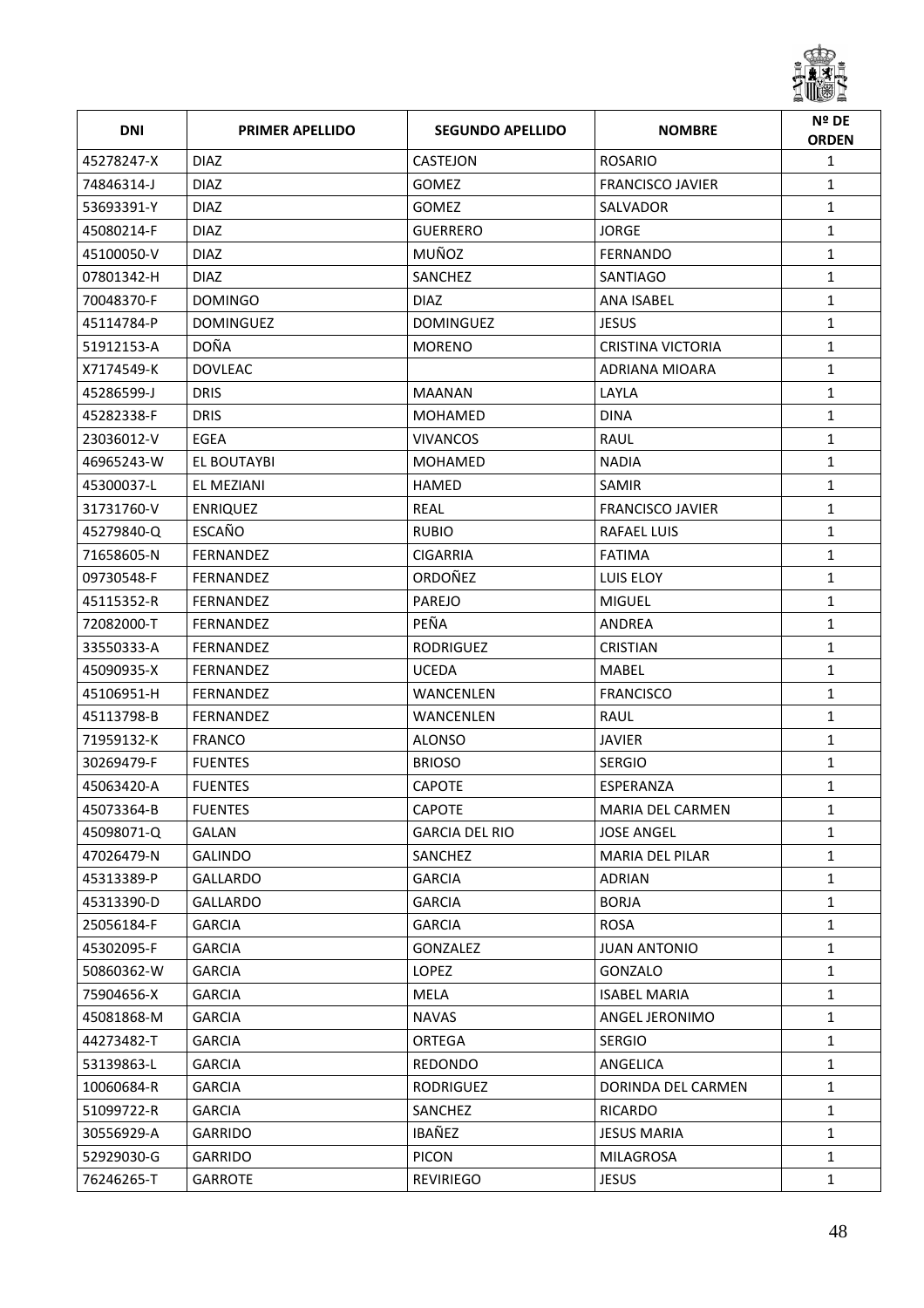

| <b>DNI</b> | <b>PRIMER APELLIDO</b> | <b>SEGUNDO APELLIDO</b> | <b>NOMBRE</b>           | Nº DE<br><b>ORDEN</b> |
|------------|------------------------|-------------------------|-------------------------|-----------------------|
| 08836484-E | <b>GARROTE</b>         | <b>REVIRIEGO</b>        | MIGUEL ANGEL            | $\mathbf{1}$          |
| 45309185-J | GARZON                 | <b>HINOJO</b>           | ALEJANDRA               | $\mathbf{1}$          |
| 20924130-H | GAVARA                 | MARTI                   | CLAUDIA                 | $\mathbf{1}$          |
| 52904903-G | <b>GAVILAN</b>         | <b>MALDONADO</b>        | <b>CRISTIAN</b>         | $\mathbf{1}$          |
| 75902928-F | <b>GOMEZ</b>           | CARRETERO               | <b>ANDRES</b>           | $\mathbf{1}$          |
| 74871336-B | <b>GONZALEZ</b>        | <b>ALIAGA</b>           | ALEJANDRA               | $\mathbf{1}$          |
| 74893202-G | GONZALEZ               | ALIAGA                  | ANA                     | $\mathbf{1}$          |
| 45307671-V | GONZALEZ               | <b>ANTONIO</b>          | <b>MIGUEL RAMON</b>     | $\mathbf{1}$          |
| 45280526-N | GONZALEZ               | CAÑETE                  | <b>EMILIA</b>           | $\mathbf{1}$          |
| 45107930-P | GONZALEZ               | <b>GUTIERREZ</b>        | <b>BLANCA PILAR</b>     | $\mathbf{1}$          |
| 03872453-N | GONZALEZ               | <b>PUEBLA</b>           | <b>JUAN JOSE</b>        | $\mathbf{1}$          |
| 45118558-P | <b>GUERRA</b>          | <b>RAMOS</b>            | <b>FRANCISCO RUBEN</b>  | $\mathbf{1}$          |
| 45120199-H | <b>GUILLEN</b>         | <b>MATEO</b>            | <b>NATALIA</b>          | $\mathbf{1}$          |
| 51754909-X | <b>GUTIERREZ</b>       | <b>BANEGAS</b>          | JUAN PABLO              | $\mathbf{1}$          |
| 45300013-H | <b>HACH LAARBI</b>     | <b>MOHAMED</b>          | ABELAZIZ                | $\mathbf{1}$          |
| 45306953-N | <b>HAMADI</b>          | ABSELAM                 | HAMED                   | $\mathbf{1}$          |
| 45306529-W | HAMED                  | <b>ABDELKADER</b>       | JADIYA                  | $\mathbf{1}$          |
| 23231638-M | <b>HELLIN</b>          | <b>GARCIA</b>           | MARIA JOSEFA            | $\mathbf{1}$          |
| 03466011-A | <b>HERNAN</b>          | <b>PUENTE</b>           | <b>LUIS</b>             | $\mathbf{1}$          |
| 07947313-P | <b>HERNANDEZ</b>       | <b>BERNAL</b>           | MARIA                   | $\mathbf{1}$          |
| 45297341-Z | <b>HERNANDEZ</b>       | FERNANDEZ               | ANTONIO MANUEL          | $\mathbf{1}$          |
| 43775678-P | <b>HERNANDEZ</b>       | <b>JIMENEZ</b>          | OSCAR                   | $\mathbf{1}$          |
| 07866263-X | HERNANDEZ              | <b>MARTIN</b>           | MARIA DEL CARMEN        | $\mathbf{1}$          |
| 45277176-C | HERNANDEZ              | QUIÑONERO               | MARIA DEL PILAR         | $\mathbf{1}$          |
| 45105532-W | <b>HERNANDEZ</b>       | ROMERO                  | <b>FRANCISCO JAVIER</b> | $\mathbf{1}$          |
| 45312713-E | <b>HOSSAIN</b>         | <b>MIMUN</b>            | LILIEM                  | $\mathbf{1}$          |
| 45312712-K | <b>HOSSAIN</b>         | <b>MINUN</b>            | <b>MERIEM</b>           | $\mathbf{1}$          |
| 53422249-B | <b>HUERTA</b>          | SANZ                    | <b>NATALIA</b>          | $\mathbf{1}$          |
| 07974045-Z | IGLESIAS               | <b>ZABALLOS</b>         | MANUEL ISAAC            | $\mathbf{1}$          |
| 45300896-G | ISMAEL                 | <b>DIAZ</b>             | <b>ACHOR</b>            | 1                     |
| 45271396-J | <b>JIMENEZ</b>         | <b>ALONSO</b>           | MARIA DEL PILAR         | $\mathbf{1}$          |
| 05355649-F | <b>JIMENEZ</b>         | <b>CELESTEN</b>         | <b>MARIA ANGELES</b>    | 1                     |
| 13769450-V | LANZA                  | LANZA                   | <b>ROSA MARIA</b>       | $\mathbf{1}$          |
| 31637909-Y | LANZA                  | MUÑOZ                   | MANUEL                  | 1                     |
| 45268532-R | LASCANO                | <b>SORROCHE</b>         | <b>MARIA</b>            | $\mathbf{1}$          |
| 50299616-L | LEAN                   | <b>MEJIAS</b>           | <b>AGUSTIN</b>          | $\mathbf{1}$          |
| 45310715-W | <b>LEON</b>            | <b>GOMEZ</b>            | <b>IVAN</b>             | $\mathbf{1}$          |
| 45074757-R | LEON                   | LINARES                 | SUSANA                  | $\mathbf{1}$          |
| 45108987-F | <b>LEON</b>            | <b>VICTORIO</b>         | <b>JOSE RAMON</b>       | $\mathbf{1}$          |
| 53120457-W | LIZ                    | <b>SIERRA</b>           | ARACELI                 | 1                     |
| 31650053-Y | <b>LOPE</b>            | VEGA                    | <b>JUAN JOSE</b>        | $\mathbf{1}$          |
| 45322472-Y | LOPEZ                  | ANTELO                  | <b>MARINA</b>           | $\mathbf{1}$          |
| 01663064-A | LOPEZ                  | <b>ANTONIO</b>          | <b>FRANCISCO RAMON</b>  | $\mathbf{1}$          |
| 45078454-H | LOPEZ                  | <b>ESCUDERO</b>         | <b>LEONOR</b>           | 1                     |
| 45099623-G | LOPEZ                  | JIMENEZ                 | <b>FRANCISCO JAVIER</b> | $\mathbf{1}$          |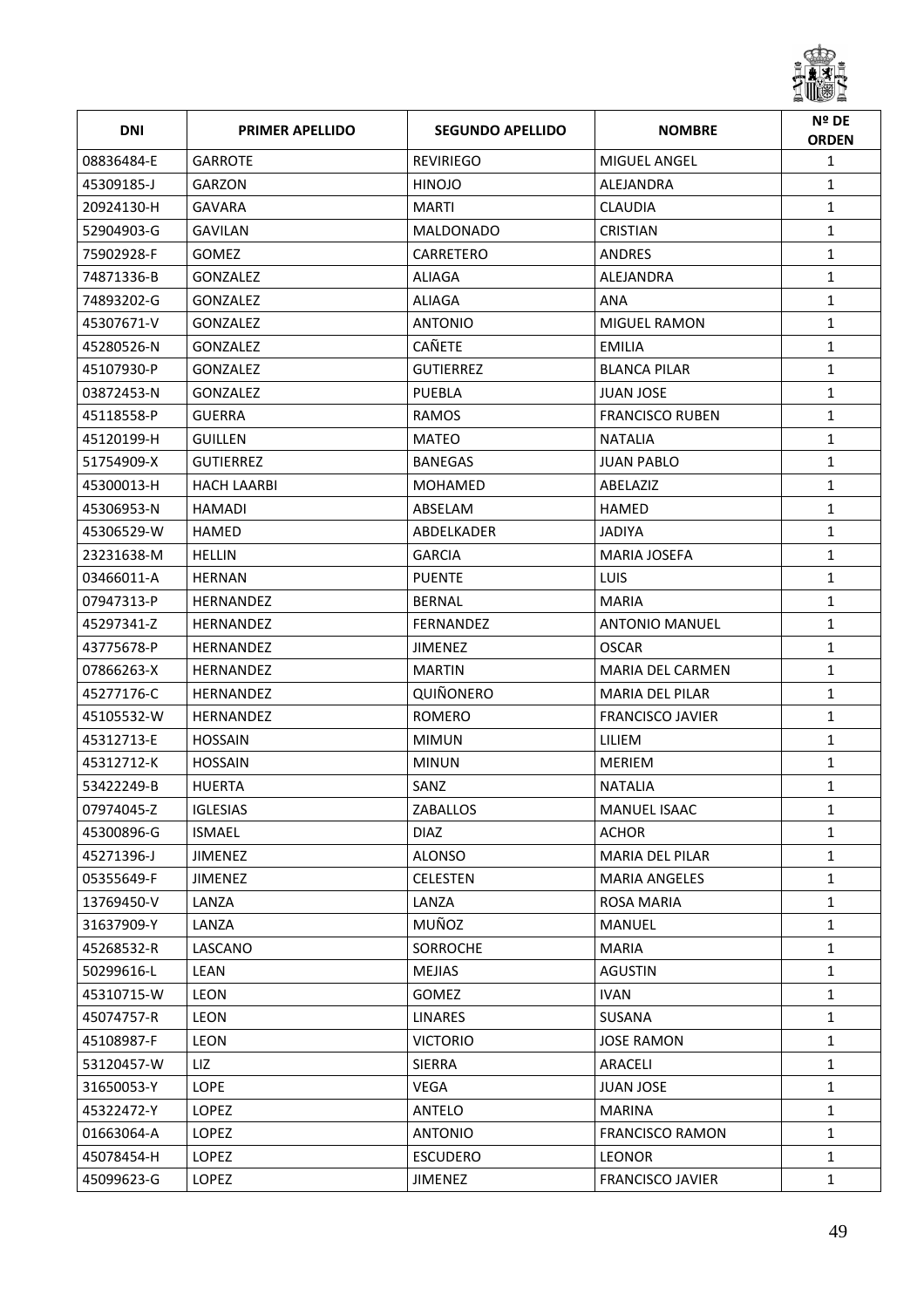

| <b>DNI</b> | <b>PRIMER APELLIDO</b> | <b>SEGUNDO APELLIDO</b> | <b>NOMBRE</b>          | Nº DE<br><b>ORDEN</b> |
|------------|------------------------|-------------------------|------------------------|-----------------------|
| 70817843-S | <b>LOPEZ</b>           | <b>JIMENEZ</b>          | <b>MATIAS</b>          | $\mathbf{1}$          |
| 52183755-K | LOPEZ                  | <b>LOPEZ</b>            | <b>ROCIO</b>           | $\mathbf{1}$          |
| 70807657-H | <b>LOPEZ</b>           | <b>MARTIN</b>           | <b>MANUEL</b>          | $\mathbf{1}$          |
| 39710628-R | LOPEZ                  | <b>NAVARRO</b>          | ADELAIDA               | $\mathbf{1}$          |
| 24259132-C | LOPEZ                  | ROMERO                  | <b>MARIA JESUS</b>     | $\mathbf{1}$          |
| 45282943-Z | LOPEZ                  | VERDAGAY                | <b>MARIA ELENA</b>     | $\mathbf{1}$          |
| 28950046-S | LOZANO                 | <b>BORREGUERO</b>       | <b>JORGE</b>           | $\mathbf{1}$          |
| 74943830-D | LOZANO                 | <b>ROJAS</b>            | <b>FRANCISCO</b>       | $\mathbf{1}$          |
| 74943829-P | LOZANO                 | <b>ROJAS</b>            | RAFAEL                 | $\mathbf{1}$          |
| 45272191-N | LOZANO                 | <b>VENTAJA</b>          | <b>ROSA MARIA</b>      | $\mathbf{1}$          |
| 03904320-R | <b>MADRID</b>          | <b>GONZALEZ</b>         | <b>RUBEN</b>           | $\mathbf{1}$          |
| 76044008-M | <b>MANCHADO</b>        | <b>CEREZO</b>           | <b>SERGIO</b>          | $\mathbf{1}$          |
| 09329570-B | MANRIQUE               | <b>CRIADO</b>           | JAVIER                 | $\mathbf{1}$          |
| 45090468-A | <b>MARISCAL</b>        | <b>NABAIS SALADA</b>    | <b>CRISTINA</b>        | $\mathbf{1}$          |
| 02276107-G | MARMOL                 | <b>MATEOS</b>           | JOSE MANUEL            | $\mathbf{1}$          |
| 21509420-G | <b>MARQUEZ</b>         | CANELA                  | <b>EVA MARIA</b>       | $\mathbf{1}$          |
| 31859579-W | <b>MARQUEZ</b>         | ORTIZ                   | <b>ELENA MARIA</b>     | $\mathbf{1}$          |
| 05911329-F | <b>MARTIN</b>          | <b>FERNANDEZ</b>        | <b>ENRIQUE</b>         | $\mathbf{1}$          |
| 05390962-S | <b>MARTIN</b>          | <b>GALLEGO</b>          | <b>JOSE ANTONIO</b>    | $\mathbf{1}$          |
| 70807655-Q | <b>MARTIN</b>          | <b>GONZALEZ</b>         | <b>SARA</b>            | $\mathbf{1}$          |
| 45299213-T | <b>MARTIN</b>          | <b>HEREDIA</b>          | <b>MARINA</b>          | $\mathbf{1}$          |
| 51474816-B | <b>MARTIN</b>          | <b>IGLESIAS</b>         | <b>DANIEL</b>          | $\mathbf{1}$          |
| 26481675-G | <b>MARTIN</b>          | <b>LOPEZ</b>            | <b>MARIA DEL MONTE</b> | $\mathbf{1}$          |
| 28587049-G | <b>MARTIN</b>          | <b>ROMAN</b>            | YOLANDA                | $\mathbf{1}$          |
| 01181215-G | <b>MARTINEZ</b>        | CARRALON                | <b>ALFONSO</b>         | $\mathbf{1}$          |
| 45293434-V | <b>MARTINEZ</b>        | <b>CONDE</b>            | <b>SILVIA</b>          | $\mathbf{1}$          |
| 77724647-B | <b>MARTINEZ</b>        | <b>MARTINEZ</b>         | <b>JUAN CARLOS</b>     | $\mathbf{1}$          |
| 28787451-F | <b>MARTINEZ</b>        | <b>SUAREZ</b>           | <b>JUANA MARIA</b>     | $\mathbf{1}$          |
| 45093414-P | MARTINEZ               | WANCENLEN               | <b>FRANCISCO JOSE</b>  | $\mathbf 1$           |
| 45078456-C | <b>MARTINEZ</b>        | WANCENLEN               | YOLANDA                | $\mathbf{1}$          |
| 45299957-P | MATEO                  | PEREZ                   | <b>BEATRIZ</b>         | $\mathbf{1}$          |
| 04509625-N | <b>MATEOS</b>          | RUIZ                    | <b>ROSA MARIA</b>      | 1                     |
| 33504818-N | <b>MILLA</b>           | <b>MEGIAS</b>           | MIGUEL JAVIER          | $\mathbf{1}$          |
| 45309857-H | <b>MIMOUN</b>          | AOMAR                   | MOHAMED                | $\mathbf{1}$          |
| 45292198-T | <b>MIMUN</b>           | <b>BACHIR</b>           | <b>SALIHA</b>          | $\mathbf{1}$          |
| 45300760-Y | MOHAMED                | <b>BENAISA</b>          | <b>YIAN</b>            | $\mathbf{1}$          |
| 45306323-A | MOHAMED                | <b>BERGADIR</b>         | <b>NADIA</b>           | $\mathbf{1}$          |
| 45305666-J | MOHAMED                | <b>DRIS</b>             | <b>KEMEL</b>           | $\mathbf{1}$          |
| 45286638-Y | MOHAMED                | <b>HACH SALAH</b>       | LATIFA                 | $\mathbf{1}$          |
| 45291425-D | MOHAMED                | <b>HAMED</b>            | ABDELKADER             | $\mathbf{1}$          |
| 45086556-R | MOHAMED                | <b>HAMED</b>            | <b>FATIMA SOHORA</b>   | $\mathbf{1}$          |
| 45295280-T | MOHAMED                | HAMMOU                  | HUISAM                 | $\mathbf{1}$          |
| 45297629-A | MOHAMED                | HAMMOU                  | SORAYA                 | $\mathbf{1}$          |
| 45295907-Y | MOHAMED                | <b>MIMON</b>            | MEYIT                  | $\mathbf{1}$          |
| 45305535-C | MOHAMED                | <b>MIZZIAM</b>          | <b>NAYAT</b>           | 1                     |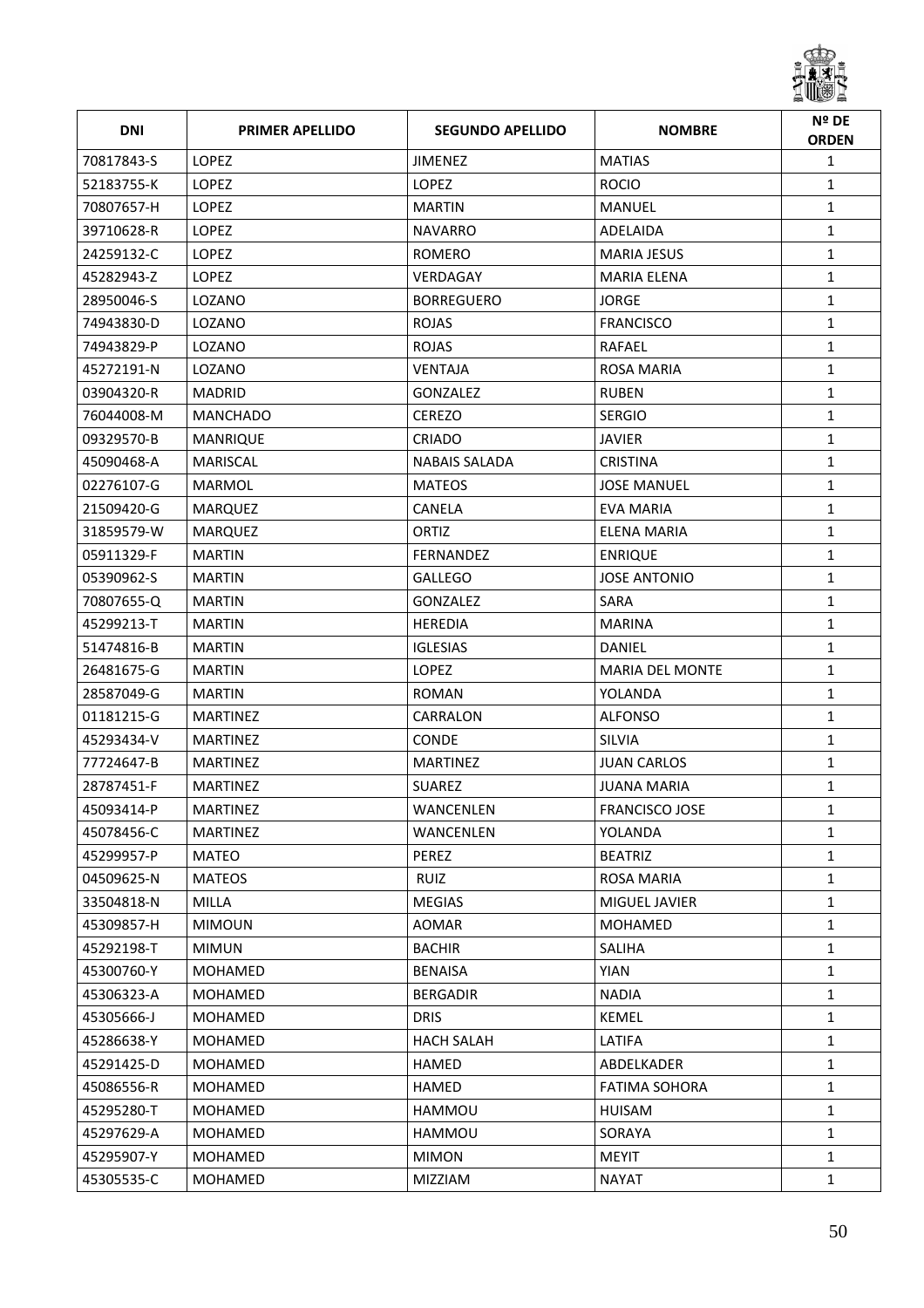

| <b>DNI</b> | <b>PRIMER APELLIDO</b> | <b>SEGUNDO APELLIDO</b> | <b>NOMBRE</b>        | Nº DE<br><b>ORDEN</b> |
|------------|------------------------|-------------------------|----------------------|-----------------------|
| 45297074-T | <b>MOHAMED</b>         | <b>MIZZIAN</b>          | <b>GUARDA</b>        | $\mathbf{1}$          |
| 43359302-R | MOHAMED                | <b>MOHAMED</b>          | <b>FATIMA</b>        | $\mathbf{1}$          |
| 45298504-G | MOHAMED                | <b>MOHAMED</b>          | <b>MARIEM</b>        | $\mathbf{1}$          |
| 45297233-K | MOHAMED                | <b>MOHAMED</b>          | <b>NORA</b>          | $\mathbf{1}$          |
| 45731118-B | MOHAMED                | <b>MOHAMED</b>          | <b>SUMAYA</b>        | $\mathbf{1}$          |
| 45290989-X | <b>MOHAMED</b>         | <b>MOHAMED</b>          | YUNAIDA              | $\mathbf{1}$          |
| 45305999-R | MOHAMED                | MOHAMEDI                | SORAYA               | $\mathbf{1}$          |
| 45302977-S | <b>MOHAMED</b>         | <b>MOHAND</b>           | HAYAT                | $\mathbf{1}$          |
| 45293732-Q | MOHAMED                | <b>SADIK</b>            | ABDELKADER           | $\mathbf{1}$          |
| 45292093-X | <b>MOHAMED</b>         | <b>TANI</b>             | FARAH                | $\mathbf{1}$          |
| 45309739-S | MOHAMED                | TANI                    | <b>GUAEVA</b>        | $\mathbf{1}$          |
| 45296657-C | MOHAMED                | <b>TANI</b>             | <b>JANAN</b>         | $\mathbf{1}$          |
| 45305027-H | MOHAMED                | TANI                    | YAMINA               | $\mathbf{1}$          |
| 45309344-B | <b>MOHAND</b>          | <b>MOHAND</b>           | YASIN                | $\mathbf{1}$          |
| 46935500-K | <b>MOLINA</b>          | <b>JIMENEZ</b>          | <b>MARIA LUISA</b>   | $\mathbf{1}$          |
| 20244857-G | <b>MOLINA</b>          | <b>MORELLA</b>          | <b>ELISEO</b>        | $\mathbf{1}$          |
| 20904274-B | <b>MONFORT</b>         | IBAÑEZ                  | <b>JUAN</b>          | $\mathbf{1}$          |
| 50812289-E | <b>MORANTE</b>         | LOPEZ                   | EDELMIRA             | $\mathbf{1}$          |
| 48421879-W | <b>MORENO</b>          | <b>GUILLEN</b>          | <b>ALICIA</b>        | $\mathbf{1}$          |
| 52690812-C | <b>MORENO</b>          | MARTI                   | <b>JOSE ANTONIO</b>  | $\mathbf{1}$          |
| 45101168-P | <b>MORENO</b>          | SERRANO                 | <b>JOSEFA</b>        | $\mathbf{1}$          |
| 32862631-R | MOSQUERA               | <b>BUSTABAD</b>         | PILAR                | $\mathbf{1}$          |
| 45313892-M | <b>MOYA</b>            | DOMINGUEZ               | <b>ALFONSO</b>       | $\mathbf{1}$          |
| 45307143-H | MOYA                   | <b>DOMINGUEZ</b>        | LAURA                | $\mathbf{1}$          |
| 45099647-M | <b>MOYA</b>            | <b>JIMENEZ</b>          | <b>LUIS MIGUEL</b>   | $\mathbf{1}$          |
| 45099648-Y | <b>MOYA</b>            | <b>JIMENEZ</b>          | RAQUEL               | $\mathbf{1}$          |
| 45295768-M | <b>MULUD</b>           | HAMED                   | <b>DRIS</b>          | $\mathbf{1}$          |
| 45107356-D | MUÑOZ                  | ARBONA                  | <b>ANA ISABEL</b>    | $\mathbf{1}$          |
| 45271958-T | MUÑOZ                  | JAEN                    | <b>ISABEL</b>        | $\mathbf{1}$          |
| 47294850-L | MUÑOZ                  | <b>PUEBLA</b>           | <b>CAROLINA</b>      | 1                     |
| 44355999-Q | MUÑOZ                  | VERA                    | <b>AGUSTIN</b>       | $\mathbf{1}$          |
| 45082571-H | <b>MUSTAFA</b>         | MOHAMED                 | HIMO                 | $\mathbf{1}$          |
| 33532016-V | <b>NIETO</b>           | CAÑAS                   | <b>MARIA TERESA</b>  | $\mathbf{1}$          |
| 51893301-B | OCAÑA                  | ORTIZ                   | <b>JUAN CARLOS</b>   | $\mathbf{1}$          |
| 45072100-N | OLIVA                  | <b>BARBA</b>            | <b>INES</b>          | $\mathbf{1}$          |
| 45309649-V | OLVERA                 | RODRIGUEZ               | DAVID                | $\mathbf{1}$          |
| 45105459-K | <b>ORTEGA</b>          | <b>MORA</b>             | <b>MARIA GEMA</b>    | $\mathbf{1}$          |
| 45285686-C | ORTIZ                  | <b>MARTINEZ</b>         | CONCEPCION           | $\mathbf{1}$          |
| 45078280-M | PALLERO                | ARANDA                  | BEGOÑA               | $\mathbf{1}$          |
| 45104676-C | PALLERO                | ARANDA                  | MARIA DEL PILAR      | $\mathbf{1}$          |
| 45299029-T | PALOMO                 | <b>GARCIA</b>           | <b>MARIA ISABEL</b>  | $\mathbf{1}$          |
| 45066437-F | <b>PAREJO</b>          | MANZANO                 | <b>MARIA ANGELES</b> | $\mathbf{1}$          |
| 51933648-Q | PASCUAL                | AVELLANEDA              | <b>JULIAN</b>        | $\mathbf{1}$          |
| 51917111-Q | PASCUAL                | AVELLANEDA              | YOLANDA              | $\mathbf{1}$          |
| 48378857-J | PASCUAL                | CARRILLO                | <b>ROSARIO</b>       | $\mathbf{1}$          |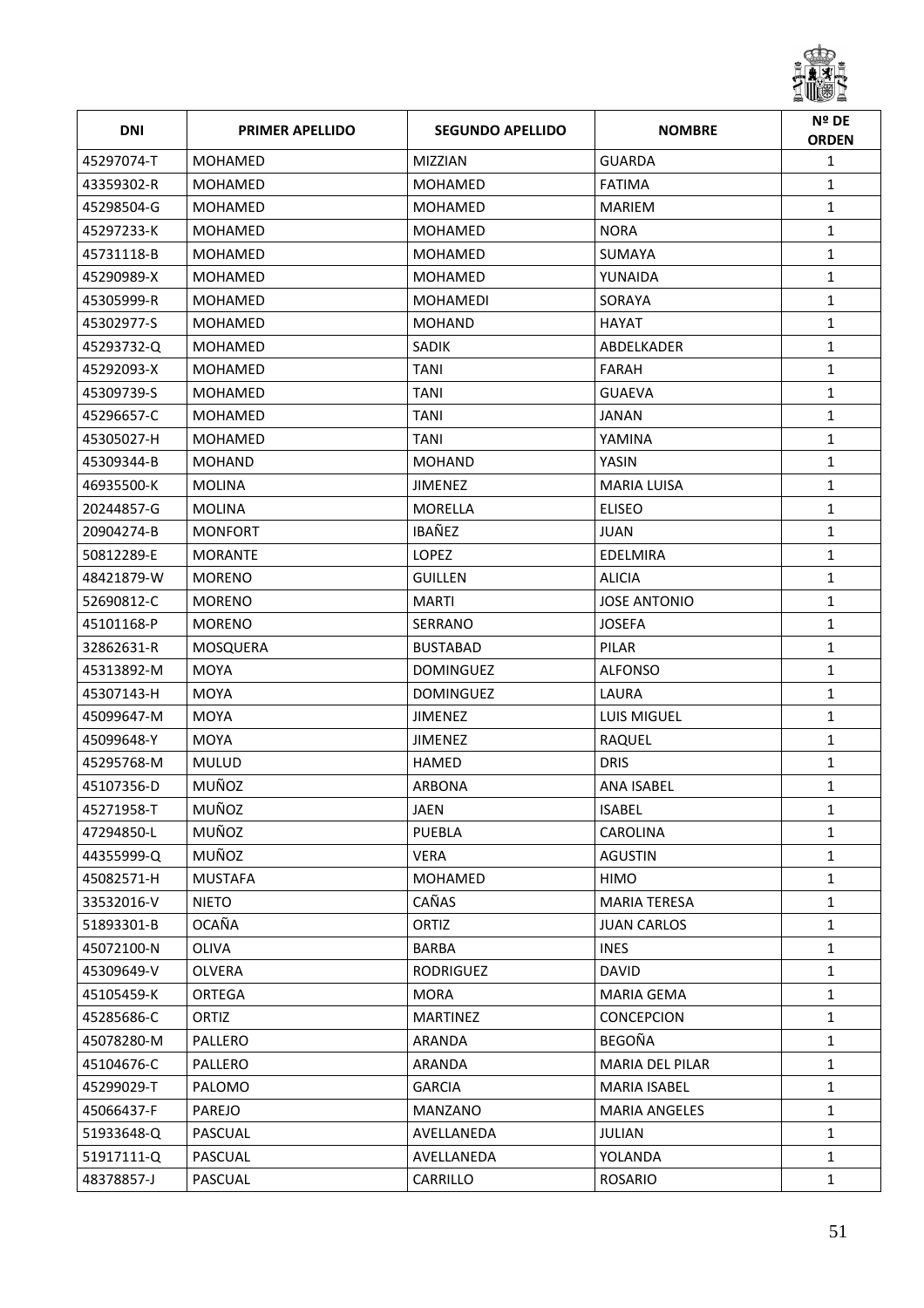

| <b>DNI</b> | <b>PRIMER APELLIDO</b> | <b>SEGUNDO APELLIDO</b> | <b>NOMBRE</b>             | Nº DE<br><b>ORDEN</b> |
|------------|------------------------|-------------------------|---------------------------|-----------------------|
| 03237792-J | PASTRANA               | <b>ROJAS</b>            | <b>JORGE LUIS</b>         | $\mathbf{1}$          |
| 28960162-B | <b>PATRON</b>          | <b>FAJARDO</b>          | <b>MARIA ISABEL</b>       | $\mathbf{1}$          |
| 46836424-Y | <b>PENAS</b>           | <b>NOGALES</b>          | <b>FRANCISCO JAVIER</b>   | $\mathbf{1}$          |
| 48461959-Q | PEREA                  | <b>PEREA</b>            | PASCUAL                   | $\mathbf{1}$          |
| 24311488-M | <b>PEREZ</b>           | <b>BERMUDEZ</b>         | <b>JULIO</b>              | $\mathbf{1}$          |
| 45078598-R | PEREZ                  | <b>DURAN</b>            | <b>JUANA</b>              | $\mathbf{1}$          |
| 45120798-L | <b>PEREZ</b>           | GOMEZ                   | <b>VICTOR MANUEL</b>      | $\mathbf{1}$          |
| 45082269-S | PEREZ                  | GONZALEZ                | <b>VICTOR MANUEL</b>      | $\mathbf{1}$          |
| 02901665-P | <b>PEREZ</b>           | <b>RODRIGUEZ</b>        | <b>JUAN MANUEL</b>        | $\mathbf{1}$          |
| 23023919-E | PEREZ                  | <b>SANCHEZ</b>          | SARA                      | $\mathbf{1}$          |
| 45097687-T | PEREZ                  | VALERO                  | <b>CRISTINA</b>           | $\mathbf{1}$          |
| 08919414-Z | PEREZ                  | <b>VALLE</b>            | <b>JORGE</b>              | $\mathbf{1}$          |
| 52677789-S | PEREZ DE LA            | CONCEPCION              | <b>FRANCISCO</b>          | $\mathbf{1}$          |
| 02516162-P | <b>PINTO</b>           | <b>GRECIANO</b>         | LUIS FERNANDO             | $\mathbf{1}$          |
| 24239890-Y | <b>PINTOR</b>          | LOPEZ                   | LORENZO ANTONIO           | $\mathbf{1}$          |
| 75170124-Y | <b>PLATA</b>           | <b>GARCIA</b>           | <b>ALBERTO</b>            | $\mathbf{1}$          |
| 75243857-R | PLAZA                  | IBAÑEZ                  | <b>JOSE JAVIER</b>        | $\mathbf{1}$          |
| 47028238-T | <b>PORTILLO</b>        | <b>ALBERCA</b>          | <b>MARTA</b>              | $\mathbf{1}$          |
| 45301387-N | <b>POZO</b>            | <b>MOLINA</b>           | <b>VERONICA</b>           | $\mathbf{1}$          |
| 05387666-P | <b>PUADO</b>           | <b>ESCOBAR</b>          | JULIA                     | $\mathbf{1}$          |
| 28597126-F | <b>PULIDO</b>          | GONZALEZ                | <b>MARIA ROSA</b>         | $\mathbf{1}$          |
| 18968081-G | QUERAL                 | <b>LOPEZ</b>            | CONSUELO INMACULADA       | $\mathbf{1}$          |
| 45303561-R | <b>QUIROGA</b>         | PAGAN                   | ALVARO                    | $\mathbf{1}$          |
| 45086907-F | RAHAL                  | AMAR                    | <b>MUSA</b>               | $\mathbf{1}$          |
| 01647205-Z | RAHAL                  | <b>MOHAMED</b>          | <b>CHATILLA</b>           | $\mathbf{1}$          |
| 45309387-P | <b>RAMOS</b>           | <b>GARCIA</b>           | LUIS FERNANDO             | $\mathbf{1}$          |
| 45291452-J | <b>RAMOS</b>           | PEREZ                   | <b>NATIVIDAD</b>          | $\mathbf{1}$          |
| 45101549-K | RAMOS                  | <b>RUIZ</b>             | SANDRA                    | $\mathbf{1}$          |
| 53108220-R | REGO                   | CANORA                  | <b>CRISTINA</b>           | $\mathbf{1}$          |
| 45099687-E | <b>REYES</b>           | GONZALEZ                | INMACULADA                | 1                     |
| 45110172-L | <b>REYES</b>           | <b>GONZALEZ</b>         | <b>PATRICIA</b>           | $\mathbf{1}$          |
| 32806931-F | <b>RIOS</b>            | <b>PEREIRO</b>          | <b>ANA MARIA</b>          | $\mathbf{1}$          |
| 45117906-W | <b>RIVAS</b>           | <b>BRULL</b>            | <b>TAMARA</b>             | $\mathbf{1}$          |
| 29507284-D | <b>ROBLES</b>          | <b>PONCE</b>            | <b>IGNACIO</b>            | $\mathbf{1}$          |
| 48979473-F | RODRIGUEZ              | LAZ                     | <b>JUAN CARLOS</b>        | $\mathbf{1}$          |
| 52330773-T | RODRIGUEZ              | PARTIDA                 | <b>FRANCISCO JOSE</b>     | $\mathbf{1}$          |
| 45075612-M | <b>RODRIGUEZ</b>       | <b>REDONDO</b>          | <b>MARIA ISABEL</b>       | $\mathbf{1}$          |
| 51626969-L | RODRIGUEZ              | <b>RUBIO</b>            | <b>PAULINO</b>            | $\mathbf{1}$          |
| 45091729-E | RODRIGUEZ              | SAMIÑAN                 | <b>MARIA GEMA</b>         | $\mathbf{1}$          |
| 42815954-M | RODRIGUEZ              | SOSA                    | <b>CONCEPCION ROSARIO</b> | $\mathbf{1}$          |
| 45108423-H | ROJAS                  | VILLAR                  | <b>JOSE MARIA</b>         | $\mathbf{1}$          |
| 52181005-P | ROLDAN                 | VALENCIANO              | <b>MARIA TERESA</b>       | $\mathbf{1}$          |
| 45099089-E | <b>RUIZ</b>            | ANDRADES                | SUSANA FRANCISCA          | $\mathbf{1}$          |
| 26495132-Y | <b>RUIZ</b>            | <b>MARTIN</b>           | SONIA                     | 1                     |
| 45281199-H | SAAVEDRA               | ROLDAN                  | <b>MONICA</b>             | $\mathbf{1}$          |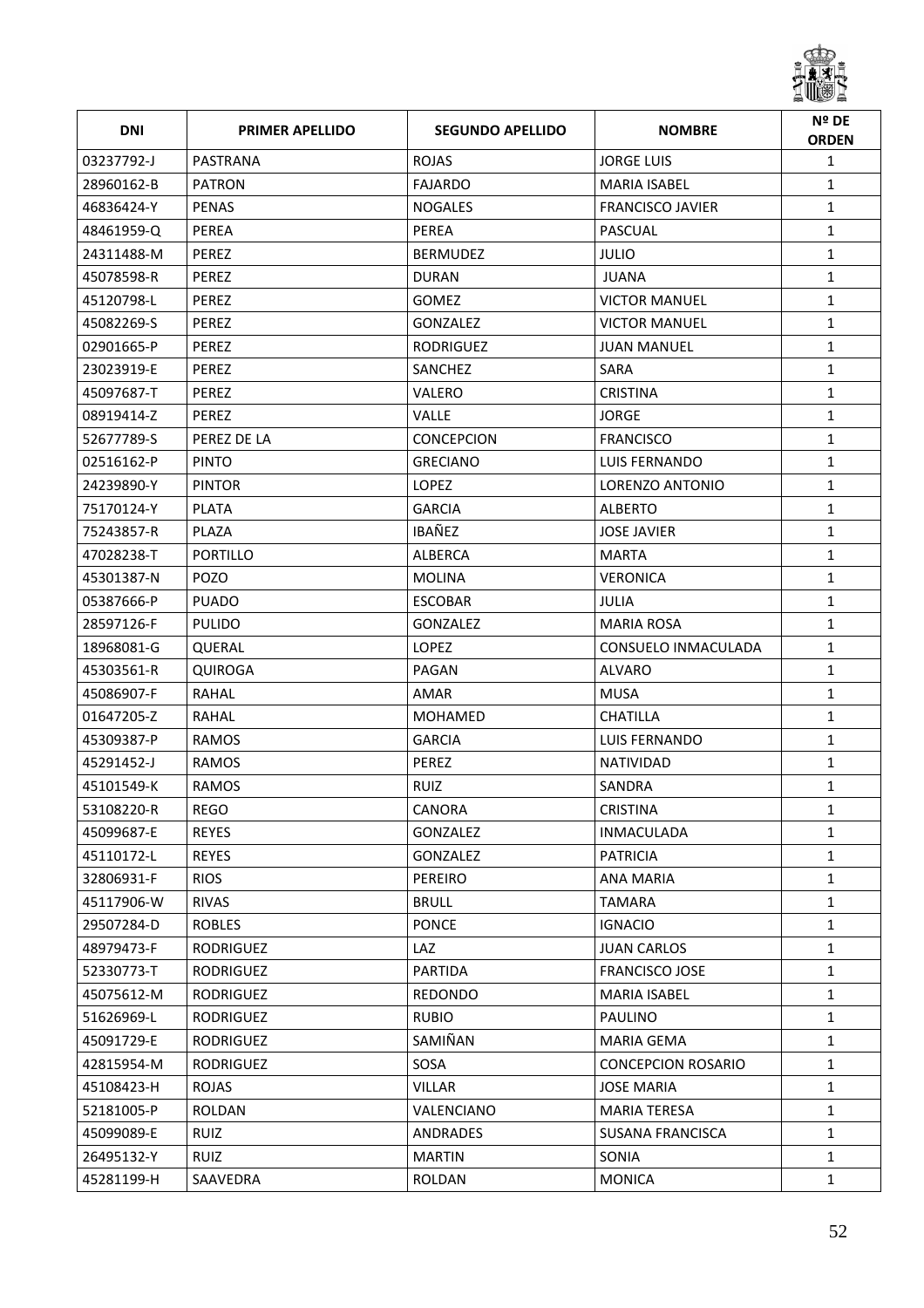

| <b>DNI</b> | <b>PRIMER APELLIDO</b> | <b>SEGUNDO APELLIDO</b> | <b>NOMBRE</b>           | Nº DE<br><b>ORDEN</b> |
|------------|------------------------|-------------------------|-------------------------|-----------------------|
| 04503202-X | SADIKI                 | <b>MIMOUN</b>           | <b>SOFIEN</b>           | $\mathbf{1}$          |
| 51944294-J | <b>SAEZ</b>            | <b>SAEZ</b>             | <b>PABLO FRANCISCO</b>  | $\mathbf{1}$          |
| 45111328-W | SANCHEZ                | <b>CASTILLO</b>         | <b>MARIA LORENA</b>     | $\mathbf{1}$          |
| 45303595-N | <b>SANTOS</b>          | <b>ANAYA</b>            | <b>LORENA</b>           | $\mathbf{1}$          |
| 45280600-V | <b>SANTOS</b>          | <b>ANAYA</b>            | <b>MARIA JOSE</b>       | $\mathbf{1}$          |
| 45289190-M | <b>SANTOS</b>          | <b>ANAYA</b>            | <b>SONIA</b>            | $\mathbf{1}$          |
| 45357095-Z | <b>SBAAI</b>           | EL MADANI               | <b>SAMIA</b>            | $\mathbf{1}$          |
| 27533932-B | <b>SEGURA</b>          | <b>LOPEZ</b>            | <b>JUAN CARLOS</b>      | $\mathbf{1}$          |
| 45114984-R | <b>SEPULVEDA</b>       | <b>TORRES</b>           | <b>FRANCISCO JOSE</b>   | $\mathbf{1}$          |
| 45103235-M | <b>SILVA</b>           | PEREZ                   | <b>ANA LAURA</b>        | $\mathbf{1}$          |
| 45283356-J | <b>SOLANCE</b>         | <b>MARISCAL</b>         | <b>ADOLFO</b>           | $\mathbf{1}$          |
| 45071647-L | SOTO                   | <b>RODRIGUEZ</b>        | <b>JUAN ANTONIO</b>     | $\mathbf{1}$          |
| 34050297-Q | <b>SUAREZ</b>          | QUINTERO                | AMPARO                  | $\mathbf{1}$          |
| 45084551-C | <b>TABOADA</b>         | <b>OBISPO</b>           | DANIEL                  | $\mathbf{1}$          |
| 45093715-F | <b>TORRES</b>          | MUÑOZ                   | <b>FRANCISCO JAVIER</b> | $\mathbf{1}$          |
| 26248546-A | <b>VALDIVIA</b>        | <b>RAYA</b>             | <b>CRISTOBAL DAVID</b>  | $\mathbf{1}$          |
| 70352643-J | VALERO                 | <b>MARTINEZ</b>         | <b>MARIA JOSE</b>       | $\mathbf{1}$          |
| 16805294-E | VALERO                 | <b>PEREZ</b>            | SAMUEL                  | $\mathbf{1}$          |
| 46934915-B | <b>VALVERDE</b>        | <b>SANTOS</b>           | <b>MARIA DEL MAR</b>    | $\mathbf{1}$          |
| 32836841-V | VAZQUEZ                | <b>LORENZO</b>          | CARMEN                  | $\mathbf{1}$          |
| 47383398-V | VAZQUEZ                | <b>LORENZO</b>          | LAURA                   | $\mathbf{1}$          |
| 45102477-Y | <b>VEGA</b>            | <b>RODAS</b>            | LAURA                   | $\mathbf{1}$          |
| 45081388-P | <b>VEGA</b>            | <b>RODAS</b>            | <b>MARIA DEL MAR</b>    | $\mathbf{1}$          |
| 44030856-R | <b>VERDUGO</b>         | SACALUGA                | <b>MARIA SANDRA</b>     | $\mathbf{1}$          |
| 45301183-S | <b>VICEDO</b>          | <b>GONZALEZ</b>         | <b>CARMEN VANESA</b>    | $\mathbf 1$           |
| 27457038-Y | <b>VIGUERAS</b>        | <b>FERNANDEZ</b>        | <b>DOMINGO</b>          | $\mathbf{1}$          |
| 45290070-B | <b>VILLALTA</b>        | <b>CEREZUELA</b>        | <b>JESUS ANTONIO</b>    | $\mathbf{1}$          |
| 45076694-Y | VILLARRUBIA            | SAGARDOY                | <b>JOSE ANTONIO</b>     | $\mathbf{1}$          |
| 26813517-W | ZAMBRANO               | <b>VEGA</b>             | <b>ERNESTO</b>          | $\mathbf{1}$          |
| 45298003-D | ZARIOH                 | <b>MOHAMED</b>          | <b>DUNIA</b>            | $\mathbf{1}$          |
| 45306254-A | ZARIOH                 | <b>MOHAMED</b>          | <b>ICRAM</b>            | $\mathbf{1}$          |

# **RELACION Nº 5.CATEGORIA: AYUDANTE DE GESTIÓN Y SERVICIOS COMUNES**

#### **RESERVA PARA PERSONAS CON DISCAPACIDAD**

| <b>DNI</b> | <b>PRIMER APELLIDO</b> | <b>SEGUNDO APELLIDO</b> | <b>NOMBRE</b>     | Nº DE<br><b>ORDEN</b> |
|------------|------------------------|-------------------------|-------------------|-----------------------|
| 45278847-N | ABDEL-LAH              | <b>GARCA</b>            | <b>DUNIA</b>      |                       |
| 71270905-T | AGUADO                 | <b>FERNANDEZ</b>        | <b>IVAN</b>       |                       |
| 45305440-V | ALBADALEJO             | LASCANO                 | <b>ALICIA</b>     |                       |
| 45295473-D | <b>ANTONIO</b>         | <b>PASTOR</b>           | MARIA ADELA SONIA |                       |
| 45301098-E | ARRIBA DE LA           | <b>ROSA</b>             | ALEJANDRO JOSE DE |                       |
| 45283216-B | BAGDAD                 | <b>HAMMU</b>            | SORAYA            |                       |
| 02853088-F | CANSECO                | <b>AMOR</b>             | PABLO             |                       |